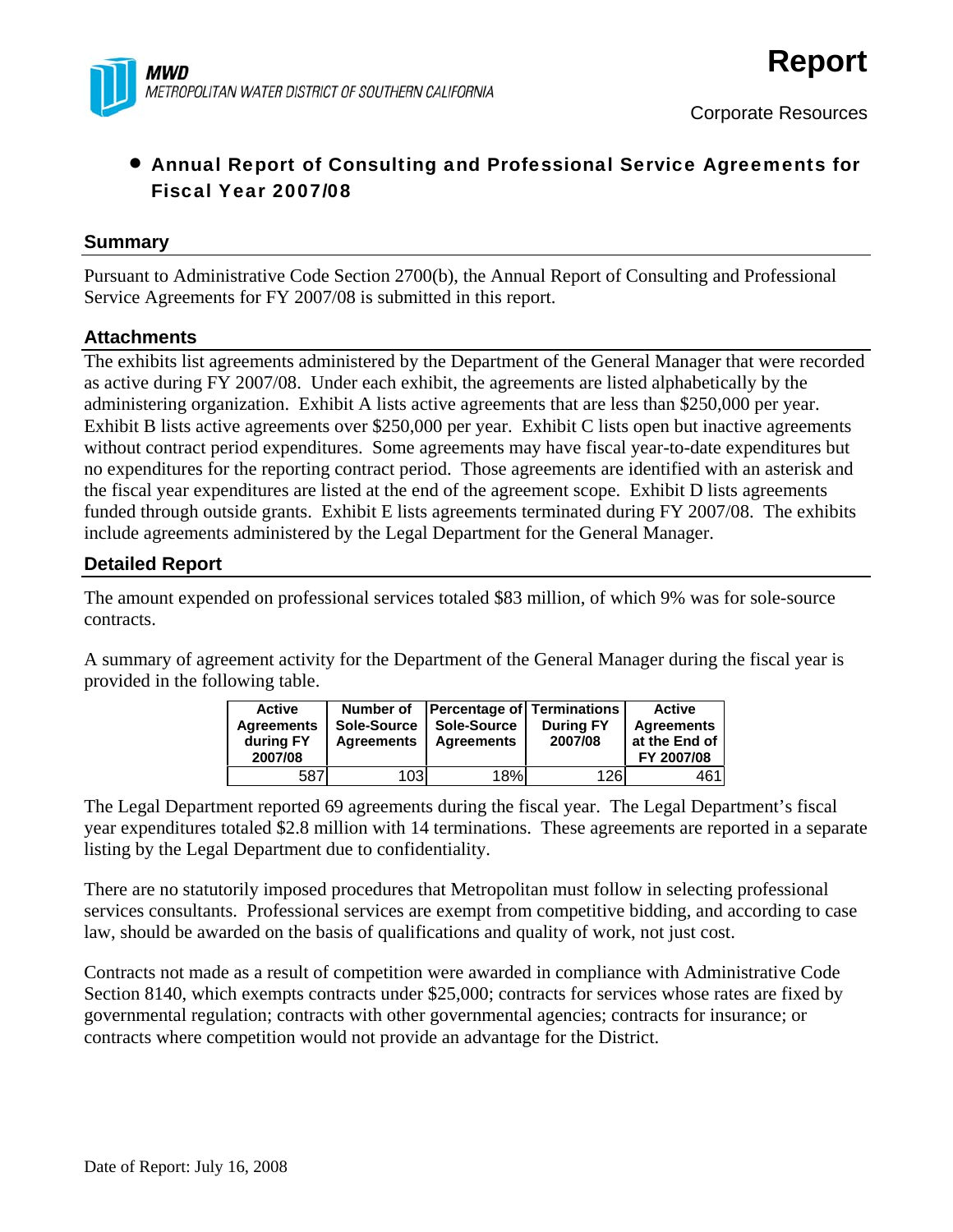

## **Agreement Detail (Exhibit A)**

**Active Agreements Under \$250,000** 

 **From 01-JUL-2007 To 30-JUN-2008 (Reporting Period)** 

| <b>Consultant Name</b>                                   | Agreement<br><b>Number</b> | Amend<br><b>Number</b> | Organization                    | <b>Agreement Scope</b>                                                                                                                                          | Maximum<br>Amount<br>Payable | Reporting<br><b>Period</b><br><b>Expenditure</b> |
|----------------------------------------------------------|----------------------------|------------------------|---------------------------------|-----------------------------------------------------------------------------------------------------------------------------------------------------------------|------------------------------|--------------------------------------------------|
| <b>AGREEMENT</b><br>DYNAMICS, INC.                       | 93471                      |                        | <b>Chief Executive's Office</b> | To provide training for facilitating successful labor<br>negotiations.                                                                                          | \$200,000                    | \$1,390                                          |
| <b>BOYLE ENGINEERING</b><br>CORP.                        | 87524                      |                        | <b>Chief Executive's Office</b> | To provide a pre-feasibility report of water exchange between<br>Las Vegas Nevada and Baja California, Mexico. RFP 757                                          | \$247,000                    | \$236,678                                        |
| <b>CAMP DRESSER &amp;</b><br>MCKEE, INC.                 | 85015                      |                        | <b>Chief Executive's Office</b> | To facilitate a planning retreat for MWD Board of Directors to<br>establish long-term vision, goals and objectives for director<br>committees. (closed 7/31/08) | \$12,000                     | \$3,975                                          |
| <b>CLAREMONT</b><br><b>GRADUATE</b><br><b>UNIVERSITY</b> | 93834                      |                        | <b>Chief Executive's Office</b> | To provide management education on the subjects of board<br>governance and leadership. (Closed 7/31/08)                                                         | \$48,000                     | \$48,000                                         |
| <b>COMMUNITY ACTION</b><br>EPA, INC.                     | 68854                      | $\mathbf{1}$           | <b>Chief Executive's Office</b> | To provide employee assistance services. RFP 707                                                                                                                | \$200,000                    | \$136,530                                        |
| <b>DELTA COMPUTER</b><br>SOLUTIONS, INC.                 | 91370                      |                        | <b>Chief Executive's Office</b> | To provide compact disk authoring and logo animation<br>services for business outreach e-book.                                                                  | \$3,599                      | \$3,599                                          |
| HDR ENGINEERING,<br><b>INC</b>                           | 95130                      |                        | <b>Chief Executive's Office</b> | To provide professional and technical services for Bay Delta<br>issues. RFQ 853                                                                                 | $$240,000$ R                 | \$110,000                                        |
| <b>KORN/FERRY INT'L</b><br>FUTURESTEP, INC.              | 83728                      |                        | <b>Chief Executive's Office</b> | To provide search and placement services for the recruitment<br>of MWD's Director of Human Resources. (Closed 7/31/08)                                          | \$75,000                     | \$65,675                                         |
| M CREATIVE GROUP.<br>INC.                                | 83078                      | $\mathbf{1}$           | <b>Chief Executive's Office</b> | To provide as-needed videography, editing and post<br>production services. RFQ 758                                                                              | \$75,000                     | \$69,509                                         |
| M. GOODWIN<br>ASSOCIATES, INC.                           | 90093                      |                        | <b>Chief Executive's Office</b> | To provide strategic analysis and planning services related to<br>the DVL water resource and education center.                                                  | \$78,600                     | \$76,775                                         |
| MIKE ROOS AND<br><b>COMPANY</b>                          | 78832                      | $\mathbf{1}$           | <b>Chief Executive's Office</b> | To provide analysis of federal and state legislation and assess<br>impact on Metropolitan.                                                                      | \$204.000                    | \$190,000                                        |
| NETWORK, INC.                                            | 57799                      | 2                      | <b>Chief Executive's Office</b> | To develop and operate an Ethics and Compliance Hotline<br>Program.                                                                                             | $$10,000$ R                  | \$4,250                                          |

RATHBD01

R=Renewable Annual Service Agreement, maximum 3-year term. Subsequent years require approval by the Chief Operating Officer.

Reporting Period Expenditure - For renewable annual service agreements only, expenditures incurred in the current contract year are included. For all other contracts, expenditures from contract execution through the end of the reporting period are included.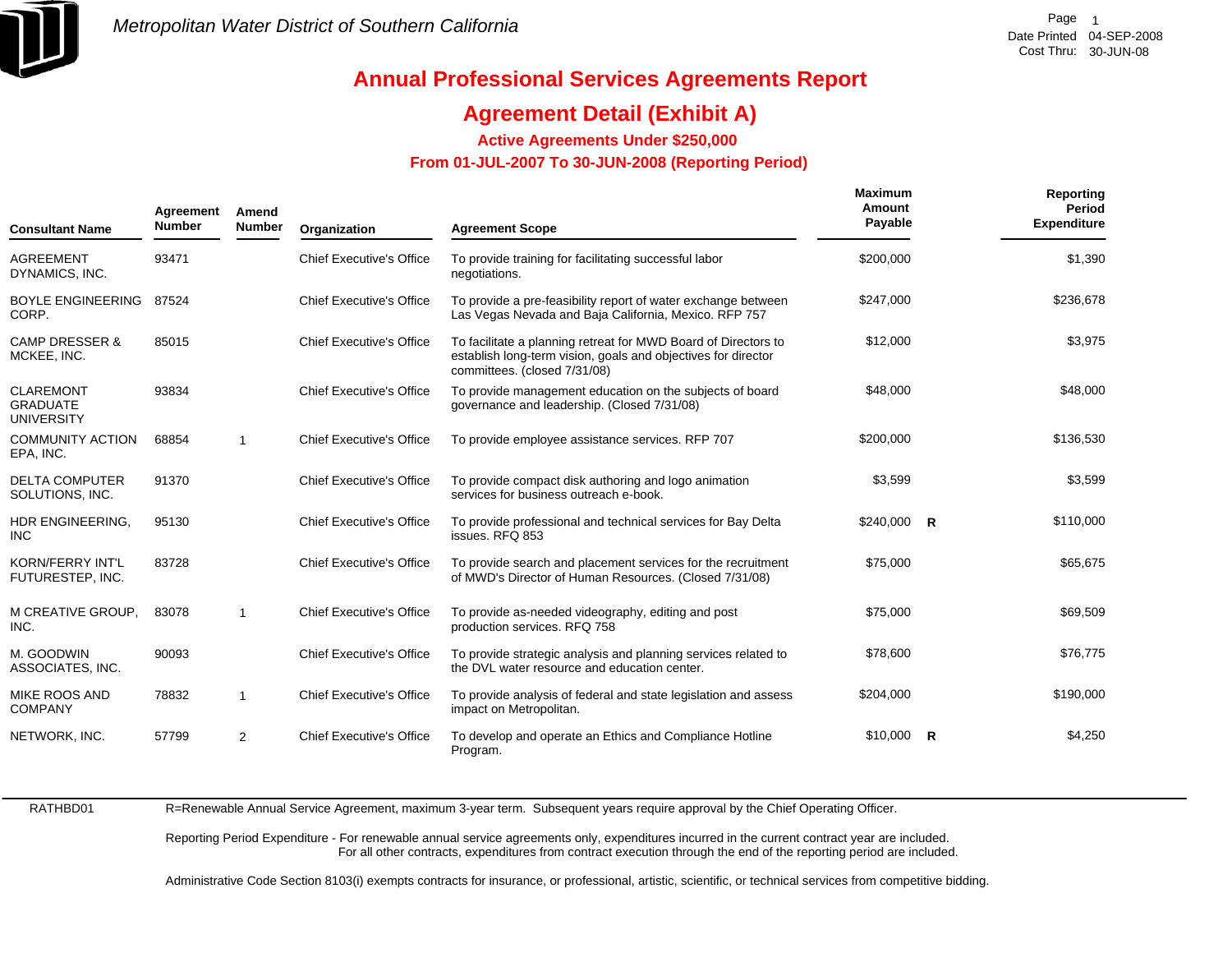

## **Agreement Detail (Exhibit A)**

**Active Agreements Under \$250,000** 

 **From 01-JUL-2007 To 30-JUN-2008 (Reporting Period)** 

| <b>Consultant Name</b>                                        | Agreement<br><b>Number</b> | Amend<br><b>Number</b> | Organization                    | <b>Agreement Scope</b>                                                                                                                                       | <b>Maximum</b><br>Amount<br>Payable | Reporting<br>Period<br><b>Expenditure</b> |
|---------------------------------------------------------------|----------------------------|------------------------|---------------------------------|--------------------------------------------------------------------------------------------------------------------------------------------------------------|-------------------------------------|-------------------------------------------|
| NOSSAMAN,<br><b>GUTHNER, KNOX &amp;</b><br><b>ELLIOTT LLP</b> | 79317                      |                        | <b>Chief Executive's Office</b> | To assist with services related to the recruitment of a new<br>General Counsel for Metropolitan.                                                             | \$40,000                            | \$25,400                                  |
| SDC & ASSOCIATES,<br>INC.                                     | 83908                      |                        | <b>Chief Executive's Office</b> | To provide on-site training sessions on construction<br>management and administration through MWD's Business<br>Outreach Program.                            | \$8,000                             | \$4,000                                   |
| BARKER, P.C., JAMES<br>C.                                     | 92289                      |                        | <b>External Affairs Group</b>   | To provide legislative advice and assistance on MWD<br>initiatives including Moab mitigation plan.                                                           | $$100,000$ R                        | \$45,000                                  |
| <b>CAL POLY POMONA</b><br>FOUNDATION, INC.                    | 91372                      |                        | <b>External Affairs Group</b>   | To provide expertise in the field of solar powered boats.                                                                                                    | \$50,000                            | \$50,000                                  |
| CAPITOL ADVOCACY,<br>LLC                                      | 91560                      |                        | <b>External Affairs Group</b>   | To provide strategic legislative advice and advocacy on issues<br>related to the implementation of MWD's Delta Action Plan.                                  | \$155,000                           | \$75,000                                  |
| <b>CHRONICLES</b><br>GROUP, INC.                              | 89402                      |                        | <b>External Affairs Group</b>   | To produce a documentary on the subject of water supply<br>availability for the Southwestern U.S.                                                            | \$150,000                           | \$150,000                                 |
| <b>CONSERVATION</b><br>STRATEGEY GROUP,<br>LLC                | 89265                      | $\mathbf{1}$           | <b>External Affairs Group</b>   | To provide advice and guidance on matters related to a<br>comprehensive solution for a sustainable Delta and integrated<br>regional water management.        | \$190,000                           | \$165,977                                 |
| <b>CORNERSTONE</b><br><b>GOVERNMENT</b><br>AFFAIRS, LLC       | 83508                      | 1                      | <b>External Affairs Group</b>   | To provide legislative consulting services including identifying<br>funding sources for DVL trails, museum, construction and<br>water conservation programs. | $$130,000$ R                        | \$60,046                                  |
| <b>DUDEK</b>                                                  | 80612                      | $\overline{2}$         | <b>External Affairs Group</b>   | To provide services related to the development of the<br>California Friendly New Home Certification Program. RFP 786                                         | \$100,000                           | \$44,879                                  |
| <b>ELLSWORTH</b><br>CONSULTING, LLC                           | 83506                      | 1                      | <b>External Affairs Group</b>   | To provide lobbying services regarding MWD's federal energy<br>regulatory commission relicensing needs and other initiatives.                                | $$130,000$ R                        | \$70,000                                  |
| LILLIAN Z. SINGER                                             | 89336                      |                        | <b>External Affairs Group</b>   | To provide consulting and editing services for informational<br>materials to promote water wise conservation.                                                | \$4,000                             | \$2,000                                   |

RATHBD01

R=Renewable Annual Service Agreement, maximum 3-year term. Subsequent years require approval by the Chief Operating Officer.

Reporting Period Expenditure - For renewable annual service agreements only, expenditures incurred in the current contract year are included. For all other contracts, expenditures from contract execution through the end of the reporting period are included.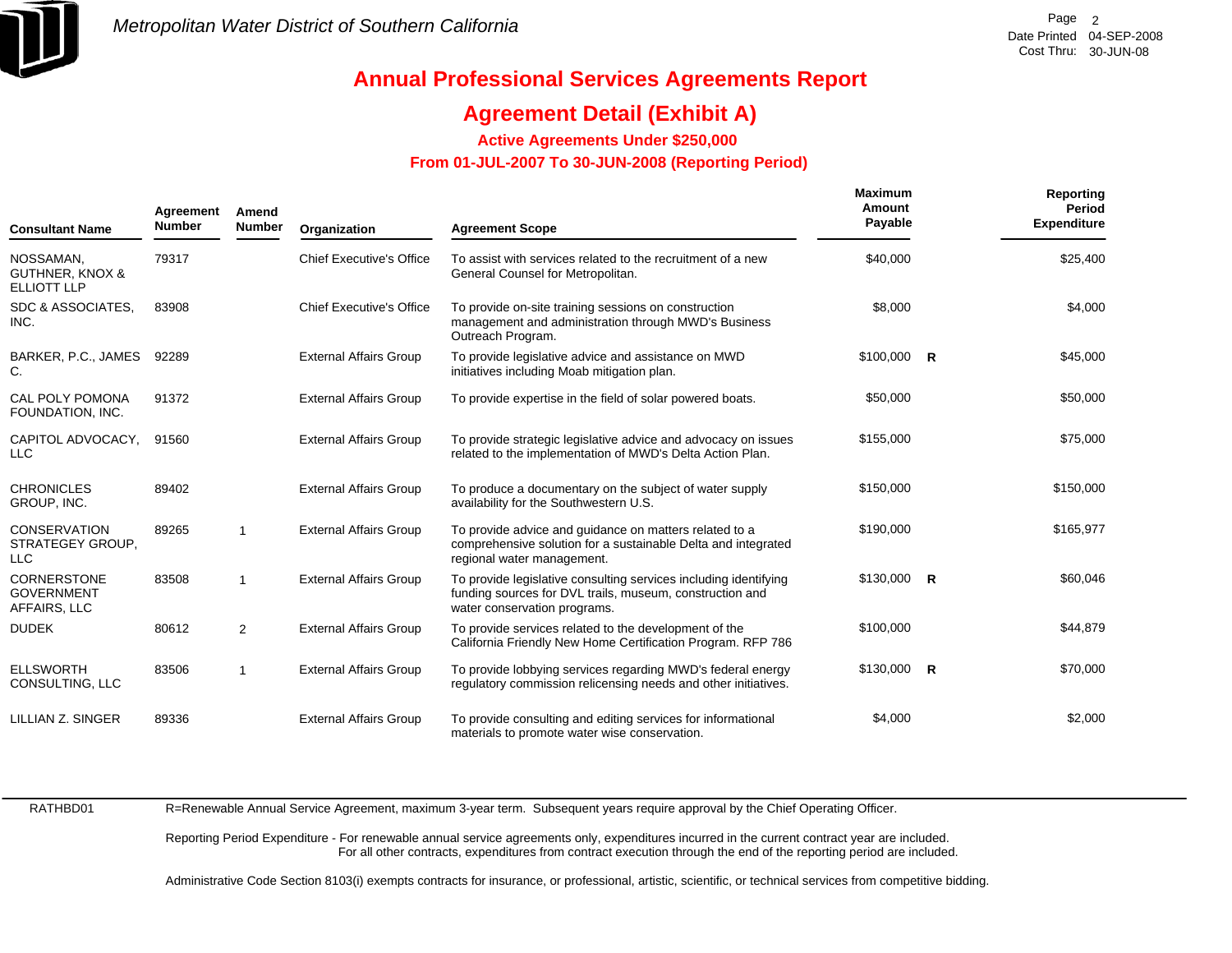

## **Agreement Detail (Exhibit A)**

**Active Agreements Under \$250,000** 

 **From 01-JUL-2007 To 30-JUN-2008 (Reporting Period)** 

| <b>Consultant Name</b>                                           | Agreement<br><b>Number</b> | Amend<br><b>Number</b> | Organization                  | <b>Agreement Scope</b>                                                                                                                                    | <b>Maximum</b><br>Amount<br>Payable | Reporting<br>Period<br><b>Expenditure</b> |
|------------------------------------------------------------------|----------------------------|------------------------|-------------------------------|-----------------------------------------------------------------------------------------------------------------------------------------------------------|-------------------------------------|-------------------------------------------|
| <b>M2G MEDIA</b>                                                 | 77979                      |                        | <b>External Affairs Group</b> | To provide as-needed videography, editing and post-<br>production services. RFQ 758                                                                       | \$125,000                           | \$69,276                                  |
| MANATT, PHELPS &<br>PHILLIPS, LLP                                | 88959                      | $\mathbf{1}$           | <b>External Affairs Group</b> | To provide strategic advice on water supply, water quality and<br>power issues related to the State Water Project.                                        | $$130,000$ R                        | \$110,354                                 |
| <b>MBI MEDIA</b>                                                 | 77977                      |                        | <b>External Affairs Group</b> | To provide as-needed videography, editing and post-<br>production services. RFQ 758                                                                       | \$125,000                           | \$7,637                                   |
| MCGUIRE COMPANY                                                  | 83507                      | $\mathbf{1}$           | <b>External Affairs Group</b> | To provide legislative analysis and lobbyist services for<br>various MWD projects.                                                                        | $$130,000$ R                        | \$70,209                                  |
| <b>MIKE ROOS AND</b><br><b>COMPANY</b>                           | 93106                      |                        | <b>External Affairs Group</b> | To provide strategic advice regarding MWD policy objectives<br>and management approach on key water issues including the<br><b>MWD Delta Action Plan.</b> | $$130,000$ R                        | \$60,000                                  |
| <b>RICHARD KATZ</b><br>CONSULTING, INC.                          | 87972                      | $\mathbf{1}$           | <b>External Affairs Group</b> | To promote Metropolitan's interests regarding Bay Delta<br>matters.                                                                                       | $$186,000$ R                        | \$30,000                                  |
| SCHULTZ, DONALD                                                  | 89850                      | $\mathbf{1}$           | <b>External Affairs Group</b> | To provide instructors for the California Friendly Landscape<br>Training Program. RFQ 806                                                                 | \$240,000                           | \$2,175                                   |
| <b>SLOAT HIGGINS</b><br><b>JENSEN &amp;</b><br><b>ASSOCIATES</b> | 91562                      |                        | <b>External Affairs Group</b> | To provide strategic advice and legislative assistance on<br>MWD's objectives including the Delta Action Plan.                                            | \$185,000                           | \$90,000                                  |
| <b>SPECIALIZED</b><br><b>MARKETING</b><br>SERVICES, INC.         | 71736                      |                        | <b>External Affairs Group</b> | To provide direct mail & inventory management services<br>related to Metropolitan's educational & public awareness<br>materials, RFP 751                  | $$100,000$ R                        | \$30,019                                  |
| STUCKI, DEREK G.                                                 | 89849                      |                        | <b>External Affairs Group</b> | To provide instructors for the CA Friendly Landscape Training<br>Program. RFQ 806                                                                         | \$240,000                           | \$16,994                                  |
| <b>TROUTMAN</b><br><b>SANDERS PUBLIC</b><br>AFFAIRS GROUP, LLC   | 78654                      | $\overline{2}$         | <b>External Affairs Group</b> | To provide strategic legislative advice and advocacy including<br>issues related to water quality and levee stability for the State<br>Water Project.     | $$130,000$ R                        | \$30,000                                  |
| <b>VITA ASSOCIATES,</b><br><b>LLC</b>                            | 68857                      | 2                      | <b>External Affairs Group</b> | To provide design and production services for the annual<br>report. RFP 713                                                                               | $$49,875$ R                         | \$47,630                                  |

RATHBD01R=Renewable Annual Service Agreement, maximum 3-year term. Subsequent years require approval by the Chief Operating Officer.

> Reporting Period Expenditure - For renewable annual service agreements only, expenditures incurred in the current contract year are included. For all other contracts, expenditures from contract execution through the end of the reporting period are included.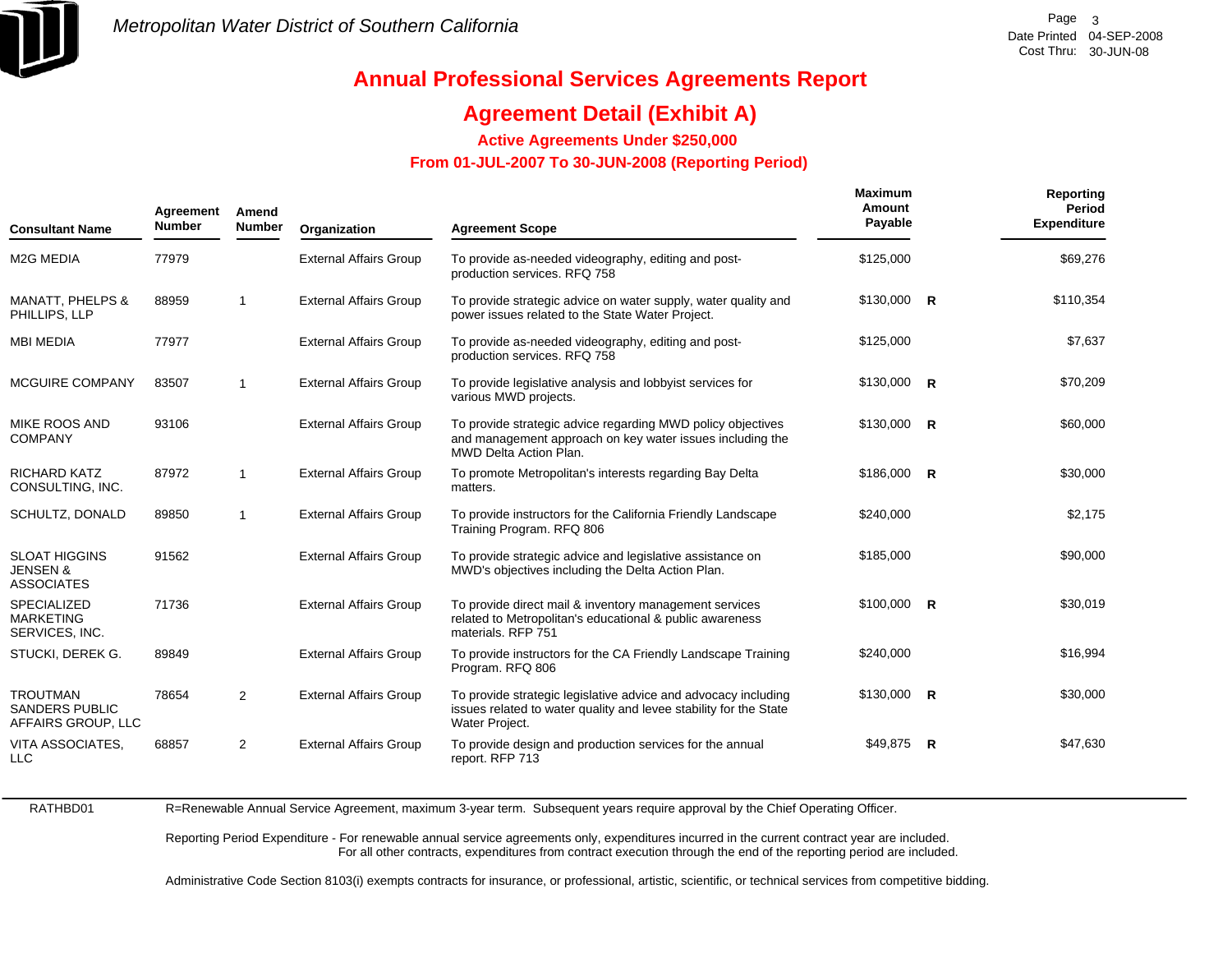

## **Agreement Detail (Exhibit A)**

**Active Agreements Under \$250,000** 

 **From 01-JUL-2007 To 30-JUN-2008 (Reporting Period)** 

| <b>Consultant Name</b>                      | Agreement<br><b>Number</b> | Amend<br><b>Number</b> | Organization                   | <b>Agreement Scope</b>                                                                                                                      | <b>Maximum</b><br>Amount<br>Payable | Reporting<br>Period<br><b>Expenditure</b> |
|---------------------------------------------|----------------------------|------------------------|--------------------------------|---------------------------------------------------------------------------------------------------------------------------------------------|-------------------------------------|-------------------------------------------|
| <b>WATERWISE</b><br>CONSULTING, INC.        | 89855                      |                        | <b>External Affairs Group</b>  | To provide instructors for the CA Friendly Landscape Training<br>Program. RFQ 806                                                           | \$180,000 R                         | \$168,498                                 |
| <b>WHEELER COMPANY</b>                      | 89859                      | $\mathbf{1}$           | <b>External Affairs Group</b>  | To provide instructors and related services for the California<br>Friendly Landscape training program. RFQ 806                              | \$240,000                           | \$36,343                                  |
| <b>BARTEL</b><br>ASSOCIATES, LLC            | 60899                      | 5                      | <b>Chief Financial Officer</b> | To provide actuarial services for MWD's retiree healthcare<br>obligations.                                                                  | \$80,000                            | \$59,270                                  |
| CARL WARREN & CO.                           | 80282                      |                        | <b>Chief Financial Officer</b> | To provide TPA claims administration for MWD's liability and<br>property claims program. RFP 783                                            | $$130,000$ R                        | \$93,617                                  |
| DONALD R. GLASER                            | 88914                      | $\mathbf 1$            | <b>Chief Financial Officer</b> | To provide financing strategies for resolution of current issues<br>with water reliability from the State Water Project. (Closed<br>7/14/08 | \$34,500                            | \$32,211                                  |
| FARLEY CONSULTING 84613<br><b>SERVICES</b>  |                            | $\mathbf{1}$           | <b>Chief Financial Officer</b> | To provide claims file audit service of Metropolitan's workers'<br>compensation and liability/property claims programs.                     | $$12,000$ R                         | \$7,900                                   |
| GARDNER.<br>UNDERWOOD &<br><b>BACON LLC</b> | 81951                      |                        | <b>Chief Financial Officer</b> | To provide financial advisory services including forecasts on<br>financial market conditions, RFQ 771                                       | $$100.000$ R                        | \$65,000                                  |
| <b>HILLSWICK ASSET</b><br>MANAGEMENT        | 48306                      | $\overline{2}$         | <b>Chief Financial Officer</b> | To provide investment management services. RFP 516                                                                                          | $$225,000$ R                        | \$50,462                                  |
| <b>MUNI FINANCIAL</b>                       | 68197                      | $\mathbf{1}$           | <b>Chief Financial Officer</b> | To provide consulting services and administer the Water<br>Standby Charge Program. RFP 731                                                  | $$203,000$ R                        | \$33,872                                  |
| PUBLIC RESOURCES<br><b>ADVISORY GROUP</b>   | 81950                      |                        | <b>Chief Financial Officer</b> | To provide financial advisory services including information on<br>current market conditions. RFQ 771                                       | $$240,000$ R                        | \$87,027                                  |
| RAFTELIS FINANCIAL<br>CONSULTING, PA        | 88838                      | $\overline{1}$         | <b>Chief Financial Officer</b> | To provide an assessment and recommend improvements to<br>Metropolitan's existing rate structure for charging member<br>agencies.           | \$100,000                           | \$65,584                                  |
| <b>RED OAK</b><br><b>CONSULTING</b>         | 88567                      | 2                      | <b>Chief Financial Officer</b> | To facilitate rate structure meetings with MWD member<br>agencies to update MWD's long range financial plan.                                | \$150,000                           | \$125,323                                 |

RATHBD01

R=Renewable Annual Service Agreement, maximum 3-year term. Subsequent years require approval by the Chief Operating Officer.

Reporting Period Expenditure - For renewable annual service agreements only, expenditures incurred in the current contract year are included. For all other contracts, expenditures from contract execution through the end of the reporting period are included.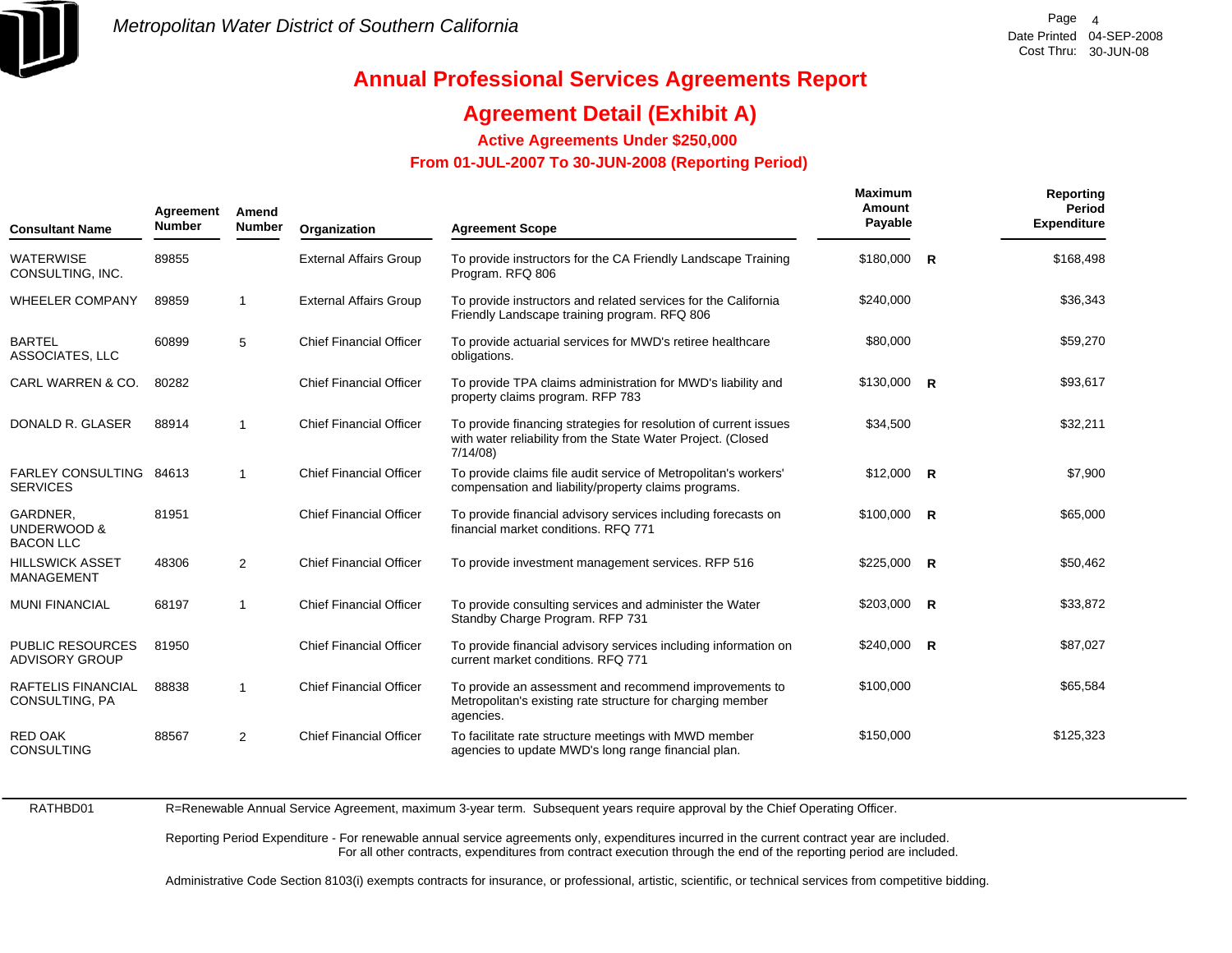

## **Agreement Detail (Exhibit A)**

**Active Agreements Under \$250,000** 

 **From 01-JUL-2007 To 30-JUN-2008 (Reporting Period)** 

| <b>Consultant Name</b>                            | Agreement<br><b>Number</b> | Amend<br><b>Number</b> | Organization                   | <b>Agreement Scope</b>                                                                                                                                       | <b>Maximum</b><br>Amount<br>Payable |                | Reporting<br><b>Period</b><br><b>Expenditure</b> |
|---------------------------------------------------|----------------------------|------------------------|--------------------------------|--------------------------------------------------------------------------------------------------------------------------------------------------------------|-------------------------------------|----------------|--------------------------------------------------|
| <b>SHOGREN CAREERS</b>                            | 54398                      | 4                      | <b>Chief Financial Officer</b> | To provide assistance with Metropolitan's worker's<br>compensation claims.                                                                                   | \$15,000                            | $\overline{R}$ | \$3,528                                          |
| <b>STRATFORD</b><br><b>ADVISORY GROUP</b><br>INC. | 51544                      | $\overline{4}$         | <b>Chief Financial Officer</b> | To provide investment consulting services and evaluate<br>investment performance.                                                                            | \$80,000 R                          |                | \$57,000                                         |
| <b>SWAP FINANCIAL</b><br><b>GROUP, LLC</b>        | 70947                      | 2                      | <b>Chief Financial Officer</b> | To provide financial services on MWD's interest rate swap<br>program. RFQ 740                                                                                | \$200,000                           | $\overline{R}$ | \$50,000                                         |
| <b>BONTERRA</b><br><b>CONSULTING</b>              | 82989                      |                        | <b>Corporate Resources</b>     | To provide on-call environmental and technical services for<br>various MWD projects to ensure compliance with CEQA and<br>other related regulations. RFQ 763 | $$245,000$ R                        |                | \$112,602                                        |
| <b>BRUCKNER &amp;</b><br><b>ASSOCIATES</b>        | 91420                      |                        | <b>Corporate Resources</b>     | To provide fire/life safety program to address building<br>emergency procedures.                                                                             | \$7,500                             |                | \$500                                            |
| CAL POLY POMONA<br>FOUNDATION, INC.               | 73957                      |                        | <b>Corporate Resources</b>     | To provide a student intern program for students majoring in<br>engineering.                                                                                 | $$245,000$ R                        |                | \$211,670                                        |
| <b>CAMP DRESSER &amp;</b><br>MCKEE, INC.          | 78443                      | $\overline{1}$         | <b>Corporate Resources</b>     | To provide engineering services for Metropolitan's Integrated<br>Area Studies. RFQ 757                                                                       | \$245,000                           |                | \$119,555                                        |
| <b>CARTER &amp; BURGESS.</b><br>INC.              | 84097                      |                        | <b>Corporate Resources</b>     | To provide on-call architectural services including final design<br>documents, code compliance and CAD drafting for various<br>MWD projects. RFQ 780         | $$225,000$ R                        |                | \$11,231                                         |
| CC-OPS INC.                                       | 83499                      | -1                     | <b>Corporate Resources</b>     | To provide client desktop and laptop technical services for the<br>PC Replacement Project. RFQ 572                                                           | \$245,000                           | $\overline{R}$ | \$111,452                                        |
| CH2M HILL, INC.                                   | 82990                      |                        | <b>Corporate Resources</b>     | To provide on-call environmental planning and management<br>services to support WRM, WSO, and CIP projects. RFQ 763                                          | \$245,000                           | $\overline{R}$ | \$137,034                                        |
| CH2M HILL. INC.                                   | 88370                      |                        | <b>Corporate Resources</b>     | To provide as-needed workshop style value engineering and<br>constructability review services for a variety of MWD projects.<br><b>RFQ 805</b>               | $$245,000$ R                        |                | \$40,077                                         |
| <b>CIBOLA SYSTEMS</b><br><b>CORPORATION</b>       | 44950                      | 5                      | <b>Corporate Resources</b>     | To provide maintenance and support for MWD's audiovisual<br>systems. RFP 509                                                                                 | \$60,000                            | $\overline{R}$ | \$24,587                                         |

RATHBD01R=Renewable Annual Service Agreement, maximum 3-year term. Subsequent years require approval by the Chief Operating Officer.

> Reporting Period Expenditure - For renewable annual service agreements only, expenditures incurred in the current contract year are included. For all other contracts, expenditures from contract execution through the end of the reporting period are included.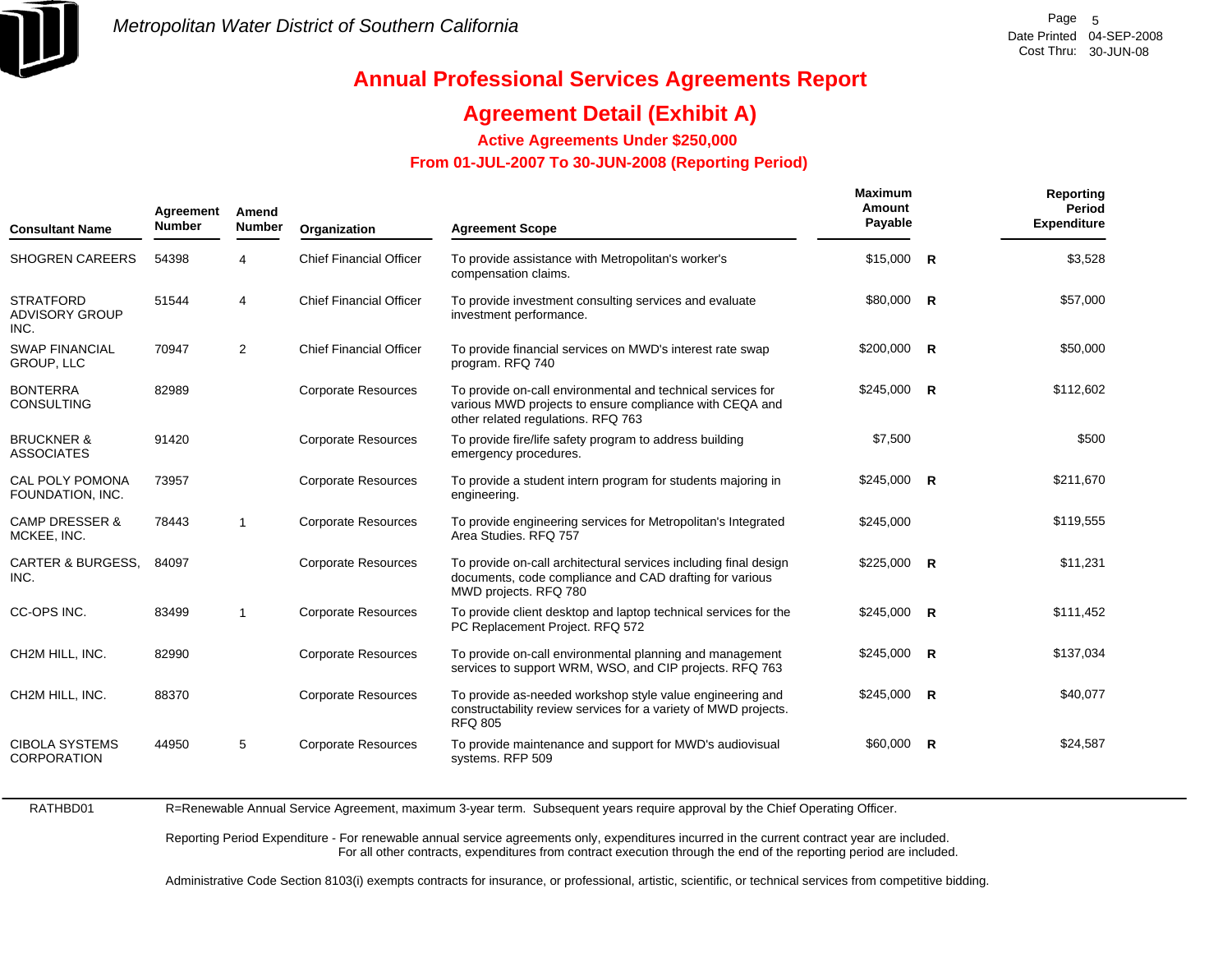

## **Agreement Detail (Exhibit A)**

**Active Agreements Under \$250,000** 

 **From 01-JUL-2007 To 30-JUN-2008 (Reporting Period)** 

| <b>Consultant Name</b>                                     | Agreement<br><b>Number</b> | Amend<br><b>Number</b> | Organization               | <b>Agreement Scope</b>                                                                                                                           | Maximum<br>Amount<br>Payable |                         | <b>Reporting</b><br>Period<br><b>Expenditure</b> |
|------------------------------------------------------------|----------------------------|------------------------|----------------------------|--------------------------------------------------------------------------------------------------------------------------------------------------|------------------------------|-------------------------|--------------------------------------------------|
| <b>CREATIVE IMAGES</b><br><b>PHOTOGRAPHY</b>               | 87874                      |                        | <b>Corporate Resources</b> | To provide as-needed photography services. RFQ 812                                                                                               | \$24,850                     | $\overline{\mathsf{R}}$ | \$672                                            |
| DATA TREE, LLC                                             | 84691                      |                        | <b>Corporate Resources</b> | To provide information related to appraisal, acquisition and<br>management of real property. RFP 776                                             | $$25,000$ R                  |                         | \$15,000                                         |
| <b>DET NORSKE</b><br><b>VERITAS</b><br>CERTIFICATION, INC. | 90963                      |                        | <b>Corporate Resources</b> | To provide certification of Metropolitan's greenhouse gas<br>emissions inventory. RFP 841                                                        | \$75,000                     |                         | \$15,881                                         |
| <b>DIGITAL MAP</b><br>PRODUCTS, INC.                       | 84974                      |                        | <b>Corporate Resources</b> | To provide real property data subscription service. RFP 776                                                                                      | $$17,500$ R                  |                         | \$17,500                                         |
| DOCULABS, INC.                                             | 95605                      |                        | <b>Corporate Resources</b> | To provide Enterprise Content Management (ECM) strategic<br>planning services for MWD.                                                           | \$24,900                     | $\overline{R}$          | \$24,900                                         |
| <b>DURANGO</b><br><b>TUNNELLING</b>                        | 77138                      |                        | <b>Corporate Resources</b> | To provide oversight on Inland Feeder Project underground<br>construction sites and provide technical advisory services.                         | $$240,000$ R                 |                         | \$23,100                                         |
| ENVIRONMENTAL<br><b>SYSTEMS RESEARCH</b>                   | 76933                      |                        | <b>Corporate Resources</b> | To provide on-call GIS technical assistance including system<br>upgrade, configuration, and integration services.                                | \$24,999                     |                         | \$4,446                                          |
| F.W. KOHL<br><b>INDUSTRIAL GROUP,</b><br>INC.              | 79239                      |                        | <b>Corporate Resources</b> | To provide as-needed services related to inspection, sampling<br>and testing of fabricated materials. RFP 765                                    | \$240,000                    | $\overline{\mathsf{R}}$ | \$38,989                                         |
| <b>FIRST AMERICAN</b><br>CORELOGIC, INC.                   | 84976                      |                        | <b>Corporate Resources</b> | To provide real property data subscription services. RFP 776                                                                                     | $$50,000$ R                  |                         | \$40,190                                         |
| GARTNER, INC.                                              | 54067                      | 4                      | <b>Corporate Resources</b> | To provide subscription services for IT on trends and strategic<br>information.                                                                  | \$247,339                    |                         | \$230,789                                        |
| <b>GCG ROSE &amp; KINDEL</b>                               | 91101                      |                        | <b>Corporate Resources</b> | To assess emerging concerns about water supply and<br>develop adaptive management strategies to sustain water<br>reliability for MWD.            | \$59,000                     |                         | \$31,760                                         |
| <b>GEOLOGIC</b><br>ASSOCIATES, INC.                        | 84022                      |                        | <b>Corporate Resources</b> | To provide on-call geotechnical consulting services including<br>testing of earth materials and groundwater for various MWD<br>projects. RFQ 787 | $$240,000$ R                 |                         | \$13,481                                         |

RATHBD01R=Renewable Annual Service Agreement, maximum 3-year term. Subsequent years require approval by the Chief Operating Officer.

> Reporting Period Expenditure - For renewable annual service agreements only, expenditures incurred in the current contract year are included. For all other contracts, expenditures from contract execution through the end of the reporting period are included.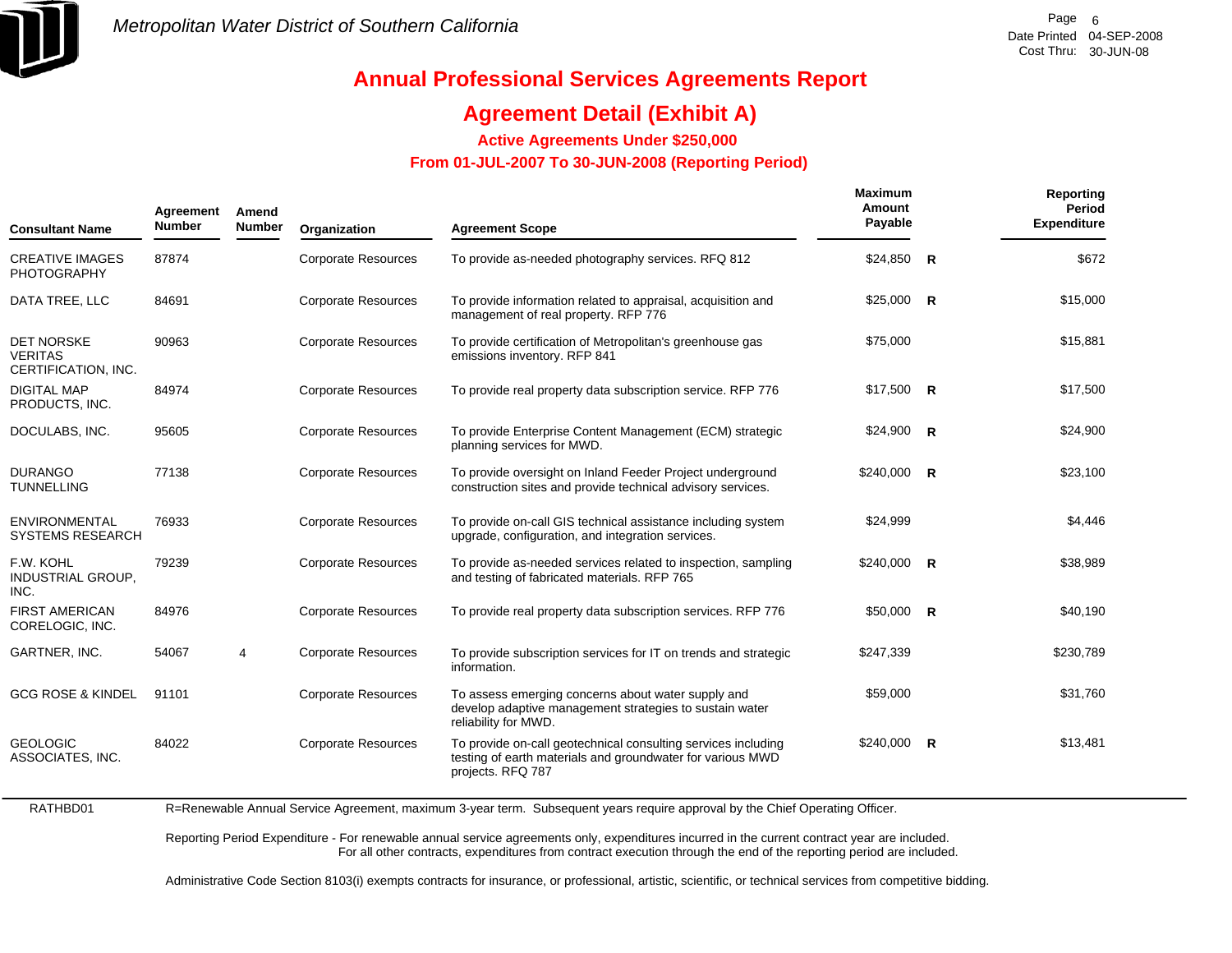

## **Agreement Detail (Exhibit A)**

**Active Agreements Under \$250,000** 

 **From 01-JUL-2007 To 30-JUN-2008 (Reporting Period)** 

| <b>Consultant Name</b>                                    | Agreement<br><b>Number</b> | Amend<br><b>Number</b> | Organization               | <b>Agreement Scope</b>                                                                                                                                     | Maximum<br>Amount<br>Payable |              | Reporting<br>Period<br><b>Expenditure</b> |
|-----------------------------------------------------------|----------------------------|------------------------|----------------------------|------------------------------------------------------------------------------------------------------------------------------------------------------------|------------------------------|--------------|-------------------------------------------|
| <b>GEOMATRIX</b><br>CONSULTANTS, INC.                     | 84025                      |                        | <b>Corporate Resources</b> | To provide on-call geotechnical consulting services including<br>testing of earth materials and groundwater for various MWD<br>projects. RFQ 787           | \$240,000                    | $\mathsf{R}$ | \$9,134                                   |
| GEOPENTECH, INC.                                          | 82816                      |                        | <b>Corporate Resources</b> | To provide on-call geotechnical consulting services including<br>testing of earth materials and groundwater for various MWD<br>projects. RFQ 787           | \$244,000 R                  |              | \$198,748                                 |
| <b>HELIX</b><br><b>ENVIRONMENTAL</b><br>PLANNING, INC.    | 82991                      |                        | <b>Corporate Resources</b> | To provide on-call environmental planning and management<br>services to support WSO, WRM and CIP projects. RFQ 763                                         | $$245,000$ R                 |              | \$75,658                                  |
| <b>INFORMATION</b><br>MANAGEMENT<br>RESOURCES, INC.       | 86422                      |                        | <b>Corporate Resources</b> | To provide project management services and quality<br>assurance for network infrastructure upgrade project. RFP<br>572                                     | $$243,000$ R                 |              | \$61,155                                  |
| <b>INGENIOUS</b><br><b>INFORMATION</b><br>TECHNOLOGY INC. | 83290                      |                        | <b>Corporate Resources</b> | To provide client desktop and laptop technical services for the<br>PC Replacement Project. RFP 572                                                         | \$245,000                    |              | \$244,984                                 |
| <b>INNOVENT</b><br>SOLUTIONS, INC.                        | 91755                      | $\mathbf{1}$           | <b>Corporate Resources</b> | To migrate and develop MAXIMO reports using Actuate<br>reporting software from the upgrade of Maximo to version 6<br>with Actuate version 8.               | \$8,750                      |              | \$8,700                                   |
| <b>INNOVENT</b><br>SOLUTIONS, INC.                        | 95312                      |                        | <b>Corporate Resources</b> | To provide technical support relating to ACTUATE report<br>software.                                                                                       | \$24,500                     |              | \$1,200                                   |
| JACOBS ASSOCIATES 82817                                   |                            |                        | <b>Corporate Resources</b> | To provide on-call geotechnical consulting services including<br>testing of earth materials and groundwater for various MWD<br>projects. RFQ 787           | $$244,000$ R                 |              | \$48,106                                  |
| <b>JONES &amp; STOKES</b><br>ASSOCIATES, INC.             | 82992                      |                        | <b>Corporate Resources</b> | To provide on-call enviromental planning and management<br>services to support WRM, WSO and CIP projects. RFQ 763                                          | $$245,000$ R                 |              | \$49,967                                  |
| KLEINFELDER WEST,<br>INC.                                 | 86637                      |                        | <b>Corporate Resources</b> | To provide on-call environmental and technical services for<br>various MWD projects to ensure compliance with CEQA and<br>other related relations. RFQ 763 | $$245,000$ R                 |              | \$32,156                                  |
| KLEINFELDER WEST,<br>INC.                                 | 84024                      |                        | <b>Corporate Resources</b> | To provide on-call geotechnical consulting services including<br>testing of earth materials and groundwater for various MWD<br>projects. RFQ 787           | \$240,000 R                  |              | \$7,774                                   |
|                                                           |                            |                        |                            |                                                                                                                                                            |                              |              |                                           |

RATHBD01

R=Renewable Annual Service Agreement, maximum 3-year term. Subsequent years require approval by the Chief Operating Officer.

Reporting Period Expenditure - For renewable annual service agreements only, expenditures incurred in the current contract year are included. For all other contracts, expenditures from contract execution through the end of the reporting period are included.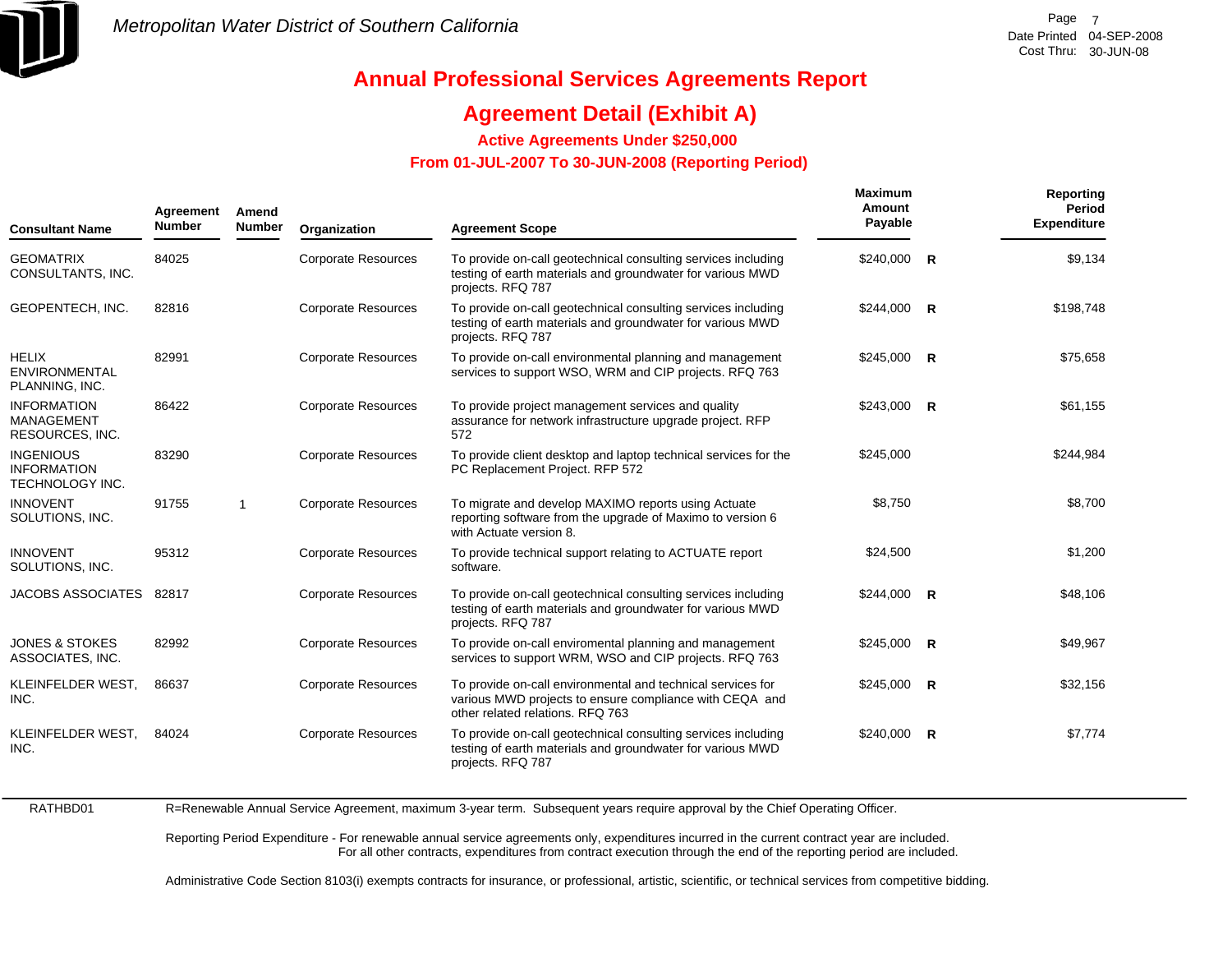

## **Agreement Detail (Exhibit A)**

**Active Agreements Under \$250,000** 

 **From 01-JUL-2007 To 30-JUN-2008 (Reporting Period)** 

| <b>Consultant Name</b>                            | Agreement<br><b>Number</b> | Amend<br><b>Number</b> | Organization               | <b>Agreement Scope</b>                                                                                                                                                  | Maximum<br>Amount<br>Payable |              | Reporting<br>Period<br><b>Expenditure</b> |
|---------------------------------------------------|----------------------------|------------------------|----------------------------|-------------------------------------------------------------------------------------------------------------------------------------------------------------------------|------------------------------|--------------|-------------------------------------------|
| <b>LERCH, BATES &amp;</b><br>ASSOCIATES, INC.     | 80902                      |                        | <b>Corporate Resources</b> | To conduct an elevator audit to determine condition level of<br>preventive maintenance and state of general repair.                                                     | \$10,320                     |              | \$7,320                                   |
| <b>LOS PADRINOS OF</b><br>SOUTHERN CALIF.<br>INC. | 47437                      | -1                     | <b>Corporate Resources</b> | To provide on-call services for weed abatement, site<br>maintenance, graffiti removal, etc.                                                                             | \$240,000                    |              | \$32,571                                  |
| <b>LSA ASSOCIATES.</b><br>INC.                    | 81958                      |                        | <b>Corporate Resources</b> | To provide on-call environmental and technical services to<br>support WSO, WRM and CIP program. RFQ 763                                                                 | $$245,000$ R                 |              | \$73,893                                  |
| <b>MARRS SERVICES,</b><br>INC.                    | 63634                      | -1                     | <b>Corporate Resources</b> | To provide permit acquisition services for the Cross<br>Connection Project. (Closed 8/18/08) Board Approved Date<br>:14-SEP-04 Board Letter Num :9-2 RFQ 654            | \$250,000                    |              | \$175,335                                 |
| <b>MARTINEZ</b><br>ARCHITECS, INC.                | 84099                      |                        | <b>Corporate Resources</b> | To provide on-call architectural services including final design<br>documents, code compliance and CAD drafting for various<br>MWD projects. RFQ 780                    | $$225,000$ R                 |              | \$18,240                                  |
| <b>MICROLINK</b><br>ENTERPRISE, INC.              | 83289                      |                        | <b>Corporate Resources</b> | To provide client desktop and laptop technical services for the<br>PC Replacement Project. RFP 572                                                                      | \$245,000                    |              | \$244,990                                 |
| MOKSA, INC.                                       | 85221                      |                        | <b>Corporate Resources</b> | To assist in the development of a photo cataloging and<br>management system. (Closed 8/18/08)                                                                           | \$22,500                     |              | \$18,833                                  |
| <b>MOODY</b><br>INTERNATIONAL INC.                | 79240                      |                        | <b>Corporate Resources</b> | To provide inspection, sampling, and testing of fabricated<br>materials including steel pipe, mechanical and electrical<br>equipment and large diameter valves. RFP 765 | $$200,000$ R                 |              | \$25,436                                  |
| <b>NGH POWER</b><br>SYSTEMS, INC.                 | 88520                      |                        | <b>Corporate Resources</b> | To provide site-grounding assessments at the Iron Mountain<br>and Eagle Mountain communications rooms.                                                                  | \$20,000                     |              | \$17,450                                  |
| <b>NGH POWER</b><br>SYSTEMS, INC.                 | 90886                      |                        | <b>Corporate Resources</b> | To provide site ground assessments at MWD field locations to<br>determine the resistance of the existing earth electrode<br>system. (Closed 7/30/08)                    | \$20,000                     |              | \$18,700                                  |
| <b>ON-SITE TECHNICAL</b><br><b>SERVICES</b>       | 79238                      |                        | <b>Corporate Resources</b> | To provide services including inspection, sampling and testing<br>of fabricated materials. RFP 765                                                                      | \$240,000                    | $\mathsf{R}$ | \$34,274                                  |

RATHBD01

R=Renewable Annual Service Agreement, maximum 3-year term. Subsequent years require approval by the Chief Operating Officer.

Reporting Period Expenditure - For renewable annual service agreements only, expenditures incurred in the current contract year are included. For all other contracts, expenditures from contract execution through the end of the reporting period are included.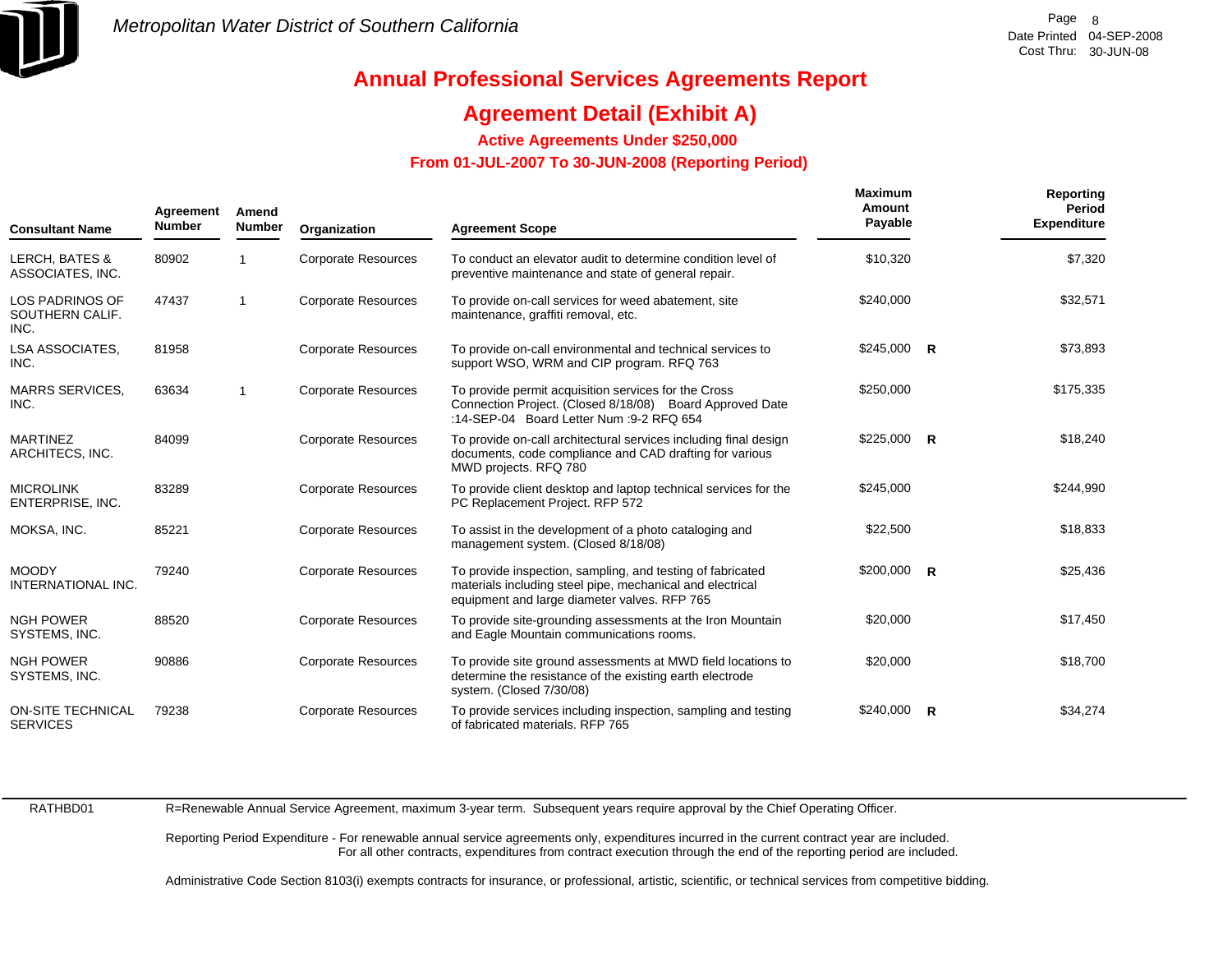

## **Agreement Detail (Exhibit A)**

**Active Agreements Under \$250,000** 

 **From 01-JUL-2007 To 30-JUN-2008 (Reporting Period)** 

| <b>Consultant Name</b>                                   | Agreement<br><b>Number</b> | Amend<br><b>Number</b> | Organization               | <b>Agreement Scope</b>                                                                                                                                            | Maximum<br>Amount<br>Payable | Reporting<br><b>Period</b><br><b>Expenditure</b> |
|----------------------------------------------------------|----------------------------|------------------------|----------------------------|-------------------------------------------------------------------------------------------------------------------------------------------------------------------|------------------------------|--------------------------------------------------|
| P. MURPHY &<br><b>ASSOCIATES</b>                         | 86756                      |                        | <b>Corporate Resources</b> | To provide project management services related to Phase<br>Two Information Security Remediation project and the Board<br>Technology Upgrade project. RFP 572      | $$243,000$ R                 | \$21,840                                         |
| PRIME NET, INC.                                          | 82537                      | $\mathbf 1$            | <b>Corporate Resources</b> | To provide assistance with MWD's upgrade of its two-way<br>radio system. RFP 572                                                                                  | \$242,100                    | \$147,650                                        |
| PRIME NET, INC.                                          | 84277                      |                        | <b>Corporate Resources</b> | To provide consulting services related to the selection of a<br>new voice system architecture to meet MWD's business and<br>technical requirements. RFP 572       | \$241,370                    | \$114,694                                        |
| PRIME NET, INC.                                          | 89232                      |                        | <b>Corporate Resources</b> | To provide consulting services for MWD's Union Station<br>Headquarters technology upgrade project for Board Room.<br><b>RFP 572</b>                               | $$245,000$ R                 | \$63,742                                         |
| <b>PROJECTLINE</b><br><b>TECHNICAL</b><br>SERVICES, INC. | 82685                      | -1                     | Corporate Resources        | To provide maintenance management services for MWD's<br><b>Strategic Operation Maintenance Management System</b><br>(SOMMS) Project. RFP 572                      | $$243,000$ R                 | \$167,076                                        |
| <b>RALPH'S</b><br><b>PHOTOGRAPHY</b><br><b>SERVICES</b>  | 87876                      | $\mathbf{1}$           | <b>Corporate Resources</b> | To provide as-needed digital photography services for MWD<br>functions and events, RFQ 812                                                                        | $$24,850$ R                  | \$4,387                                          |
| <b>RESOURCEXPERTS</b>                                    | 88400                      |                        | <b>Corporate Resources</b> | To provide quality assurance services for the PC replacement<br>project. (Closed 7/10/08) RFP 572                                                                 | \$245,000                    | \$244,949                                        |
| <b>RESOURCEXPERTS</b>                                    | 89480                      |                        | <b>Corporate Resources</b> | To provide consulting services to assist MWD with its<br>infomation and technology infrastructure upgrade project<br>consolidating window-based services. RFP 572 | \$240,000 R                  | \$102,500                                        |
| <b>RESOURCEXPERTS</b>                                    | 93307                      |                        | <b>Corporate Resources</b> | To provide IT project management services for various IT<br>projects. RFP 572                                                                                     | $$238,000$ R                 | \$18,680                                         |
| SNYDER, GARY M.                                          | 74232                      |                        | <b>Corporate Resources</b> | To provide construction management inspection services for<br>completion of the Inland Feeder Program and the Arrowhead<br>Tunnels. (Former Employee)             | $$245,000$ R                 | \$30,171                                         |
| <b>SYSTEMS</b><br><b>INTEGRATED</b>                      | 89482                      |                        | <b>Corporate Resources</b> | To develop programmable logic controller and human<br>machine interface application software program. RFP 572                                                     | \$245,000                    | \$188,540                                        |

RATHBD01R=Renewable Annual Service Agreement, maximum 3-year term. Subsequent years require approval by the Chief Operating Officer.

> Reporting Period Expenditure - For renewable annual service agreements only, expenditures incurred in the current contract year are included. For all other contracts, expenditures from contract execution through the end of the reporting period are included.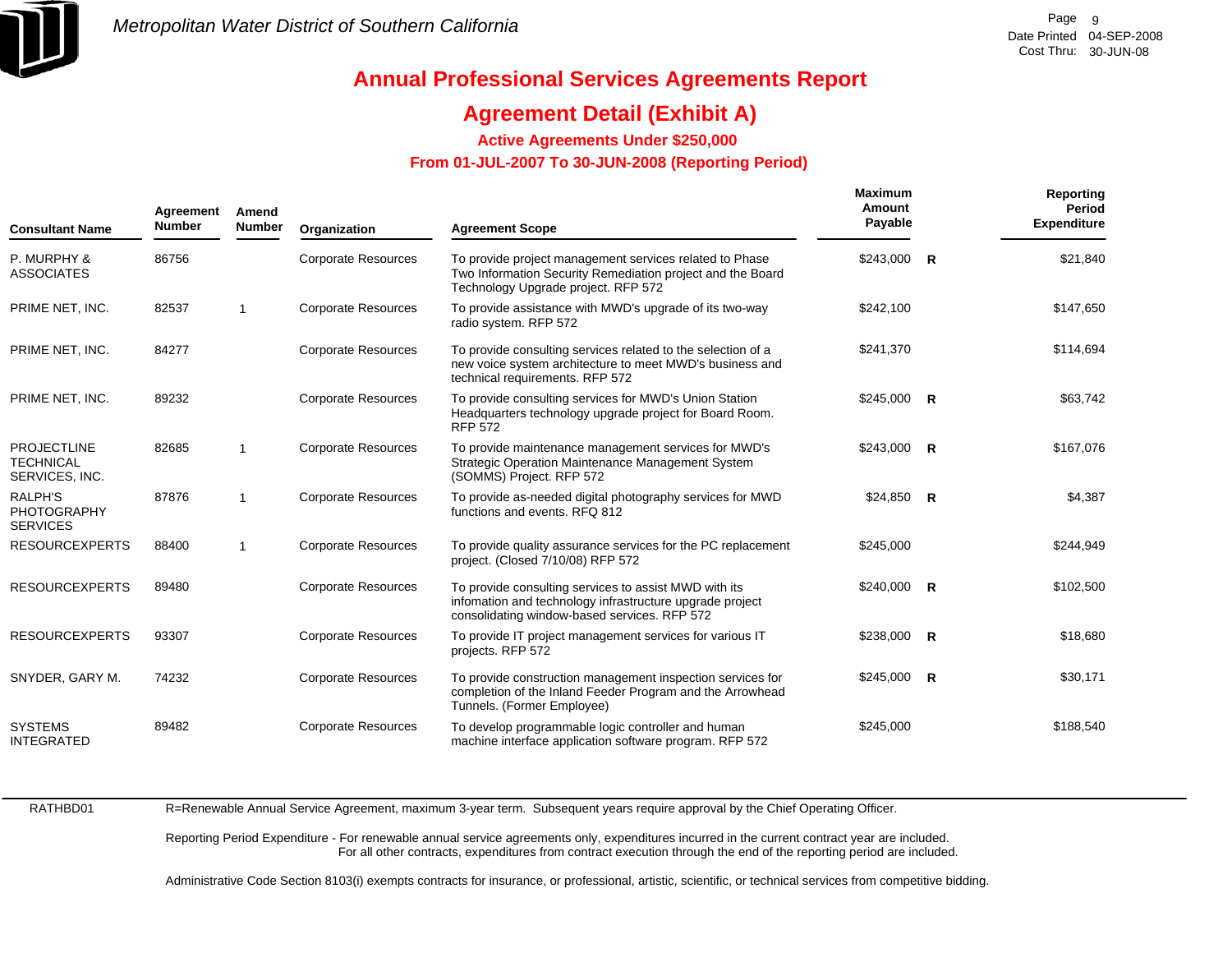

## **Agreement Detail (Exhibit A)**

**Active Agreements Under \$250,000** 

 **From 01-JUL-2007 To 30-JUN-2008 (Reporting Period)** 

| <b>Consultant Name</b>                                           | Agreement<br><b>Number</b> | Amend<br><b>Number</b> | Organization                            | <b>Agreement Scope</b>                                                                                                                          | <b>Maximum</b><br>Amount<br>Payable | <b>Reporting</b><br><b>Period</b><br><b>Expenditure</b> |
|------------------------------------------------------------------|----------------------------|------------------------|-----------------------------------------|-------------------------------------------------------------------------------------------------------------------------------------------------|-------------------------------------|---------------------------------------------------------|
| <b>SYSTEMS</b><br><b>INTEGRATED, LLC</b>                         | 38951                      | 4                      | <b>Corporate Resources</b>              | To provide software support services for SCADA.                                                                                                 | \$230,000 R                         | \$122,500                                               |
| <b>TECHNOLOGY</b><br><b>INTEGRATION GROUP</b>                    | 83497                      | $\overline{2}$         | <b>Corporate Resources</b>              | To provide client desktop and laptop technical services for the<br>PC Replacement Project. RFP 572                                              | \$245,000                           | \$176,601                                               |
| <b>U.S. LABORATORIES</b>                                         | 60290                      |                        | <b>Corporate Resources</b>              | To provide fabrication inspection, material testing and<br>nondestructive services as needed. (Closed 8/13/08) RFQ<br>663                       | $$245,000$ R                        | \$10,636                                                |
| UNITED INSPECTION<br>& TESTING, INC.                             | 80190                      |                        | <b>Corporate Resources</b>              | To provide as-needed soil and concrete testing/inspection<br>services. RFP 779                                                                  | $$245,000$ R                        | \$125,834                                               |
| <b>VALUE MANAGEMENT</b><br>STRATEGIES, INC.                      | 88368                      |                        | <b>Corporate Resources</b>              | To provide as-needed workshop style, value engineering and<br>constructability review services for a variety of MWD projects.<br><b>RFP 805</b> | $$245,000$ R                        | \$43,493                                                |
| <b>VENICE CONSULTING</b><br><b>GROUP LP</b>                      | 90851                      | -1                     | <b>Corporate Resources</b>              | To provide computer programming services for various<br>Metropolitan software applications.                                                     | \$44,900 R                          | \$44,651                                                |
| <b>VISIONARY</b><br><b>INTEGRATION</b><br>PROFESSIONALS,<br>LLC. | 91756                      | $\overline{1}$         | <b>Corporate Resources</b>              | To provide software and implementation testing services for<br>various MWD applications. RFP 803                                                | \$241,915                           | \$202,690                                               |
| <b>WAGNER</b><br><b>BIOLOGICAL</b><br><b>CONSULTING</b>          | 92656                      |                        | <b>Corporate Resources</b>              | To provide on-call technical and regulatory environmental<br>services. RFQ 761                                                                  | $$200,000$ R                        | \$46,837                                                |
| <b>WORK TECHNOLOGY</b><br><b>CORPORATION</b>                     | 75237                      |                        | <b>Corporate Resources</b>              | To provide IT services related to the maintenance and<br>integration of the Worktech software appliction.                                       | \$24,999                            | \$19,503                                                |
| <b>ACE &amp; STEWART</b><br>DETAILING, INC.                      | 87054                      |                        | Water System<br><b>Operations Group</b> | To provide review of engineered drawings and sketches and<br>shop detailing evaluation in support of MWD's maintenance<br>support unit. RFP 815 | $$150,000$ R                        | \$15,540                                                |
| AEI-CASC<br>ENGINEERING, INC.                                    | 70949                      |                        | Water System<br><b>Operations Group</b> | To provide as-needed environmental services in support of<br>Metropolitan's Capital Improvement Programs. RFP 700                               | $$240,000$ R                        | \$9,669                                                 |

RATHBD01

R=Renewable Annual Service Agreement, maximum 3-year term. Subsequent years require approval by the Chief Operating Officer.

Reporting Period Expenditure - For renewable annual service agreements only, expenditures incurred in the current contract year are included. For all other contracts, expenditures from contract execution through the end of the reporting period are included.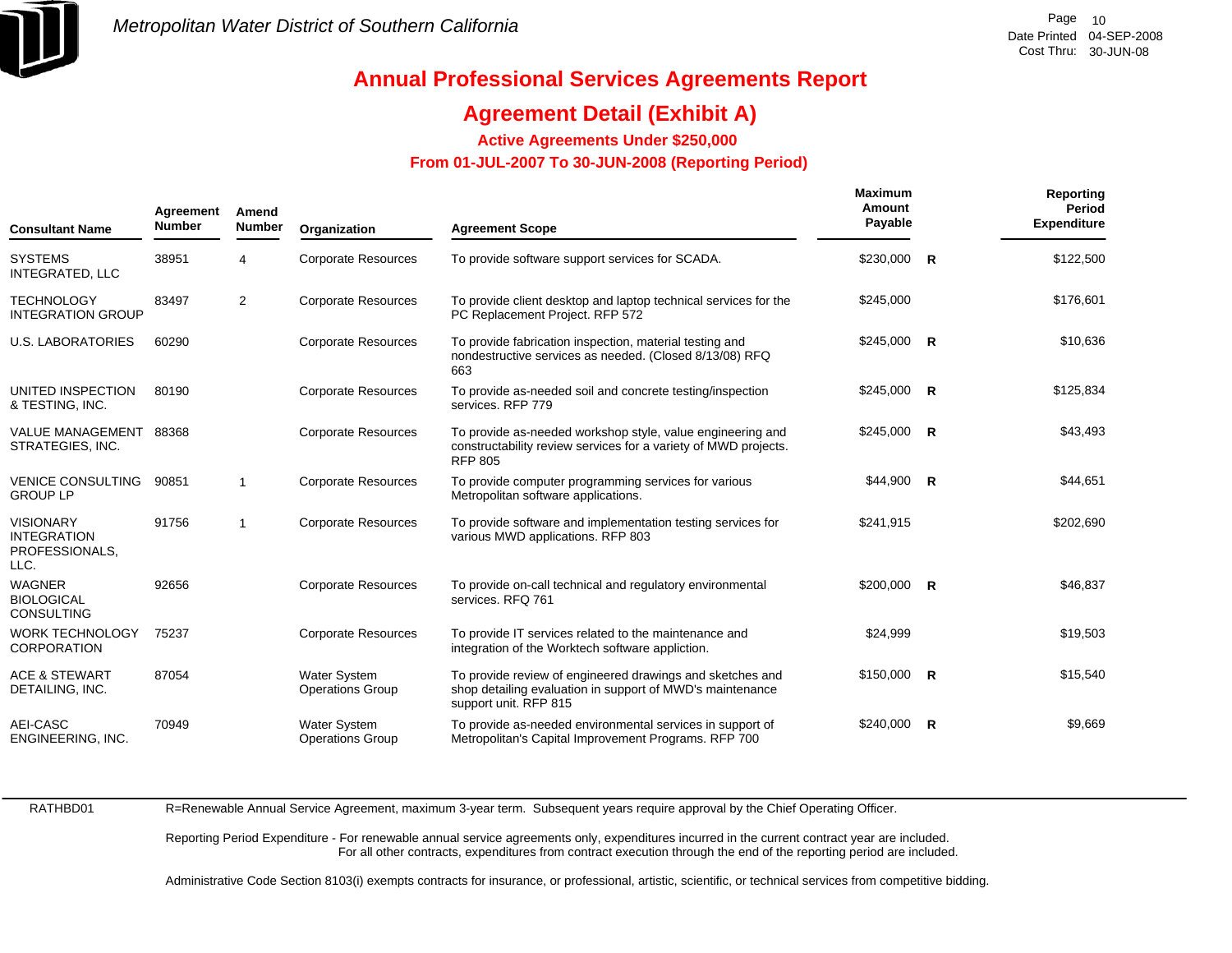

## **Agreement Detail (Exhibit A)**

**Active Agreements Under \$250,000** 

 **From 01-JUL-2007 To 30-JUN-2008 (Reporting Period)** 

| <b>Consultant Name</b>                                           | Agreement<br><b>Number</b> | Amend<br><b>Number</b> | Organization                                   | <b>Agreement Scope</b>                                                                                            | <b>Maximum</b><br>Amount<br>Payable | Reporting<br>Period<br><b>Expenditure</b> |
|------------------------------------------------------------------|----------------------------|------------------------|------------------------------------------------|-------------------------------------------------------------------------------------------------------------------|-------------------------------------|-------------------------------------------|
| CAL POLY POMONA<br>FOUNDATION, INC.                              | 13998                      | 4                      | <b>Water System</b><br><b>Operations Group</b> | To provide a student intern program for students majoring in<br>science.                                          | $$245,000$ R                        | \$40,345                                  |
| <b>CALSCIENCE</b><br><b>ENVIRONMENTAL</b><br>LAB INC.            | 87644                      |                        | <b>Water System</b><br><b>Operations Group</b> | To provide analytical services for chemical, physical analysis<br>of soil, sludge and wastewater samples. RFP 816 | $$160,000$ R                        | \$13,864                                  |
| <b>CAMP DRESSER &amp;</b><br>MCKEE, INC.                         | 61472                      | $\mathbf{1}$           | <b>Water System</b><br><b>Operations Group</b> | To conduct a study titled "Bromate Control Study" related to<br>the use of ozone at the filtration plants.        | \$25,000                            | \$7,963                                   |
| CARR, FORREST C.                                                 | 93325                      |                        | <b>Water System</b><br><b>Operations Group</b> | To provide review and assessment of clearance requirements<br>for 230 KV breakers at Parker Dam.                  | \$10,000                            | \$6,715                                   |
| <b>CH DIAGNOSTIC &amp;</b><br><b>CONSULTING</b><br>SERVICE, INC. | 57402                      | $\mathbf{1}$           | <b>Water System</b><br><b>Operations Group</b> | To provide a complex water analysis mandated by the EPA.                                                          | \$45,000                            | \$27,785                                  |
| CH2M HILL, INC.                                                  | 80230                      |                        | <b>Water System</b><br><b>Operations Group</b> | To provide advisory services on the study "Development of<br>Long Term Water Quality and Treatment Strategies."   | \$15,000                            | \$12,439                                  |
| <b>CLARK SEIF CLARK.</b><br>INC. (CSC)                           | 83077                      | 1                      | <b>Water System</b><br><b>Operations Group</b> | To provide industrial hygiene services including Cal-Osha<br>compliance surveys at various MWD sites. RFP 772     | $$200,000$ R                        | \$40,385                                  |
| CLINE, NEIL M.                                                   | 48314                      | 2                      | <b>Water System</b><br><b>Operations Group</b> | To provide technical review of the DRIP program.                                                                  | \$11,000                            | \$7,173                                   |
| E2 ENVIRONMENTAL,<br>INC.                                        | 70950                      | $\mathbf{1}$           | <b>Water System</b><br><b>Operations Group</b> | To provide as-needed environmental services. RFQ 700                                                              | $$240,000$ R                        | \$25,028                                  |
| <b>EMS LABORATORIES.</b><br>INC.                                 | 78905                      | $\mathbf{1}$           | <b>Water System</b><br><b>Operations Group</b> | To provide industrial hygiene laboratory services including<br>evaluating work place chemical hazards. RFP 773    | $$75,000$ R                         | \$5,237                                   |
| <b>ESCI</b><br>ENVIROSERVICES,<br>INC.                           | 59669                      | 1                      | <b>Water System</b><br><b>Operations Group</b> | To update the Oil Spill Prevention Countermeasures and<br>Control Plan for Skinner and Lake Mathews facilities.   | \$24,999                            | \$21,479                                  |
| <b>FARQUHAR FARM</b>                                             | 54066                      | 3                      | <b>Water System</b><br><b>Operations Group</b> | To maintain the Opal Avenue Citrus Grove. (Closed 8/13/08)                                                        | $$12,000$ R                         | \$1,000                                   |

RATHBD01

R=Renewable Annual Service Agreement, maximum 3-year term. Subsequent years require approval by the Chief Operating Officer.

Reporting Period Expenditure - For renewable annual service agreements only, expenditures incurred in the current contract year are included. For all other contracts, expenditures from contract execution through the end of the reporting period are included.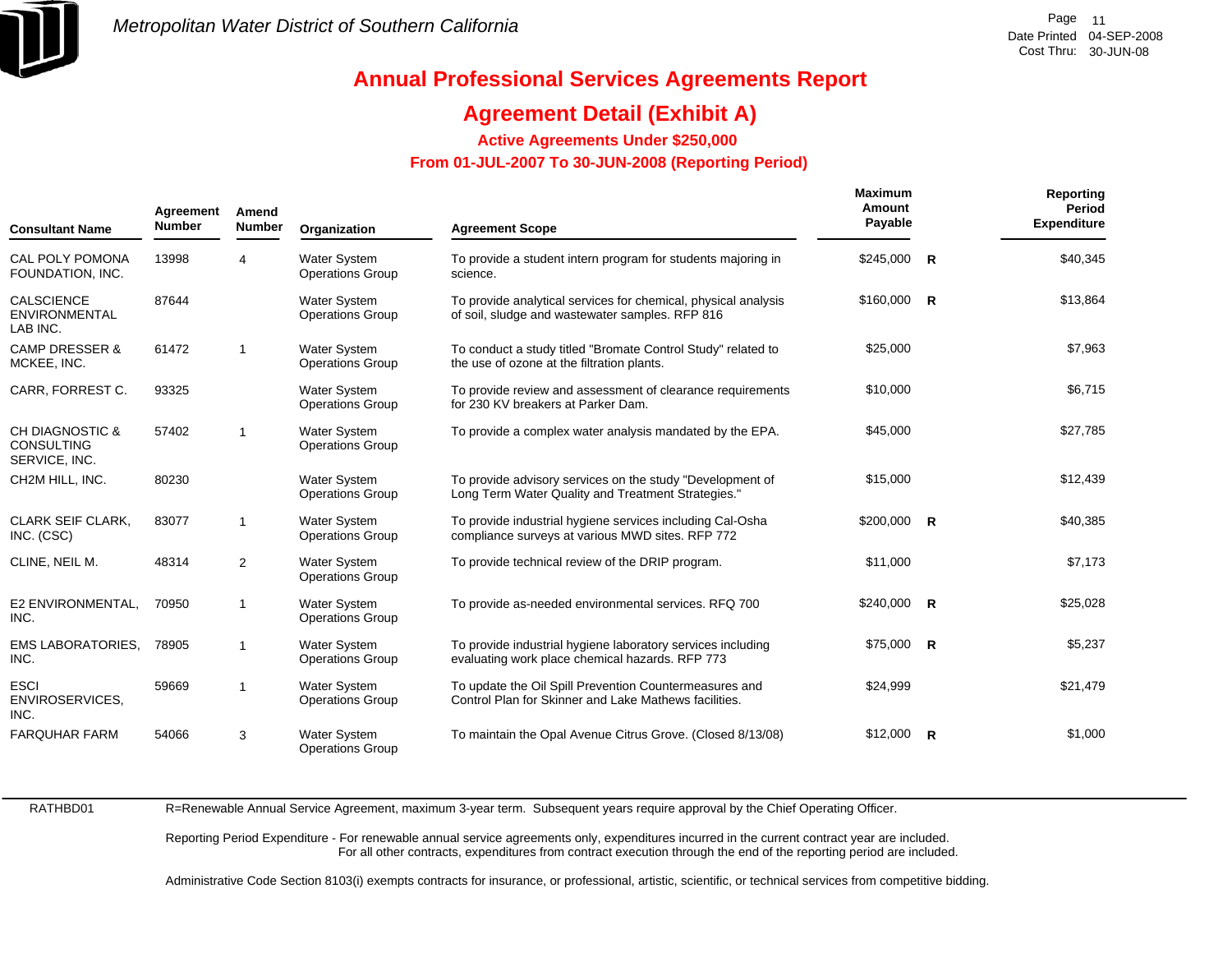

## **Agreement Detail (Exhibit A)**

**Active Agreements Under \$250,000** 

 **From 01-JUL-2007 To 30-JUN-2008 (Reporting Period)** 

| <b>Consultant Name</b>                                | Agreement<br><b>Number</b> | Amend<br><b>Number</b> | Organization                                   | <b>Agreement Scope</b>                                                                                                                                               | <b>Maximum</b><br>Amount<br>Payable | <b>Reporting</b><br>Period<br><b>Expenditure</b> |
|-------------------------------------------------------|----------------------------|------------------------|------------------------------------------------|----------------------------------------------------------------------------------------------------------------------------------------------------------------------|-------------------------------------|--------------------------------------------------|
| FIERRO, SERGIO D.                                     | 60915                      | 4                      | <b>Water System</b><br><b>Operations Group</b> | To provide maintenance services on nine MWD-owned<br>California Irrigation Management Information System weather<br>stations.                                        | \$99,960                            | \$99,314                                         |
| <b>FRANK C. MCGINNIS</b>                              | 85860                      |                        | <b>Water System</b><br><b>Operations Group</b> | To provide advisory services related to underwater diving<br>procedures (SWP). Board Approved Date: 11-JUL-06<br><b>Board Letter Num :8-3</b>                        | \$24,999                            | \$6,841                                          |
| <b>GEOPENTECH, INC.</b>                               | 58436                      | $\overline{2}$         | <b>Water System</b><br><b>Operations Group</b> | To provide remedial measures at Pacific Gas & Electric's<br>Topock facility.                                                                                         | $$215,000$ R                        | \$25,050                                         |
| GEOPENTECH, INC.                                      | 63629                      | $\mathbf 1$            | <b>Water System</b><br><b>Operations Group</b> | To provide on-call hydrogeology services for perchlorate<br>remedial activities in Henderson, Nevada. - Kerr McGee and<br>American Pacific. RFP 649                  | $$200,000$ R                        | \$12,410                                         |
| GILBERT, INC., J.                                     | 48312                      | $\overline{2}$         | <b>Water System</b><br><b>Operations Group</b> | To provide technical review and assessment services for the<br>desalination program.                                                                                 | \$11,000                            | \$7,731                                          |
| <b>GLENDALE</b><br>ADVENTIST OCC<br><b>MEDICAL</b>    | 66401                      | $\mathbf 1$            | <b>Water System</b><br><b>Operations Group</b> | To provide occupational medical services. RFP 698                                                                                                                    | $$170,000$ R                        | \$17,786                                         |
| GORDON, DR.<br><b>GILBERT</b>                         | 60445                      | 1                      | <b>Water System</b><br><b>Operations Group</b> | To serve in an advisory capacity for the ozone application in<br>drinking water.                                                                                     | \$25,000                            | \$16,186                                         |
| HOZALSKI, DR.,<br><b>RAYMOND</b>                      | 89636                      |                        | <b>Water System</b><br><b>Operations Group</b> | To provide consulting services for study entitled "Evaluation of<br>the Formation and Control of N-Nitrosodimethylamine (NDMA)<br>in Metropolitan's Treated Waters." | \$24,999                            | \$2,894                                          |
| INDUSTRIAL HYGIENE 83076<br>MANAGEMENT, INC.          |                            | 2                      | <b>Water System</b><br><b>Operations Group</b> | To provide industrial hygiene services including Cal-Osha<br>compliance surveys at various MWD sites. RFP 772                                                        | $$200,000$ R                        | \$61,829                                         |
| INDUSTRIAL HYGIENE 92534<br>MANAGEMENT, INC.          |                            |                        | <b>Water System</b><br><b>Operations Group</b> | To provide asbestos and lead building surveys. RFP 839                                                                                                               | \$100,000                           | \$23,583                                         |
| <b>INDUSTRIAL</b><br><b>SCIENTIFIC</b><br>CORPORATION | 77470                      |                        | <b>Water System</b><br><b>Operations Group</b> | To provide, maintain, and calibrate ITX gas-monitoring<br>instruments required for confined space and tunnel entries.                                                | \$249,078 R                         | \$248,905                                        |

RATHBD01

R=Renewable Annual Service Agreement, maximum 3-year term. Subsequent years require approval by the Chief Operating Officer.

Reporting Period Expenditure - For renewable annual service agreements only, expenditures incurred in the current contract year are included. For all other contracts, expenditures from contract execution through the end of the reporting period are included.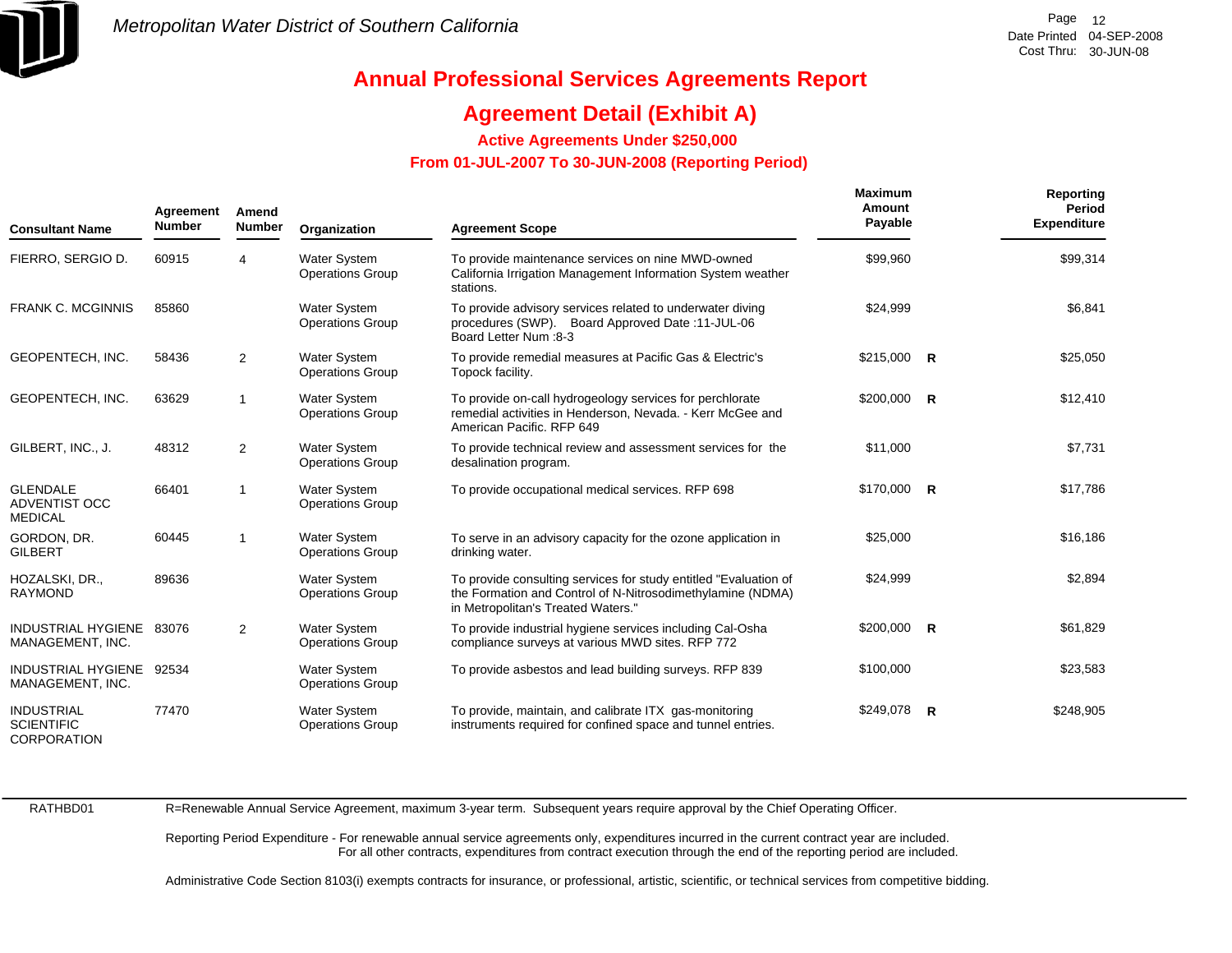

## **Agreement Detail (Exhibit A)**

**Active Agreements Under \$250,000** 

 **From 01-JUL-2007 To 30-JUN-2008 (Reporting Period)** 

| Agreement<br><b>Number</b><br><b>Consultant Name</b>        |       | Amend<br><b>Number</b>  | Organization                                   | <b>Agreement Scope</b>                                                                                                                                      | <b>Maximum</b><br>Amount<br>Payable | Reporting<br>Period<br><b>Expenditure</b> |
|-------------------------------------------------------------|-------|-------------------------|------------------------------------------------|-------------------------------------------------------------------------------------------------------------------------------------------------------------|-------------------------------------|-------------------------------------------|
| <b>INSHORE DIVERS,</b><br>INC.                              | 85861 |                         | <b>Water System</b><br><b>Operations Group</b> | To provide advisory services related to underwater diving<br>procedures (SWP). (Closed 7/10/08) Board Approved Date<br>:11-JUL-06 Board Letter Num :8-3     | \$24,999                            | \$14,315                                  |
| <b>JAMES R. STEWART</b>                                     | 85898 |                         | <b>Water System</b><br><b>Operations Group</b> | To provide advisory services related to underwater diving<br>procedures (SWP). Board Approved Date: 11-JUL-06<br><b>Board Letter Num: 8-3</b>               | \$24,999                            | \$13,129                                  |
| <b>JOSHUA CASEY</b><br><b>CORPORATE</b><br><b>TRAINING</b>  | 75308 | 2                       | Water System<br><b>Operations Group</b>        | To provided First Responder/Emergency Training to members<br>of Metropolitan's chemcial responder teams. RFP 759                                            | \$80,000 R                          | \$20,160                                  |
| KLOPFENSTEIN.<br>KEVIN S., M.D.                             | 79174 |                         | <b>Water System</b><br><b>Operations Group</b> | To provide services related to medical examinations and care<br>for field employees.                                                                        | \$8,000 R                           | \$4,030                                   |
| <b>LA TESTING</b>                                           | 78906 |                         | <b>Water System</b><br><b>Operations Group</b> | To provide industrial hygiene lab services to evaluate<br>workplace chemical hazards. RFP 773                                                               | $$75,000$ R                         | \$14,148                                  |
| <b>LABORATORY DATA</b><br>CONSULTANTS, INC.                 | 80092 | -1                      | <b>Water System</b><br><b>Operations Group</b> | To provide performance audit of the Thermo LIMS water<br>quality testing system.                                                                            | $$24,999$ R                         | \$24,927                                  |
| <b>LEARN CPR 4 LIFE</b>                                     | 70943 | -1                      | <b>Water System</b><br><b>Operations Group</b> | To provide medical emergency skills training to MWD<br>employees. RFP 742                                                                                   | $$40,000$ R                         | \$36,508                                  |
| LEWELLYN<br>TECHNOLOGY, INC.                                | 81583 | 1                       | <b>Water System</b><br><b>Operations Group</b> | To provide electrical site assessments for various<br>Metropolitan facilities including Lake Mathews and Mills Water<br>Treatment Plant. (Closed 7/10/08)   | \$24,999                            | \$17,125                                  |
| <b>MACTEC</b><br><b>ENGINEERING AND</b><br>CONSULTING, INC. | 83074 | $\overline{\mathbf{1}}$ | <b>Water System</b><br><b>Operations Group</b> | To provide industrial hygiene services including Cal-Osha<br>compliance surveys at various MWD sites. RFP 772                                               | $$10,000$ R                         | \$1,646                                   |
| MALCOLM PIRNIE,<br>INC.                                     | 85714 | -1                      | <b>Water System</b><br><b>Operations Group</b> | To develop long-term water quality and treatment strategies.                                                                                                | \$60,000                            | \$47,944                                  |
| MT. SAN ANTONIO<br><b>COLLEGE</b>                           | 85429 |                         | <b>Water System</b><br><b>Operations Group</b> | To work in collaboration with Metropolitan to provide training<br>programs for the maintenance mechanic and maintenance<br>electrician apprentice programs. | \$37,840                            | \$34,400                                  |

RATHBD01

R=Renewable Annual Service Agreement, maximum 3-year term. Subsequent years require approval by the Chief Operating Officer.

Reporting Period Expenditure - For renewable annual service agreements only, expenditures incurred in the current contract year are included. For all other contracts, expenditures from contract execution through the end of the reporting period are included.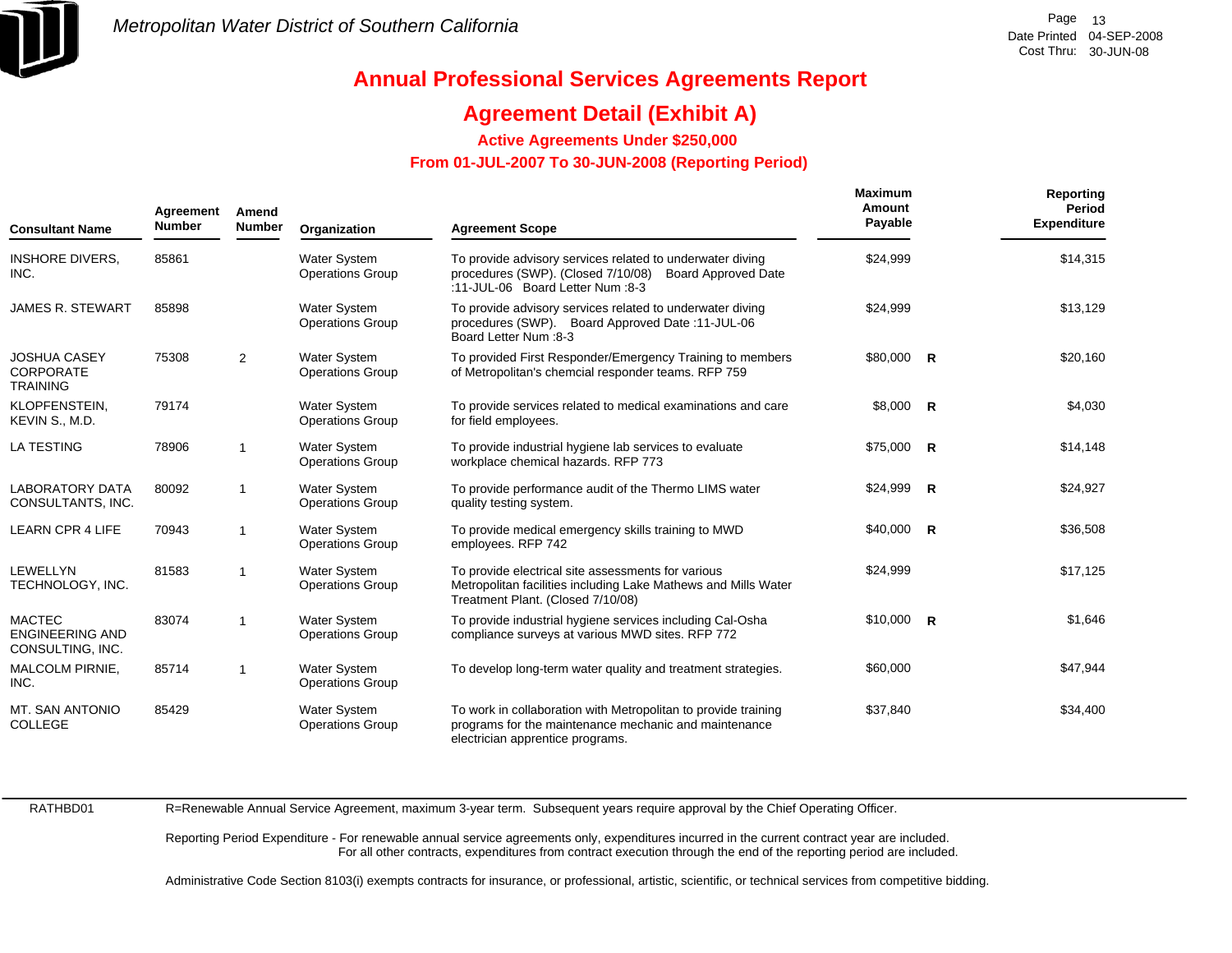

# **Annual Professional Services Agreements Report**

## **Agreement Detail (Exhibit A)**

**Active Agreements Under \$250,000** 

 **From 01-JUL-2007 To 30-JUN-2008 (Reporting Period)** 

| <b>Consultant Name</b>                                     | Agreement<br><b>Number</b> | Amend<br><b>Number</b> | Organization                                   | <b>Agreement Scope</b>                                                                                                              | <b>Maximum</b><br>Amount<br>Payable |              | Reporting<br>Period<br><b>Expenditure</b> |
|------------------------------------------------------------|----------------------------|------------------------|------------------------------------------------|-------------------------------------------------------------------------------------------------------------------------------------|-------------------------------------|--------------|-------------------------------------------|
| <b>NATEC</b><br><b>INTERNATIONAL</b>                       | 86849                      |                        | <b>Water System</b><br><b>Operations Group</b> | To provide asbestos and cement pipe training in accordance<br>with Osha regulations.                                                | \$24,950                            |              | \$23,010                                  |
| NATIONAL SAFETY<br>COMPLIANCE, INC.                        | 82454                      |                        | <b>Water System</b><br><b>Operations Group</b> | To provide services related to California Department of<br>Transportation mandated drug testing.                                    | $$15,000$ R                         |              | \$5,248                                   |
| <b>NAVIGANT</b><br>CONSULTING, INC.                        | 67613                      | 3                      | <b>Water System</b><br><b>Operations Group</b> | To provide analysis, reports, and advice on matters related to<br>power/energy issues impacting the State Water Project. RFQ<br>702 | \$225,000                           |              | \$92,376                                  |
| <b>NETWORK</b><br><b>ENVIRONMENTAL</b><br>SYSTEMS, INC.    | 81581                      |                        | <b>Water System</b><br><b>Operations Group</b> | To provide hazardous materials management services,<br>including documentation per ISO standards.                                   | \$24,999                            | R            | \$8,137                                   |
| <b>NINYO &amp; MOORE</b>                                   | 70957                      |                        | <b>Water System</b><br><b>Operations Group</b> | To provide environmental site assessments for Metropolitan's<br>distribution system. RFQ 687                                        | \$240,000                           | R            | \$294,131                                 |
| <b>NINYO &amp; MOORE</b><br><b>GEOTECHNICAL AND</b>        | 70951                      | 1                      | <b>Water System</b><br><b>Operations Group</b> | To provide as-needed environmental consulting services.<br><b>RFQ 700</b>                                                           | \$240,000                           | $\mathsf{R}$ | \$47,454                                  |
| <b>OPCON</b><br>TECHNOLOGIES, LLC                          | 89562                      |                        | <b>Water System</b><br><b>Operations Group</b> | To provide video production, technical documentation,<br>knowledge capture related to MWD treatment plant<br>operations.            | \$225.000                           |              | \$67,379                                  |
| <b>PALENCIA</b><br><b>CONSULTING</b><br><b>ENGINEERS</b>   | 75543                      | $\overline{1}$         | <b>Water System</b><br><b>Operations Group</b> | To provide services related to meeting various requirements<br>for the California Surface Water Treatment Survey.                   | \$50,000                            |              | \$48,895                                  |
| <b>PROCESS</b><br>APPLICATIONS, INC.                       | 59688                      | 1                      | <b>Water System</b><br><b>Operations Group</b> | To advise Metropolitan on application of ozone in drinking<br>water.                                                                | \$25,000                            |              | \$7,375                                   |
| <b>PROCESS</b><br>APPLICATIONS, INC.                       | 89956                      |                        | <b>Water System</b><br><b>Operations Group</b> | To provide training and workshops related to start-up and<br>process optimization services at Skinner Water Treatment<br>Plant.     | \$227,700                           |              | \$50,423                                  |
| RANDALL, MD, MPH,<br>MICHAEL C.                            | 65055                      |                        | <b>Water System</b><br><b>Operations Group</b> | To provide occupational medical consulting services. RFP 697                                                                        | $$50,000$ R                         |              | \$13,200                                  |
| <b>REGENTS OF THE</b><br>UNIV OF CALIF<br><b>RIVERSIDE</b> | 92925                      |                        | <b>Water System</b><br><b>Operations Group</b> | To provide preliminary studies for assessment and control of<br>quagga mussels.                                                     | \$24,000                            |              | \$24,000                                  |

R=Renewable Annual Service Agreement, maximum 3-year term. Subsequent years require approval by the Chief Operating Officer.

Reporting Period Expenditure - For renewable annual service agreements only, expenditures incurred in the current contract year are included. For all other contracts, expenditures from contract execution through the end of the reporting period are included.

Administrative Code Section 8103(i) exempts contracts for insurance, or professional, artistic, scientific, or technical services from competitive bidding.

Ninyo & Moore #70957 - One invoice for \$80,581 was for work performed in the previous contract period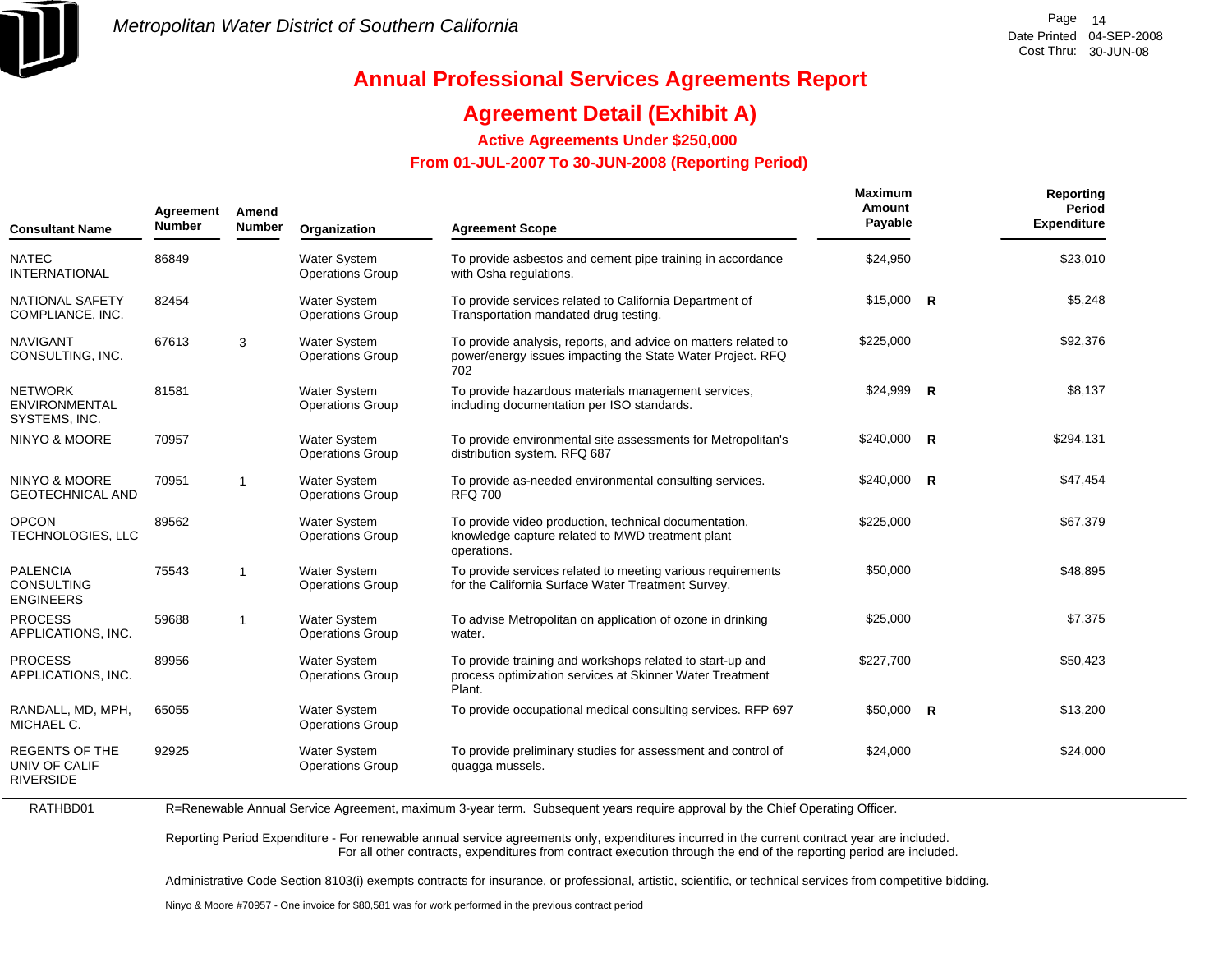

## **Agreement Detail (Exhibit A)**

**Active Agreements Under \$250,000** 

 **From 01-JUL-2007 To 30-JUN-2008 (Reporting Period)** 

| <b>Consultant Name</b>                                                 | Agreement<br>Amend<br><b>Number</b><br><b>Number</b><br><b>Agreement Scope</b><br>Organization |              |                                                | Maximum<br>Amount<br>Payable                                                                                                         | Reporting<br>Period<br><b>Expenditure</b> |           |
|------------------------------------------------------------------------|------------------------------------------------------------------------------------------------|--------------|------------------------------------------------|--------------------------------------------------------------------------------------------------------------------------------------|-------------------------------------------|-----------|
| <b>RISK MANAGEMENT</b><br>PROFESSIONALS,<br>INC.                       | 92927                                                                                          |              | <b>Water System</b><br><b>Operations Group</b> | To evaluate MWD's risk management programs for up to five<br>water treatment plants and one chlorine unloading facility.<br>RFP 836  | \$200,000                                 | \$14,679  |
| <b>SEPARATION</b><br>CONSULTANTS, INC.                                 | 48313                                                                                          | 2            | <b>Water System</b><br><b>Operations Group</b> | To review DRIP program.                                                                                                              | \$11,000                                  | \$9,413   |
| <b>SKILSET</b><br>COMMUNICATIONS,<br>INC.                              | 89338                                                                                          |              | <b>Water System</b><br><b>Operations Group</b> | To provide greater visibility and awareness of MWD's illness<br>and injury prevention program.                                       | \$11,500                                  | \$11,500  |
| STATE OF CALIF.<br>DEPT. OF FISH &<br><b>GAME</b>                      | 12686                                                                                          | $\mathbf 1$  | Water System<br><b>Operations Group</b>        | To provide fishery services for Diamond Valley Recreation.                                                                           | \$250,000 R                               | \$104,249 |
| <b>SWISS FEDERAL</b><br><b>INSTITUTE FOR</b><br><b>ENVIRONMENTAL</b>   | 59687                                                                                          | $\mathbf{1}$ | <b>Water System</b><br><b>Operations Group</b> | To serve in an advisory capacity for the ozone application in<br>drinking water.                                                     | \$25,000                                  | \$6,692   |
| TETRA TECH, INC.                                                       | 70958                                                                                          |              | Water System<br><b>Operations Group</b>        | To provide as-needed environmental site assessments for<br>Metropolitan's distribution system. RFQ 687                               | \$240,000 R                               | \$12,071  |
| THE PHYLMAR<br>GROUP, INC.                                             | 90658                                                                                          |              | <b>Water System</b><br><b>Operations Group</b> | To research MWD health and safety<br>organizational/compliance programs to recommend<br>improvements.                                | \$24,999                                  | \$17,747  |
| TRC SOLUTIONS, INC.                                                    | 81464                                                                                          | 2            | <b>Water System</b><br><b>Operations Group</b> | To provide entry control point standardization and perimeter<br>alarm vehicle barrier defense services. RFQ 784                      | \$138,565                                 | \$118,565 |
| <b>WASHINGTON</b><br><b>GROUP</b><br>INTERNATIONAL, INC.               | 80986                                                                                          | $\mathbf{1}$ | <b>Water System</b><br><b>Operations Group</b> | To evaluate the feasibility of upgrading DWR's existing RTU<br>control system.                                                       | \$150,000                                 | \$150,000 |
| <b>WATER QUALITY &amp;</b><br><b>TREATMENT</b><br>SOLUTIONS, INC.      | 59686                                                                                          | 2            | Water System<br><b>Operations Group</b>        | To provide research services for Bromate control under the<br>new Stage I rules issued by the US Environmental Protection<br>Agency. | \$25,000                                  | \$19,580  |
| <b>WATER</b><br><b>TECHNOLOGY</b><br><b>TRAINING</b><br>PROGRAMS, INC. | 82910                                                                                          | $\mathbf{1}$ | <b>Water System</b><br><b>Operations Group</b> | To provide accredited water treatment and distribution<br>operator certification classes to Metropolitan operators.                  | \$48,998 R                                | \$16,666  |

RATHBD01

R=Renewable Annual Service Agreement, maximum 3-year term. Subsequent years require approval by the Chief Operating Officer.

Reporting Period Expenditure - For renewable annual service agreements only, expenditures incurred in the current contract year are included. For all other contracts, expenditures from contract execution through the end of the reporting period are included.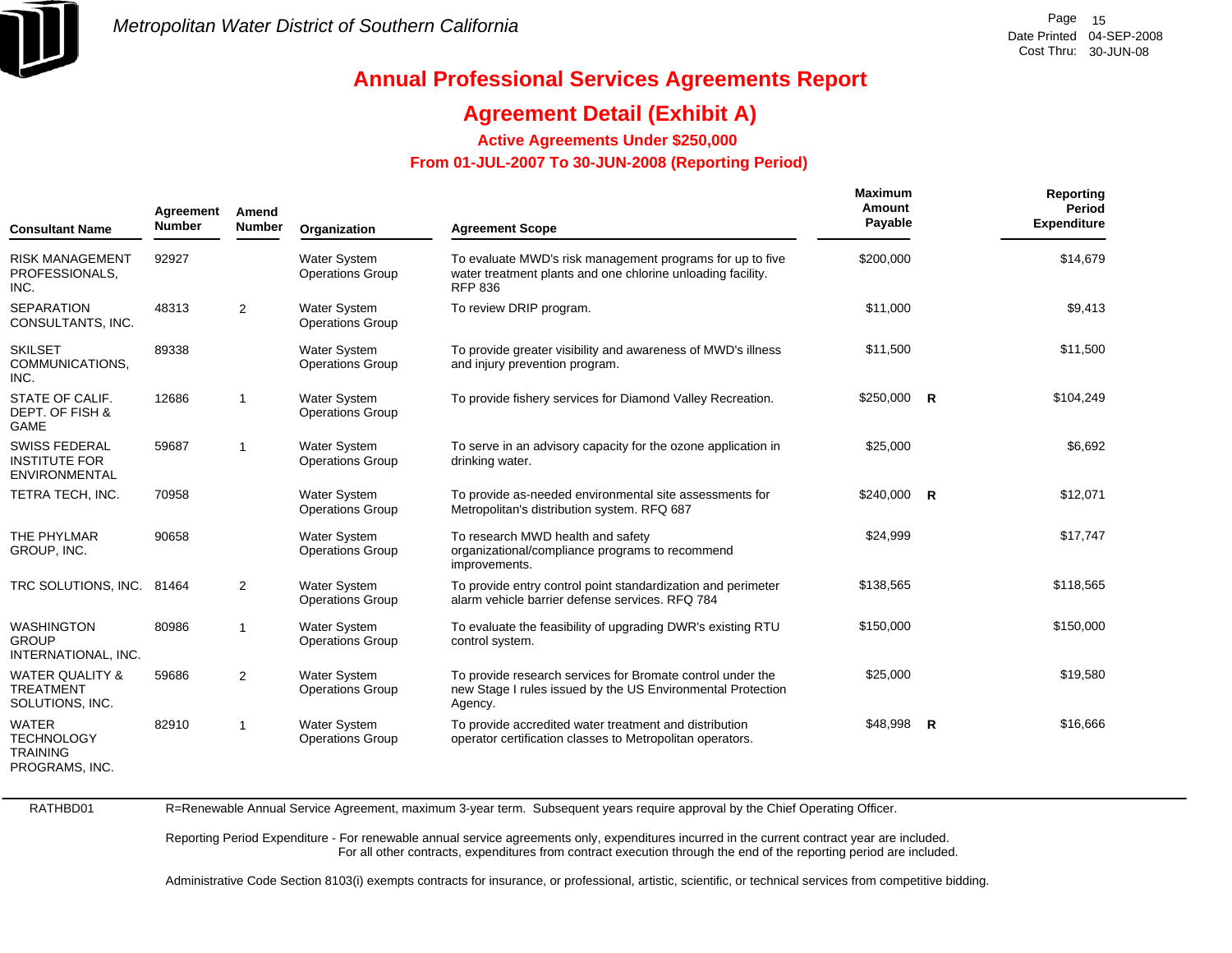

## **Agreement Detail (Exhibit A)**

**Active Agreements Under \$250,000** 

 **From 01-JUL-2007 To 30-JUN-2008 (Reporting Period)** 

| <b>Consultant Name</b>                                   | Agreement<br><b>Number</b> | Amend<br><b>Number</b> | Organization                                      | <b>Agreement Scope</b>                                                                                                                                                      | <b>Maximum</b><br>Amount<br>Payable | Reporting<br>Period<br><b>Expenditure</b> |
|----------------------------------------------------------|----------------------------|------------------------|---------------------------------------------------|-----------------------------------------------------------------------------------------------------------------------------------------------------------------------------|-------------------------------------|-------------------------------------------|
| <b>WECK</b><br>LABORATORIES, INC.                        | 61469                      | -1                     | Water System<br><b>Operations Group</b>           | To provide environmental testing services for chemical and<br>microbiological analysis. RFP 646                                                                             | \$120,000 R                         | \$4,220                                   |
| <b>WECK</b><br>LABORATORIES, INC.                        | 87643                      |                        | <b>Water System</b><br><b>Operations Group</b>    | To provide analytical services for chemical and<br>microbiological analysis of water and waste water samples.<br><b>RFP 816</b>                                             | \$100,000 R                         | \$51,164                                  |
| <b>WINEFIELD &amp;</b><br>ASSOCIATES, INC.               | 81903                      |                        | <b>Water System</b><br><b>Operations Group</b>    | To provide services including preparing environmental<br>permits, reports and monitoring investigations.                                                                    | $$24,999$ R                         | \$20,165                                  |
| <b>WOODWARD</b><br><b>ERGONOMICS</b><br>CONSULTING, INC. | 81582                      | 2                      | <b>Water System</b><br><b>Operations Group</b>    | To perform ergonomic evaluations for employees with<br>repetitive and/or difficult erogonomically related work injuries.                                                    | \$24,000                            | \$12,900                                  |
| <b>A&amp;N TECHNICAL</b><br>SERVICES, INC.               | 82329                      |                        | <b>Water Resources</b><br><b>Management Group</b> | To provide technical assistance with the Integrated Area<br>Study including water demand and supply analysis and<br>demographic research.                                   | \$50,000                            | \$25,000                                  |
| <b>A&amp;N TECHNICAL</b><br>SERVICES, INC.               | 92769                      |                        | <b>Water Resources</b><br><b>Management Group</b> | To evaluate the accuracy of Metropolitan's retail demand<br>forecast model.                                                                                                 | \$24,995                            | \$4,335                                   |
| <b>BLACK &amp; VEATCH</b><br><b>CORPORATION</b>          | 77383                      |                        | <b>Water Resources</b><br><b>Management Group</b> | To provide research assessing Capital and O&M costs for<br>groundwater storage program facilities. RFP 762                                                                  | \$150,000                           | \$119,385                                 |
| BOLAND, JOHN                                             | 80349                      | -1                     | <b>Water Resources</b><br><b>Management Group</b> | To provide services related to the technical review of retail<br>demand forecasts and peaking factors for the Integrated Area<br>Study.                                     | \$65,000                            | \$27,000                                  |
| <b>BYRON BUCK AND</b><br><b>ASSOCIATES</b>               | 73084                      |                        | <b>Water Resources</b><br><b>Management Group</b> | To provide technical writing support for various reports,<br>briefing materials and presentations relating to water resource<br>and water quality analyses for SWP. RFQ 750 | $$100,000$ R                        | \$83,814                                  |
| CH2M HILL, INC.                                          | 68850                      |                        | <b>Water Resources</b><br><b>Management Group</b> | To provide State Water Project modeling and related technical<br>support for Metropolitan's State Water Project water supply.<br><b>RFQ 683</b>                             | $$240,000$ R                        | \$185,148                                 |
| DCSE, INC.                                               | 68849                      | -1                     | <b>Water Resources</b><br><b>Management Group</b> | To provide State Water Project modeling. RFQ 683                                                                                                                            | $$120,000$ R                        | \$4,280                                   |

RATHBD01

R=Renewable Annual Service Agreement, maximum 3-year term. Subsequent years require approval by the Chief Operating Officer.

Reporting Period Expenditure - For renewable annual service agreements only, expenditures incurred in the current contract year are included. For all other contracts, expenditures from contract execution through the end of the reporting period are included.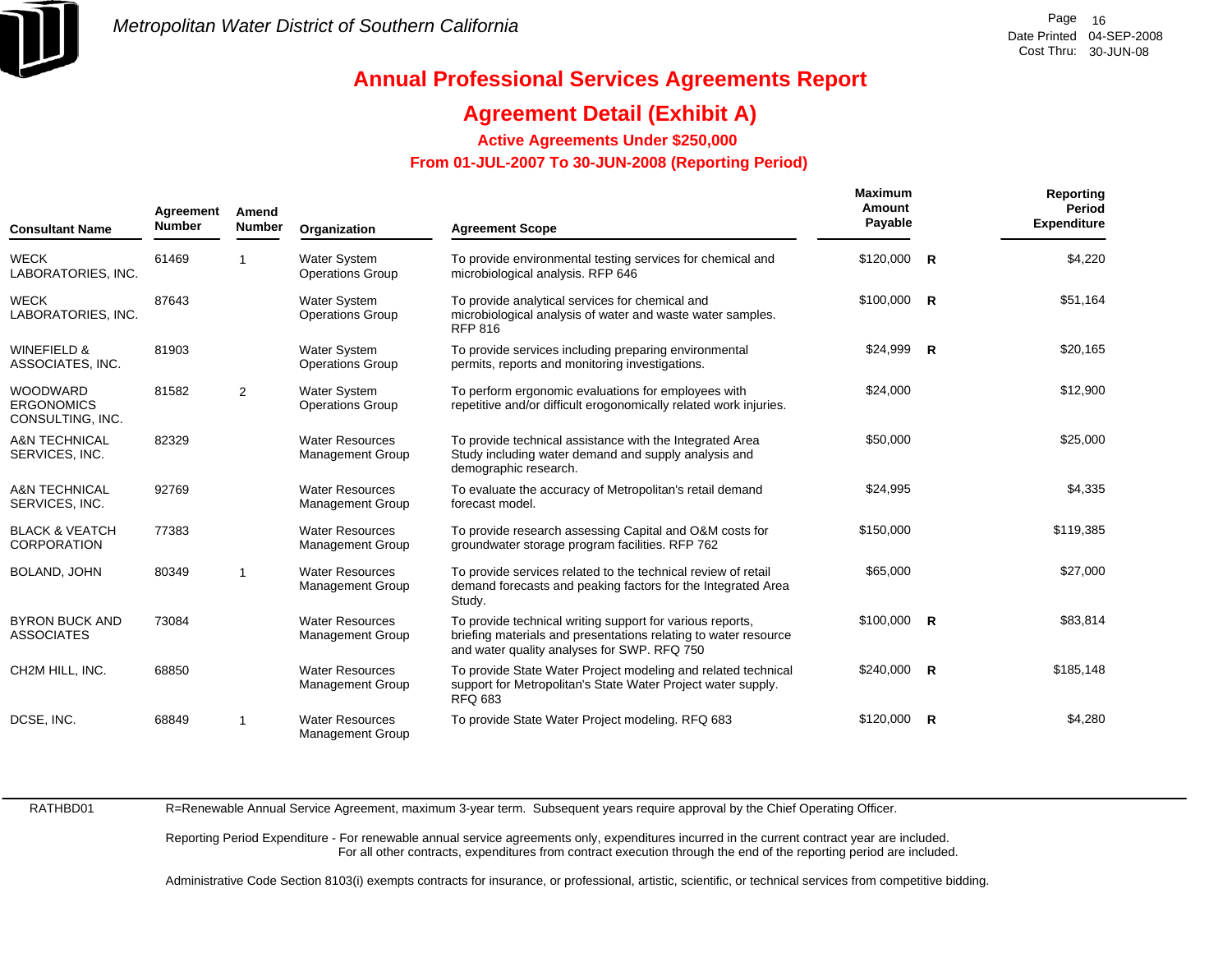

## **Agreement Detail (Exhibit A)**

**Active Agreements Under \$250,000** 

 **From 01-JUL-2007 To 30-JUN-2008 (Reporting Period)** 

| <b>Consultant Name</b>                      | Agreement<br><b>Number</b> | Amend<br><b>Number</b> | Organization                                      | <b>Agreement Scope</b>                                                                                                                         | <b>Maximum</b><br>Amount<br>Payable | Reporting<br>Period<br><b>Expenditure</b> |
|---------------------------------------------|----------------------------|------------------------|---------------------------------------------------|------------------------------------------------------------------------------------------------------------------------------------------------|-------------------------------------|-------------------------------------------|
| <b>DUDEK</b>                                | 89079                      |                        | <b>Water Resources</b><br>Management Group        | To provide landscape technical advisory and irrigation system<br>retrofit evaluation services. RFP 824                                         | $$200,000$ R                        | \$7,555                                   |
| E2 ENVIRONMENTAL.<br>INC.                   | 68867                      | $\overline{2}$         | <b>Water Resources</b><br><b>Management Group</b> | To provide technical review and evaluation of project<br>applications for the Industrial Process Improvement Program.<br><b>RFQ 734</b>        | $$20,000$ R                         | \$10,133                                  |
| <b>ECONOMIC INSIGHTS</b>                    | 73083                      | $\mathbf{1}$           | <b>Water Resources</b><br><b>Management Group</b> | To review and provide guidance related to CALFED Bay/Delta<br>water supply proposals and issues. RFQ 750                                       | $$40,000$ R                         | \$4,852                                   |
| <b>ECONOMIC INSIGHTS</b>                    | 84969                      |                        | <b>Water Resources</b><br><b>Management Group</b> | To provide economic, statistical, and resource analysis related<br>to water resource modeling, planning, and various issues.<br><b>RFQ 799</b> | \$40,000                            | \$7,795                                   |
| <b>ECOPLAN</b><br>ASSOCIATES, INC.          | 79922                      |                        | <b>Water Resources</b><br><b>Management Group</b> | To provide technical services for the evaluation of crop, land<br>and irrigation management practices. RFQ 756                                 | $$150,000$ R                        | \$49,641                                  |
| FLOW SCIENCE, INC.                          | 68832                      |                        | <b>Water Resources</b><br>Management Group        | To provide surface water flow and mass transport and<br>modeling for the SWP and Metropolitan's water facilities. RFQ<br>683                   | \$70,000 R                          | \$21,686                                  |
| <b>GEI CONSULTANTS,</b><br>INC.             | 86450                      |                        | <b>Water Resources</b><br><b>Management Group</b> | To provide technical services for the evaluation of crop, land<br>and irrigation management practices. RFP 756                                 | $$150,000$ R                        | \$5,318                                   |
| GEOPENTECH, INC.                            | 36093                      | $\overline{2}$         | <b>Water Resources</b><br>Management Group        | To provide technical review for groundwater conjunctive use<br>programs.                                                                       | \$210,000                           | \$151,172                                 |
| <b>GEORGESON, DUANE</b>                     | 78152                      | 2                      | <b>Water Resources</b><br><b>Management Group</b> | To provide consulting services on water and power resources<br>including research on SWP issues. (Former Employee)                             | $$205,000$ R                        | \$17,259                                  |
| <b>GLOBAL RESOURCE</b><br><b>STRATEGIES</b> | 94098                      |                        | <b>Water Resources</b><br><b>Management Group</b> | To provide a fair market value estimate of MWD's San Gabriel<br>Valley water rights.                                                           | \$10,000                            | \$9,900                                   |
| <b>HDR/SWRI</b>                             | 67611                      | 3                      | <b>Water Resources</b><br><b>Management Group</b> | To provide biologicial and ecosystem restoration service for<br>the Sacramento San Joaquin Delta. (Closed 7/10/08) RFP<br>722                  | $$245,000$ R                        | \$8,741                                   |
| <b>HYDROSYSTEMS</b><br>CONSULTING, INC.     | 68848                      |                        | <b>Water Resources</b><br><b>Management Group</b> | To provide water resource modeling for Metropolitan's State<br>Water Project water supply. RFQ 683                                             | $$70,000$ R                         | \$19,000                                  |

RATHBD01R=Renewable Annual Service Agreement, maximum 3-year term. Subsequent years require approval by the Chief Operating Officer.

> Reporting Period Expenditure - For renewable annual service agreements only, expenditures incurred in the current contract year are included. For all other contracts, expenditures from contract execution through the end of the reporting period are included.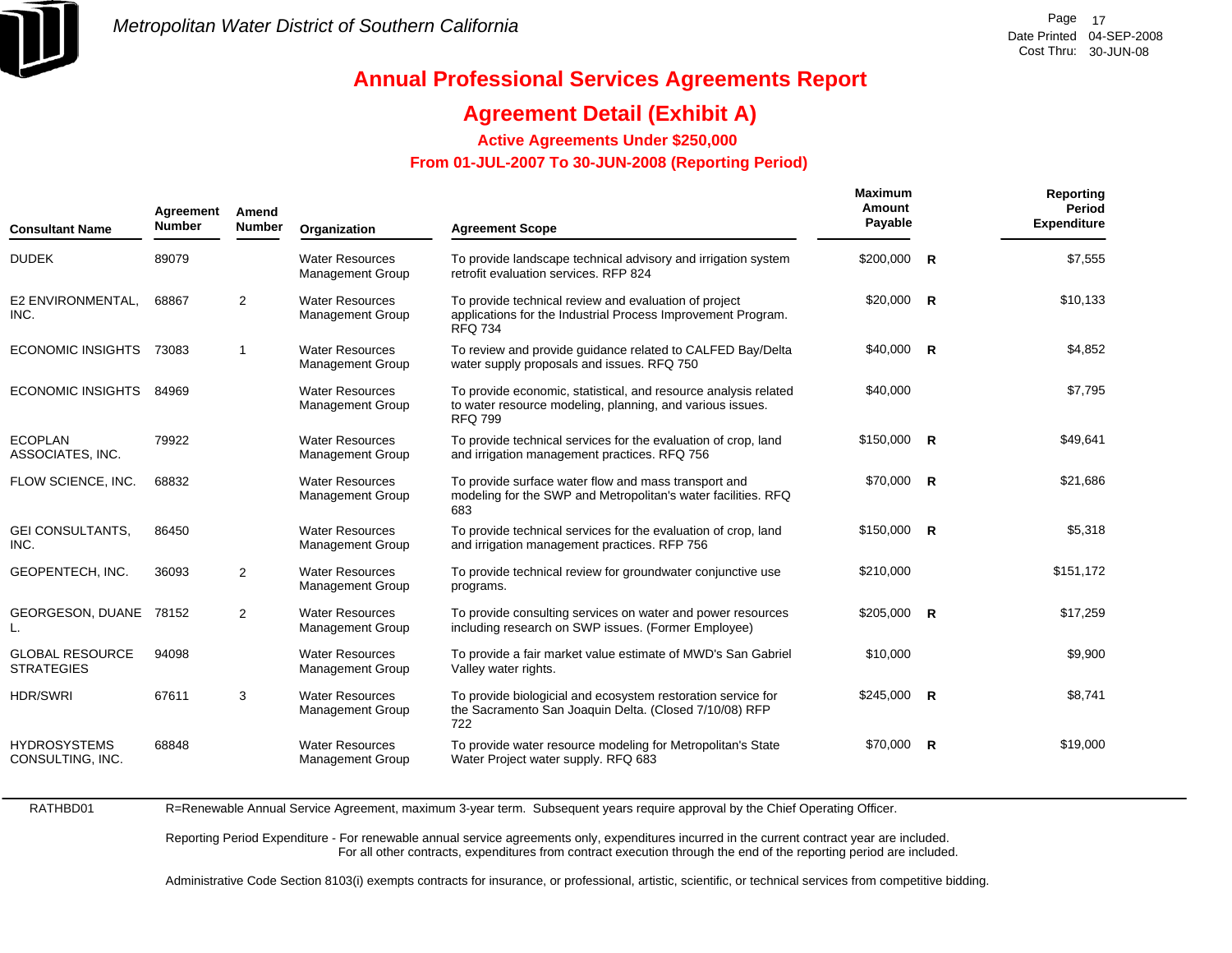

## **Agreement Detail (Exhibit A)**

**Active Agreements Under \$250,000** 

 **From 01-JUL-2007 To 30-JUN-2008 (Reporting Period)** 

| Agreement<br><b>Number</b><br><b>Consultant Name</b>       |       | Amend<br><b>Number</b>  | Organization                                      | <b>Agreement Scope</b>                                                                                                                                    | <b>Maximum</b><br>Amount<br>Payable | Reporting<br>Period<br><b>Expenditure</b> |
|------------------------------------------------------------|-------|-------------------------|---------------------------------------------------|-----------------------------------------------------------------------------------------------------------------------------------------------------------|-------------------------------------|-------------------------------------------|
| <b>JONES &amp; STOKES</b><br>ASSOCIATES, INC.              | 67609 | 3                       | <b>Water Resources</b><br><b>Management Group</b> | To provide biologocial and ecosystem restoration services for<br>the Sacramento San Joaquin Delta. RFQ 722                                                | $$245,000$ R                        | \$76,142                                  |
| <b>KENNEDY/JENKS</b><br>CONSULTANTS, INC.                  | 71730 |                         | <b>Water Resources</b><br><b>Management Group</b> | To provide technical review and evaluation of project<br>applications for the Industrial Process Improvement Program.<br><b>RFQ 734</b>                   | $$20,000$ R                         | \$13,300                                  |
| M-CUBED                                                    | 80001 |                         | <b>Water Resources</b><br><b>Management Group</b> | To provide technical services for the evaluation of crop, land<br>and irrigation management practices. RFQ 756                                            | $$100,000$ R                        | \$12,916                                  |
| MALCOLM PIRNIE,<br>INC.                                    | 91308 |                         | <b>Water Resources</b><br><b>Management Group</b> | To provide workshops for MWD employees on way to<br>increase groundwater storage.                                                                         | \$24,950                            | \$3,512                                   |
| <b>MAUREEN ERBEZNIK</b><br>AND ASSOCIATES                  | 89798 | 2                       | <b>Water Resources</b><br><b>Management Group</b> | To assist with implementation of a water efficiency program<br>for member agencies to encourage water savings.                                            | \$39,000                            | \$38,400                                  |
| <b>MAUREEN ERBEZNIK</b><br>AND ASSOCIATES                  | 94724 |                         | <b>Water Resources</b><br><b>Management Group</b> | To provide monitoring and review of the effectiveness of<br>MWD's Public Water Efficiency Demonstration Program. RFP<br>850                               | $$125,000$ R                        | \$9,900                                   |
| <b>MOFFATT &amp; NICHOL</b><br><b>ENGINEERS</b>            | 83084 | 2                       | <b>Water Resources</b><br><b>Management Group</b> | To provide services to support emergency preparedness<br>measures in the Delta to restrict salinity intrusion from levee<br>breaches.                     | \$235,000                           | \$235,000                                 |
| MWH AMERICAS, INC.                                         | 84973 |                         | <b>Water Resources</b><br><b>Management Group</b> | To provide economic, statistical and resource analysis related<br>to water resource modeling, planning and various issues. RFQ<br>799                     | \$20,000                            | \$4,372                                   |
| <b>NAVIGANT</b><br>CONSULTING, INC.                        | 80149 | $\overline{\mathbf{1}}$ | <b>Water Resources</b><br><b>Management Group</b> | To provide hydro benchmarking services for the Hydroelectric<br>Generation and Pumping Plant Benchmarking Program.                                        | \$180,000                           | \$50,000                                  |
| <b>PEAK</b><br><b>INTERNATIONAL</b>                        | 80721 |                         | <b>Water Resources</b><br><b>Management Group</b> | To provide installation verification services for conservation<br>devices, RFP 774                                                                        | \$200,000                           | \$90,641                                  |
| <b>POWER</b><br><b>APPLICATIONS AND</b><br><b>RESEARCH</b> | 74369 |                         | <b>Water Resources</b><br><b>Management Group</b> | To provide expert advice regarding Metropolitan's risks and<br>positions related to power resource issues associated with<br>State Water Project. RFQ 729 | $$249,000$ R                        | \$22,710                                  |

RATHBD01

R=Renewable Annual Service Agreement, maximum 3-year term. Subsequent years require approval by the Chief Operating Officer.

Reporting Period Expenditure - For renewable annual service agreements only, expenditures incurred in the current contract year are included. For all other contracts, expenditures from contract execution through the end of the reporting period are included.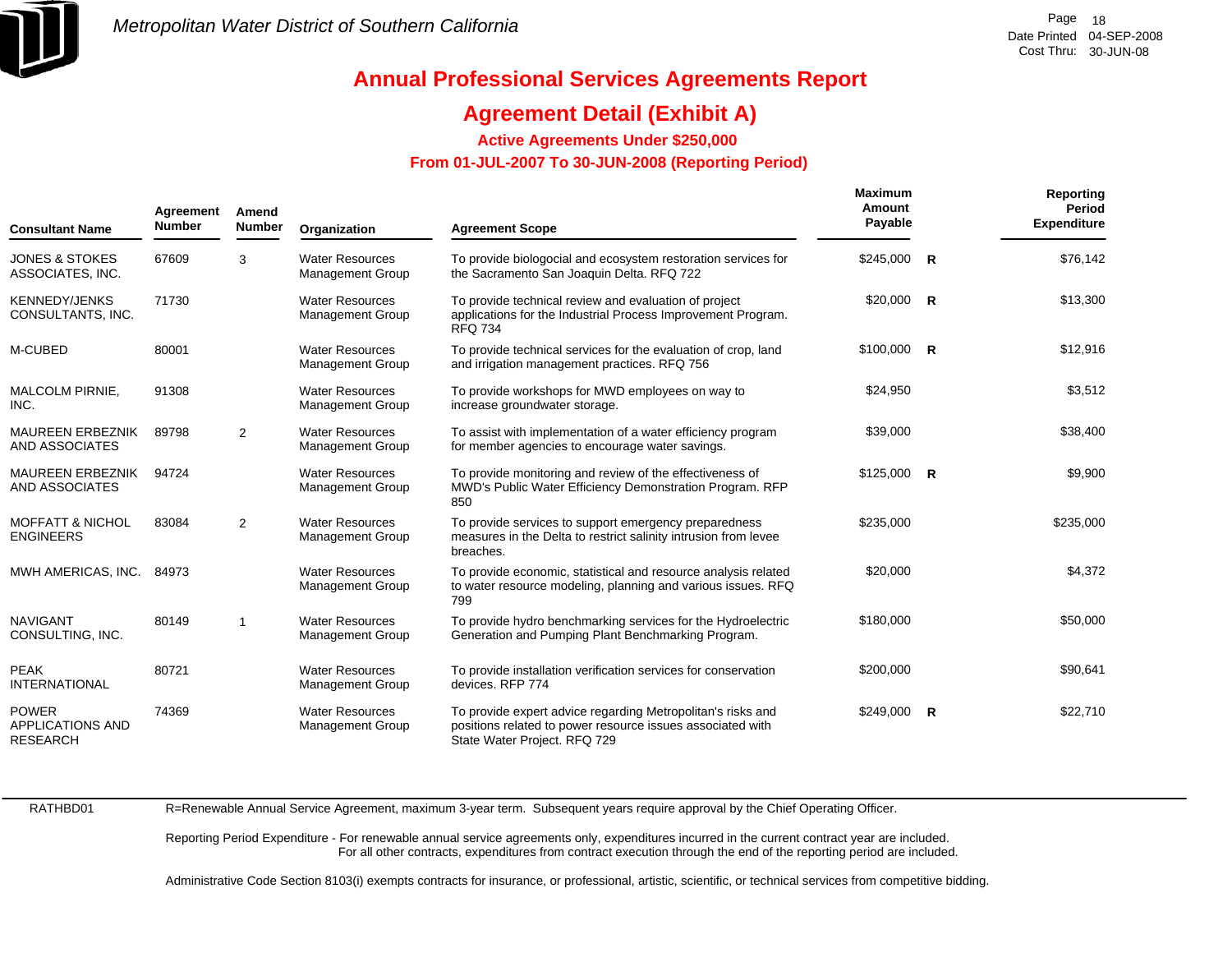

## **Agreement Detail (Exhibit A)**

**Active Agreements Under \$250,000** 

 **From 01-JUL-2007 To 30-JUN-2008 (Reporting Period)** 

| <b>Consultant Name</b>                                             | Agreement<br><b>Number</b> | Amend<br><b>Number</b> | Organization                                        | <b>Agreement Scope</b>                                                                                                                             | <b>Maximum</b><br>Amount<br>Payable | Reporting<br>Period<br><b>Expenditure</b> |
|--------------------------------------------------------------------|----------------------------|------------------------|-----------------------------------------------------|----------------------------------------------------------------------------------------------------------------------------------------------------|-------------------------------------|-------------------------------------------|
| TRACORP, INC.                                                      | 80866                      | 1                      | <b>Water Resources</b><br><b>Management Group</b>   | To provide online web training capabilities for PDA instruction<br>program. (Closed 8/13/08) RFQ 749                                               | \$246.000                           | \$246,000                                 |
| <b>WATERWISE</b><br><b>CONSULTING</b>                              | 89081                      |                        | <b>Water Resources</b><br><b>Management Group</b>   | To provide landscape technical advisor services and<br>landscape irrigation system retrofit evaluation services. RFP<br>824                        | $$200,000$ R                        | \$1,653                                   |
| <b>RYAN &amp; FELSTED</b>                                          | 43714                      | $\mathbf{1}$           | <b>General Counsel</b>                              | To provide legal commercial real estate services.                                                                                                  | \$75,000                            | \$40,895                                  |
| ANNE C. PELLEGRINI                                                 | 80193                      | $\overline{1}$         | Office of the Auditor                               | To provide services to review and appraise the adequacy of<br>internal accounting and administrative control systems.                              | \$100,000                           | \$92,565                                  |
| <b>BASSIS MEDIATION</b><br><b>GROUP</b>                            | 89239                      |                        | Office of the Auditor                               | To provide conflict prevention and resolution training to<br>internal audit staff.                                                                 | \$40,000                            | \$23,790                                  |
| <b>INTEGRA REALTY</b><br><b>RESOURCES - LOS</b><br><b>ANGELES</b>  | 84722                      |                        | <b>Real Property</b><br>Development &<br>Management | To provide as-needed real estate appraisal services including<br>appraisal of easements, corridors and other rights of way.<br><b>RFP 789</b>      | $$225,000$ R                        | \$52,398                                  |
| LEHRER + GANGI<br>DESIGN-BUILD, GP                                 | 87293                      | 2                      | <b>Real Property</b><br>Development &<br>Management | To provide architectural and construction management service<br>to complete the Center for Water Education.                                        | \$70,000                            | \$60,579                                  |
| <b>MARIPOSA</b><br><b>HORTICULTURAL</b><br><b>ENTERPRISES, INC</b> | 81201                      | $\overline{1}$         | <b>Real Property</b><br>Development &<br>Management | To provide landscape and grounds maintenance for Diamond<br>Valley Lake. RFP 801                                                                   | \$249,000 R                         | \$216,471                                 |
| <b>MASON &amp; MASON</b>                                           | 73354                      | $\mathbf{1}$           | <b>Real Property</b><br>Development &<br>Management | To provide services related to real property including expert<br>testimony for condemnation trials and research on right of way<br>issues. RFQ 685 | $$249,000$ R                        | \$55,881                                  |
| <b>PARAGON</b><br>PARTNERS, LTD.                                   | 71723                      |                        | <b>Real Property</b><br>Development &<br>Management | To provide as-needed real estate services for Metropolitan's<br>O&M and Capital Projects. RFQ 685                                                  | \$249,000                           | \$7,636                                   |
| RIGGS & RIGGS, INC.                                                | 82390                      |                        | <b>Real Property</b><br>Development &<br>Management | To appraise, acquire and manage real property including<br>appraisal of easements, corridors and other rights of way.<br><b>RFQ 789</b>            | $$225,000$ R                        | \$63,983                                  |

RATHBD01

R=Renewable Annual Service Agreement, maximum 3-year term. Subsequent years require approval by the Chief Operating Officer.

Reporting Period Expenditure - For renewable annual service agreements only, expenditures incurred in the current contract year are included. For all other contracts, expenditures from contract execution through the end of the reporting period are included.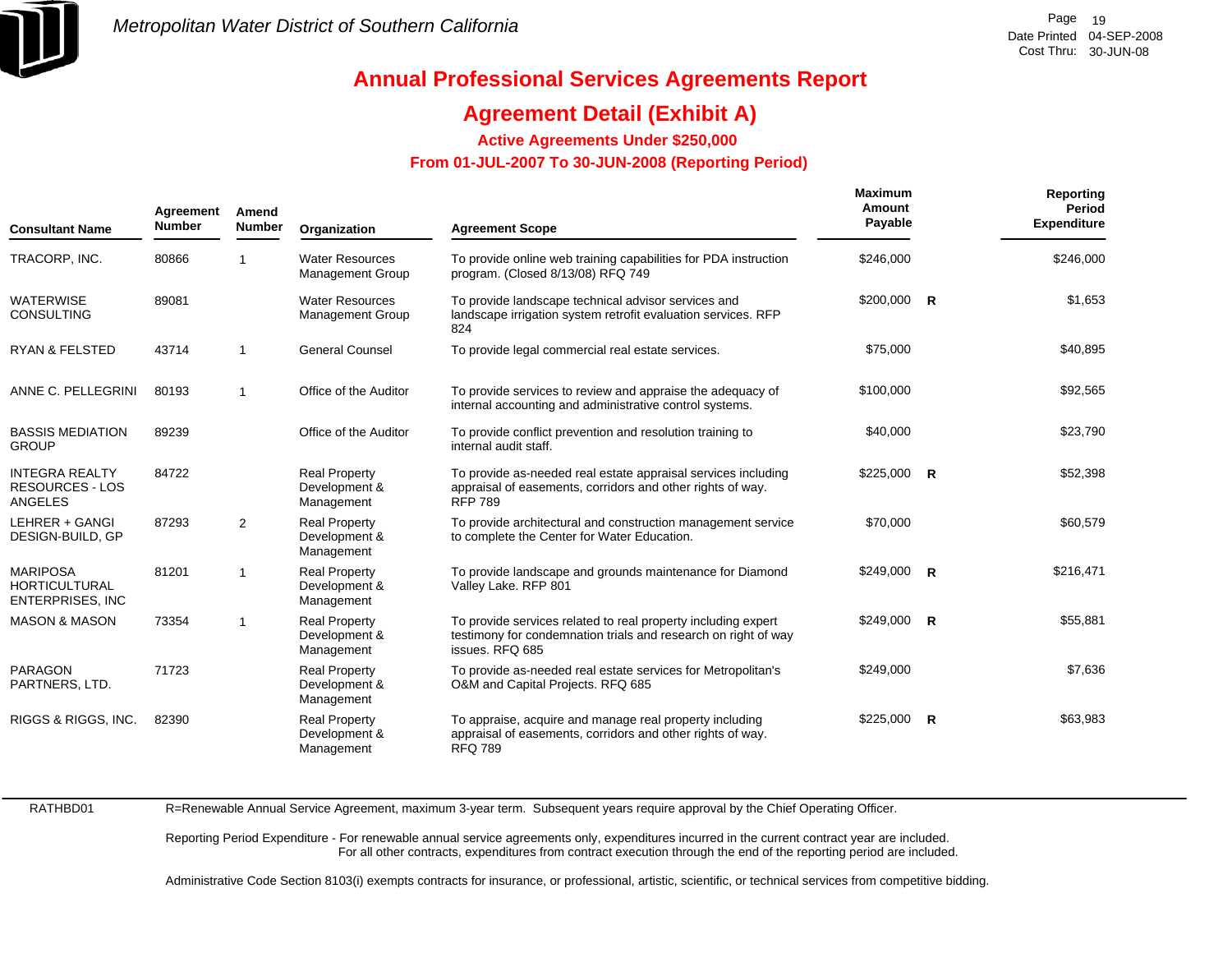

## **Agreement Detail (Exhibit A)**

**Active Agreements Under \$250,000** 

 **From 01-JUL-2007 To 30-JUN-2008 (Reporting Period)** 

| <b>Consultant Name</b>                                    | Agreement<br><b>Number</b>        | Amend<br><b>Number</b> | Organization                                        | <b>Agreement Scope</b>                                                                                                                                | <b>Maximum</b><br>Amount<br>Payable |              | Reporting<br>Period<br><b>Expenditure</b> |
|-----------------------------------------------------------|-----------------------------------|------------------------|-----------------------------------------------------|-------------------------------------------------------------------------------------------------------------------------------------------------------|-------------------------------------|--------------|-------------------------------------------|
| <b>ZINNER</b><br><b>CONSULTANTS</b>                       | 81249                             | 2                      | <b>Real Property</b><br>Development &<br>Management | To provide guidance on the completion of the leadership in<br>energy and environmental design (Leed) certification for the<br>Water Resources Center. | \$24,500                            |              | \$22,900                                  |
| ABD INSURANCE &<br><b>FINANCIAL SERVICES</b>              | 84175                             |                        | Human Resources<br>Section                          | To assist Metropolitan's Human Resource Dept. with research<br>and analysis related to employee benefits.                                             | \$75,000                            |              | \$63,000                                  |
| <b>CHET ANDERSON</b><br><b>CONSULTING</b>                 | 83596                             |                        | Human Resources<br>Section                          | To provide HR recruitment services for position of Water<br>Purification Unit Manager.                                                                | \$20,000                            |              | \$17,550                                  |
| <b>CHOICEPOINT</b><br><b>GOVERNMENT</b><br>SERVICES, INC. | 57408                             | 2                      | Human Resources<br>Section                          | To provide security and background pre-employment<br>reference checks. RFP 583                                                                        | \$29,600                            | $\mathsf{R}$ | \$30,647                                  |
| HIRE SOLUTIONS.<br>LLC.                                   | 71742                             | 2                      | <b>Human Resources</b><br>Section                   | To provide recruitment process planning and collective<br>bargaining unit evaluation services.                                                        | \$24,999                            |              | \$23,722                                  |
| <b>JT2 INTEGRATED</b><br><b>RESOURCES</b>                 | 82471                             |                        | <b>Human Resources</b><br>Section                   | To provide third party claim administration of MWD's Self-<br>Insured Workers Comp Program. RFP 795                                                   | \$225,000                           | <b>R</b>     | \$86,497                                  |
|                                                           | <b>Total Number of Agreements</b> |                        | 223                                                 | <b>Totals</b>                                                                                                                                         | \$29,232,491                        |              | \$12,327,415                              |

**\* \* \* End of Report \* \* \***

RATHBD01

R=Renewable Annual Service Agreement, maximum 3-year term. Subsequent years require approval by the Chief Operating Officer.

Reporting Period Expenditure - For renewable annual service agreements only, expenditures incurred in the current contract year are included. For all other contracts, expenditures from contract execution through the end of the reporting period are included.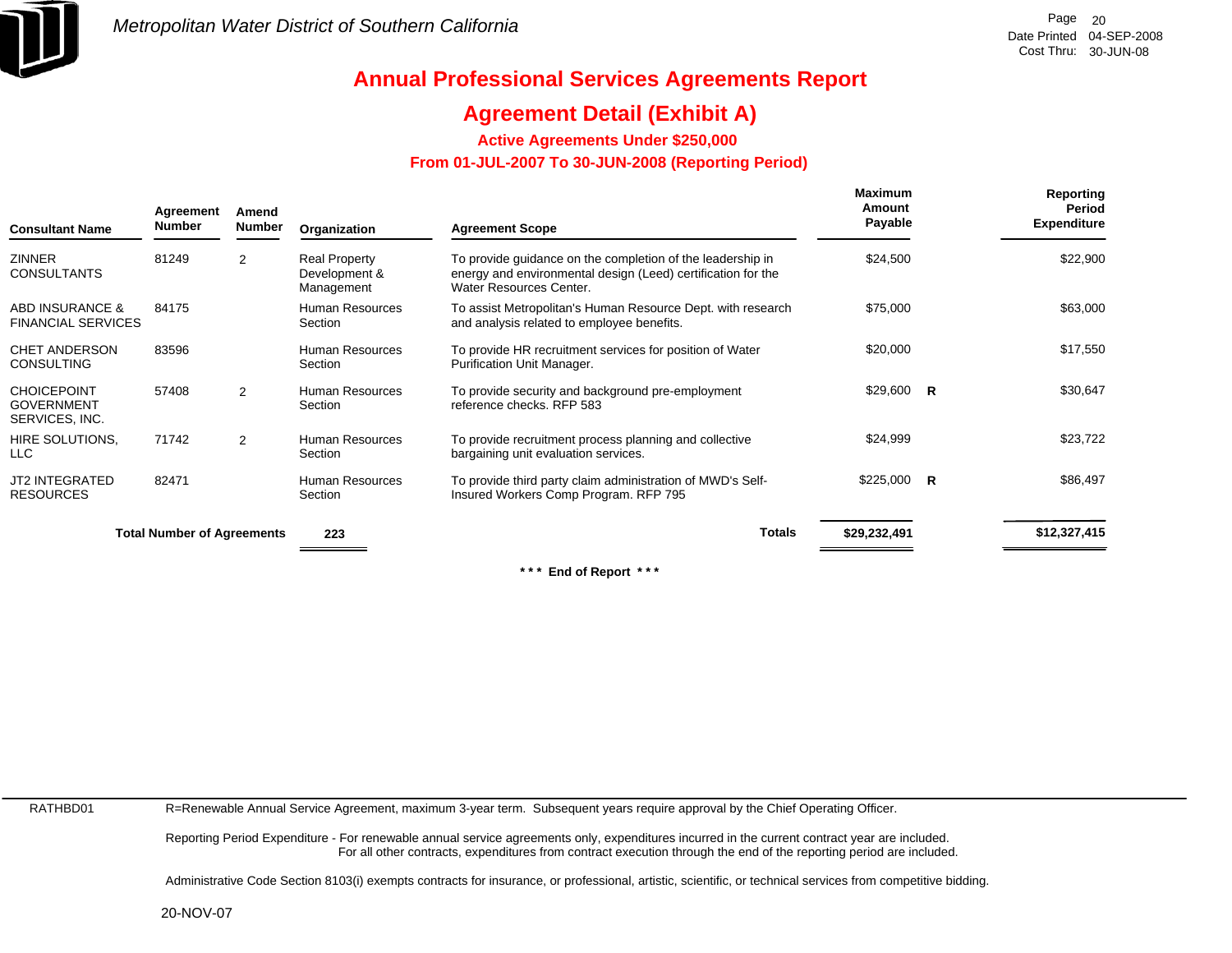

## **Agreement Detail (Exhibit B)**

**Active Agreements Over \$250,000**

### **From 01-JUL-2007 To 30-JUN-2008 (Reporting Period)**

| <b>Consultant Name</b>                                  | Agreement<br><b>Number</b> | Amend<br><b>Number</b> | <b>Board</b><br>Approved<br>Date | <b>Board</b><br>Letter | Organization                      | <b>Agreement Scope</b>                                                                                                                                                             | Maximum<br>Amount<br>Payable |              | <b>Reporting</b><br>Period<br><b>Expenditure</b> |
|---------------------------------------------------------|----------------------------|------------------------|----------------------------------|------------------------|-----------------------------------|------------------------------------------------------------------------------------------------------------------------------------------------------------------------------------|------------------------------|--------------|--------------------------------------------------|
| LIEBERT, CASSIDY &<br><b>WHITMORE</b>                   | 60452                      | $\overline{2}$         | 16-MAY-06                        | $7 - 8$                | Chief<br>Executive's<br>Office    | To provide Metropolitan with negotiation<br>services to reach an agreement with the<br>employee bargaining units.                                                                  | \$349,000                    |              | \$302,517                                        |
| J.U. ENTERPRISE,<br>INC.                                | 73308                      | 3                      | 13-SEP-05                        | $7 - 3$                | <b>External Affairs</b><br>Group  | To provide advertising campaign services for<br>Metropolitan's conservation program. RFP 755                                                                                       | \$8,350,000                  |              | \$7,922,039                                      |
| <b>REAMS ASSET</b><br>MANAGEMENT CO.<br><b>LLC</b>      | 48305                      |                        | 12-MAR-02                        | $9 - 2$                | <b>Chief Financial</b><br>Officer | To provide investment management services<br>for MWD, RFP 516                                                                                                                      | \$324,000                    | $\mathsf{R}$ | \$50,708                                         |
| <b>BLACK &amp; VEATCH</b><br><b>CORPORATION</b>         | 55207                      | 3                      | 13-MAY-03                        | $8 - 10$               | Corporate<br><b>Resources</b>     | To provide on-call process engineering<br>services, RFQ 578                                                                                                                        | \$4,750,000                  |              | \$4,363,904                                      |
| <b>BLACK &amp; VEATCH</b><br><b>CORPORATION</b>         | 71739                      | $\overline{2}$         | 13-DEC-05                        | $7 - 3$                | Corporate<br>Resources            | To provide engineering services including<br>studies, preliminary and final designs, and<br>specifications for Metropolitan's water<br>treatment plants. RFQ 719                   | $$3,000,000$ R               |              | \$1,216,785                                      |
| <b>BUTIER</b><br><b>CONSTRUCTION</b><br><b>MANAGER</b>  | 62422                      | $\overline{2}$         | 12-OCT-04                        | $9 - 3$                | Corporate<br><b>Resources</b>     | To provide construction management and<br>inspection services for San Diego Pipeline No.<br>6. RFP 550                                                                             | \$5,000,000                  |              | \$3,219,081                                      |
| <b>BUTIER</b><br><b>CONSTRUCTION</b><br><b>MANAGER</b>  | 74858                      |                        | 14-FEB-06                        | $8 - 2$                | Corporate<br>Resources            | To provide as-needed construction<br>management and inspection services for DVL<br>Recreation projects. RFQ 550                                                                    | \$750,000                    |              | \$453,784                                        |
| <b>BUTIER</b><br><b>CONSTRUCTION</b><br><b>MANAGERS</b> | 78559                      | $\mathbf{1}$           | 16-MAY-06                        | $8 - 4$                | Corporate<br><b>Resources</b>     | To provide construction management and<br>inspection services for Perris Valley Pipeline,<br>Phase II. RFQ 550                                                                     | \$5,500,000                  |              | \$1,329,510                                      |
| <b>BUTIER</b><br><b>CONSTRUCTION</b><br><b>MANAGERS</b> | 83580                      |                        | 14-NOV-06                        | $8 - 3$                | Corporate<br><b>Resources</b>     | To provide construction management and<br>inspection services for the Colorado River<br>Aqueduct siphons, transitions, canals, tunnels<br>rehabilitation and improvements. RFQ 550 | \$1,600,000                  |              | \$949,982                                        |
| <b>CAMP DRESSER &amp;</b><br>MCKEE, INC.                | 51549                      | 6                      | 12-FEB-08                        | $8 - 3$                | Corporate<br><b>Resources</b>     | To provide water treatment process<br>engineering services for the Oxidation Retrofit<br>Program. RFP 556                                                                          | \$22,661,000                 |              | \$18,936,347                                     |

RATHBD01

R=Renewable Annual Service Agreement, maximum 3-year term. Subsequent years require approval by the Chief Operating Officer.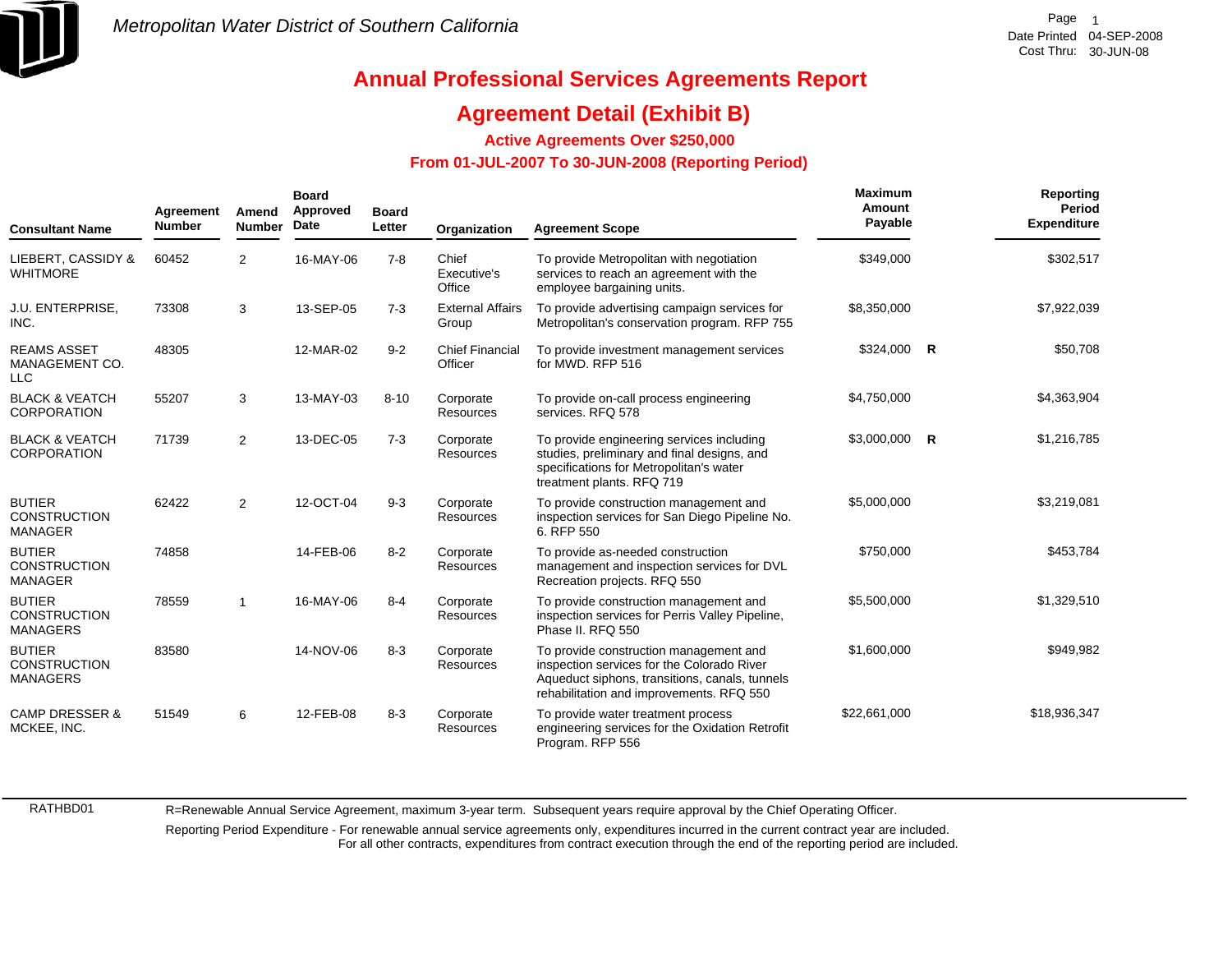

## **Annual Professional Services Agreements Report**

## **Agreement Detail (Exhibit B)**

**Active Agreements Over \$250,000**

### **From 01-JUL-2007 To 30-JUN-2008 (Reporting Period)**

| <b>Consultant Name</b>                   | Agreement<br><b>Number</b> | Amend<br><b>Number</b> | <b>Board</b><br>Approved<br>Date | <b>Board</b><br>Letter | Organization                  | <b>Agreement Scope</b>                                                                                                                               | Maximum<br>Amount<br>Payable |              | Reporting<br><b>Period</b><br><b>Expenditure</b> |
|------------------------------------------|----------------------------|------------------------|----------------------------------|------------------------|-------------------------------|------------------------------------------------------------------------------------------------------------------------------------------------------|------------------------------|--------------|--------------------------------------------------|
| <b>CAMP DRESSER &amp;</b><br>MCKEE, INC. | 55220                      |                        | 10-JUN-03                        | $8 - 2$                | Corporate<br>Resources        | To provide engineering services for Diemer,<br>Skinner, and Weymouth improvements<br>program and Yorba Linda Feeder bypass.<br><b>RFQ 578</b>        | \$2,000,000                  | $\mathsf{R}$ | \$230,119                                        |
| <b>CAMP DRESSER &amp;</b><br>MCKEE, INC. | 70961                      | 3                      | 16-MAY-06                        | $8 - 5$                | Corporate<br><b>Resources</b> | To provide engineering design services for<br>Diemer ORP and Washwater Reclamation<br>Project #3. RFQ 719                                            | \$13,430,000                 |              | \$13,201,931                                     |
| CAROLLO<br>ENGINEERS, P.C.               | 55219                      | 1                      | 10-JUN-03                        | $8 - 2$                | Corporate<br><b>Resources</b> | To provide engineering services for the<br>Weymouth Improvements Program. RFQ 578                                                                    | \$2,000,000 R                |              | \$703,894                                        |
| CAROLLO<br>ENGINEERS, P.C.               | 68899                      | 1                      | 11-DEC-07                        | $8 - 3$                | Corporate<br><b>Resources</b> | To provide engineering design services for the<br>Weymouth Oxidation Retrofit Program. RFQ<br>719                                                    | \$10,900,000                 |              | \$8,018,251                                      |
| CAROLLO<br>ENGINEERS, P.C.               | 73311                      | $\overline{2}$         | 16-MAY-06                        | $7 - 2$                | Corporate<br><b>Resources</b> | To provide professional engineering design<br>and construction support services for the La<br>Verne Water Quality Pilot Plant. RFP 737               | \$850,000                    |              | \$715,575                                        |
| CBH CONSULTING,<br>INC.                  | 81463                      |                        | 10-OCT-06                        | $8 - 2$                | Corporate<br><b>Resources</b> | To provide Metropolitan with an integrated<br>budget management system. RFP 778                                                                      | \$1,500,000                  |              | \$946,295                                        |
| CH2M HILL, INC.                          | 57627                      |                        | 09-SEP-03                        | $8 - 2$                | Corporate<br><b>Resources</b> | To provide on-call process engineering<br>services for treatment plant automation study.<br><b>RFQ 578</b>                                           | $$500,000$ R                 |              | \$40,957                                         |
| CIBER, INC.                              | 85972                      |                        | 13-MAR-07                        | $8 - 4$                | Corporate<br><b>Resources</b> | To provide project management, technical and<br>functional services to support the HR<br>Improvement and Upgrade Project Phase II.<br><b>RFP 808</b> | \$1,202,000                  |              | \$905,010                                        |
| CLEARORBIT, INC.                         | 89052                      |                        | 21-AUG-07                        | $7 - 4$                | Corporate<br><b>Resources</b> | To implement an inventory Bar-Code system<br>for MWD warehouses. RFP 825                                                                             | \$642,113                    |              | \$206,853                                        |
| <b>COAST SURVEYING.</b><br>INC.          | 60294                      | 1                      | 14-OCT-03                        | $9 - 4$                | Corporate<br><b>Resources</b> | To provide survey and mapping services for 3-<br>320 parcels for the CRA Recordation Project.<br>(Closed 8/19/08) RFP 622                            | \$1,206,751                  |              | \$964,937                                        |

R=Renewable Annual Service Agreement, maximum 3-year term. Subsequent years require approval by the Chief Operating Officer.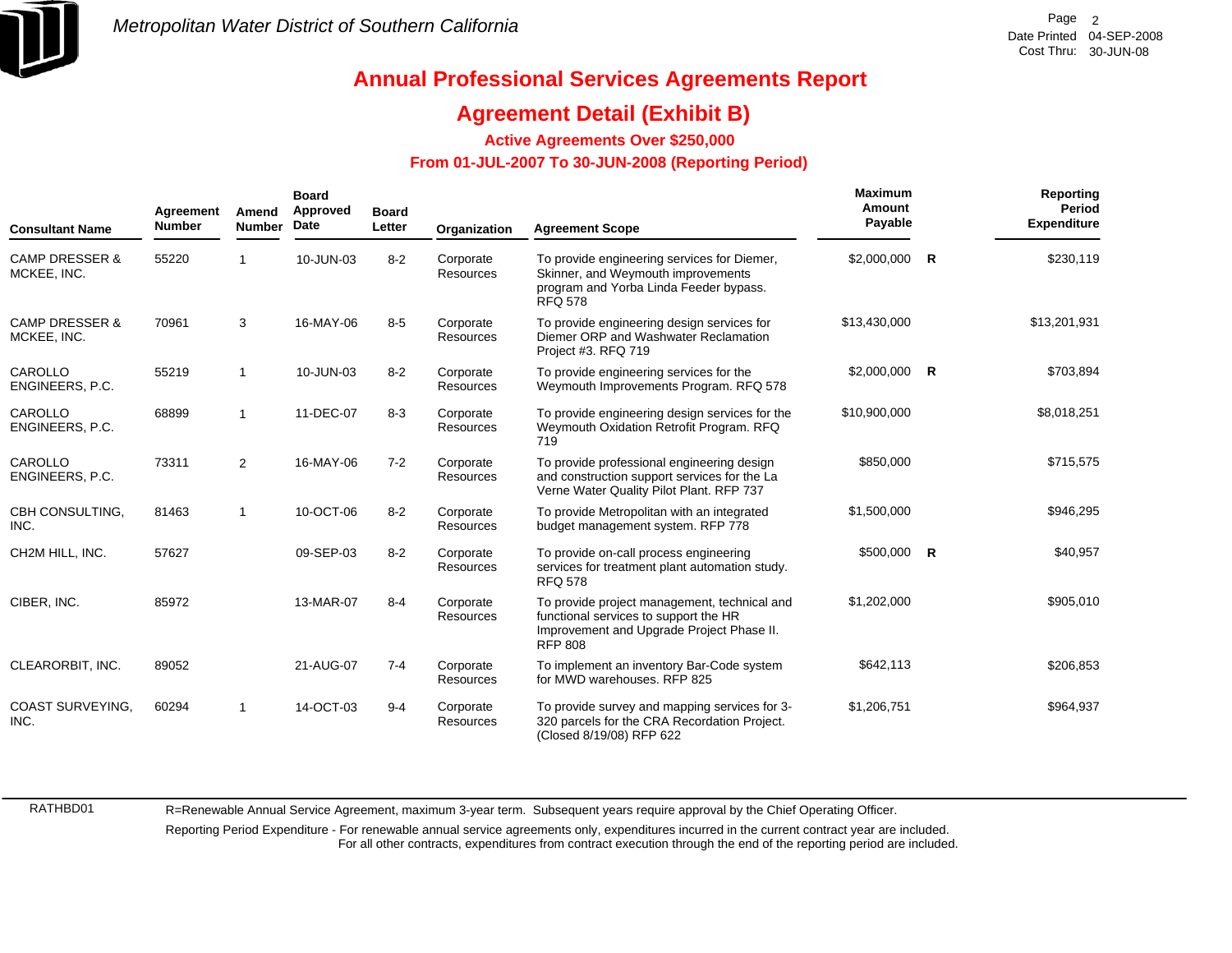

# **Annual Professional Services Agreements Report**

### **Agreement Detail (Exhibit B)**

**Active Agreements Over \$250,000**

### **From 01-JUL-2007 To 30-JUN-2008 (Reporting Period)**

| <b>Consultant Name</b>                                | Agreement<br><b>Number</b> | Amend<br><b>Number</b> | <b>Board</b><br>Approved<br>Date | <b>Board</b><br>Letter | Organization                  | <b>Agreement Scope</b>                                                                                                                                                      | Maximum<br>Amount<br>Payable | Reporting<br>Period<br><b>Expenditure</b> |
|-------------------------------------------------------|----------------------------|------------------------|----------------------------------|------------------------|-------------------------------|-----------------------------------------------------------------------------------------------------------------------------------------------------------------------------|------------------------------|-------------------------------------------|
| <b>DHI WATER &amp;</b><br>ENVIRONMENT, INC.           | 65052                      | 3                      | 12-OCT-04                        | $9 - 7$                | Corporate<br>Resources        | To provide a Real-Time operating system for<br>Metropolitan's water distribution system. RFP<br>675                                                                         | \$2,300,000                  | \$1,980,612                               |
| <b>DUDEK</b>                                          | 74679                      | 1                      | 14-MAR-06                        | $7-5$                  | Corporate<br><b>Resources</b> | To provide preliminary and final design of<br>water-based recreational facilities for water<br>quality improvement at Lake Perris. RFP 718                                  | \$1,000,000                  | \$797,954                                 |
| <b>DUDEK &amp;</b><br>ASSOCIATES, INC.                | 70963                      |                        | 14-JUN-05                        | $8-6$                  | Corporate<br><b>Resources</b> | To provide environmental mitigation<br>monitoring services for the Skinner<br>Improvement Program. RFP 732                                                                  | \$1,000,000                  | \$206,901                                 |
| EMA, INC.                                             | 80191                      | $\overline{2}$         | 11-JUL-06                        | $8 - 1$                | Corporate<br>Resources        | To develop and implement a new software<br>system to replace Metropolitan's current Water<br>Information and Transaction System. RFP 768                                    | \$1,697,498                  | \$635,498                                 |
| <b>FORTECH</b><br><b>SOFTWARE</b><br>CONSULTING, INC. | 62415                      | $\overline{2}$         | 14-FEB-06                        | $7 - 1$                | Corporate<br><b>Resources</b> | To provide software development services for<br>a power management system. RFP 662                                                                                          | \$787,000                    | \$730,840                                 |
| GEOPENTECH, INC.                                      | 79235                      |                        | 13-JUN-06                        | $8 - 5$                | Corporate<br><b>Resources</b> | To provide supplemental geotechnical field<br>exploration and testing services in support of<br>tunnel evaluation studies for the MWD Central<br>Augmentation Pool. RFP 717 | \$900,000                    | \$52,480                                  |
| <b>HATCH MOTT</b><br>MACDONALD, INC.                  | 46862                      | $\overline{2}$         | 13-JUL-06                        | $8-6$                  | Corporate<br><b>Resources</b> | To provide construction management services<br>for Arrowhead tunnel and other reaches of the<br>Inland Feeder, RFP 468                                                      | \$20,900,000                 | \$16,792,664                              |
| <b>HUNSAKER AND</b><br><b>ASSOCIATES</b>              | 60447                      |                        | 14-OCT-03                        | $9 - 4$                | Corporate<br>Resources        | To provide survey and mapping services for 4-<br>211 parcels for the CRA Recordation Project.<br><b>RFP 622</b>                                                             | \$559,315                    | \$449,933                                 |
| <b>JACOBS ASSOCIATES</b>                              | 44968                      |                        | 10-APR-07                        | $8 - 2$                | Corporate<br><b>Resources</b> | To provide construction services for the<br>Arrowhead Tunnels of the Inland Feeder, RFP<br>505                                                                              | \$12,000,000                 | \$10,051,212                              |
| <b>JACOBS ASSOCIATES</b>                              | 84094                      | 1                      | 09-JAN-07                        | $8 - 3$                | Corporate<br><b>Resources</b> | To provide a feasibility study of alternative<br>tunnel alignments for San Diego Pipeline No.<br>6. RFP 811                                                                 | \$1,995,000                  | \$973,332                                 |

R=Renewable Annual Service Agreement, maximum 3-year term. Subsequent years require approval by the Chief Operating Officer.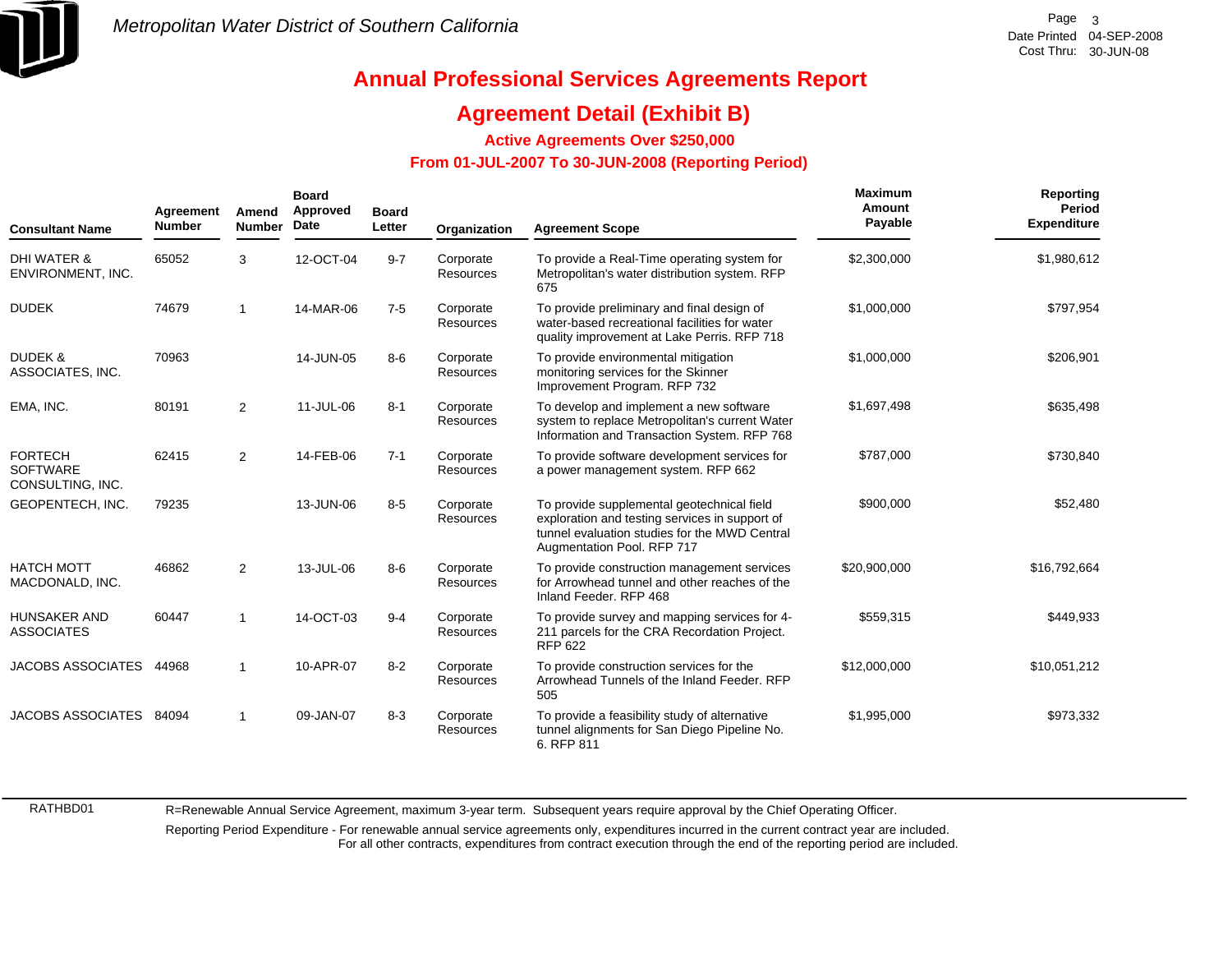

# **Annual Professional Services Agreements Report**

### **Agreement Detail (Exhibit B)**

**Active Agreements Over \$250,000**

 **From 01-JUL-2007 To 30-JUN-2008 (Reporting Period)** 

| <b>Consultant Name</b>                                        | Agreement<br><b>Number</b> | Amend<br><b>Number</b> | <b>Board</b><br>Approved<br>Date | <b>Board</b><br>Letter | Organization                  | <b>Agreement Scope</b>                                                                                                                                                                      | Maximum<br>Amount<br>Payable | Reporting<br><b>Period</b><br><b>Expenditure</b> |
|---------------------------------------------------------------|----------------------------|------------------------|----------------------------------|------------------------|-------------------------------|---------------------------------------------------------------------------------------------------------------------------------------------------------------------------------------------|------------------------------|--------------------------------------------------|
| <b>KDG DEVELOPMENT</b><br>& CONSTRUCTION<br><b>CONSULTING</b> | 68220                      |                        | 14-JUN-05                        | $8 - 6$                | Corporate<br><b>Resources</b> | To provide project management support for<br>Metropolitan's ORP work at Skinner,<br>Weymouth, and Diemer plants. RFQ 661                                                                    | \$1,750,000                  | \$1,004,284                                      |
| <b>KEC ENGINEERS,</b><br>INC.                                 | 63633                      | $\mathbf{1}$           | 14-SEP-04                        | $9 - 2$                | Corporate<br>Resources        | To provide permit acquisition services for the<br>Cross Connection Project. (Closed 8/18/08)<br><b>RFQ 654</b>                                                                              | \$350,000                    | \$346,222                                        |
| <b>KENNEDY/JENKS</b><br>CONSULTANTS, INC.                     | 55221                      | 3                      | 10-JUN-03                        | $8 - 2$                | Corporate<br><b>Resources</b> | To provide on-call plant engineering services.<br><b>RFQ 578</b>                                                                                                                            | $$2,000,000$ R               | \$150,360                                        |
| <b>KENNEDY/JENKS</b><br>CONSULTANTS, INC.                     | 88542                      | $\mathbf{1}$           | 10-JUN-08                        | $8 - 3$                | Corporate<br>Resources        | To provide professional engineering design<br>services for the Perris Valley Pipeline south<br>reach RFQ 757, RFP 757                                                                       | \$2,250,000                  | \$1,248,252                                      |
| LEE & RO, INC.                                                | 55222                      | $\overline{7}$         | 14-MAR-06                        | $8 - 3$                | Corporate<br>Resources        | To provide design services, which include<br>studies, investigations, preliminary and final<br>designs for the Chlorine Containment projects.<br><b>RFQ 578</b>                             | \$5,730,000                  | \$5,703,250                                      |
| LEE & RO, INC.                                                | 56027                      | $\mathbf{1}$           | 10-JUN-03                        | $8 - 2$                | Corporate<br>Resources        | To provide on-call plant engineering services<br>for Skinner Improvements Program. RFQ 578                                                                                                  | $$2,000,000$ R               | \$20,672                                         |
| LEE & RO, INC.                                                | 74158                      | $\mathbf{1}$           | 16-AUG-05                        | $7 - 8$                | Corporate<br>Resources        | To provide engineering services including<br>evaluation, studies, investigations, preliminary<br>and final designs related to MWD's existing<br>and planned water treatment plants. RFP 719 | \$2,000,000 R                | \$4,076                                          |
| LEE & RO, INC.                                                | 79741                      | $\mathbf 1$            | 16-MAY-06                        | $8-6$                  | Corporate<br>Resources        | To provide engineering services for the final<br>design regarding rehabilitation and chemical<br>system upgrades for Mills Water Treatment<br>Plant. RFQ 719                                | \$2,750,000                  | \$2,644,642                                      |
| LEE & RO. INC.                                                | 63632                      | -1                     | 14-SEP-04                        | $9 - 2$                | Corporate<br>Resources        | To provide engineering services for final<br>design of the Distribution System Treated<br>Cross Connection Prevention Program. RFQ<br>654                                                   | \$1,100,000                  | \$485,106                                        |
| <b>MARRS SERVICES,</b><br>INC.                                | 83175                      |                        | 15-AUG-06                        | $8 - 3$                | Corporate<br>Resources        | To provide construction management and<br>inspection services for Rialto Pipeline<br>Improvements Phase I. RFQ 550                                                                          | \$710,000                    | \$126,623                                        |

R=Renewable Annual Service Agreement, maximum 3-year term. Subsequent years require approval by the Chief Operating Officer.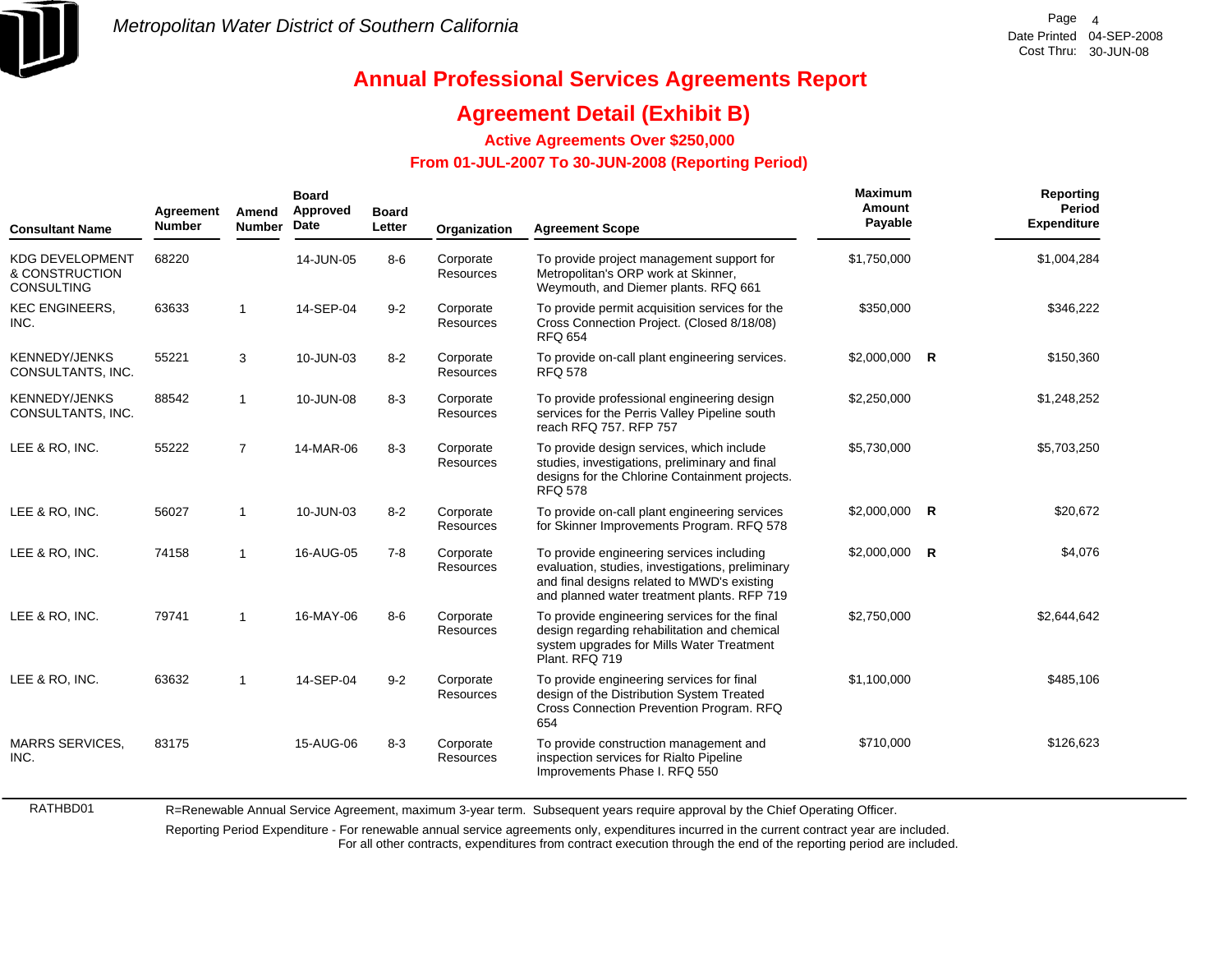

### **Agreement Detail (Exhibit B)**

**Active Agreements Over \$250,000**

### **From 01-JUL-2007 To 30-JUN-2008 (Reporting Period)**

| <b>Consultant Name</b>                                                                | Agreement<br><b>Number</b> | Amend<br><b>Number</b> | <b>Board</b><br>Approved<br><b>Date</b> | <b>Board</b><br>Letter | Organization           | <b>Agreement Scope</b>                                                                                                                                                                       | <b>Maximum</b><br>Amount<br>Payable |          | Reporting<br><b>Period</b><br><b>Expenditure</b> |
|---------------------------------------------------------------------------------------|----------------------------|------------------------|-----------------------------------------|------------------------|------------------------|----------------------------------------------------------------------------------------------------------------------------------------------------------------------------------------------|-------------------------------------|----------|--------------------------------------------------|
| MWH AMERICAS, INC.                                                                    | 51145                      | 1                      | 12-MAR-02                               | $9-5$                  | Corporate<br>Resources | To provide process engineering services for<br>Skinner, Weymouth and Diemer Oxidation<br>Retrofit programs. (Closed 7/30/08) RFP 556                                                         | \$1,455,000                         |          | \$993,162                                        |
| MWH AMERICAS, INC. 77325                                                              |                            | $\overline{2}$         | 14-FEB-06                               | $8 - 4$                | Corporate<br>Resources | To provide on-call services in various<br>engineering disciplines including civil,<br>mechanical and structural on CRA. RFQ 757                                                              | \$6,000,000                         |          | \$999,826                                        |
| MWH AMERICAS, INC.                                                                    | 74680                      |                        | 14-MAR-06                               | $7 - 5$                | Corporate<br>Resources | To provide services for a preliminary and final<br>design for a hypolimnetic diffused oxygen<br>system for the Lake Perris Flexible Storage<br>Program. RFP 718                              | \$800,000                           |          | \$799,373                                        |
| MWH AMERICAS, INC.                                                                    | 57620                      | 3                      | 09-SEP-03                               | $8 - 2$                | Corporate<br>Resources | To provide drafting services for as-built<br>projects and WSO switching line diagram CAD<br>work and Skinner construction CAD support<br>services. RFP 575                                   | \$2,000,000                         | <b>R</b> | \$122,515                                        |
| MWH AMERICAS, INC.                                                                    | 55224                      | 4                      | 10-JUN-03                               | $8 - 2$                | Corporate<br>Resources | To provide on-call plant engineering services<br>for final design of Solid Thickeners and<br>Chemical Tank Farm projects. RFQ 578                                                            | \$2,000,000                         | <b>R</b> | \$971,267                                        |
| MWH AMERICAS, INC.                                                                    | 73082                      |                        | 16-AUG-05                               | $7 - 8$                | Corporate<br>Resources | To provide engineering services including<br>evaluations, studies, investigations, preliminary<br>and final designs related to MWD's existing<br>and planned water treatment plants. RFQ 719 | \$2,000,000                         | R        | \$696,010                                        |
| ORSA CONSULTING<br><b>ENGINEERS, INC.</b>                                             | 63630                      | 1                      | 14-SEP-04                               | $9 - 2$                | Corporate<br>Resources | To provide engineering services for final<br>design of the Distribution System Treated<br>Water Cross Connection Prevention Program.<br><b>RFQ 654</b>                                       | \$1,370,000                         |          | \$1,279,742                                      |
| P & D CONSULTANTS, 62412<br>INC.                                                      |                            | 2                      | 14-MAR-06                               | $8 - 4$                | Corporate<br>Resources | To provide mitigation monitoring and reporting<br>services for San Diego Pipeline #6 Project.<br><b>RFQ 665</b>                                                                              | \$4,000,000                         |          | \$1,480,335                                      |
| P & D CONSULTANTS.<br>INC., DBA:<br><b>ECOSYSTEMS</b><br><b>RESTORATION</b><br>ASSOC. | 68203                      | 1                      | 09-JAN-07                               | $8 - 5$                | Corporate<br>Resources | To provide environmental services for the<br>Diemer Filtration Plant Improvement Program.<br><b>RFP 732</b>                                                                                  | \$1,800,000                         |          | \$1,176,274                                      |

RATHBD01

R=Renewable Annual Service Agreement, maximum 3-year term. Subsequent years require approval by the Chief Operating Officer.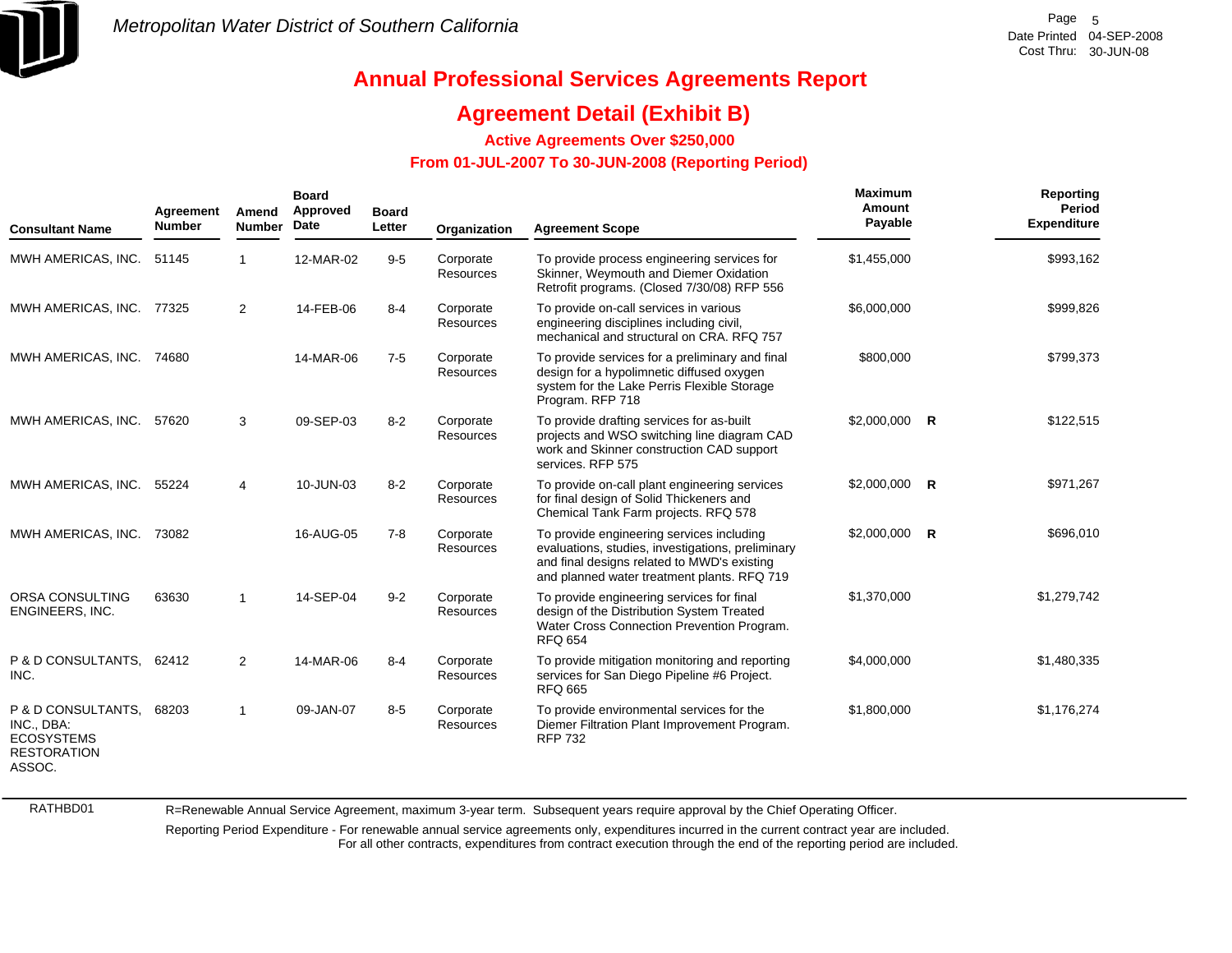

## **Annual Professional Services Agreements Report**

## **Agreement Detail (Exhibit B)**

**Active Agreements Over \$250,000**

 **From 01-JUL-2007 To 30-JUN-2008 (Reporting Period)** 

| <b>Consultant Name</b>                                 | Agreement<br><b>Number</b> | Amend<br><b>Number</b> | <b>Board</b><br>Approved<br>Date | <b>Board</b><br>Letter | Organization                  | <b>Agreement Scope</b>                                                                                                                                                                            | Maximum<br>Amount<br>Payable | Reporting<br><b>Period</b><br><b>Expenditure</b> |
|--------------------------------------------------------|----------------------------|------------------------|----------------------------------|------------------------|-------------------------------|---------------------------------------------------------------------------------------------------------------------------------------------------------------------------------------------------|------------------------------|--------------------------------------------------|
| PARSONS<br>CONSTRUCTORS,<br>INC.                       | 12788                      | 4                      | 14-MAY-99                        | $9 - 4$                | Corporate<br><b>Resources</b> | To provide project administrative services for<br>the project labor agreement for the Inland<br>Feeder Project.                                                                                   | \$2,840,000                  | \$2,350,225                                      |
| <b>PARSONS</b><br>CONSTRUCTORS,<br>INC.                | 66419                      | 3                      | 14-JUN-05                        | $8-6$                  | Corporate<br><b>Resources</b> | To provide Project Labor Agreement<br>Administration services for San Diego Pipeline<br>No. 6, Skinner & DVR. RFP 674                                                                             | \$410,000 R                  | \$3,870                                          |
| <b>PARSONS WATER</b><br>AND<br>INFRASTRUCTURE,<br>INC. | 56007                      | 2                      | 14-JUN-05                        | $8-6$                  | Corporate<br><b>Resources</b> | To provide construction management and<br>inspection services for Skinner ORP Project.<br><b>RFQ 550</b>                                                                                          | \$14,921,558                 | \$10,084,487                                     |
| <b>PARSONS WATER</b><br>AND<br>INFRASTRUCTURE,<br>INC. | 73191                      | 1                      | 16-AUG-05                        | $7 - 8$                | Corporate<br><b>Resources</b> | To provide project management support<br>services for the Conveyance and Distribution<br>System Program. RFQ 661                                                                                  | \$600,000 R                  | \$105,449                                        |
| <b>PARSONS WATER</b><br>AND<br>INFRASTRUCTURE,<br>INC. | A04705                     | 5                      | 20-MAY-97                        | $8 - 3$                | Corporate<br><b>Resources</b> | To provide project control for construction of<br>the Inland Feeder Project. RFP 127                                                                                                              | \$13,950,000                 | \$11,598,491                                     |
| POWER-TECH<br>ENGINEERS, INC.                          | 83209                      |                        | 14-NOV-06                        | $8 - 2$                | Corporate<br><b>Resources</b> | To provide construction management and<br>inspection services for the Cross-Connection<br>Prevention Program - Air Release and<br>Vacuum Valve Relocation for Treated Water<br>Pipelines. RFQ 550 | \$820,000                    | \$820,000                                        |
| PRESSURE PIPE<br>INSPECTION CO.                        | 60464                      | $\mathbf{1}$           | 14-SEP-04                        | $8-6$                  | Corporate<br><b>Resources</b> | To provide electromagnetic inspection and<br>testing of pre-stressed concrete cylinder<br>pipelines. RFP 670                                                                                      | \$1,300,000                  | \$1,280,905                                      |
| <b>PSOMAS</b>                                          | 73766                      |                        | 11-OCT-05                        | $8-6$                  | Corporate<br><b>Resources</b> | To provide professional and technical services<br>for aerial photography, topographic mapping,<br>modeling and other land surveying services.<br><b>RFP 741</b>                                   | \$2,000,000                  | \$190,090                                        |
| <b>PSOMAS &amp;</b><br><b>ASSOCIATES</b>               | 57409                      | 2                      | 09-OCT-07                        | $8 - 2$                | Corporate<br><b>Resources</b> | To provide mitigation monitoring and reporting<br>services for the Inland Feeder Project. RFP<br>607                                                                                              | \$5,200,000                  | \$3,102,879                                      |

R=Renewable Annual Service Agreement, maximum 3-year term. Subsequent years require approval by the Chief Operating Officer.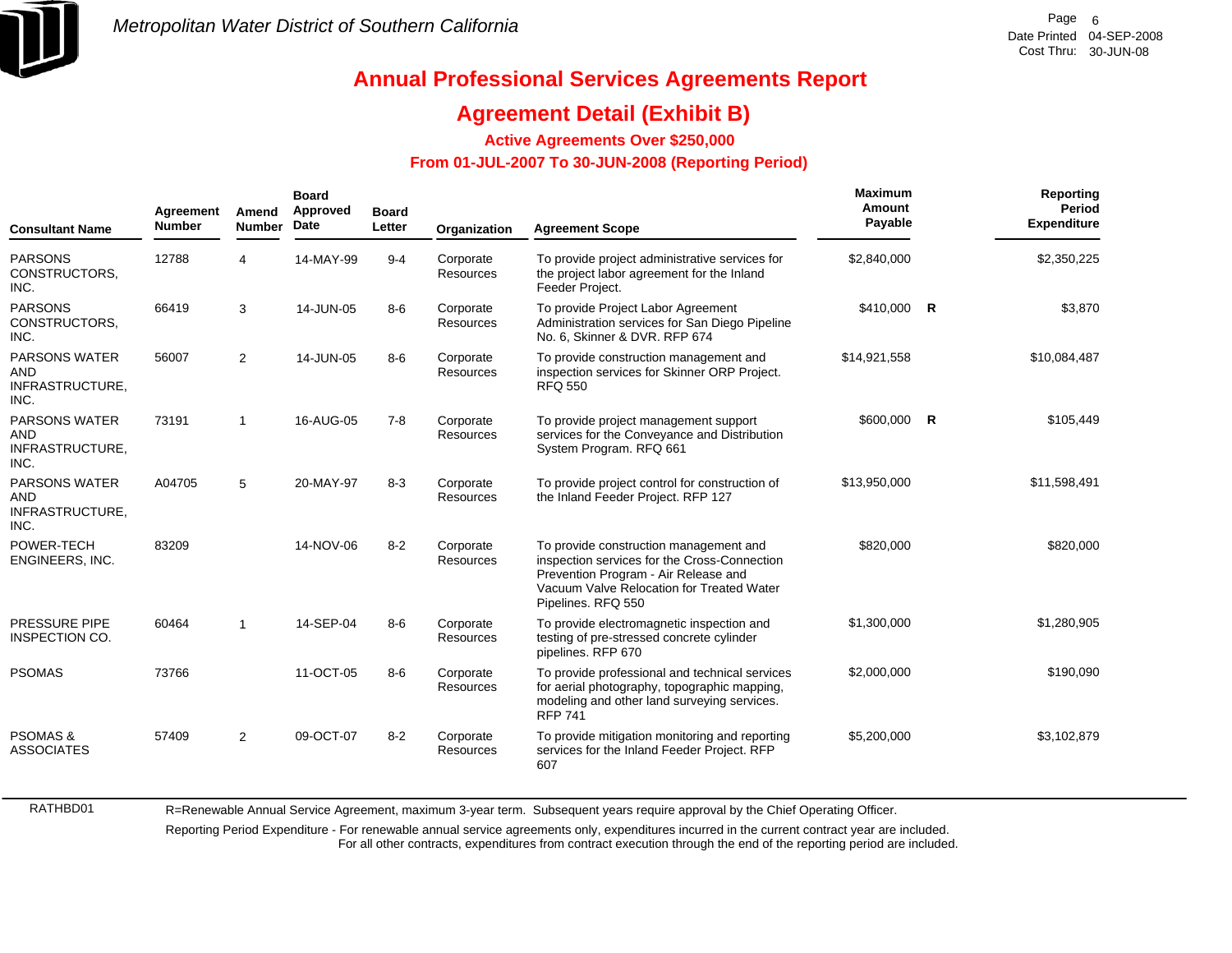

# **Annual Professional Services Agreements Report**

## **Agreement Detail (Exhibit B)**

**Active Agreements Over \$250,000**

### **From 01-JUL-2007 To 30-JUN-2008 (Reporting Period)**

| <b>Consultant Name</b>                                                    | Agreement<br><b>Number</b> | Amend<br><b>Number</b> | <b>Board</b><br>Approved<br>Date | <b>Board</b><br>Letter | Organization           | <b>Agreement Scope</b>                                                                                                                                                                                                                                             | Maximum<br>Amount<br>Payable | Reporting<br><b>Period</b><br><b>Expenditure</b> |
|---------------------------------------------------------------------------|----------------------------|------------------------|----------------------------------|------------------------|------------------------|--------------------------------------------------------------------------------------------------------------------------------------------------------------------------------------------------------------------------------------------------------------------|------------------------------|--------------------------------------------------|
| <b>RBF CONSULTING</b>                                                     | 57618                      |                        | 09-SEP-03                        | $8 - 2$                | Corporate<br>Resources | To provide on-call general engineering design<br>and drafting services including seismic<br>integrity, calculations, preliminary designs,<br>final designs, or specifications. RFP 575                                                                             | $$1,000,000$ R               | \$3,617                                          |
| <b>RBF CONSULTING</b>                                                     | 68897                      | $\mathbf{1}$           | 16-AUG-05                        | $8 - 2$                | Corporate<br>Resources | To provide final landscape construction plans<br>for Diamond Valley Lake Project. RFP 738                                                                                                                                                                          | \$300,000                    | \$271,048                                        |
| <b>RBF CONSULTING</b>                                                     | 73764                      |                        | 11-OCT-05                        | $8-6$                  | Corporate<br>Resources | To provide technical aerial photogrammetry<br>and mapping services for various Metropolitan<br>projects. RFP 741                                                                                                                                                   | \$2,000,000                  | \$33,400                                         |
| <b>RBF CONSULTING</b>                                                     | 61471                      | $\mathbf{1}$           | 14-OCT-03                        | $9 - 4$                | Corporate<br>Resources | To provide survey and mapping services for<br>the 4-123 parcels for the CRA Recordation<br>Project. RFP 622                                                                                                                                                        | \$1,337,197                  | \$1,141,558                                      |
| <b>REGENTS OF THE</b><br>UNIVERSITY OF<br>CALIFORNIA,<br><b>RIVERSIDE</b> | A04602                     | $\overline{1}$         | 19-FEB-91                        | $8-6$                  | Corporate<br>Resources | To provide various research services related<br>to the Southwestern Riverside County Multi-<br>Species Reserve per the Board's approval of<br>the project's mitigation plan.                                                                                       | \$3,750,000                  | \$2,743,264                                      |
| <b>RICHARD BRADY &amp;</b><br><b>ASSOCIATES</b>                           | 57619                      |                        | 09-SEP-03                        | $8 - 2$                | Corporate<br>Resources | To provide on-call general engineering design<br>and drafting services for the Distribution<br>System - Control and Equipment Upgrade<br>Program, the Skinner Filtration Plant -<br>Expansion No. 4 Program, and the Diemer<br>Oxidation Retrofit Program. RFP 575 | \$1,000,000 R                | \$72,745                                         |
| <b>RICHARD BRADY &amp;</b><br><b>ASSOCIATES</b>                           | 71728                      |                        | 16-AUG-05                        | $7 - 8$                | Corporate<br>Resources | To provide engineering design support for<br>design of conveyance and distribution project.<br><b>RFQ 719</b>                                                                                                                                                      | $$2,000,000$ R               | \$286,010                                        |
| <b>RNL DESIGN</b>                                                         | 54415                      | 4                      | 11-OCT-05                        | $8 - 4$                | Corporate<br>Resources | To provide architectural services at the Diemer<br>Filtration Plant, RFP 555                                                                                                                                                                                       | \$2,745,000                  | \$2,095,848                                      |
| TETRA DESIGN, INC.                                                        | 52785                      | 5                      | 12-JUN-07                        | $8 - 4$                | Corporate<br>Resources | To provide architectural services for the<br>Oxidation Retrofit Program. RFP 555                                                                                                                                                                                   | \$2,358,000                  | \$1,988,804                                      |
| THE SANBORN MAP<br>COMPANY, INC.                                          | 73763                      |                        | 11-OCT-05                        | $8-6$                  | Corporate<br>Resources | To provide technical aerial photogrammetry<br>and mapping services for various Metropolitan<br>projects. RFP 741                                                                                                                                                   | \$2,000,000                  | \$295,674                                        |

R=Renewable Annual Service Agreement, maximum 3-year term. Subsequent years require approval by the Chief Operating Officer.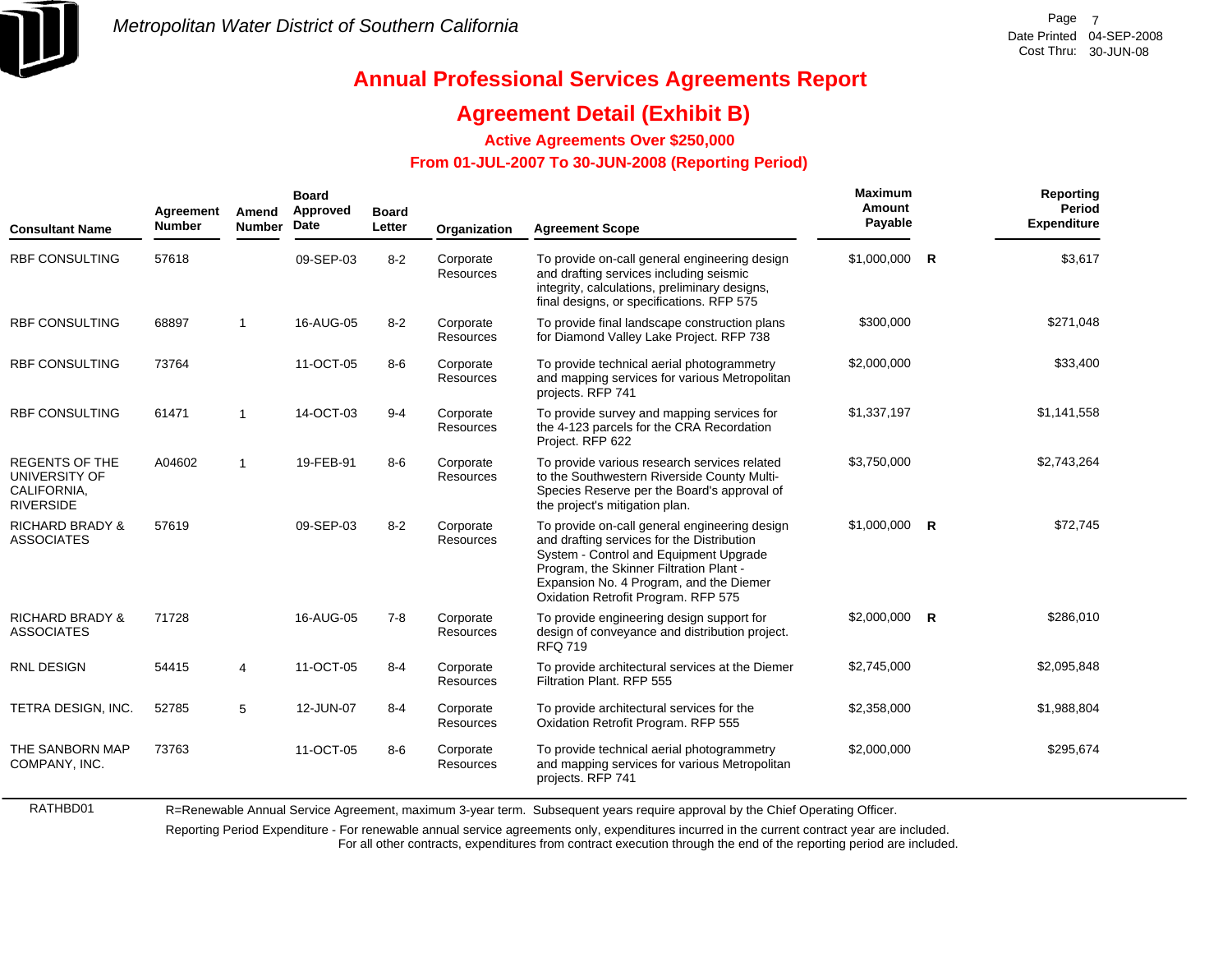

## **Annual Professional Services Agreements Report**

### **Agreement Detail (Exhibit B)**

**Active Agreements Over \$250,000**

#### **From 01-JUL-2007 To 30-JUN-2008 (Reporting Period)**

| <b>Consultant Name</b>                                  | Agreement<br><b>Number</b> | Amend<br><b>Number</b> | <b>Board</b><br>Approved<br>Date | <b>Board</b><br>Letter | Organization                               | <b>Agreement Scope</b>                                                                                                                                     | Maximum<br>Amount<br>Payable | Reporting<br>Period<br><b>Expenditure</b> |
|---------------------------------------------------------|----------------------------|------------------------|----------------------------------|------------------------|--------------------------------------------|------------------------------------------------------------------------------------------------------------------------------------------------------------|------------------------------|-------------------------------------------|
| <b>TOTAL RESOURCE</b><br>MANAGEMENT, INC.               | 87518                      |                        | 12-JUN-07                        | $7 - 8$                | Corporate<br>Resources                     | To install the Maximo transportation manager<br>module and provide and install a fuel<br>management system. RFP 822                                        | \$944,559                    | \$450,688                                 |
| TOWILL, INC.                                            | 73761                      |                        | 11-OCT-05                        | $8 - 6$                | Corporate<br>Resources                     | To provide technical aerial photogrammetry<br>and mapping services for various Metropolitan<br>projects. RFP 741                                           | \$2,000,000                  | \$62,080                                  |
| VA CONSULTING, INC.                                     | 63631                      | $\overline{2}$         | 14-SEP-04                        | $9 - 2$                | Corporate<br><b>Resources</b>              | To provide engineering services for final<br>design of the Distribution System Treated<br>Water Cross Connection Prevention Program.<br><b>RFQ 654</b>     | \$1,400,000                  | \$1,194,460                               |
| <b>VANIR</b><br><b>CONSTRUCTION</b><br>MANAGEMENT, INC. | 51138                      | 5                      | 08-OCT-02                        | $9 - 2$                | Corporate<br>Resources                     | To provide management support services for<br>the San Diego Pipeline No. 6. RFP 508                                                                        | \$3,000,000                  | \$2,192,061                               |
| <b>VANIR</b><br><b>CONSTRUCTION</b><br>MANAGEMENT, INC. | 70946                      |                        | 12-JUL-05                        | $8 - 4$                | Corporate<br>Resources                     | To provide project controls and other related<br>services for Met's five treatment plants. RFQ<br>661                                                      | \$600,000 R                  | \$237,765                                 |
| <b>WESTIN</b><br>ENGINEERING, INC.                      | 63639                      | $\mathbf 1$            | 17-AUG-04                        | $8 - 8$                | Corporate<br>Resources                     | To provide project management services for<br>Supervisory Control and Data Acquisition<br>(SCADA). RFP 666                                                 | \$920,510                    | \$823,928                                 |
| YUBA CITY UNIFIED<br><b>SCHOOL DISTRICT</b>             | 89152                      |                        | 10-JUL-07                        | $7 - 2$                | Corporate<br>Resources                     | To provide a labor compliance program for<br>MWD projects using state bond funds.                                                                          | \$2,000,000                  | \$136,775                                 |
| FLUIDIQS, INC.                                          | 70952                      | $\overline{2}$         | 10-APR-07                        | $8 - 3$                | Water System<br>Operations<br>Group        | To upgrade Metropolitan's Automatic Meter<br>Reading (AMR) System and Remote Terminal<br>Units (RTUs) throughout the water distribution<br>system. RFP 743 | \$4,685,151                  | \$1,293,165                               |
| <b>JOHNSON</b><br>CONTROLS, INC.                        | 60300                      |                        | 07-OCT-07                        | $8 - 3$                | <b>Water System</b><br>Operations<br>Group | To provide security system improvements for<br>various Metropolitan sites and infrastructure.                                                              | \$7,800,000                  | \$2,374,138                               |
| <b>HONEYWELL</b><br>INTERNATIONAL, INC.                 | 63646                      | $\overline{2}$         | 11-DEC-07                        | $8-5$                  | Water<br>Resources<br>Management<br>Group  | To manage and market a long-term region<br>wide water conservation related program. RFP<br>657                                                             | \$45,000,000                 | \$24,721,655                              |

R=Renewable Annual Service Agreement, maximum 3-year term. Subsequent years require approval by the Chief Operating Officer.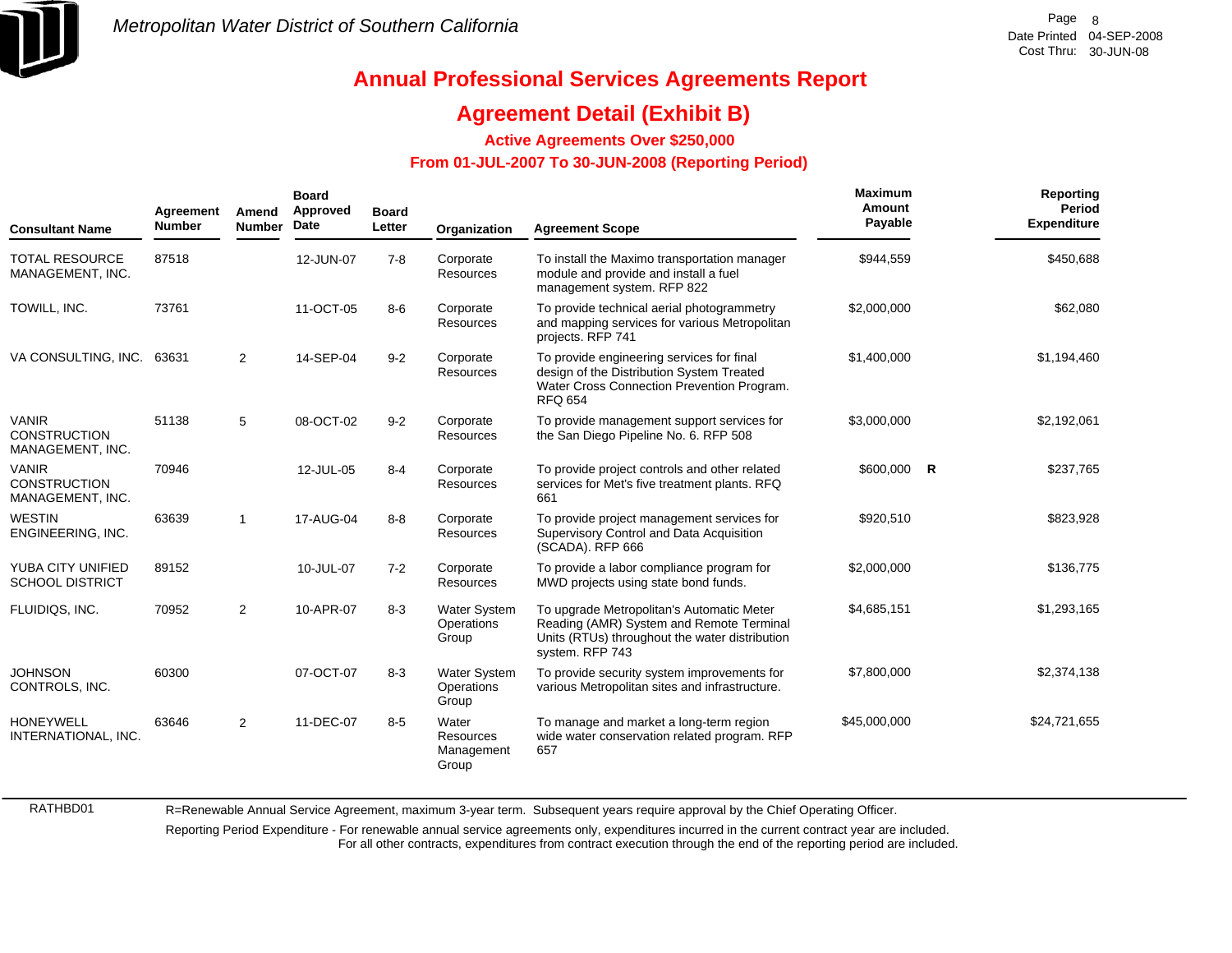

## **Agreement Detail (Exhibit B)**

**Active Agreements Over \$250,000**

### **From 01-JUL-2007 To 30-JUN-2008 (Reporting Period)**

| <b>Consultant Name</b>                     | Agreement<br><b>Number</b>        | Amend<br><b>Number</b> | <b>Board</b><br>Approved<br>Date | <b>Board</b><br>Letter | Organization                                        | <b>Agreement Scope</b>                                                                                                                                                                                                                                               | <b>Maximum</b><br>Amount<br>Payable | Reporting<br>Period<br><b>Expenditure</b> |
|--------------------------------------------|-----------------------------------|------------------------|----------------------------------|------------------------|-----------------------------------------------------|----------------------------------------------------------------------------------------------------------------------------------------------------------------------------------------------------------------------------------------------------------------------|-------------------------------------|-------------------------------------------|
| <b>RICHARDSON &amp;</b><br><b>COMPANY</b>  | 61481                             |                        | 08-JUN-04                        | $9 - 8$                | Water<br>Resources<br>Management<br>Group           | To provide audit services on the annual State<br>Water Project statement of charges. RFQ 658                                                                                                                                                                         | \$2,600,000                         | \$2,099,982                               |
| KPMG, LLP                                  | 91757                             |                        | 20-NOV-07                        | $8 - 11$               | Office of the<br>Auditor                            | To provide quarterly and annual audits and<br>examine MWD's financial statements for fiscal<br>years 2008, 2009, and 2010. RFP 837                                                                                                                                   | \$1,035,250                         | \$79,260                                  |
| <b>COUNTY OF</b><br><b>RIVERSIDE</b>       | 80435                             |                        | 13-JUN-06                        | $8 - 1$                | <b>Real Property</b><br>Development &<br>Management | To provide law enforcement services at<br>Diamond Valley Lake.                                                                                                                                                                                                       | $$300,000$ R                        | \$326,897                                 |
| <b>GEOMATRIX</b><br>CONSULTANTS, INC.      | 51132                             | $\mathbf{1}$           | 08-OCT-02                        | $8 - 7$                | <b>Real Property</b><br>Development &<br>Management | To provide geotechnical studies for DVR<br>project. RFQ 528                                                                                                                                                                                                          | \$575,000                           | \$556,582                                 |
| PINNACLE ONE                               | 54062                             | $\overline{2}$         | 08-APR-03                        | $8 - 4$                | <b>Real Property</b><br>Development &<br>Management | To provide project management services for<br>Diamond Valley Lake recreation programs.<br><b>RFP 508</b>                                                                                                                                                             | \$3,200,000                         | \$2,343,278                               |
| <b>RIVERSIDE COUNTY</b><br><b>REGIONAL</b> | A04632                            | $\overline{7}$         | 24-OCT-94                        | $8 - 4$                | <b>Real Property</b><br>Development &<br>Management | To provide management services for the<br>Southwestern Riverside County Multi-Species<br>Reserve.                                                                                                                                                                    | \$1,727,793                         | \$1,599,998                               |
| <b>STANTEC</b><br>CONSULTING, INC          | 51537                             | $\overline{4}$         | 19-NOV-02                        | $8-6$                  | <b>Real Property</b><br>Development &<br>Management | To provide infrastructure design on DVL<br>Recreation, RFP 580                                                                                                                                                                                                       | \$1,195,000                         | \$799,684                                 |
|                                            | <b>Total Number of Agreements</b> |                        | 85                               |                        |                                                     | <b>Totals</b>                                                                                                                                                                                                                                                        | \$311,233,695                       | \$197,362,654                             |
|                                            |                                   |                        |                                  |                        |                                                     | * * *<br>End of Report ***                                                                                                                                                                                                                                           |                                     |                                           |
|                                            |                                   |                        |                                  |                        |                                                     |                                                                                                                                                                                                                                                                      |                                     |                                           |
|                                            |                                   |                        |                                  |                        |                                                     |                                                                                                                                                                                                                                                                      |                                     |                                           |
|                                            |                                   |                        |                                  |                        |                                                     |                                                                                                                                                                                                                                                                      |                                     |                                           |
| RATHBD01                                   |                                   |                        |                                  |                        |                                                     | R=Renewable Annual Service Agreement, maximum 3-year term. Subsequent years require approval by the Chief Operating Officer.                                                                                                                                         |                                     |                                           |
|                                            |                                   |                        |                                  |                        |                                                     | Reporting Period Expenditure - For renewable annual service agreements only, expenditures incurred in the current contract year are included.<br>For all other contracts, expenditures from contract execution through the end of the reporting period are included. |                                     |                                           |
|                                            |                                   |                        |                                  |                        |                                                     | County of Riverside #80435 - Invoices totalling \$107,653 were for work performed in the previous contract period                                                                                                                                                    |                                     |                                           |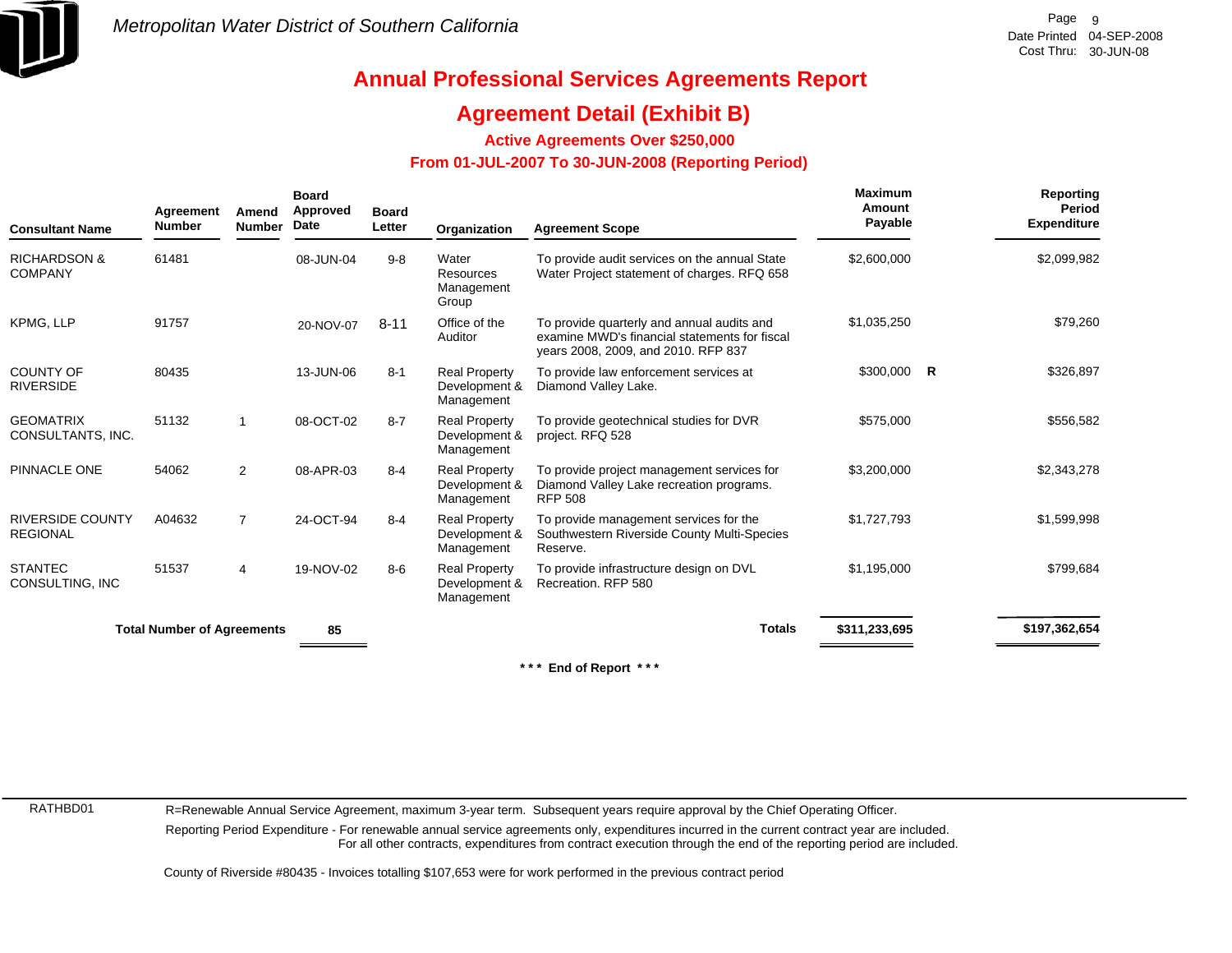

## **Agreement Detail (Exhibit C)**

**Agreements without Contract Period Expenditures**

 **From 01-JUL-2007 To 30-JUN-2008 (Reporting Period)** 

| <b>Consultant Name</b>                          | Agreement<br><b>Number</b> | Amend<br><b>Number</b> | <b>Board</b><br>Approved<br>Date | <b>Board</b><br>Letter | Organization                   | <b>Agreement Scope</b>                                                                                                                              | Maximum<br>Amount<br>Payable |   |
|-------------------------------------------------|----------------------------|------------------------|----------------------------------|------------------------|--------------------------------|-----------------------------------------------------------------------------------------------------------------------------------------------------|------------------------------|---|
| 34 NORTH, INC.                                  | 95129                      |                        |                                  |                        | Chief<br>Executive's<br>Office | To provide professional and technical services for Bay Delta<br>issues, RFQ 853                                                                     | \$240,000 R                  |   |
| <b>BLACK &amp; VEATCH</b><br><b>CORPORATION</b> | 95134                      |                        |                                  |                        | Chief<br>Executive's<br>Office | To provide professional services for Bay Delta issues including<br>water supply modeling and planning. RFQ 853                                      | $$240,000$ R                 |   |
| <b>BYRON BUCK AND</b><br><b>ASSOCIATES</b>      | 95133                      |                        |                                  |                        | Chief<br>Executive's<br>Office | To provide professional and technical services for Bay Delta<br>Issues. RFQ 853                                                                     | $$240,000$ R                 |   |
| <b>CB ENVIRONMENTAL</b><br><b>CONSULTING</b>    | 95123                      |                        |                                  |                        | Chief<br>Executive's<br>Office | To provide professional and technical services for Bay Delta<br>issues including modeling, planning, and restoration engineering.<br><b>RFQ 853</b> | $$240,000$ R                 |   |
| CH2M HILL, INC.                                 | 95136                      |                        |                                  |                        | Chief<br>Executive's<br>Office | To provide professional and technical services for Bay Delta<br>issues including water supply modeling and planning. RFQ 853                        | $$240,000$ R                 |   |
| DE KLUYVER,<br><b>CORNELIS</b>                  | 96038                      |                        |                                  |                        | Chief<br>Executive's<br>Office | To provide assistance to the Board of Directors in the<br>establishment of the Governance and Leadership Committee.                                 | \$20,000                     |   |
| <b>DEEPBLU STUDIOS</b>                          | 95131                      |                        |                                  |                        | Chief<br>Executive's<br>Office | To provide technical and professional services for Bay Delta<br>issues including modeling, planning, and restoration engineering.<br><b>RFQ 853</b> | $$240,000$ R                 |   |
| EDAW, INC.                                      | 95124                      |                        |                                  |                        | Chief<br>Executive's<br>Office | To provide professional and technical services for Bay Delta<br>issues. RFQ 853                                                                     | $$240,000$ R                 |   |
| ELLIOTT & LESTER,<br>INC.                       | 61475                      | 2                      |                                  |                        | Chief<br>Executive's<br>Office | To function as Metropolitan's ethics officer. RFP 676                                                                                               | $$240,000$ R                 |   |
| ENTRIX, INC.                                    | 95127                      |                        |                                  |                        | Chief<br>Executive's<br>Office | To provide writing support for the Sacramento Valley water<br>management agreement. RFQ 853                                                         | \$240,000                    | R |

RATHBD01

R=Renewable Annual Service Agreement, maximum 3-year term. Subsequent years require approval by the Chief Operating Officer.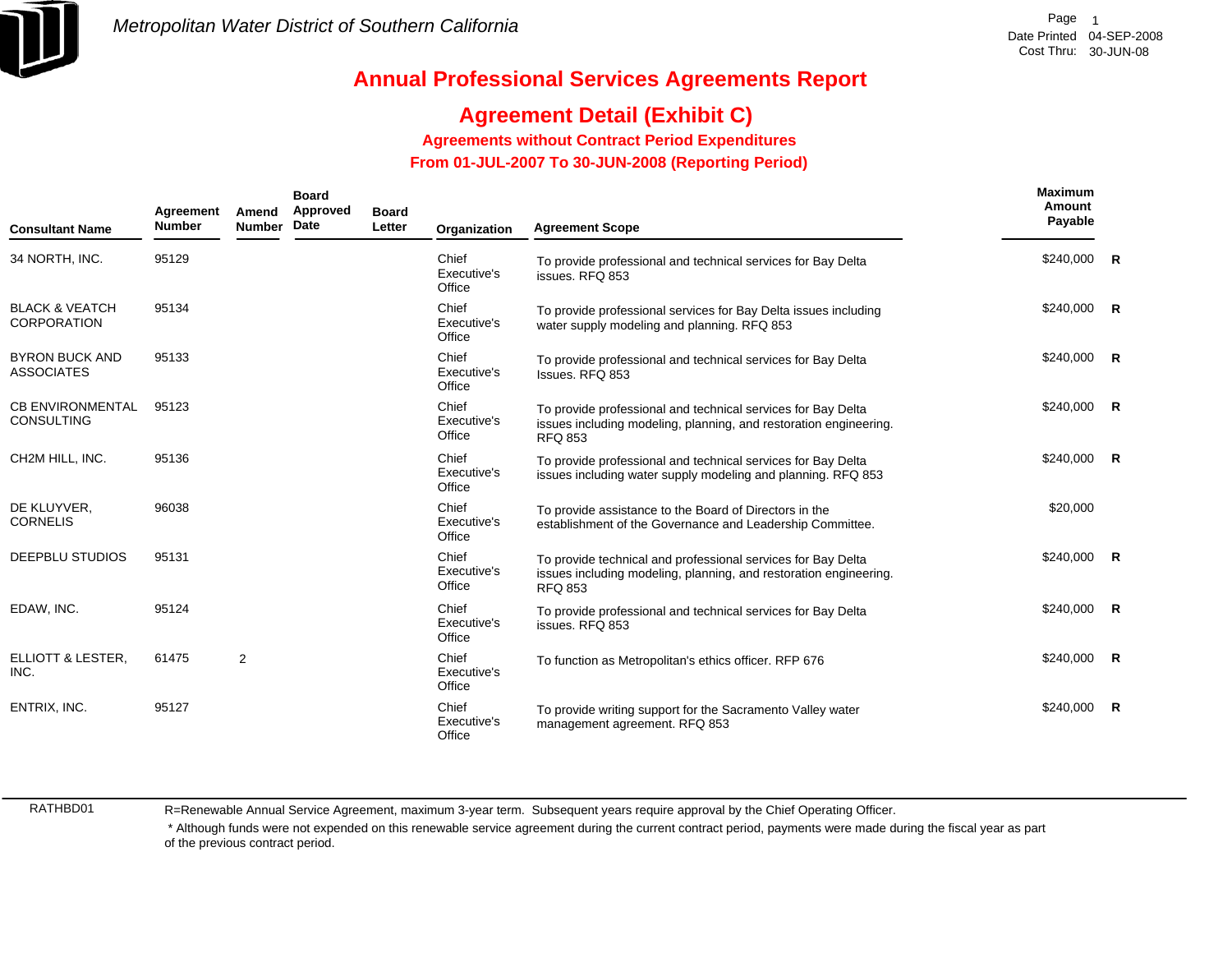

# **Agreement Detail (Exhibit C)**

**Agreements without Contract Period Expenditures**

 **From 01-JUL-2007 To 30-JUN-2008 (Reporting Period)** 

| <b>Consultant Name</b>                                   | Agreement<br><b>Number</b> | Amend<br><b>Number</b> | <b>Board</b><br>Approved<br>Date | <b>Board</b><br>Letter | Organization                   | <b>Agreement Scope</b>                                                                                                                                             | Maximum<br>Amount<br>Payable |  |
|----------------------------------------------------------|----------------------------|------------------------|----------------------------------|------------------------|--------------------------------|--------------------------------------------------------------------------------------------------------------------------------------------------------------------|------------------------------|--|
| <b>GLENN LUKOS</b><br>ASSOCIATES, INC.                   | 95122                      |                        |                                  |                        | Chief<br>Executive's<br>Office | To provide writing support for the Sacramento Valley water<br>management agreement. RFQ 853                                                                        | $$240,000$ R                 |  |
| <b>GREAT-WEST LIFE &amp;</b><br>ANNUITY INS. CO.         | 57616                      |                        |                                  |                        | Chief<br>Executive's<br>Office | To provide 401(K) and 457 plan services. RFP 582                                                                                                                   | \$1                          |  |
| <b>HERITAGE GLOBAL</b><br>SOLUTIONS, INC.                | 94271                      |                        |                                  |                        | Chief<br>Executive's<br>Office | To provide a business process study of the Busines Outreach<br>Program and make recommendations for data reporting.                                                | \$5,000                      |  |
| KLEINFELDER WEST,<br>INC.                                | 73116                      | $\mathbf 1$            |                                  |                        | Chief<br>Executive's<br>Office | To provide technical writing support for various reports, briefing<br>materials and presentations relating to water resource and water<br>quality for SWP. RFQ 750 | $$100,000$ R                 |  |
| M.CUBED                                                  | 95139                      |                        |                                  |                        | Chief<br>Executive's<br>Office | To provide technical services for Bay Delta issues including<br>emergency levee preparedness and water supply modeling. RFQ<br>853                                 | $$240,000$ R                 |  |
| <b>MOFFAT &amp; NICHOL</b>                               | 95137                      |                        |                                  |                        | Chief<br>Executive's<br>Office | To provide technical services for Bay Delta issues including<br>emergency levee preparedness and water supply modeling. RFQ<br>853                                 | $$240,000$ R                 |  |
| MWH AMERICAS, INC. 95132                                 |                            |                        |                                  |                        | Chief<br>Executive's<br>Office | To provide professional and technical services for Bay Delta<br>Issues, RFQ 853                                                                                    | \$240,000 R                  |  |
| <b>R2 RESOURCE</b><br>CONSULTANTS, INC.                  | 95125                      |                        |                                  |                        | Chief<br>Executive's<br>Office | To provide professional and technical services for Bay Delta<br>Issues, RFQ 853                                                                                    | $$240,000$ R                 |  |
| <b>RESOURCE</b><br><b>MANAGEMENT</b><br>ASSOCIATES, INC. | 95138                      |                        |                                  |                        | Chief<br>Executive's<br>Office | To provide professional and technical services for Bay Delta<br>Issues including modeling, planning, and restoration engineering.<br><b>RFQ 853</b>                | \$240,000 R                  |  |
| <b>RESOURCE</b><br><b>MANAGEMENT</b><br>ASSOCIATES, INC. | 93792                      |                        |                                  |                        | Chief<br>Executive's<br>Office | To provide hydrodynamic modeling support of emergency water<br>supply management measures for the Sacramento-San Joaquin<br>Delta.                                 | \$200,000                    |  |

RATHBD01

R=Renewable Annual Service Agreement, maximum 3-year term. Subsequent years require approval by the Chief Operating Officer.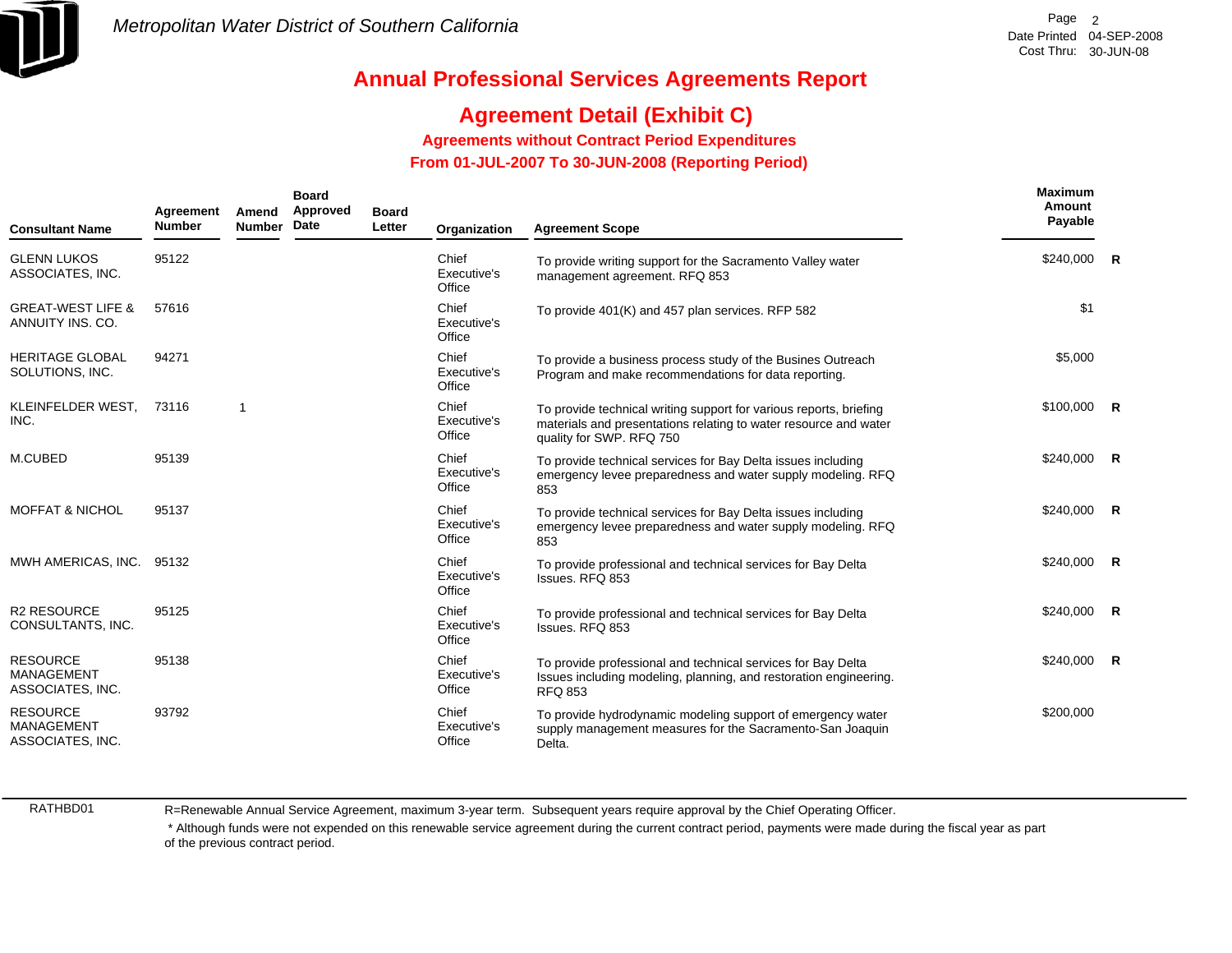

## **Agreement Detail (Exhibit C)**

**Agreements without Contract Period Expenditures**

 **From 01-JUL-2007 To 30-JUN-2008 (Reporting Period)** 

| <b>Consultant Name</b>                                         | Agreement<br><b>Number</b> | Amend<br><b>Number</b> | <b>Board</b><br>Approved<br>Date | <b>Board</b><br>Letter | Organization                      | <b>Agreement Scope</b>                                                                                                                                                                      | Maximum<br>Amount<br>Payable |                |
|----------------------------------------------------------------|----------------------------|------------------------|----------------------------------|------------------------|-----------------------------------|---------------------------------------------------------------------------------------------------------------------------------------------------------------------------------------------|------------------------------|----------------|
| RHOADS, PETER B.                                               | 95140                      |                        |                                  |                        | Chief<br>Executive's<br>Office    | To provide writing support for the Sacramento Valley water<br>management agreement. RFQ 853                                                                                                 | \$240,000                    | $\mathbf R$    |
| THE DANGERMOND<br>GROUP, INC.                                  | 73119                      |                        |                                  |                        | Chief<br>Executive's<br>Office    | To provide technical writing support for various reports, briefing<br>materials and presentations relating to water resource and water<br>quality analysis for State Water Project. RFQ 750 | \$50,000 R                   |                |
| <b>WASHINGTON</b><br><b>GROUP</b><br>INTERNATIONAL, INC.       | 95135                      |                        |                                  |                        | Chief<br>Executive's<br>Office    | To provide professional and technical services for Bay Delta<br>issues including modeling and planning, and restoration<br>engineering. RFQ 853                                             | \$240,000                    | R              |
| <b>WESTERN</b><br><b>ECOSYSTEMS</b><br>TECHNOLOGY, INC.        | 95128                      |                        |                                  |                        | Chief<br>Executive's<br>Office    | To provide professional and technical services for Bay Delta<br>issues including modeling, planning, and restoration engineering.<br><b>RFQ 853</b>                                         | \$240,000                    | $\mathbf R$    |
| <b>BUSINESS AND</b><br><b>ECOLOGY</b><br><b>CONSULTING</b>     | 89847                      |                        |                                  |                        | <b>External Affairs</b><br>Group  | To provide instructors for the California Friendly Landscape<br>Training Program. RFQ 806                                                                                                   | \$240,000                    |                |
| <b>EDUCATIONAL</b><br><b>DEVELOPMENT</b><br><b>SPECIALISTS</b> | 96381                      |                        |                                  |                        | <b>External Affairs</b><br>Group  | To revise the Conservation Connection education curriculum.                                                                                                                                 | \$50,000                     |                |
| <b>ENERGIZED</b><br>SOLUTIONS, LLC                             | 89851                      |                        |                                  |                        | <b>External Affairs</b><br>Group  | To provide instructors for the California Friendly Landscape<br>Training Program. RFQ 806                                                                                                   | \$240,000                    |                |
| POST MODERN<br><b>CREATIVE</b>                                 | 81902                      |                        |                                  |                        | <b>External Affairs</b><br>Group  | To provide as-needed videography, editing and post production<br>services. RFQ 758                                                                                                          | \$125,000                    |                |
| REDHILL GROUP, INC. 96233                                      |                            |                        |                                  |                        | <b>External Affairs</b><br>Group  | To conduct annual consumer research surveys to measure<br>effectiveness of conservation campaign. RFP 851                                                                                   | \$75.000                     | R              |
| ARM TECH, INC.                                                 | 71740                      |                        |                                  |                        | <b>Chief Financial</b><br>Officer | To provide actuarial services to determine adequacy of<br>Metropolitan's workers compensation reserves. Fiscal-YTD:<br>\$10,000*                                                            | \$18,000                     | $\overline{R}$ |
| <b>CDR FINANCIAL</b><br>PRODUCTS, INC.                         | 70948                      | 1                      |                                  |                        | <b>Chief Financial</b><br>Officer | To provide advisory services for Metropolitan's interest rate swap<br>program to implement swap hedging and cost savings strategies.<br><b>RFQ 740</b>                                      | \$100,000                    | R              |

RATHBD01

R=Renewable Annual Service Agreement, maximum 3-year term. Subsequent years require approval by the Chief Operating Officer.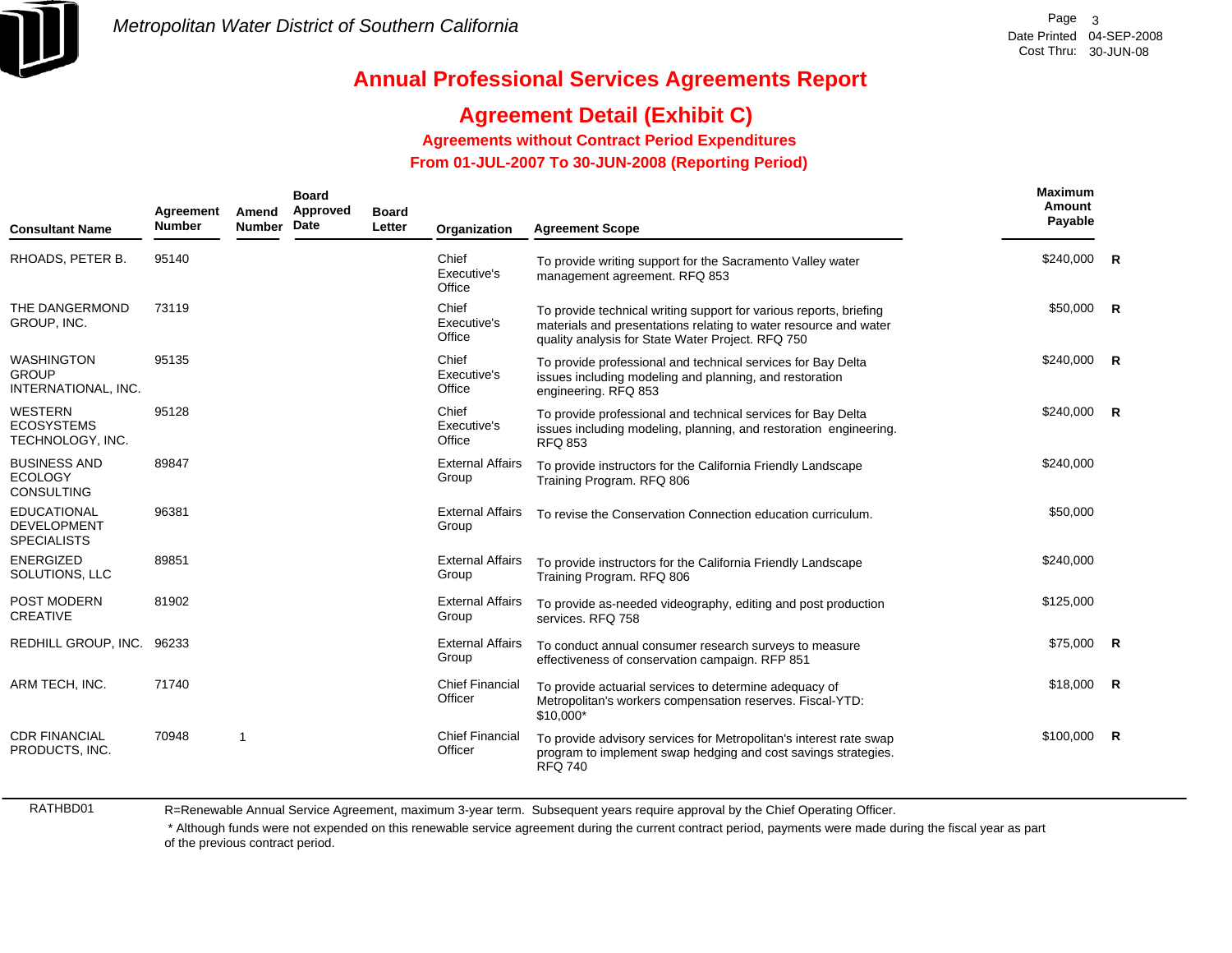

## **Agreement Detail (Exhibit C)**

**Agreements without Contract Period Expenditures**

 **From 01-JUL-2007 To 30-JUN-2008 (Reporting Period)** 

| <b>Consultant Name</b>                              | Agreement<br><b>Number</b> | Amend<br><b>Number</b> | <b>Board</b><br>Approved<br>Date | <b>Board</b><br>Letter | Organization                      | <b>Agreement Scope</b>                                                                                                      | Maximum<br>Amount<br>Payable |                |
|-----------------------------------------------------|----------------------------|------------------------|----------------------------------|------------------------|-----------------------------------|-----------------------------------------------------------------------------------------------------------------------------|------------------------------|----------------|
| GARDNER,<br>UNDERWOOD &<br><b>BACON LLC</b>         | 53629                      |                        |                                  |                        | <b>Chief Financial</b><br>Officer | To provide financial advisory services. RFP 598                                                                             | $$100,000$ R                 |                |
| <b>MERGANSER</b><br><b>CAPITAL</b><br>MANAGEMENT LP | 48307                      |                        |                                  |                        | <b>Chief Financial</b><br>Officer | To provide investment management services. RFP 516                                                                          | $$216,000$ R                 |                |
| PUBLIC FINANCIAL<br>MANAGEMENT, INC.                | 53617                      |                        |                                  |                        | <b>Chief Financial</b><br>Officer | To provide financial advisory services. RFP 598                                                                             | \$100,000                    | R              |
| PUBLIC FINANCIAL<br>MANAGEMENT, INC.                | 81949                      |                        |                                  |                        | <b>Chief Financial</b><br>Officer | To provide financial advisory services including forecasts on<br>financial market conditions. Fiscal-YTD: \$67,085* RFQ 771 | \$100,000                    | $\mathsf{R}$   |
| <b>PUBLIC RESOURCES</b><br><b>ADVISORY GROUP</b>    | 53616                      | 3                      | 09-NOV-04                        | $8 - 5$                | <b>Chief Financial</b><br>Officer | To provide financial advisory services. RFP 598                                                                             | \$240,000                    | $\mathsf{R}$   |
| <b>SYMPRO</b>                                       | 42652                      | $\overline{2}$         |                                  |                        | <b>Chief Financial</b><br>Officer | To provide an investment software support system. Fiscal-YTD:<br>\$9,788* RFP 495                                           | \$11,667                     | $\overline{R}$ |
| APPLIED<br>EARTHWORKS, INC.                         | 92660                      |                        |                                  |                        | Corporate<br>Resources            | To provide on-call environmental services related to cultural<br>resources, RFQ 761                                         | \$240,000                    | R              |
| <b>BROWN AND</b><br>CALDWELL                        | 92178                      |                        |                                  |                        | Corporate<br>Resources            | To provide a web-based operation and maintenance manual for<br>Skinner Ozone Treatment Plant. RFP 840                       | \$232,000                    |                |
| <b>CASH &amp; ASSOCIATES</b>                        | 52797                      | -1                     |                                  |                        | Corporate<br><b>Resources</b>     | To provide on-call architectural services. RFQ 565                                                                          | $$249,000$ R                 |                |
| <b>CHAMBERS GROUP,</b><br>INC.                      | 92662                      |                        |                                  |                        | Corporate<br>Resources            | To provide as-needed technical and regulatory environmental<br>services. RFQ 761                                            | \$100,000                    | $\mathsf{R}$   |
| <b>CORPORATE</b><br><b>EXPRESS IMAGING</b>          | 94518                      |                        |                                  |                        | Corporate<br>Resources            | To provide analysis of power consumption and environmental<br>equipment usage for MWD data center.                          | \$22,350                     |                |
| DCSE, INC.                                          | 95528                      |                        |                                  |                        | Corporate<br><b>Resources</b>     | To provide technical support to maintain the enterprise<br>geographical information system.                                 | \$24.999                     | - R            |

RATHBD01

R=Renewable Annual Service Agreement, maximum 3-year term. Subsequent years require approval by the Chief Operating Officer.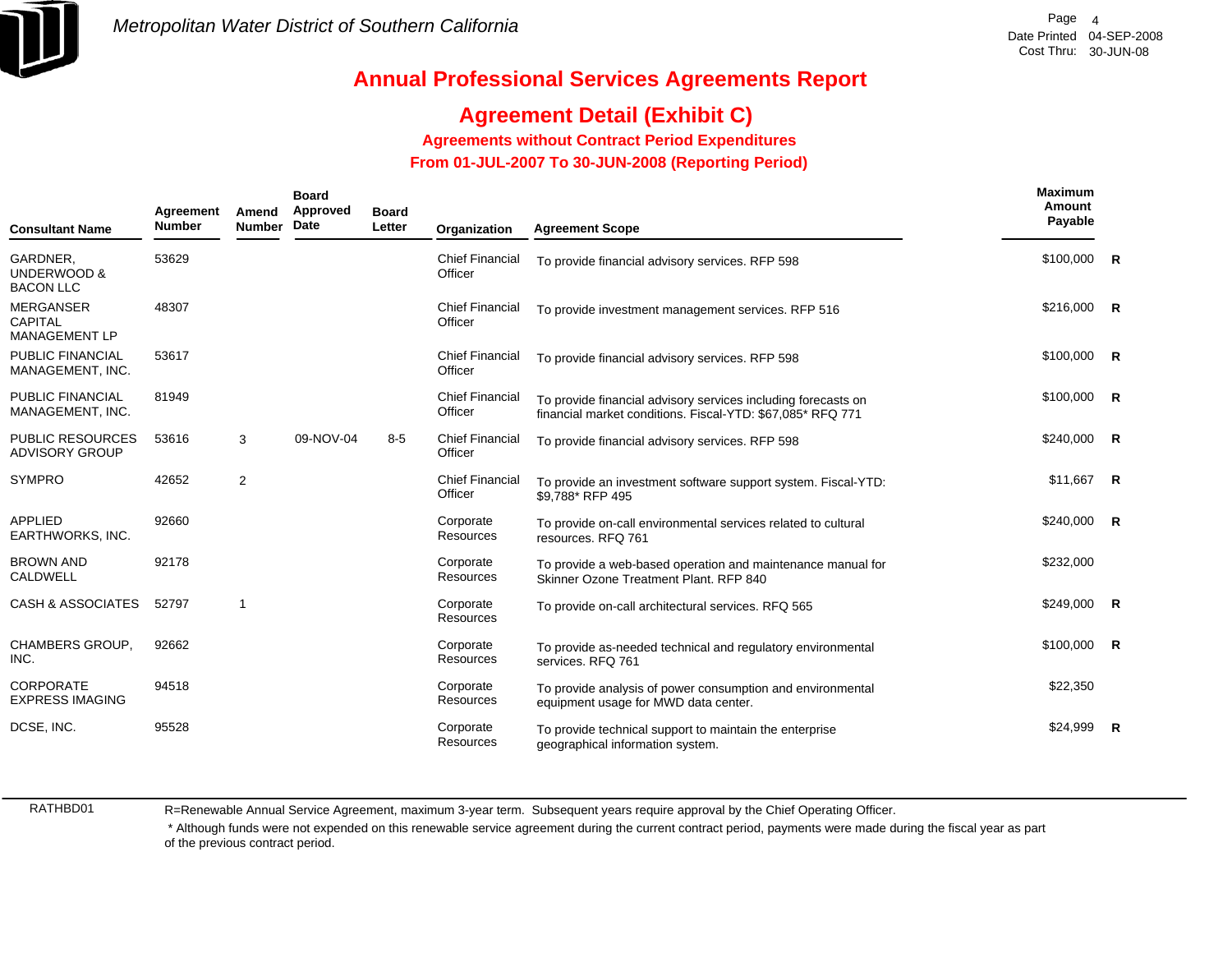

## **Agreement Detail (Exhibit C)**

**Agreements without Contract Period Expenditures**

 **From 01-JUL-2007 To 30-JUN-2008 (Reporting Period)** 

| <b>Consultant Name</b>                                      | Agreement<br><b>Number</b> | Amend<br><b>Number</b> | <b>Board</b><br>Approved<br>Date | <b>Board</b><br>Letter | Organization                  | <b>Agreement Scope</b>                                                                                                                                                     | Maximum<br>Amount<br>Payable |                |
|-------------------------------------------------------------|----------------------------|------------------------|----------------------------------|------------------------|-------------------------------|----------------------------------------------------------------------------------------------------------------------------------------------------------------------------|------------------------------|----------------|
| EDAW, INC.                                                  | 92657                      |                        |                                  |                        | Corporate<br><b>Resources</b> | To provide as-needed technical and regulatory permitting services.<br><b>RFQ 761</b>                                                                                       | \$175,000 R                  |                |
| <b>ENVIRONMENTAL</b><br><b>SCIENCE</b><br><b>ASSOCIATES</b> | 86343                      | 2                      | 20-NOV-07                        | $8 - 11$               | Corporate<br><b>Resources</b> | To provide on-call environmental and technical services for<br>various MWD projects to ensure compliance with CEQA and other<br>related regulations. RFQ 763               | \$670,000                    |                |
| FLOW SCIENCE, INC.                                          | 94252                      |                        |                                  |                        | Corporate<br>Resources        | To provide on-call general hydraulic services for distribution<br>system and treatment plants. RFQ 791                                                                     | $$150,000$ R                 |                |
| <b>GEOMATRIX</b><br>CONSULTANTS, INC.                       | 83612                      |                        | 12-DEC-06                        | $8 - 1$                | Corporate<br>Resources        | To provide geological, geotechnical, and structural design for Live<br>Oak, Garvey, Skinner, Mathews, and finished water reservoirs at<br>Mills and Jensen plants. RFQ 770 | \$957,000                    |                |
| <b>GLENN LUKOS</b><br>ASSOCIATES, INC.                      | 92655                      |                        |                                  |                        | Corporate<br><b>Resources</b> | To provide as-needed regulatory permitting services in support of<br>MWD's environmental team. RFQ 761                                                                     | $$150,000$ R                 |                |
| <b>HAGER</b><br><b>PHOTOGRAPHY</b>                          | 87879                      |                        |                                  |                        | Corporate<br>Resources        | To provide as-need photography services. RFQ 812                                                                                                                           | $$24,850$ R                  |                |
| <b>KEANE BIOLOGICAL</b><br><b>CONSULTING</b>                | 92432                      |                        |                                  |                        | Corporate<br>Resources        | To provide as-needed technical and regulatory environmental<br>services for category 2 biological resources management. RFQ<br>761                                         | \$125,000                    | R              |
| KORBIN, GREGG E.                                            | A03997                     | 8                      |                                  |                        | Corporate<br><b>Resources</b> | To provide geological and geotechnical services for the Inland<br>Feeder Project. Fiscal-YTD: \$680*                                                                       | \$240,000                    | $\overline{R}$ |
| <b>LAUREL</b><br><b>HUNGERFORD</b><br><b>PHOTOGRAPHY</b>    | 87875                      |                        |                                  |                        | Corporate<br>Resources        | To provide as-needed photography services. RFQ 812                                                                                                                         | $$24,850$ R                  |                |
| LEHRER + GANI<br><b>DESIGN</b>                              | 88333                      |                        |                                  |                        | Corporate<br><b>Resources</b> | To provide on-call architectural services including final design<br>documents, code compliance and CAD drafting for various MWD<br>projects. RFQ 780                       | \$225,000                    | $\overline{R}$ |
| M. ARTHUR GENSLER 86721<br>JR. & ASSOCIATES,<br>INC.        |                            |                        |                                  |                        | Corporate<br>Resources        | To provide on-call architectural services including final design<br>documents, code compliance and CAD drafting for various MWD<br>projects. RFQ 780                       | \$225,000                    | $\overline{R}$ |

RATHBD01

R=Renewable Annual Service Agreement, maximum 3-year term. Subsequent years require approval by the Chief Operating Officer.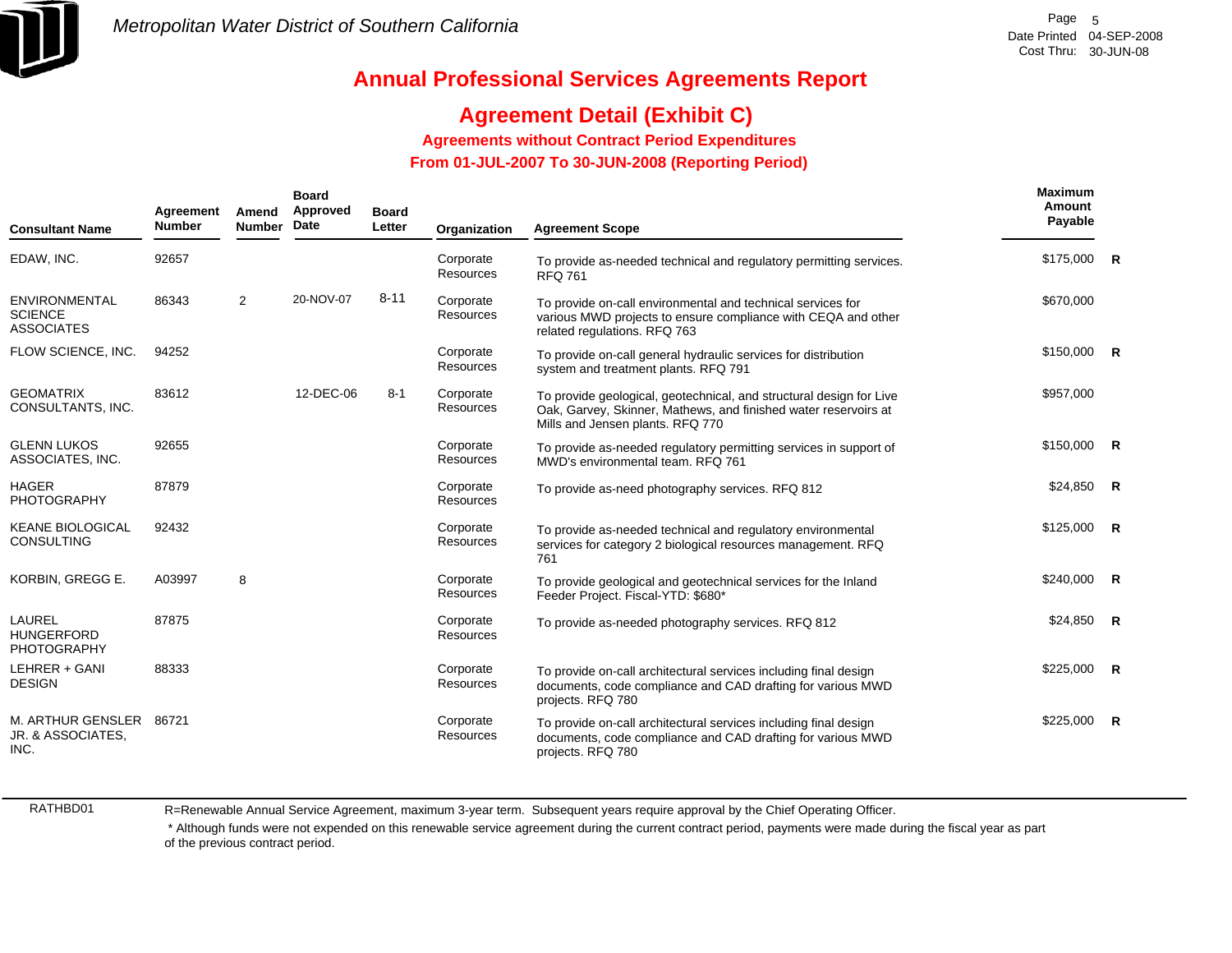

## **Agreement Detail (Exhibit C)**

**Agreements without Contract Period Expenditures**

 **From 01-JUL-2007 To 30-JUN-2008 (Reporting Period)** 

| <b>Consultant Name</b>                                           | Agreement<br><b>Number</b> | Amend<br><b>Number</b> | <b>Board</b><br>Approved<br>Date | <b>Board</b><br>Letter | Organization                  | <b>Agreement Scope</b>                                                                                                                                                   | <b>Maximum</b><br>Amount<br>Payable |              |
|------------------------------------------------------------------|----------------------------|------------------------|----------------------------------|------------------------|-------------------------------|--------------------------------------------------------------------------------------------------------------------------------------------------------------------------|-------------------------------------|--------------|
| METCALF & EDDY,<br>INC.                                          | 94250                      |                        |                                  |                        | Corporate<br><b>Resources</b> | To provide general hydraulic engineering on-call services for<br>MWD's distribution system and water treatment plants. RFQ 791                                           | \$150,000                           | $\mathsf{R}$ |
| MWH AMERICAS, INC.                                               | 94202                      |                        | 11-MAR-08                        | $7 - 5$                | Corporate<br>Resources        | To provide engineering services for water conveyance, storage<br>treatment, and distribution facilities. RFQ 833                                                         | \$1,075,000                         |              |
| MWH AMERICAS, INC.                                               | 88369                      |                        |                                  |                        | Corporate<br>Resources        | To provide as-needed workshop style value engineering and<br>constructability review services for a variety of MWD projects. RFP<br>805                                  | \$245,000                           | $\mathsf{R}$ |
| <b>NORTHWEST</b><br><b>HYDRAULIC</b><br>CONSULTANTS, INC.        | 94251                      |                        |                                  |                        | Corporate<br>Resources        | To provide on-call general hydraulic services including water<br>distribution analysis. RFQ 791                                                                          | \$150,000                           | -R           |
| <b>NTH GENERATION</b><br>COMPUTING, INC.                         | 73674                      |                        |                                  |                        | Corporate<br><b>Resources</b> | To provide technical support as-needed system software for<br>enterprise UNIX and SAN/NAS environments.                                                                  | \$24,999                            | -R           |
| PHILLIPS MINING.<br><b>GEOTECHNICAL &amp;</b><br><b>GROUTING</b> | 35300                      | $\overline{4}$         |                                  |                        | Corporate<br><b>Resources</b> | To participate on Metropolitan's Inland Feeder Project Technical<br>Edit and Review Committee for the Arrowhead Tunnels Project.                                         | \$249,999                           | $\mathsf{R}$ |
| <b>PROCESS</b><br>APPLICATIONS, INC.                             | 95361                      |                        |                                  |                        | Corporate<br><b>Resources</b> | To provide independent oversight of ozone performance testing for<br>MWD.                                                                                                | \$47,000                            |              |
| QWEST<br><b>COMMUNICATIONS</b><br><b>INTERNATIONAL</b>           | 62410                      | 2                      |                                  |                        | Corporate<br>Resources        | To provide access to the Internet (via high speed lines) for Union<br>Station and Lake Mathews. Also provide redundant network<br>connectivity to Gene facility. RFP 650 | \$195,000                           | $\mathsf{R}$ |
| R I GEOTECHNICAL,<br>INC.                                        | 14533                      | 3                      |                                  |                        | Corporate<br>Resources        | To provide review and assist Metropolitan with design and<br>construction matters regarding tunnels for the Inland Feeder<br>Project.                                    | \$240,000                           | <b>R</b>     |
| <b>SALLY ARISTEI</b><br><b>PHOTOGRAPHY</b>                       | 87878                      |                        |                                  |                        | Corporate<br>Resources        | To provide as-needed photography services. RFQ 812                                                                                                                       | \$24,850                            | R            |
| SOLSOURCE ENERGY 89234                                           |                            |                        |                                  |                        | Corporate<br>Resources        | To provide techical expertise in support of MWD's district-wide<br>solar energy assessment.                                                                              | \$20,000                            |              |
| SPERRY, P. E.                                                    | 35299                      | 3                      | 16-JUN-00                        |                        | Corporate<br>Resources        | To provide technical review services for the Inland Feeder Project.                                                                                                      | \$240,000                           | -R           |

RATHBD01

R=Renewable Annual Service Agreement, maximum 3-year term. Subsequent years require approval by the Chief Operating Officer.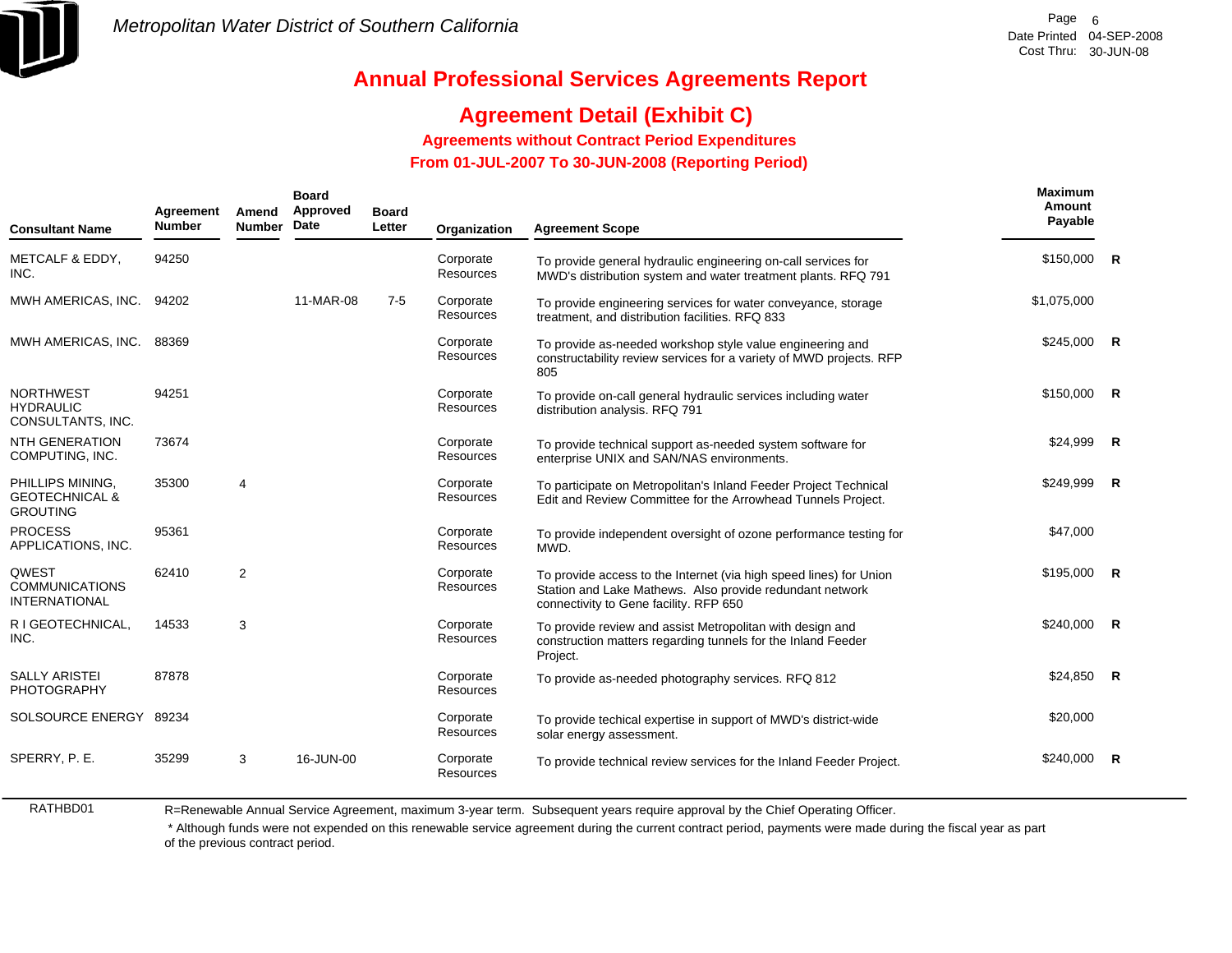

## **Agreement Detail (Exhibit C)**

**Agreements without Contract Period Expenditures**

 **From 01-JUL-2007 To 30-JUN-2008 (Reporting Period)** 

| <b>Consultant Name</b>                                                               | Agreement<br><b>Number</b> | Amend<br><b>Number</b> | <b>Board</b><br>Approved<br>Date | <b>Board</b><br>Letter | Organization                               | <b>Agreement Scope</b>                                                                                                                                       | <b>Maximum</b><br>Amount<br>Payable |                |
|--------------------------------------------------------------------------------------|----------------------------|------------------------|----------------------------------|------------------------|--------------------------------------------|--------------------------------------------------------------------------------------------------------------------------------------------------------------|-------------------------------------|----------------|
| <b>STACK COMPUTER</b><br><b>CORPORATION</b>                                          | 73675                      | $\mathbf{1}$           |                                  |                        | Corporate<br>Resources                     | To provide information technology technical support services for<br>network enterprise UNIX & SAN/NAS computer environments.                                 | \$25,000                            | R              |
| STATE OF<br><b>CALIFORNIA</b><br><b>DEPARTMENT OF</b><br>PARKS&<br><b>RECREATION</b> | A03842                     | 5                      |                                  |                        | Corporate<br>Resources                     | To provide consulting services with regard to historical properties<br>located within Diamond Valley Lake. Fiscal-YTD: \$310*                                | \$120,000                           | $\mathsf{R}$   |
| <b>TECHNOLOGY</b><br><b>ASSOCIATES</b><br><b>INTERNATIONAL</b><br>CORP.              | 87842                      |                        |                                  |                        | Corporate<br>Resources                     | To provide technical support/upgrades to Metropolitan's employee<br>training system and incident reporting for health and safety. Fiscal-<br>YTD: \$14,795*  | $$24,500$ R                         |                |
| <b>TECHNOLOGY</b><br><b>INTEGRATION GROUP</b>                                        | 73676                      |                        |                                  |                        | Corporate<br>Resources                     | To provide technical support to various information technology<br>environments specifically Microsoft Outlook. Fiscal-YTD: \$24,057*                         | \$25,000                            | $\overline{R}$ |
| <b>TECHNOLOGY</b><br><b>INTEGRATION GROUP</b>                                        | 95991                      |                        |                                  |                        | Corporate<br>Resources                     | To provide technical support services and expertise for Microsoft<br>products.                                                                               | \$24,900                            | R              |
| TETRA DESIGN, INC.                                                                   | 93734                      |                        | 11-MAR-08                        | $8 - 3$                | Corporate<br>Resources                     | To provide final design of expansions and upgrades of La Verne<br>maintenance support shops at the Weymouth plant. RFP 831                                   | \$1,320,000                         |                |
| <b>TONY HERTZ</b><br>PHOTOGRAPHY                                                     | 87880                      | $\mathbf{1}$           |                                  |                        | Corporate<br>Resources                     | To provide as-needed digital photography services for MWD<br>functions and events, RFQ 812                                                                   | $$24,850$ R                         |                |
| <b>TOTAL RESOURCE</b><br>MANAGEMENT, INC.                                            | 95313                      |                        |                                  |                        | Corporate<br>Resources                     | To provide technical support services for Maximo software<br>maintenance and upgrade.                                                                        | \$24,999                            | R              |
| URS CORPORATION<br><b>AMERICAS</b>                                                   | 73193                      |                        | 13-SEP-05                        | $8 - 4$                | Corporate<br>Resources                     | To provide project management support services for the Mills<br>Capacity Upgrade, Perris Valley Pipeline and Orange County<br>Cross Feeder programs. RFQ 661 | \$600,000                           | R              |
| URS CORPORATION<br><b>AMERICAS</b>                                                   | 81458                      |                        |                                  |                        | Corporate<br>Resources                     | To provide detailed seismic evaluations for Metropolitan<br>structures. RFP 785                                                                              | \$249,000                           | $\mathsf{R}$   |
| <b>3E COMPANY</b>                                                                    | 67608                      | $\mathbf{1}$           |                                  |                        | <b>Water System</b><br>Operations<br>Group | To provide materials safety data management services. RFP 699                                                                                                | \$60.250                            | $\mathbf R$    |

RATHBD01

R=Renewable Annual Service Agreement, maximum 3-year term. Subsequent years require approval by the Chief Operating Officer.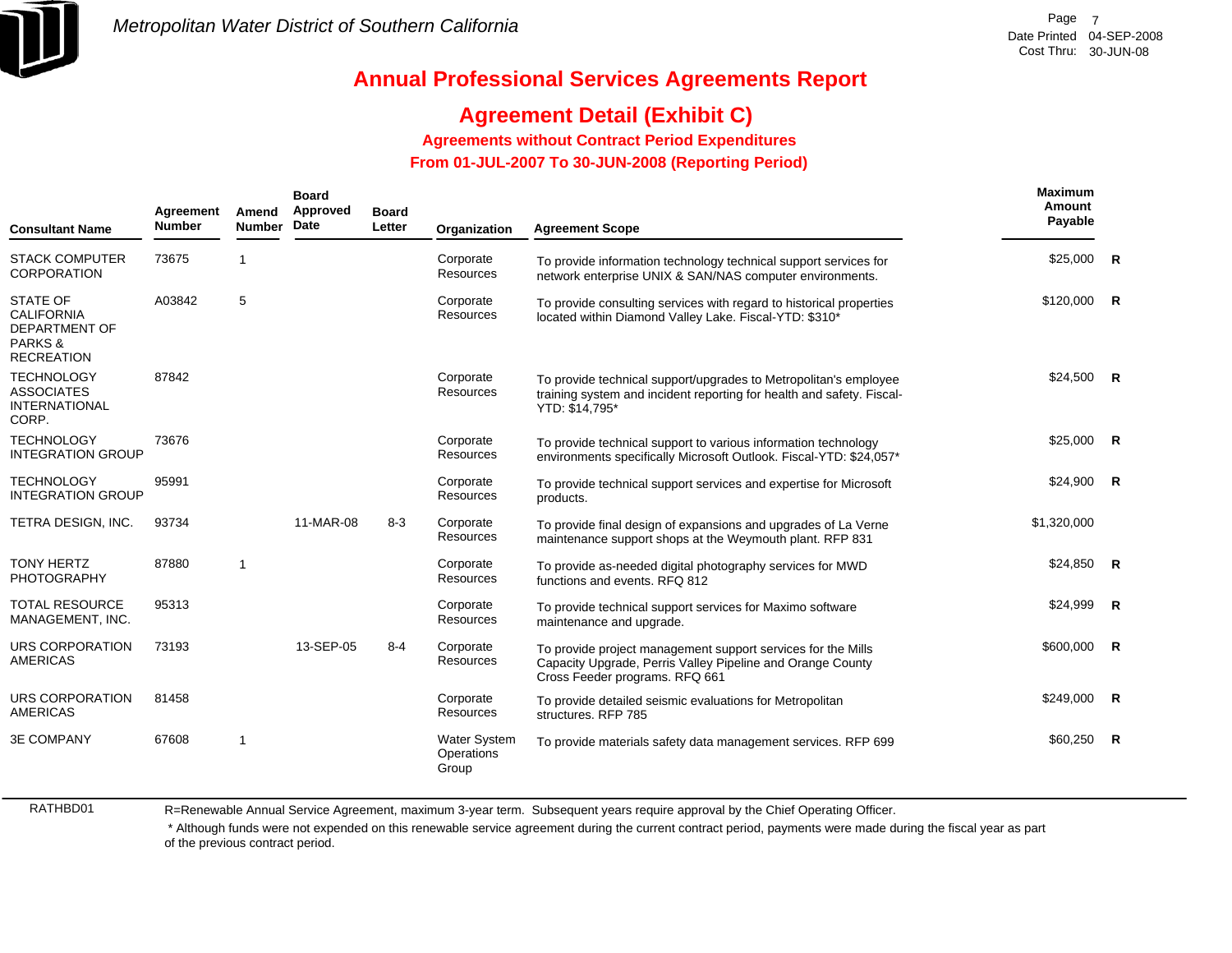

## **Agreement Detail (Exhibit C)**

**Agreements without Contract Period Expenditures**

 **From 01-JUL-2007 To 30-JUN-2008 (Reporting Period)** 

| <b>Consultant Name</b>                                  | Agreement<br><b>Number</b> | Amend<br><b>Number</b> | <b>Board</b><br>Approved<br>Date | <b>Board</b><br>Letter | Organization                               | <b>Agreement Scope</b>                                                                                                                                                    | Maximum<br>Amount<br>Payable |  |
|---------------------------------------------------------|----------------------------|------------------------|----------------------------------|------------------------|--------------------------------------------|---------------------------------------------------------------------------------------------------------------------------------------------------------------------------|------------------------------|--|
| CAROLLO<br>ENGINEERS, P.C.                              | 89479                      |                        |                                  |                        | <b>Water System</b><br>Operations<br>Group | To provide evaluation of the formation and control of N-<br>Nitrosodimethylamine (NDMA) in Metropolitan's treated waters.                                                 | \$24,999                     |  |
| <b>ENVIRON</b><br><b>INTERNATIONAL</b><br>CORP.         | 94012                      |                        |                                  |                        | <b>Water System</b><br>Operations<br>Group | To provide as-needed environmental services related to air quality<br>emissions and monitoring in support of MWD environmental team.<br><b>RFQ 835</b>                    | $$60,000$ R                  |  |
| <b>ESCI</b><br>ENVIROSERVICES,<br>INC.                  | 85657                      |                        |                                  |                        | <b>Water System</b><br>Operations<br>Group | To review existing oil spill prevention countermeasures and control<br>plans.                                                                                             | $$24,999$ R                  |  |
| <b>ESCI</b><br>ENVIROSERVICES,<br>INC.                  | 94015                      |                        |                                  |                        | <b>Water System</b><br>Operations<br>Group | To provide as-needed environmental services related to air quality,<br>waste water and tanks, and hazardous materials, in support of<br>MWD's environmental team. RFQ 835 | $$30,000$ R                  |  |
| <b>GROUNDS</b><br><b>ENGINEERING</b><br>GROUP, INC.     | 87053                      |                        |                                  |                        | <b>Water System</b><br>Operations<br>Group | To provide review of engineered drawings and sketches and shop<br>detailing evaluation in support of MWD's maintenance support<br>unit. Fiscal-YTD: \$58,730* RFP 815     | $$150,000$ R                 |  |
| <b>IVID</b><br>COMMUNICATIONS,<br>INC.                  | 96194                      |                        |                                  |                        | <b>Water System</b><br>Operations<br>Group | To provide technical support in revising and updating<br>Metropolitan's diver process manual.                                                                             | \$22,450                     |  |
| <b>JOHNSON</b><br>CONTROLS, INC.                        | 72671                      | -1                     | 10-JUN-03                        | $9 - 4$                | <b>Water System</b><br>Operations<br>Group | To provide maintenance services for Metropolitan's facilities<br>surveillance and security equipment.                                                                     | \$1,143,344                  |  |
| <b>KAZARIANS &amp;</b><br>ASSOCIATES, INC.              | 92928                      |                        |                                  |                        | <b>Water System</b><br>Operations<br>Group | To provide assistance with reviewing risk management programs<br>for up to five of MWD water treatment plants. RFP 836                                                    | \$40,000                     |  |
| LIFE CYCLE<br>ENGINEERING, INC.                         | 82644                      |                        |                                  |                        | <b>Water System</b><br>Operations<br>Group | To provide review and assessment of WSO's maintenance<br>practices. Fiscal-YTD: \$71,676* RFQ 810                                                                         | $$247,000$ R                 |  |
| <b>NETWORK</b><br><b>ENVIRONMENTAL</b><br>SYSTEMS, INC. | 94014                      |                        |                                  |                        | <b>Water System</b><br>Operations<br>Group | To provide on-call environmental services for hazardous waste<br>and hazardous materials at various MWD sites, RFQ 835                                                    | \$30,000 R                   |  |

RATHBD01

R=Renewable Annual Service Agreement, maximum 3-year term. Subsequent years require approval by the Chief Operating Officer.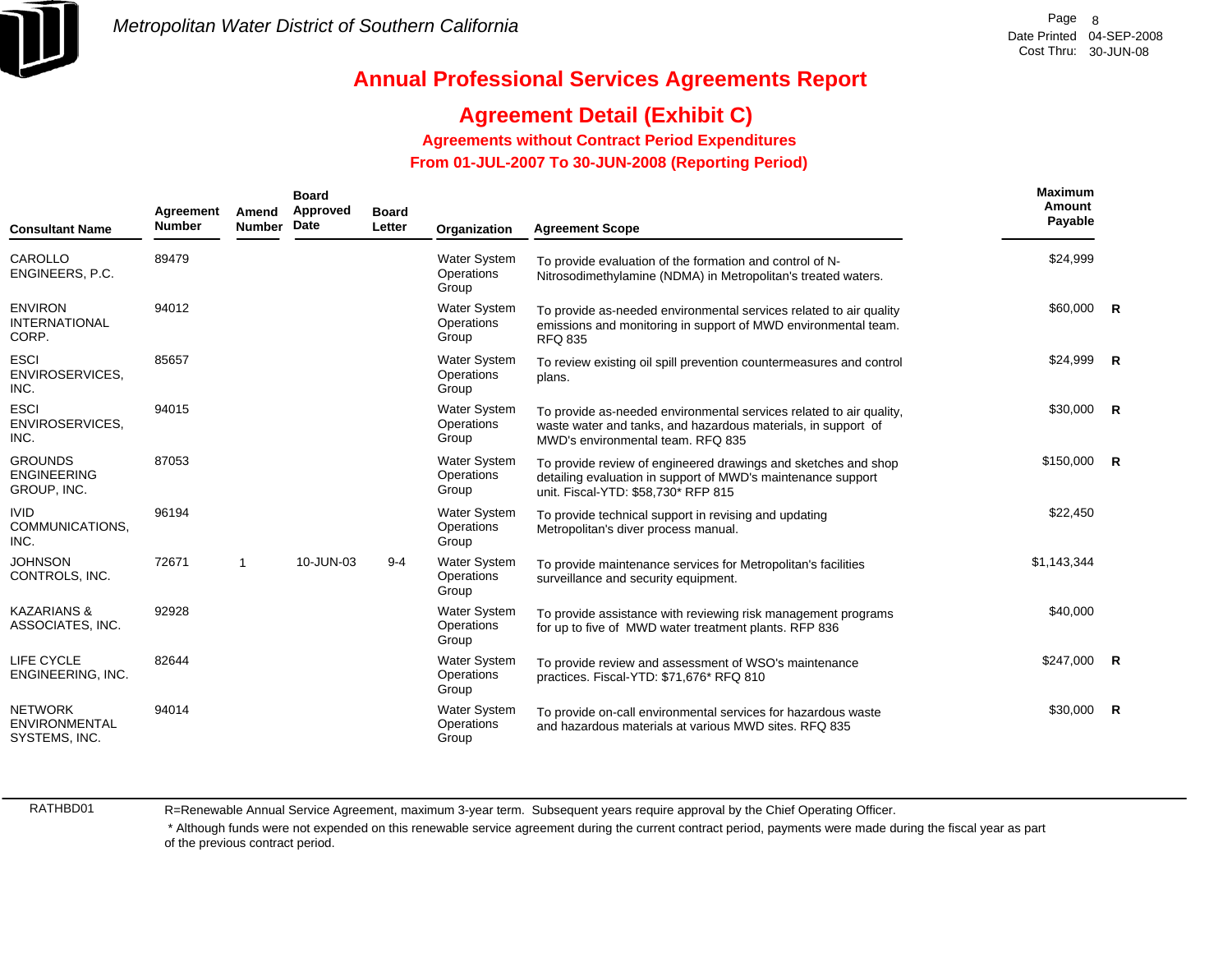

# **Agreement Detail (Exhibit C)**

**Agreements without Contract Period Expenditures**

 **From 01-JUL-2007 To 30-JUN-2008 (Reporting Period)** 

| <b>Consultant Name</b>                           | Agreement<br><b>Number</b> | Amend<br><b>Number</b> | <b>Board</b><br>Approved<br>Date | <b>Board</b><br>Letter | Organization                               | <b>Agreement Scope</b>                                                                                                                                                        | <b>Maximum</b><br>Amount<br>Payable |   |
|--------------------------------------------------|----------------------------|------------------------|----------------------------------|------------------------|--------------------------------------------|-------------------------------------------------------------------------------------------------------------------------------------------------------------------------------|-------------------------------------|---|
| PINNACLE ONE                                     | 90146                      | 1                      |                                  |                        | <b>Water System</b><br>Operations<br>Group | To review existing reporting, documentation and procedures for<br>tracking actual cost related to operation support services.                                                 | \$24,750                            |   |
| <b>PRINCE &amp; PHELPS</b><br><b>CONSULTANTS</b> | 93504                      |                        |                                  |                        | <b>Water System</b><br>Operations<br>Group | To provide as-needed security related assessments.                                                                                                                            | \$24,500                            |   |
| <b>R&amp;S PRODUCTION</b><br>SERVICES, INC.      | 93481                      |                        |                                  |                        | <b>Water System</b><br>Operations<br>Group | To provide shop design services for maintenance support unit<br>production shops. RFP 845                                                                                     | $$150,000$ R                        |   |
| <b>RBF CONSULTING</b>                            | 94013                      |                        |                                  |                        | <b>Water System</b><br>Operations<br>Group | To provide as-needed environmental services related to<br>wastewater and stormwater in support of MWD's environmental<br>team. RFQ 835                                        | \$60,000 R                          |   |
| <b>RLS SECURITY</b><br>ADVISORS, LLC             | 96575                      |                        |                                  |                        | <b>Water System</b><br>Operations<br>Group | To provide physical security assessment of MWD facilities based<br>on EPA water security program.                                                                             | \$23,500                            |   |
| <b>TESTAMERICA</b>                               | 61468                      | 3                      |                                  |                        | <b>Water System</b><br>Operations<br>Group | To provide environmental testing services for chemical and<br>microbiological analysis. RFP 646                                                                               | \$43,500 R                          |   |
| THE TERRAZA<br>DESIGN GROUP, INC.                | 87051                      |                        |                                  |                        | <b>Water System</b><br>Operations<br>Group | To provide review of engineered drawings and sketches and shop<br>detailing evaluation in support of MWD's maintenance support<br>unit. Fiscal-YTD: \$13,668* RFP 815         | $$150,000$ R                        |   |
| WILLIAM DR., MITCH                               | 89478                      |                        |                                  |                        | <b>Water System</b><br>Operations<br>Group | To provide evaluation of the formation and control of N-<br>Nitrosodimethylamine (NDMA) in Metropolitan's treated waters.                                                     | \$24,999                            |   |
| <b>WINEFIELD &amp;</b><br>ASSOCIATES, INC.       | 94016                      |                        |                                  |                        | <b>Water System</b><br>Operations<br>Group | To provide as-needed environmental services related to air quality,<br>wastewater and tanks, hazardous materials and waste in support<br>of MWD's environmental team. RFQ 835 | $$35,000$ R                         |   |
| 34 NORTH, INC.                                   | 68860                      | $\overline{2}$         |                                  |                        | Water<br>Resources<br>Management<br>Group  | To provide State Water Project modeling, GIS mapping,<br>presentations and project visualization support. Fiscal-YTD:<br>\$158,497* RFQ 683                                   | \$248,000                           | R |

RATHBD01

R=Renewable Annual Service Agreement, maximum 3-year term. Subsequent years require approval by the Chief Operating Officer.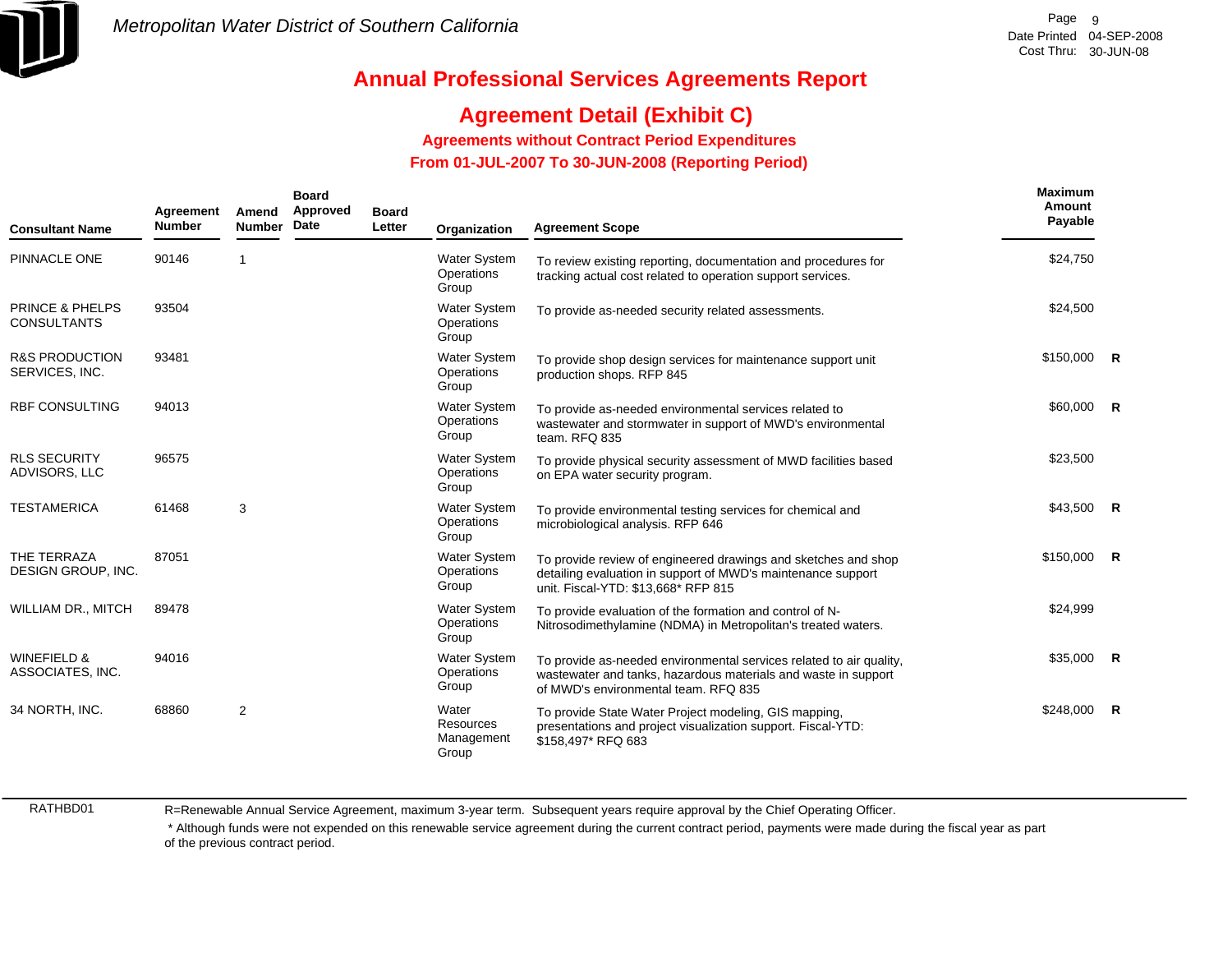

# **Agreement Detail (Exhibit C)**

**Agreements without Contract Period Expenditures**

 **From 01-JUL-2007 To 30-JUN-2008 (Reporting Period)** 

| <b>Consultant Name</b>                                               | Agreement<br><b>Number</b> | Amend<br><b>Number</b> | <b>Board</b><br>Approved<br>Date | <b>Board</b><br>Letter | Organization                              | <b>Agreement Scope</b>                                                                                                             | <b>Maximum</b><br>Amount<br>Payable |  |
|----------------------------------------------------------------------|----------------------------|------------------------|----------------------------------|------------------------|-------------------------------------------|------------------------------------------------------------------------------------------------------------------------------------|-------------------------------------|--|
| <b>A&amp;N TECHNICAL</b><br>SERVICES, INC.                           | 94992                      |                        |                                  |                        | Water<br>Resources<br>Management<br>Group | To provide expertise with water recycling groundwater recovery,<br>seawater desalination and conservation. RFQ 844                 | \$200,000                           |  |
| AKM CONSULTING<br><b>ENGINEERS</b>                                   | 68851                      |                        |                                  |                        | Water<br>Resources<br>Management<br>Group | To provide State Water Project modeling services. RFQ 683                                                                          | $$20,000$ R                         |  |
| <b>BLACK &amp; VEATCH</b><br><b>CORPORATION</b>                      | 94991                      |                        |                                  |                        | Water<br>Resources<br>Management<br>Group | To provide expertise with water recycling groundwater recovery,<br>seawater desalination, and conservation. RFQ 844                | \$200.000                           |  |
| <b>CAMP DRESSER &amp;</b><br>MCKEE, INC.                             | 84968                      |                        |                                  |                        | Water<br>Resources<br>Management<br>Group | To provide economic, statistical and resource analysis related to<br>water resource modeling, planning and various issues. RFQ 799 | \$40,000                            |  |
| <b>CDR ASSOCIATES</b>                                                | 95635                      |                        |                                  |                        | Water<br>Resources<br>Management<br>Group | To develop recommendations for futhering groundwater storage<br>and conjunctive use. RFP 857                                       | \$70,000                            |  |
| CH2M HILL, INC.                                                      | 84971                      | -1                     |                                  |                        | Water<br>Resources<br>Management<br>Group | To provide economic, statistical and resource analysis related to<br>water resource modeling, planning and various issues. RFQ 799 | \$70,000                            |  |
| DCSE, INC.                                                           | 84972                      |                        |                                  |                        | Water<br>Resources<br>Management<br>Group | To provide economic, statistical and resource analysis related to<br>water resource modeling, planning and various issues. RFQ 799 | \$40,000                            |  |
| <b>ELECTRIC &amp; GAS</b><br><b>INDUSTRIES</b><br><b>ASSOCIATION</b> | 91251                      |                        | 08-APR-08                        | $8 - 3$                | Water<br>Resources<br>Management<br>Group | To develop and administer a residential water conservation rebate<br>program for the MWD service area. RFP 830                     | \$40,000,000                        |  |

RATHBD01

R=Renewable Annual Service Agreement, maximum 3-year term. Subsequent years require approval by the Chief Operating Officer.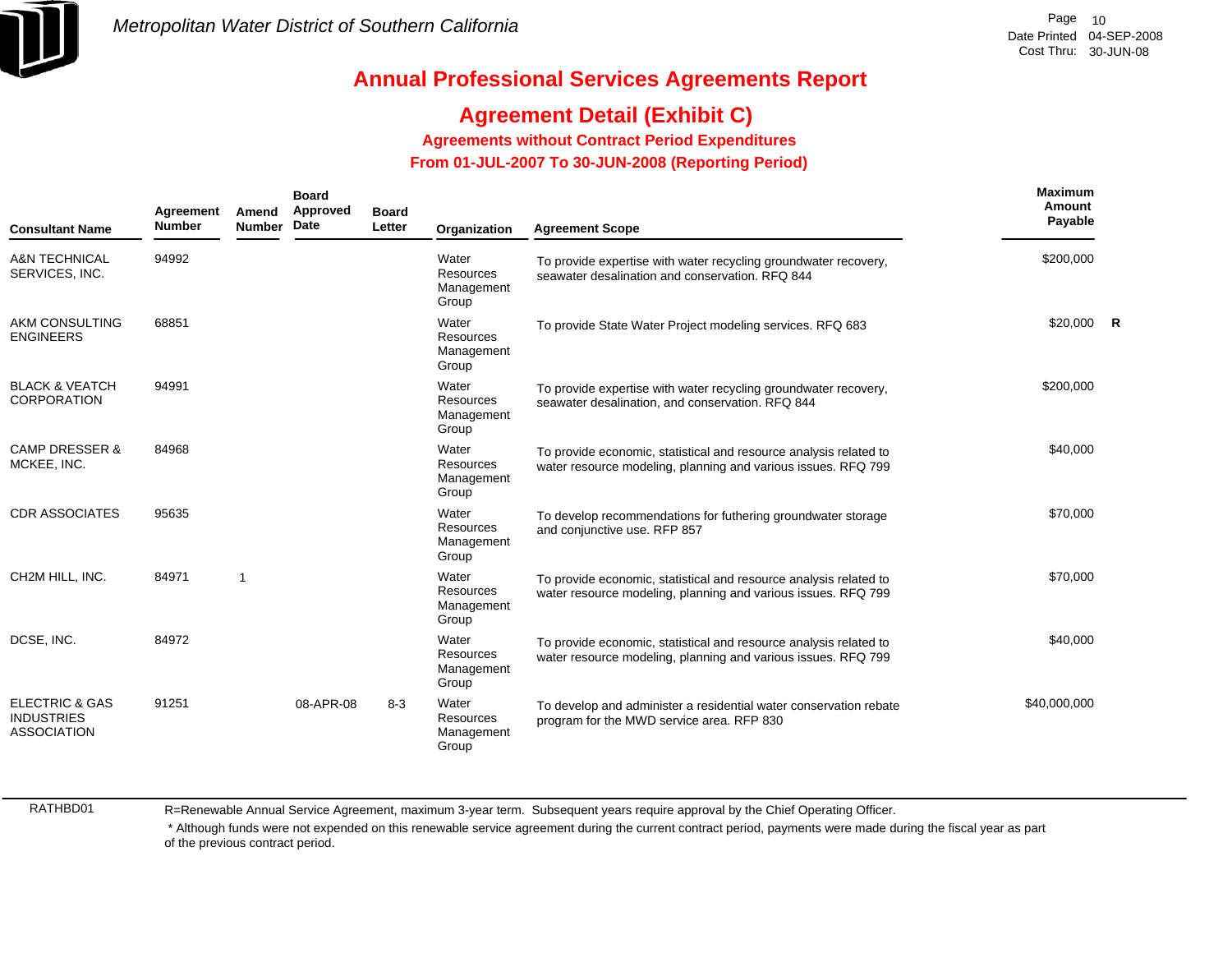

## **Agreement Detail (Exhibit C)**

**Agreements without Contract Period Expenditures**

 **From 01-JUL-2007 To 30-JUN-2008 (Reporting Period)** 

| <b>Consultant Name</b>                                                     | Agreement<br><b>Number</b> | Amend<br><b>Number</b> | <b>Board</b><br>Approved<br>Date | <b>Board</b><br>Letter | Organization                                     | <b>Agreement Scope</b>                                                                                                                                                      | <b>Maximum</b><br>Amount<br>Payable |   |
|----------------------------------------------------------------------------|----------------------------|------------------------|----------------------------------|------------------------|--------------------------------------------------|-----------------------------------------------------------------------------------------------------------------------------------------------------------------------------|-------------------------------------|---|
| <b>HDR/SWRI</b>                                                            | 73085                      |                        |                                  |                        | Water<br><b>Resources</b><br>Management<br>Group | To provide technical support for various reports, briefing materials<br>and presentations related to water resource and quality analysis<br>for SWP. RFQ 750                | \$50,000 R                          |   |
| INTERA, INC.                                                               | 86449                      |                        |                                  |                        | Water<br><b>Resources</b><br>Management<br>Group | To provide technical services for the evaluation of crop, land and<br>irrigation management practices. RFQ 756                                                              | $$200,000$ R                        |   |
| <b>JAMES RAGAN</b><br><b>ASSOCIATES</b>                                    | 73117                      |                        |                                  |                        | Water<br>Resources<br>Management<br>Group        | To provide technical writing support for various reports, briefing<br>materials and presentations relating to water resource and water<br>quality analyses for SWP. RFQ 750 | \$40,000                            | R |
| LEAMER, EDWARD E.                                                          | 96416                      |                        |                                  |                        | Water<br><b>Resources</b><br>Management<br>Group | To provide a methodology for evaluating the impact of water<br>shortages in Southern California.                                                                            | \$24,999                            |   |
| <b>MAPVISION</b><br>TECHNOLOGIES, INC.                                     | 74370                      |                        |                                  |                        | Water<br><b>Resources</b><br>Management<br>Group | To provide expert advice on Metropolitan's risk in short-, mid- and<br>long-term power resource issues. RFQ 729                                                             | \$220,000                           |   |
| MWH AMERICAS, INC. 73086                                                   |                            |                        |                                  |                        | Water<br>Resources<br>Management<br>Group        | To provide technical writing support related to the State Water<br>Project. RFQ 750                                                                                         | \$70,000 R                          |   |
| <b>NATIONAL</b><br><b>ECONOMIC</b><br><b>RESEARCH</b><br><b>ASSOCIATES</b> | 84967                      |                        |                                  |                        | Water<br><b>Resources</b><br>Management<br>Group | To provide economic, statistical and resource analysis related to<br>water resource modeling, planning and various issues. RFQ 799                                          | \$40,000                            |   |
| <b>PARSONS WATER</b><br><b>AND</b><br>INFRASTRUCTURE,<br>INC.              | 73115                      |                        |                                  |                        | Water<br>Resources<br>Management<br>Group        | To provide technical writing support for various reports, briefing<br>materials and presentations related to the State Water Project.<br><b>RFQ 750</b>                     | \$100,000                           | R |

RATHBD01

R=Renewable Annual Service Agreement, maximum 3-year term. Subsequent years require approval by the Chief Operating Officer.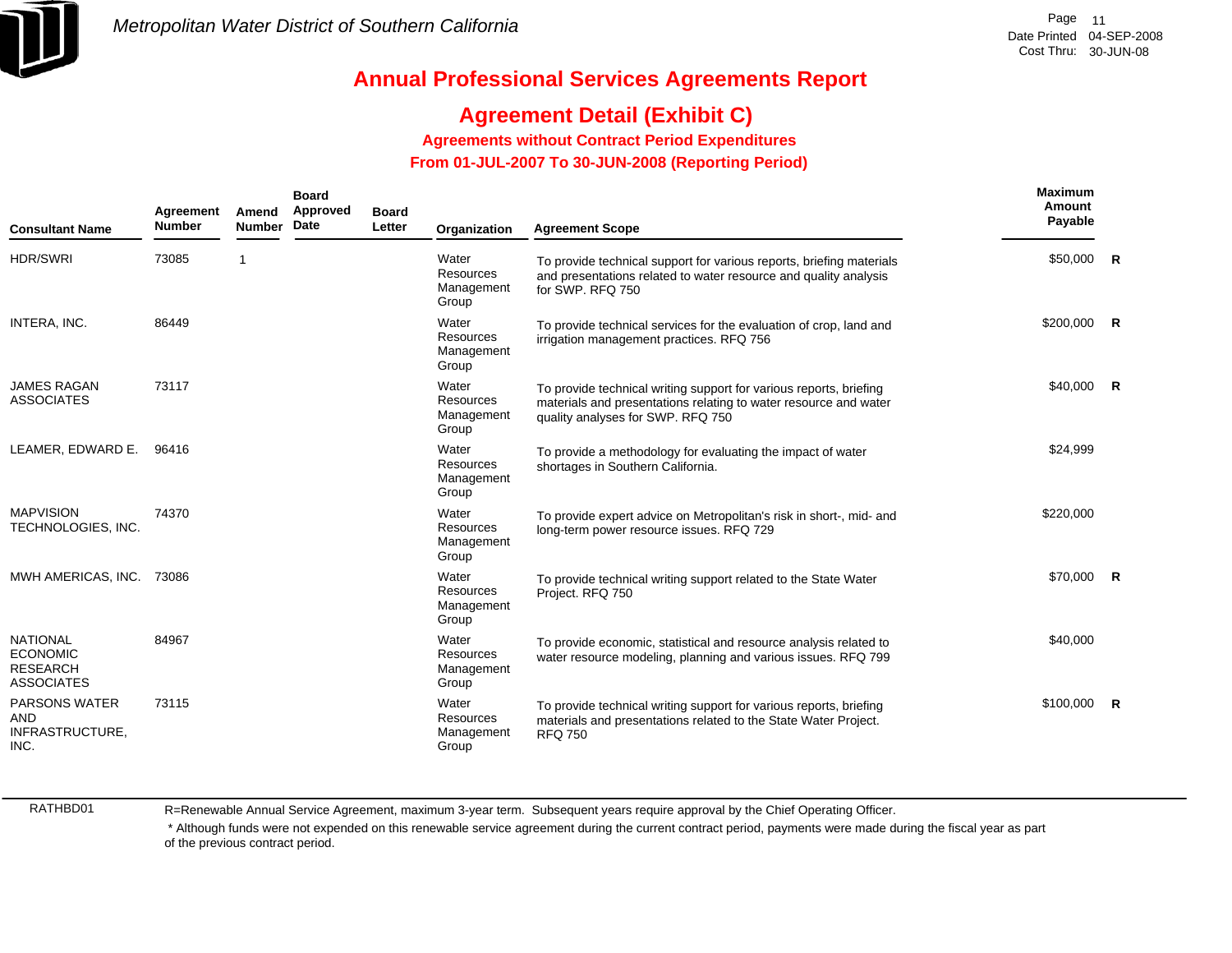

## **Agreement Detail (Exhibit C)**

**Agreements without Contract Period Expenditures**

 **From 01-JUL-2007 To 30-JUN-2008 (Reporting Period)** 

| <b>Consultant Name</b>                                                             | <b>Board</b><br>Approved<br>Agreement<br>Amend<br><b>Board</b><br>Date<br><b>Number</b><br><b>Number</b><br>Letter<br><b>Agreement Scope</b><br>Organization |  | <b>Maximum</b><br>Amount<br>Payable |                                                     |                                                                                                                                                                             |              |                |
|------------------------------------------------------------------------------------|--------------------------------------------------------------------------------------------------------------------------------------------------------------|--|-------------------------------------|-----------------------------------------------------|-----------------------------------------------------------------------------------------------------------------------------------------------------------------------------|--------------|----------------|
| <b>REGENTS OF THE</b><br>UNIV. OF CALIF.                                           | 93507                                                                                                                                                        |  |                                     | Water<br><b>Resources</b><br>Management<br>Group    | To study the potential water savings associated with two deficit<br>irrigation strategies in Palo Verde Valley commerical fields.                                           | \$182,500    |                |
| <b>VAN DYKE</b><br>LANDSCAPE<br><b>ARCHITECTS</b>                                  | 89080                                                                                                                                                        |  |                                     | Water<br><b>Resources</b><br>Management<br>Group    | To provide landscape technical advisory and irrigation system<br>retrofit evaluation services. RFP 824                                                                      | \$200,000 R  |                |
| WATER 3<br>ENGINEERING, INC.                                                       | 94990                                                                                                                                                        |  |                                     | Water<br>Resources<br>Management<br>Group           | To provide expertise with water recycling, groundwater recovery,<br>seawater desalination and conservation. RFQ 844                                                         | \$200,000    |                |
| <b>BRIGGS FIELD</b><br>SERVICES, INC.                                              | 71724                                                                                                                                                        |  |                                     | <b>Real Property</b><br>Development &<br>Management | To provide real estate support services including acquiring rights<br>of way and expert testimony in condemnation trials. RFQ 685                                           | \$249,000    |                |
| <b>DEL RICHARDSON &amp;</b><br>ASSOCIATES, INC.                                    | 73242                                                                                                                                                        |  |                                     | <b>Real Property</b><br>Development &<br>Management | To provide real estate support services including acquiring rights<br>of way, entry permits, and easements. RFQ 685                                                         | $$249,000$ R |                |
| <b>EP BUSINESS</b><br><b>DEVELOPMENT</b><br><b>CORPORATION</b>                     | 73364                                                                                                                                                        |  |                                     | <b>Real Property</b><br>Development &<br>Management | To provide real estate related support services including<br>negotiating & acquiring rights of way, and expert testimony on<br>condemnation matters. RFQ 685                | \$249,000    | $\mathbf R$    |
| <b>FIRST AMERICAN</b><br><b>COMMERCIAL REAL</b><br>ESTATE, SERVICES,<br><b>INC</b> | 82389                                                                                                                                                        |  |                                     | <b>Real Property</b><br>Development &<br>Management | To appraise, acquire, and manage real property including<br>appraisal of easements, corridors and other rights-of-way. RFQ 789                                              | \$225,000    | $\overline{R}$ |
| <b>GEORGE HAMILTON</b><br>JONES, INC.                                              | 83178                                                                                                                                                        |  |                                     | <b>Real Property</b><br>Development &<br>Management | To appraise, acquire and manage real property including appraisal<br>of easements, corridors and other rights-of-way. RFQ 789                                               | \$225,000    | $\overline{R}$ |
| <b>HENRY NUNEZ</b><br><b>COORDINATED LAND</b><br><b>SERVICES</b>                   | 73363                                                                                                                                                        |  |                                     | <b>Real Property</b><br>Development &<br>Management | To provide real estate support services including negotiationg and<br>acquiring rights of way, easements and expert testimony for<br>condemnation of real property. RFQ 685 | \$249,000    | R              |

RATHBD01

R=Renewable Annual Service Agreement, maximum 3-year term. Subsequent years require approval by the Chief Operating Officer.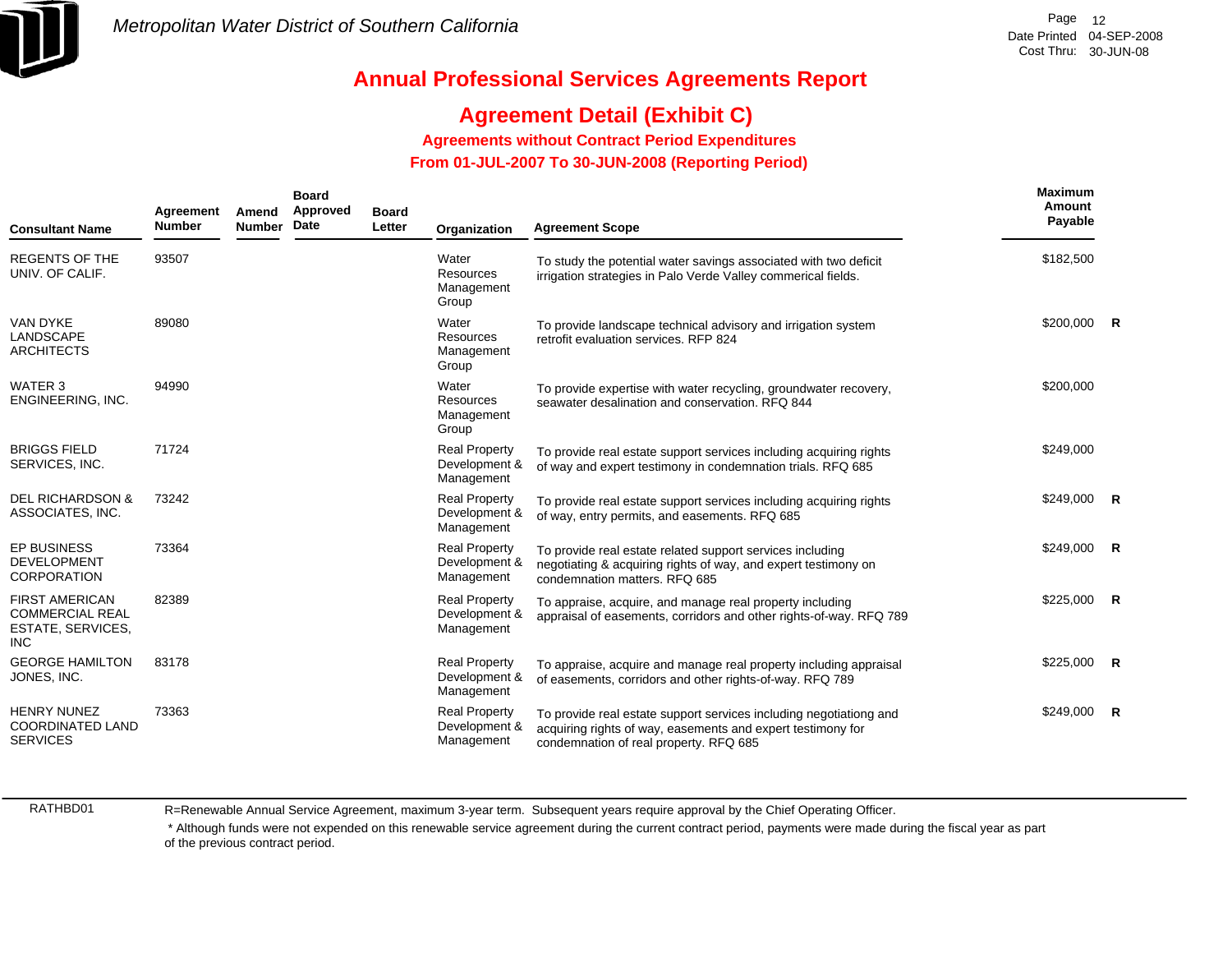

# **Agreement Detail (Exhibit C)**

**Agreements without Contract Period Expenditures**

 **From 01-JUL-2007 To 30-JUN-2008 (Reporting Period)** 

| Agreement<br>Amend<br><b>Number</b><br><b>Number</b><br><b>Consultant Name</b> |       | <b>Board</b><br>Approved<br>Date | <b>Board</b><br>Letter<br>Organization |         | <b>Agreement Scope</b>                              | Maximum<br>Amount<br>Payable                                                                                                       |                |                |
|--------------------------------------------------------------------------------|-------|----------------------------------|----------------------------------------|---------|-----------------------------------------------------|------------------------------------------------------------------------------------------------------------------------------------|----------------|----------------|
| LEA ASSOCIATES,<br>INC.                                                        | 83179 |                                  |                                        |         | <b>Real Property</b><br>Development &<br>Management | To appraise, acquire, and manage real property including<br>appraisal of easements, corridors, and other rights of way. RFQ<br>789 | \$225,000      | $\overline{R}$ |
| <b>PARKCENTER</b><br><b>REALTY ADVISORS</b>                                    | 83177 |                                  |                                        |         | <b>Real Property</b><br>Development &<br>Management | To appraise, acquire and manage real property including appraisal<br>of easements, corridors and other rights of way. RFQ 789      | \$225,000      | <b>R</b>       |
| REVENUE EXPERTS.<br>INC.                                                       | 89715 |                                  |                                        |         | <b>Real Property</b><br>Development &<br>Management | To provide citation processing and collection services.                                                                            | $$20,000$ R    |                |
| <b>ALLIANT INSURANCE</b><br>SERVICES, INC.                                     | 66402 | -1                               | 08-JUN-04                              | $8 - 2$ | <b>Human</b><br>Resources<br>Section                | To facilitate insurance premium payments. Fiscal-YTD:<br>\$1,105,436* RFP 711                                                      | $$1,400,000$ R |                |
| <b>ALLIANT INSURANCE</b><br>SERVICES, INC.                                     | 65057 | $\overline{1}$                   |                                        |         | Human<br>Resources<br>Section                       | To provide insurance brokerage services. Fiscal-YTD: \$90,000*<br><b>RFP 711</b>                                                   | \$125,000      | $\overline{R}$ |
| <b>BIDDLE CONSULTING</b><br>GROUP, INC.                                        | 94723 |                                  |                                        |         | Human<br>Resources<br>Section                       | To develop multiple affirmative action plans as required by MWD's<br>federal contractor status.                                    | $$20,000$ R    |                |
| <b>PEOPLEFILTER</b><br>TECHNOLOGY, LLC                                         | 81651 | 2                                |                                        |         | Human<br><b>Resources</b><br>Section                | To provide HR short-term recruitment and talent acquisition.<br>Fiscal-YTD: \$61,418*                                              | $$75,000$ R    |                |
| PICORE WORLWIDE                                                                | 91367 |                                  |                                        |         | <b>Human</b><br>Resources<br>Section                | To provide threat-assessment services and intervention regarding<br>workplace violence and conflict.                               | $$24,900$ R    |                |
| <b>PLUS DELTA</b><br><b>CONSULTING</b>                                         | 92290 |                                  |                                        |         | <b>Human</b><br>Resources<br>Section                | To provide analysis and promote effectiveness of organizational<br>change by focusing on the impact on employees.                  | \$24,000       |                |
| <b>PRINCE &amp; PHELPS</b><br><b>CONSULTANTS</b>                               | 91364 |                                  |                                        |         | Human<br>Resources<br>Section                       | To provide threat-assessment services and intervention regarding<br>workplace violence and conflict.                               | \$24,900       | $\overline{R}$ |

RATHBD01

R=Renewable Annual Service Agreement, maximum 3-year term. Subsequent years require approval by the Chief Operating Officer.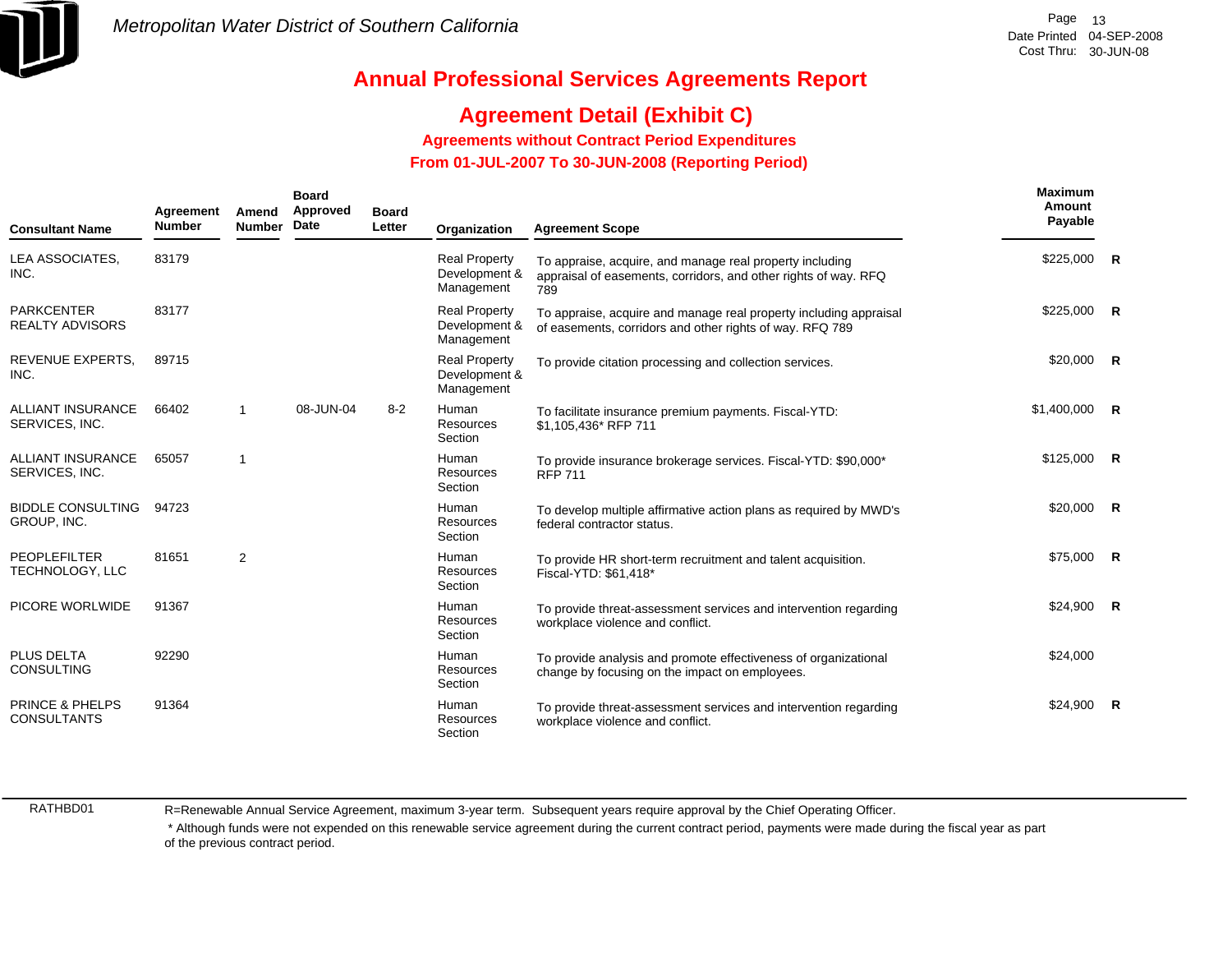

# **Agreement Detail (Exhibit C)**

**Agreements without Contract Period Expenditures**

 **From 01-JUL-2007 To 30-JUN-2008 (Reporting Period)** 

| <b>Consultant Name</b> | Agreement<br><b>Number</b>        | Amend<br><b>Number</b> | <b>Board</b><br>Approved<br>Date | <b>Board</b><br>Letter | Organization                  | <b>Agreement Scope</b>                                                |               | <b>Maximum</b><br>Amount<br>Payable |
|------------------------|-----------------------------------|------------------------|----------------------------------|------------------------|-------------------------------|-----------------------------------------------------------------------|---------------|-------------------------------------|
| THE WRITING CO.        | 92849                             |                        |                                  |                        | Human<br>Resources<br>Section | To provide training sessions to MWD employees in business<br>writing. |               | \$24,500                            |
|                        | <b>Total Number of Agreements</b> |                        | 133                              |                        |                               |                                                                       | <b>Totals</b> | \$63,464,904                        |

**\* \* \* End of Report \* \* \***

RATHBD01

R=Renewable Annual Service Agreement, maximum 3-year term. Subsequent years require approval by the Chief Operating Officer.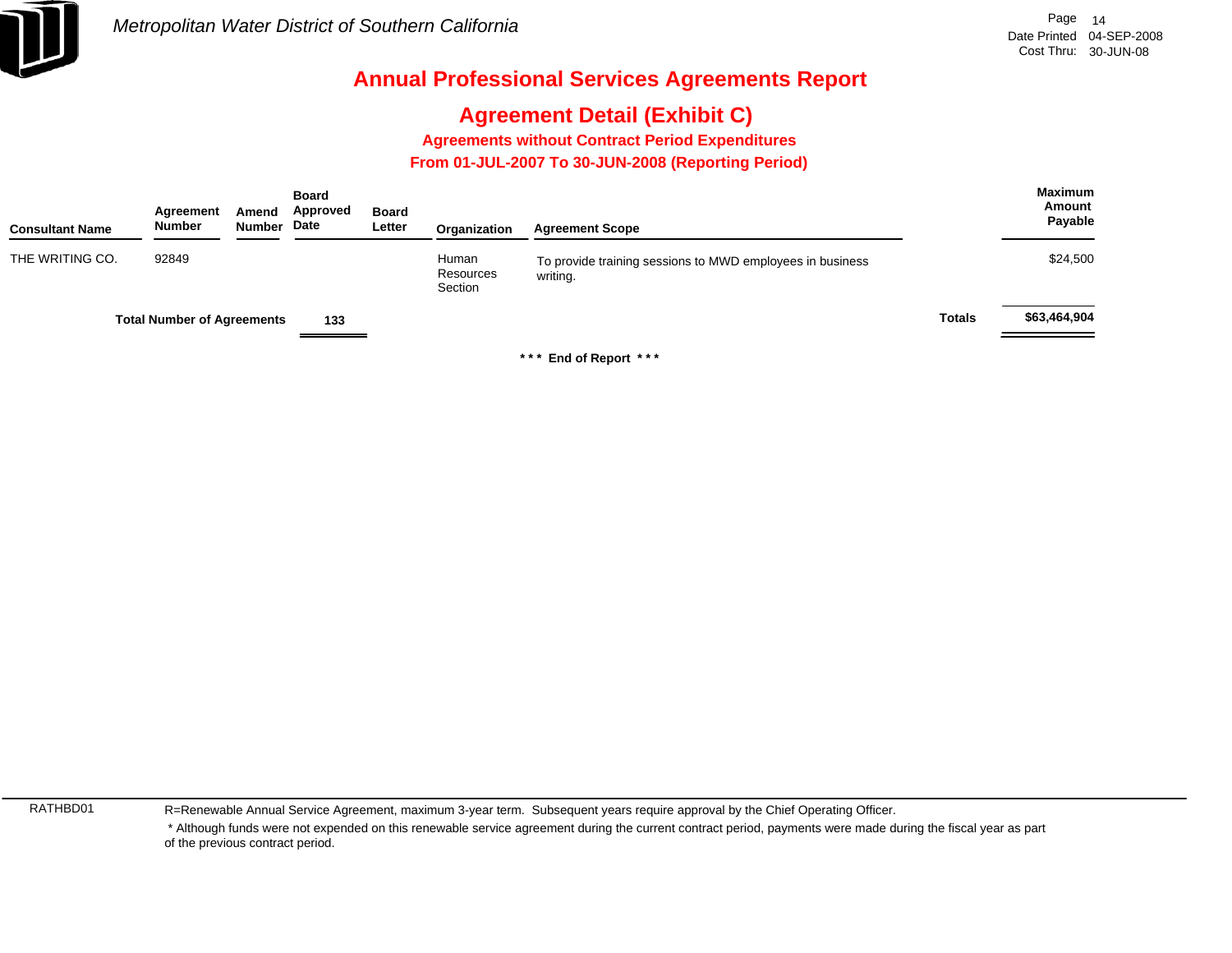

## **Agreement Detail (Exhibit D)**

**Grants**

### **From 01-JUL-2007 To 30-JUN-2008 (Reporting Period)**

| <b>Consultant Name</b>                                      | Agreement<br><b>Number</b> | Amend<br><b>Number</b> | <b>Board</b><br>Approved<br>Date | <b>Board</b><br>Letter | Organization                               | <b>Agreement Scope</b>                                                                                                                                                   | Maximum<br>Amount<br>Payable | <b>Reporting</b><br><b>Period</b><br><b>Expenditure</b> |
|-------------------------------------------------------------|----------------------------|------------------------|----------------------------------|------------------------|--------------------------------------------|--------------------------------------------------------------------------------------------------------------------------------------------------------------------------|------------------------------|---------------------------------------------------------|
| <b>ARIZONA STATE</b><br><b>UNIVERSITY</b>                   | 68217                      |                        |                                  |                        | Water System<br>Operations<br>Group        | GRANT: To provide research for "Occurrence<br>and Formation of Nitrogenous Disinfection By-<br>Products."                                                                | \$96,000                     | \$86,178                                                |
| HYDROQUAL, INC.                                             | 76598                      |                        |                                  |                        | Water System<br>Operations<br>Group        | AWARF GRANT: "Challenge Organisms for<br>Inactivation of Viruses by Ultraviolet<br>Treatment." To provide research in using UV<br>light for drinking water disinfection. | \$30,000                     | \$1,696                                                 |
| <b>ORANGE COUNTY</b><br><b>WATER DISTRICT</b>               | 90771                      |                        |                                  |                        | <b>Water System</b><br>Operations<br>Group | NWRI GRANT: "Source, Fate and Transport of<br>Endocrine Disruptors, Pharmaceuticals, and<br>Personal Care Products in Drinking Water<br>Sources in California."          | \$40,000                     | \$0                                                     |
| PIRNIE, INC.,<br><b>MALCOLM</b>                             | 57399                      | 3                      |                                  |                        | <b>Water System</b><br>Operations<br>Group | <b>GRANT: "Contribution of Wastewater to DBP</b><br>Formation." (Project #701632)                                                                                        | \$164,316                    | \$161,291                                               |
| PURDUE UNIVERSITY                                           | 58434                      |                        |                                  |                        | <b>Water System</b><br>Operations<br>Group | GRANT: DWR - "Safe Drinking Water, Clean<br>Water, Watershed Protection and Flood<br>Protection Act." (Project #10288)                                                   | \$200,179                    | \$192,791                                               |
| PURDUE UNIVERSITY                                           | 76602                      |                        |                                  |                        | <b>Water System</b><br>Operations<br>Group | AWWARF GRANT "Challenge Organisms for<br>Inactivation of Viruses by Ultraviolet<br>Treatment."                                                                           | \$150,978                    | \$73,998                                                |
| <b>REGENTS OF THE</b><br>UNIV OF CALIF<br><b>RIVERSIDE</b>  | 58445                      |                        |                                  |                        | <b>Water System</b><br>Operations<br>Group | <b>GRANT: EPA - "Desalination Research &amp;</b><br>Innovative Partnership - EPA<br>III."(Project#701674)                                                                | \$200,000                    | \$178,653                                               |
| <b>REGENTS OF THE</b><br>UNIVERSITY OF CALIF                | 88922                      |                        |                                  |                        | Water System<br>Operations<br>Group        | <b>GRANT: "Desalination Research and</b><br>Innovation Partnership - EPA II." (Project<br>#701740)                                                                       | \$433,700                    | \$0                                                     |
| <b>REGENTS OF THE</b><br>UNIVERSITY OF<br><b>CALIFORNIA</b> | 46863                      | 3                      |                                  |                        | Water System<br>Operations<br>Group        | GRANT: Watershed protection in regards to<br>the Flood Protection Act. (Project #701676)                                                                                 | \$236,667                    | \$210,267                                               |
| <b>REGENTS OF THE</b><br>UNIVERSITY OF<br><b>CALIFORNIA</b> | 41809                      | $\overline{2}$         |                                  |                        | <b>Water System</b><br>Operations<br>Group | GRANT: Watershed protection in regards to<br>the Flood Protection Act. (Project #701676)                                                                                 | \$332,245                    | \$0                                                     |

RATHBD01

Reporting Period Expenditure - For renewable annual service agreements only, expenditures incurred in the current contract year are included.

For all other contracts, expenditures from contract execution through the end of the reporting period are included.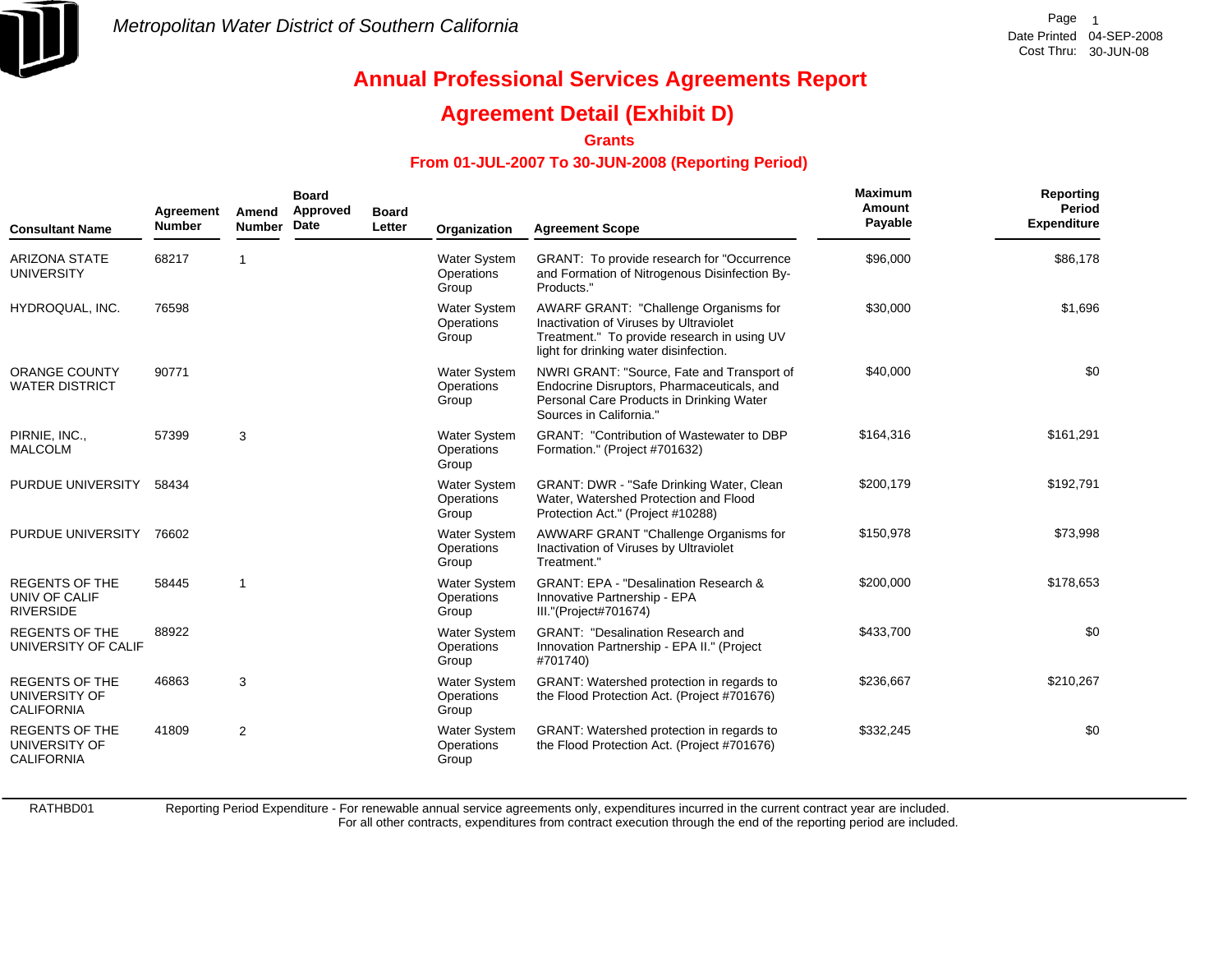

## **Agreement Detail (Exhibit D)**

**Grants**

### **From 01-JUL-2007 To 30-JUN-2008 (Reporting Period)**

| <b>Consultant Name</b>                                                    | Agreement<br><b>Number</b> | Amend<br><b>Number</b> | <b>Board</b><br>Approved<br>Date | <b>Board</b><br>Letter | Organization                               | <b>Agreement Scope</b>                                                                                                                                  | Maximum<br>Amount<br>Payable | <b>Reporting</b><br>Period<br><b>Expenditure</b> |
|---------------------------------------------------------------------------|----------------------------|------------------------|----------------------------------|------------------------|--------------------------------------------|---------------------------------------------------------------------------------------------------------------------------------------------------------|------------------------------|--------------------------------------------------|
| <b>REGENTS OF THE</b><br>UNIVERSITY OF<br><b>CALIFORNIA</b>               | 52378                      |                        |                                  |                        | <b>Water System</b><br>Operations<br>Group | <b>GRANT: "Desalination Research and</b><br>Innovation Partnership - EPA II." (Project<br>#701673)                                                      | \$243,000                    | \$225,426                                        |
| <b>REGENTS OF THE</b><br>UNIVERSITY OF<br><b>CALIFORNIA</b>               | 52377                      |                        |                                  |                        | Water System<br>Operations<br>Group        | <b>GRANT: EPA - "Desalination Research &amp;</b><br>Innovative Partnership". EPA II supports<br>DRIP Project. (Project #701673)                         | \$243,000                    | \$243,000                                        |
| <b>REGENTS OF THE</b><br>UNIVERSITY OF<br>CALIFORNIA,<br><b>RIVERSIDE</b> | 41810                      | -1                     |                                  |                        | Water System<br>Operations<br>Group        | GRANT: "Safe Drinking Water, Clean Water,<br>Watershed Protection and Flood Protection<br>Act."                                                         | \$345,000                    | \$146,574                                        |
| <b>SAN DIEGO COUNTY</b><br><b>WATER AUTHORITY</b>                         | 41811                      | 3                      |                                  |                        | <b>Water System</b><br>Operations<br>Group | GRANT: DWR - "Safe Drinking Water, Clean<br>Water, Watershed Protection and Flood<br>Protection Act." (Project#701676)                                  | \$1,049,000                  | \$514,184                                        |
| <b>SANTA CLARA</b><br><b>VALLEY WATER</b><br><b>DISTRICT</b>              | 41808                      |                        |                                  |                        | <b>Water System</b><br>Operations<br>Group | GRANT: "Safe Drinking Water, Clean Water,<br>Watershed Protection and Flood Protection<br>Act." (Project 701676)                                        | \$557,000                    | \$0                                              |
| <b>TEXAS AGRILIFE</b><br><b>RESEARCH</b>                                  | 63649                      | $\overline{2}$         |                                  |                        | Water System<br>Operations<br>Group        | <b>GRANT: "Detection of Infectious</b><br>Cryptosporidium in Filtered Drinking Water."                                                                  | \$246,697                    | \$144,254                                        |
| UNIVERSITY OF<br>CALIFORNIA, LOS<br>ANGELES                               | 87888                      |                        |                                  |                        | Water System<br>Operations<br>Group        | U.S. EPA Grant: "Desalination Research and<br>Innovation Partnership - EPA III"                                                                         | \$270,500                    | \$0                                              |
| <b>WATER QUALITY &amp;</b><br><b>TREATMENT</b><br>SOLUTIONS, INC.         | 80365                      | $\overline{1}$         |                                  |                        | <b>Water System</b><br>Operations<br>Group | GRANT: EPA - To research issues related to<br>the application of hydrogen based biological<br>treatment for removal of perchlorate from<br>groundwater. | \$496,000                    | \$261,757                                        |
| <b>WEST BASIN</b><br><b>MUNICIPAL WATER</b><br><b>DISTRICT</b>            | 41807                      | $\overline{1}$         |                                  |                        | Water System<br>Operations<br>Group        | GRANT: Safe Drinking Water, Clean Water,<br>Watershed Protection and Flood Protection<br>Act. (Project #701676)                                         | \$564,580                    | \$0                                              |
| <b>WEST BASIN</b><br><b>MUNICIPAL WATER</b><br><b>DISTRICT</b>            | 52372                      | $\overline{1}$         |                                  |                        | <b>Water System</b><br>Operations<br>Group | <b>GRANT: "Desalination Research and</b><br>Innovation Partnership - EPA II."<br>(Project#701673)                                                       | \$98,000                     | \$0                                              |

RATHBD01

Reporting Period Expenditure - For renewable annual service agreements only, expenditures incurred in the current contract year are included.

For all other contracts, expenditures from contract execution through the end of the reporting period are included.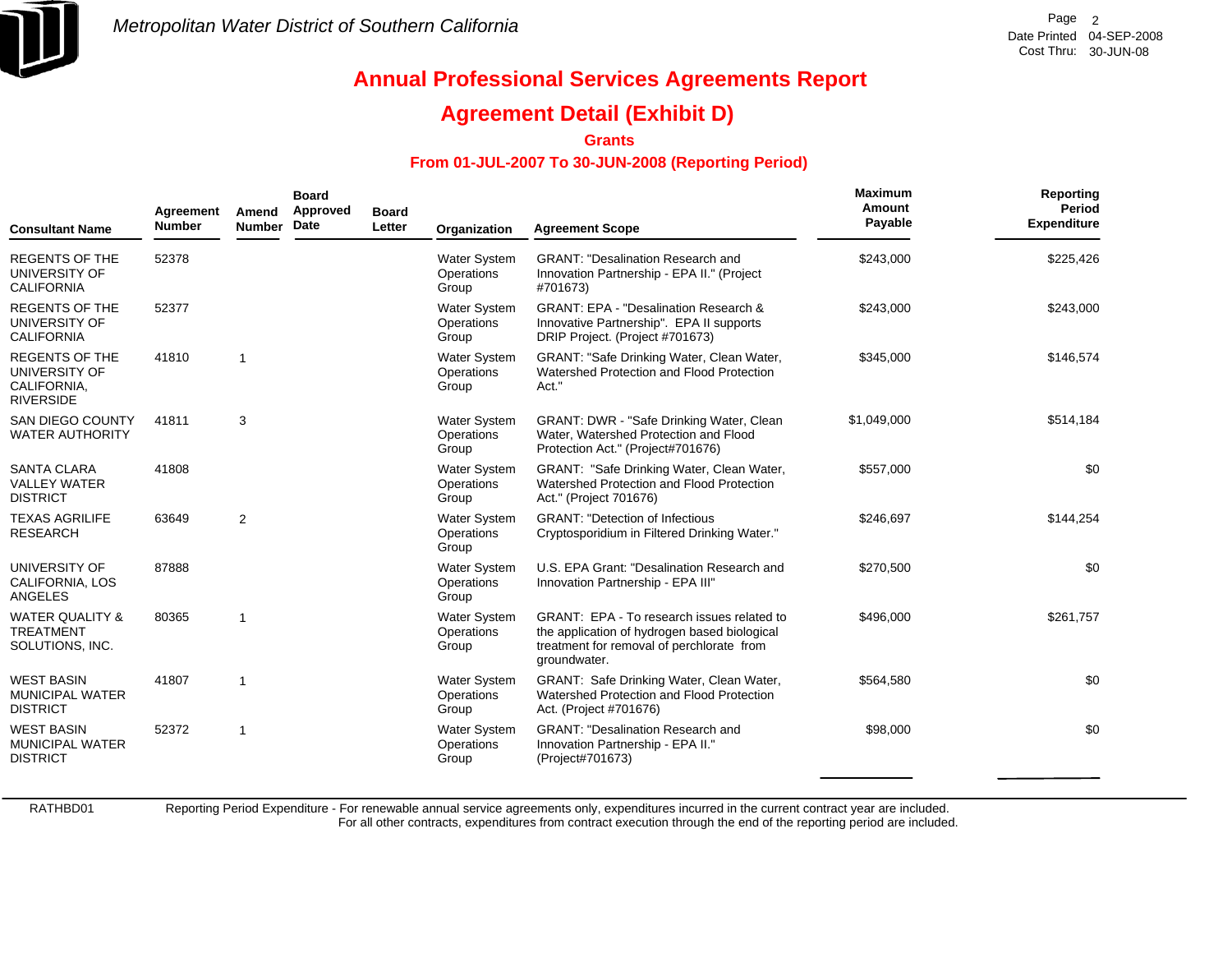

## **Agreement Detail (Exhibit D)**

**Grants**

### **From 01-JUL-2007 To 30-JUN-2008 (Reporting Period)**

| <b>Consultant Name</b> | Agreement<br><b>Number</b>        | Amend<br><b>Number</b> | <b>Board</b><br>Approved<br><b>Date</b> | <b>Board</b><br>Letter | <b>Organization</b> | <b>Agreement Scope</b> |        | <b>Maximum</b><br>Amount<br>Payable | Reporting<br>Period<br><b>Expenditure</b> |
|------------------------|-----------------------------------|------------------------|-----------------------------------------|------------------------|---------------------|------------------------|--------|-------------------------------------|-------------------------------------------|
|                        | <b>Total Number of Agreements</b> |                        | 20                                      |                        |                     | *** End of Report ***  | Totals | \$5.996.862                         | \$2,440,069                               |

RATHBD01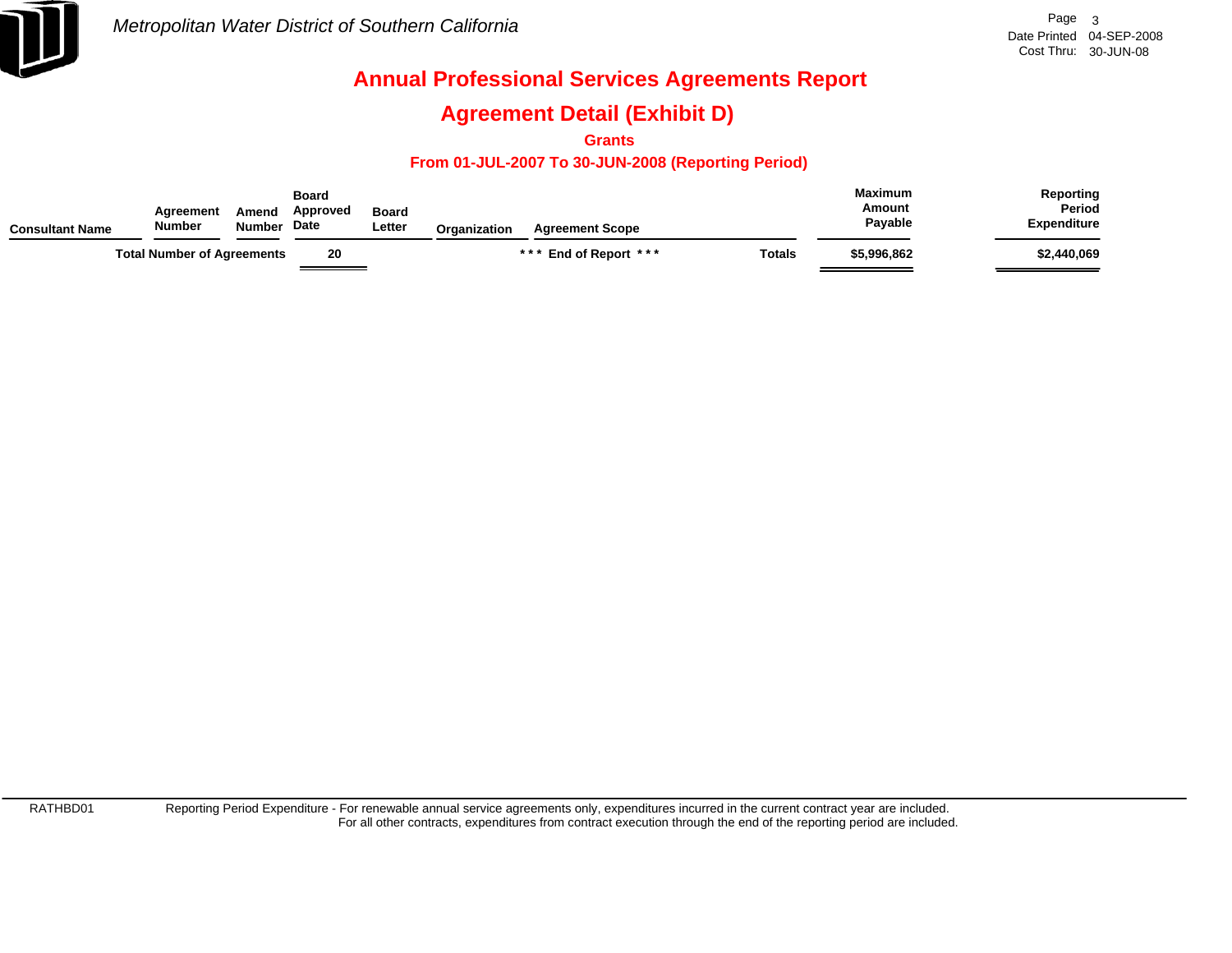

### **Agreement Detail (Exhibit E)**

### **All Terminated Agreements**

### **From 01-JUL-2007 To 30-JUN-2008 (Reporting Period)**

| <b>Consultant Name</b>                                         | Agreement<br><b>Number</b> | Amend<br><b>Number</b> | <b>Board</b><br>Approved<br><b>Date</b> | <b>Board</b><br>Letter | Organization                     | <b>Agreement Scope</b>                                                                                                                                                        | Maximum<br>Amount<br>Payable | Reporting<br>Period<br><b>Expenditure</b> | <b>Value Received</b>                                                                                                                      |
|----------------------------------------------------------------|----------------------------|------------------------|-----------------------------------------|------------------------|----------------------------------|-------------------------------------------------------------------------------------------------------------------------------------------------------------------------------|------------------------------|-------------------------------------------|--------------------------------------------------------------------------------------------------------------------------------------------|
| <b>BIDNET</b>                                                  | 67616                      | $\overline{2}$         |                                         |                        | Chief<br>Executive's<br>Office   | To provide programming service for<br>MWD's Business Outreach Program.<br>(Closed 4/24/08)                                                                                    | \$20,000                     | \$18,080                                  | Provided support to the business<br>outreach portal on the district wide<br>ebid system.                                                   |
| <b>GCG ROSE &amp; KINDEL</b>                                   | 77962                      |                        |                                         |                        | Chief<br>Executive's<br>Office   | To provide assistance with developing<br>media, legislative and communications<br>strategies and coordination. (Closed<br>4/16/08                                             | \$130,000                    | \$120,000                                 | Helped to establish strategic<br>communications methods and<br>provided knowledge for building<br>relationships with legislature.          |
| JOHN W. HARRIS &<br><b>ASSOCIATES</b>                          | 71743                      |                        |                                         |                        | Chief<br>Executive's<br>Office   | To provide legal services and advice<br>on human resource issues to the H.R.<br>Manager and Executive Vice<br>President. (Closed 2/7/08)                                      | \$61,000                     | \$60,900                                  | Provided assistance with human<br>resource related issues.                                                                                 |
| MAJOR, LINDSEY &<br>AFRICA-SO, CALIF.<br><b>LLC</b>            | 71726                      |                        |                                         |                        | Chief<br>Executive's<br>Office   | To provide assistance with recruitment<br>search for the position of General<br>Counsel. (Closed 9/10/07)                                                                     | \$90,000                     | \$81,435                                  | Provided assistance with<br>recruitment search for the General<br>Counsel position.                                                        |
| <b>MANAGEMENT</b><br>PARTNERS, INC.                            | 82076                      |                        |                                         |                        | Chief<br>Executive's<br>Office   | To provide consulting services related<br>to human resource issues including<br>advising the Chief Administrative<br>Officer regarding class compensation.<br>(Closed 2/7/08) | \$20,000                     | \$5,500                                   | Provided advice on human<br>resources issues.                                                                                              |
| <b>NEW HORIZONS</b><br><b>COMPUTER</b><br><b>LEARNING CTR.</b> | 60897                      |                        |                                         |                        | Chief<br>Executive's<br>Office   | To provide computer application and<br>technical training. (Closed 12/7/07)<br>RFP 634                                                                                        | $$30,000$ R                  | \$600                                     | Provided a variety of computer<br>training classes to enhance use of<br>Metropolian computer applications<br>to 81 Metropolitan employees. |
| THE HAWKINS<br><b>COMPANY</b>                                  | 79987                      |                        |                                         |                        | Chief<br>Executive's<br>Office   | To provide recruitment services for<br>Human Resources. (Closed 1/18/08)                                                                                                      | \$35,000                     | \$28,776                                  | Provided assistance with the<br>recruitment of HR staff.                                                                                   |
| APCO WORLDWIDE,<br>INC.                                        | 78410                      |                        |                                         |                        | <b>External Affairs</b><br>Group | To provide assistance with internal<br>and external communications such as<br>press releases and fact sheets.<br>(Closed 7/27/07)                                             | \$24,999                     | \$20,245                                  | Assisted in the successful<br>resolution of legislation introduced<br>by AFSCME Local 1902.                                                |

RATHBD02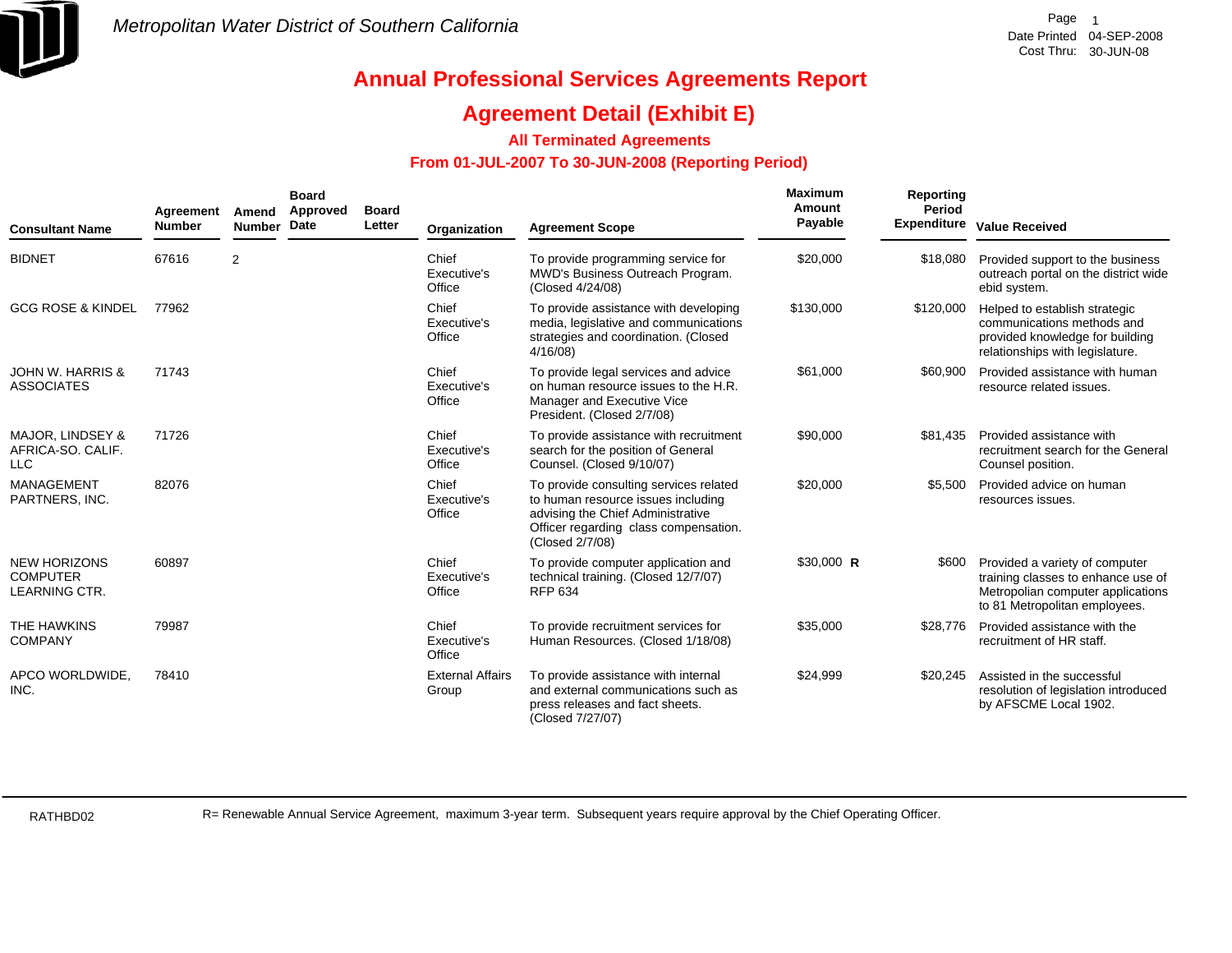

### **Agreement Detail (Exhibit E)**

### **All Terminated Agreements**

### **From 01-JUL-2007 To 30-JUN-2008 (Reporting Period)**

| <b>Consultant Name</b>                      | Agreement<br><b>Number</b> | Amend<br><b>Number</b> | <b>Board</b><br>Approved<br><b>Date</b> | <b>Board</b><br>Letter | Organization                     | <b>Agreement Scope</b>                                                                                                                                               | <b>Maximum</b><br>Amount<br>Payable | Reporting<br>Period<br><b>Expenditure</b> | <b>Value Received</b>                                                                                                                                                                                                                                                                   |
|---------------------------------------------|----------------------------|------------------------|-----------------------------------------|------------------------|----------------------------------|----------------------------------------------------------------------------------------------------------------------------------------------------------------------|-------------------------------------|-------------------------------------------|-----------------------------------------------------------------------------------------------------------------------------------------------------------------------------------------------------------------------------------------------------------------------------------------|
| BARKER,, JAMES C.,<br>P.C.                  | 63638                      | 5                      |                                         |                        | <b>External Affairs</b><br>Group | To develop strategies and issues<br>regarding the Colorado River. (Closed<br>2/26/08                                                                                 | \$237,000                           | \$229,832                                 | Provided guidance regarding the<br>management of the Colorado<br>River, various legislative bills<br>including the Farm Bill, developed<br>language re: Moab Tailings site<br>remediation.                                                                                              |
| <b>BARTLETT, BENDALL</b><br>AND KADESH, LLC | 85427                      |                        |                                         |                        | <b>External Affairs</b><br>Group | To provide legislative consulting<br>services related to storage projects,<br>conveyance, infrastructure,<br>environmental and water protection.<br>(Closed 2/26/08) | \$70,000                            | \$50,318                                  | Provided strategic advice to<br>Metropolitan's DC staff, the<br>General Manager and to the MWD<br>Board of Directors with regards to<br>MWD issue and message<br>management relative to District<br>federal and state legislatives<br>objectives including measures<br>before Congress. |
| <b>CAL POLY POMONA</b><br>FOUNDATION, INC.  | 83245                      |                        |                                         |                        | <b>External Affairs</b><br>Group | To provide advisory services related to<br>solar power technology and the MWD<br>solar boat competition. (Closed<br>8/24/07                                          | \$50,000                            | \$50,000                                  | Provided an educational outreach<br>program. Their technical<br>experience and teaching ability<br>was a major part of the program.                                                                                                                                                     |
| CAPITOL ADVOCACY.<br><b>LLC</b>             | 82339                      |                        |                                         |                        | <b>External Affairs</b><br>Group | To provide support on legislative<br>issues regarding long-term<br>sustainability for the Bay/Delta<br>Program. (Closed 4/30/08)                                     | \$155,000                           | \$140,276                                 | Was instrumental in<br>assisting Metropolitan in garnering<br>support for legislative issues<br>during the first half of the 2007/08<br>legislative session.                                                                                                                            |
| <b>DAVIS ENERGY</b><br>GROUP, INC.          | 77137                      | -1                     |                                         |                        | <b>External Affairs</b><br>Group | To run a pilot program to introduce<br>LEED for homes program to<br>homebuilders in MWD's service area.<br>(Closed 1/18/08)                                          | \$35,000                            | \$32,350                                  | Provided a pilot program of the<br>U.S. Green Building Council LEED<br>for Homes Rating program in<br>Metropolitan's service territory.<br>Through this Metropolitan<br>evaluated the USGBC's green<br>building program.                                                                |

RATHBD02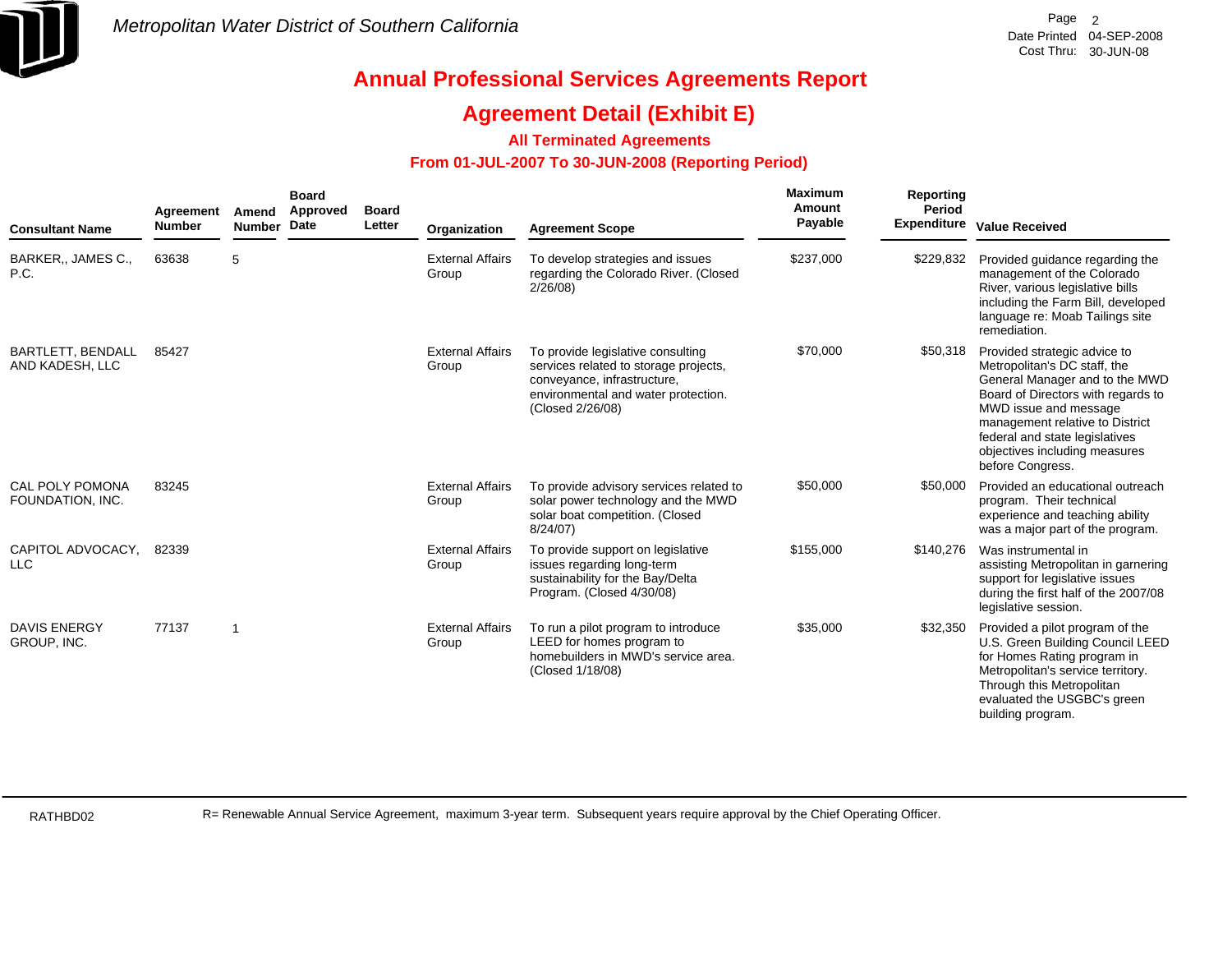

## **Agreement Detail (Exhibit E)**

### **All Terminated Agreements**

### **From 01-JUL-2007 To 30-JUN-2008 (Reporting Period)**

| <b>Consultant Name</b>                                           | Agreement<br><b>Number</b> | Amend<br><b>Number</b>  | <b>Board</b><br>Approved<br>Date | <b>Board</b><br>Letter | Organization                      | <b>Agreement Scope</b>                                                                                                                       | Maximum<br>Amount<br>Payable | Reporting<br>Period<br><b>Expenditure</b> | <b>Value Received</b>                                                                                                                                                                                                                                                                |
|------------------------------------------------------------------|----------------------------|-------------------------|----------------------------------|------------------------|-----------------------------------|----------------------------------------------------------------------------------------------------------------------------------------------|------------------------------|-------------------------------------------|--------------------------------------------------------------------------------------------------------------------------------------------------------------------------------------------------------------------------------------------------------------------------------------|
| OPTIONS MARKETING<br><b>RESEARCH &amp;</b><br>CONSULTING, INC.   | 88565                      | -1                      |                                  |                        | <b>External Affairs</b><br>Group  | To provide advisory and consulting<br>services regarding a regional water<br>utility branding campaign. (Closed<br>10/29/07)                 | \$24,980                     | \$24,980                                  | Provided actionable information<br>about the water system<br>awareness of locally influential<br>people, and recommendations on<br>how to craft the most positive<br>identity and image (brand) for<br>MWD or Southern California water<br>utilitites as a whole.                    |
| RANCHO SANTA ANA<br><b>BOTANIC GARDEN</b>                        | 62404                      |                         |                                  |                        | <b>External Affairs</b><br>Group  | To provide horticultural expertise to<br>develop a native plant information<br>program for the general public.<br>(Closed 9/14/07)           | \$235,000                    | \$235,000                                 | Provided services for native plant<br>horticultural information program.                                                                                                                                                                                                             |
| <b>SLOAT HIGGINS</b><br><b>JENSEN &amp;</b><br><b>ASSOCIATES</b> | 82340                      |                         |                                  |                        | <b>External Affairs</b><br>Group  | To provide strategic legislative advice<br>and advocacy on policy issues<br>including Bay/Delta sustainability.<br>(Closed 4/30/08)          | \$185,000                    | \$180,000                                 | Was instrumental in<br>assisting Metropolitan in garnering<br>support for legislative issues<br>during the first half of the 2007/08<br>legislative session.                                                                                                                         |
| <b>STRATEGIC</b><br><b>CONSULTING &amp;</b><br><b>RESEARCH</b>   | 87843                      | $\overline{\mathbf{1}}$ |                                  |                        | <b>External Affairs</b><br>Group  | To conduct research to assess<br>consumer attitudes on outdoor water<br>usage. (Closed 4/30/08)                                              | \$50,000                     | \$50,000                                  | Received final reports<br>summarizing the results of two<br>consumer research surveys<br>conducted via telephone of 550<br>Southern Californians. These<br>surveys and reports were used to<br>measure post-campaign<br>awareness of the need to<br>conserve water and how to do so. |
| <b>HORN &amp;</b><br>ASSOCIATES, INC.                            | 78406                      |                         |                                  |                        | <b>Chief Financial</b><br>Officer | To provide duplicate payment audit<br>services. (Closed 12/17/07) RFP 775                                                                    | \$75,000                     | \$36,875                                  | Provided duplicate payment audit<br>services. Recovered \$105,357.04<br>of duplicate payments and<br>erroneous utility user tax and<br>Federal excise tax payment.                                                                                                                   |
| <b>SHOGREN CAREERS</b>                                           | 58429                      | $\overline{1}$          |                                  |                        | <b>Chief Financial</b><br>Officer | To provide ombudsmen services and<br>assistance resolving worker's<br>compensation claims for the Inland<br>Feeder Project. (Closed 9/27/07) | $$15,000$ R                  | \$0                                       | Provided ombudsman services<br>and assured that Metropolitan was<br>compliant with the requirement of<br>Labor Code Section 139.5.                                                                                                                                                   |

RATHBD02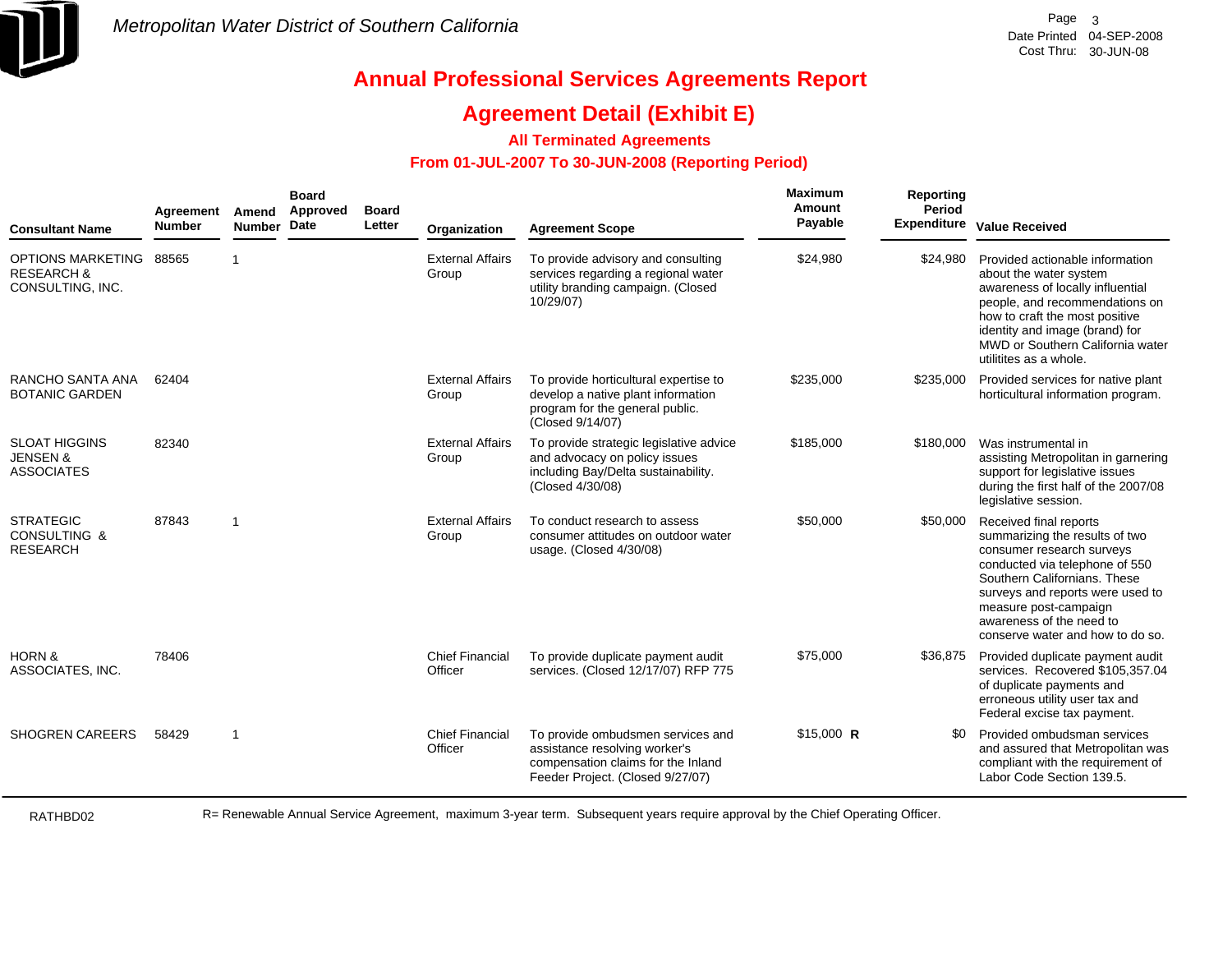

## **Agreement Detail (Exhibit E)**

### **All Terminated Agreements**

### **From 01-JUL-2007 To 30-JUN-2008 (Reporting Period)**

| <b>Consultant Name</b>                          | Agreement<br><b>Number</b> | Amend<br><b>Number</b> | <b>Board</b><br>Approved<br><b>Date</b> | <b>Board</b><br>Letter | Organization           | <b>Agreement Scope</b>                                                                                                                         | <b>Maximum</b><br>Amount<br>Payable | Reporting<br>Period | <b>Expenditure Value Received</b>                                                                                                                                                                                                                  |
|-------------------------------------------------|----------------------------|------------------------|-----------------------------------------|------------------------|------------------------|------------------------------------------------------------------------------------------------------------------------------------------------|-------------------------------------|---------------------|----------------------------------------------------------------------------------------------------------------------------------------------------------------------------------------------------------------------------------------------------|
| <b>APPLIED</b><br>EARTHWORKS, INC.              | 56610                      | 2                      |                                         |                        | Corporate<br>Resources | To provide on-call cultural resource<br>management services. (Closed<br>8/13/07) RFP 602                                                       | \$200,000 R                         |                     | Provided on-call cultural resource<br>management services on key<br>projects including: CRA treatment<br>plan scoping and CA-RIV-1162 at<br>Diamond Valley Lake.                                                                                   |
| <b>BIDNET</b>                                   | 61480                      | 5                      |                                         |                        | Corporate<br>Resources | To provide web-based solicitation<br>services for purchasing, construction<br>and professional services teams.<br>(Closed 4/30/08) RFP 648     | \$201,000                           | \$198,230           | Provided an out-sourced vendor database<br>and bid system.                                                                                                                                                                                         |
| <b>BLACK &amp; VEATCH</b>                       | 51538                      | $\overline{2}$         | 09-NOV-04                               | $9 - 2$                | Corporate<br>Resources | To provide engineering services for<br>the Oxidation Retrofit Programs.<br>(Closed 1/19/08) RFP 556                                            | \$1,200,000                         | \$595,594           | Provided specific tasks for<br>Metropolitan's Treatment Plant<br>Oxidation Retrofit program.<br>Included working on the<br>Weymouth and Skinner<br>constructibility reviews, Diemer<br>Site Preparation project, and<br>miscellaneous other tasks. |
| <b>BLACK &amp; VEATCH</b><br><b>CORPORATION</b> | 70954                      |                        | 08-MAR-05                               | $8 - 2$                | Corporate<br>Resources | To provide studies, preliminary design<br>and environmental documentation for<br>the Mills plant capacity upgrade.<br>(Closed 2/26/08) RFQ 719 | \$530,000                           | \$207,213           | Completed study for design and<br>construction of Mills Solids<br>Handling Facility.                                                                                                                                                               |
| <b>BRUCKNER &amp;</b><br><b>ASSOCIATES</b>      | 61483                      | 2                      |                                         |                        | Corporate<br>Resources | To provide updates to Metropolitan's<br>emergency plan and evaluate the High<br>Rise Safety Training video. (Closed<br>5/12/08                 | \$8,000                             | \$3,800             | Provided high rise training for<br>occupants, floor wardens and fire<br>life safety consulting and the latest<br>procedures from the LAFD as<br>prescribed by law.                                                                                 |
| CAROLLO<br>ENGINEERS, P.C.                      | 51144                      | $\overline{2}$         | 12-MAR-02                               | $9 - 5$                | Corporate<br>Resources | To provide water treatment process<br>engineering services for the Oxidation<br>Retrofit Program. (Closed 1/19/08)<br><b>RFP 556</b>           | \$3,000,000                         | \$2,166,122         | Provided site engineering and<br>preliminary design for the<br>Weymouth ORP as well as P & ID<br>preparation tasks.                                                                                                                                |

RATHBD02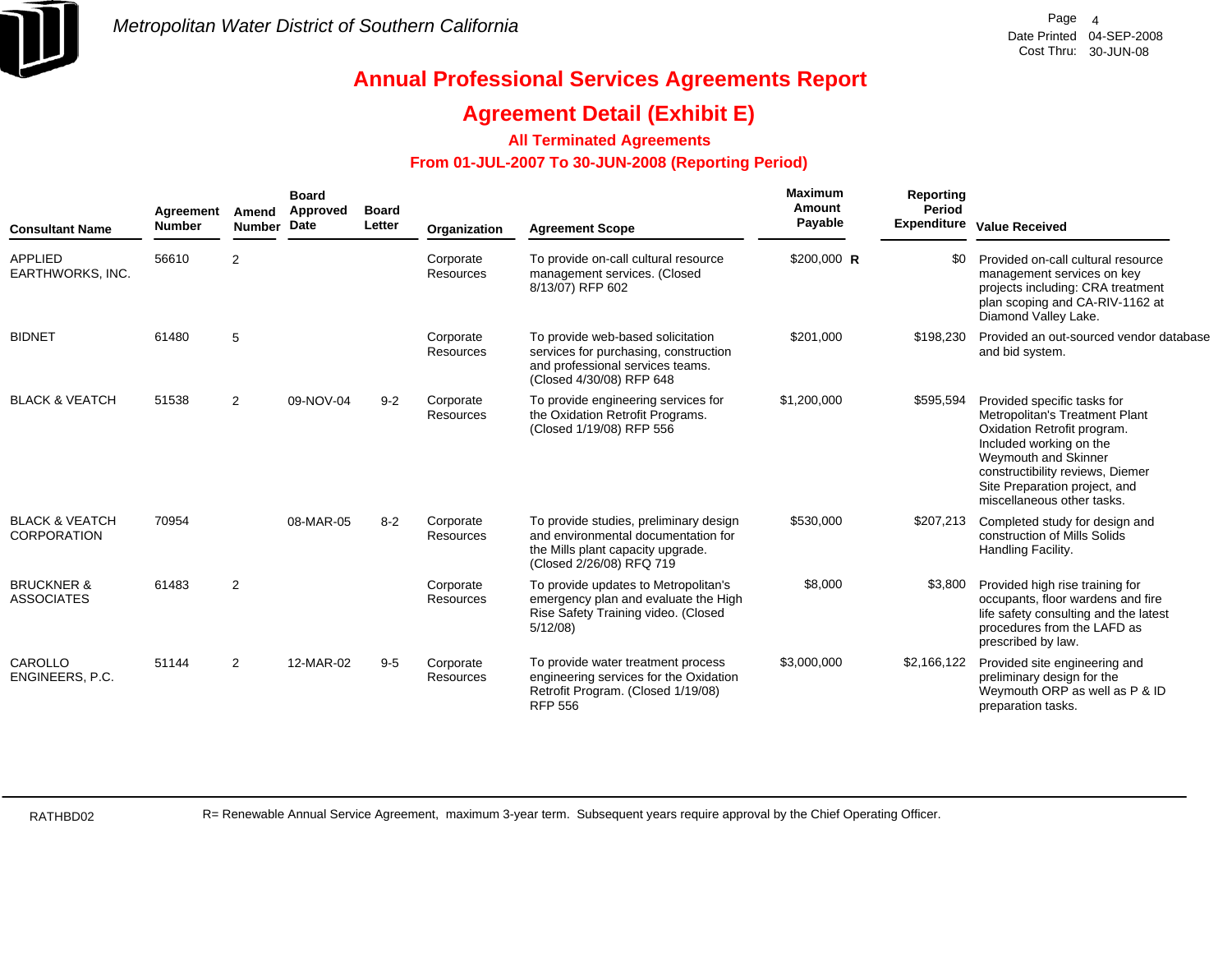

## **Agreement Detail (Exhibit E)**

### **All Terminated Agreements**

### **From 01-JUL-2007 To 30-JUN-2008 (Reporting Period)**

| <b>Consultant Name</b>                   | Agreement<br><b>Number</b> | Amend<br><b>Number</b> | <b>Board</b><br>Approved<br>Date | <b>Board</b><br>Letter | Organization                  | <b>Agreement Scope</b>                                                                                                                                         | Maximum<br>Amount<br>Payable | Reporting<br>Period | <b>Expenditure</b> Value Received                                                                                                                                                                              |
|------------------------------------------|----------------------------|------------------------|----------------------------------|------------------------|-------------------------------|----------------------------------------------------------------------------------------------------------------------------------------------------------------|------------------------------|---------------------|----------------------------------------------------------------------------------------------------------------------------------------------------------------------------------------------------------------|
| CH2M HILL, INC.                          | 60458                      |                        |                                  |                        | Corporate<br>Resources        | To provide value engineering,<br>benchmarking and QA/QC services for<br>the Multi-Agency CIP Performance<br>Benchmarking Program. (Closed<br>10/19/07) RFP 624 | \$240,000 R                  | \$0                 | Provided value engineering<br>studies, benchmarking, QA/QC<br>services and performance<br>measures for the Weymouth<br>Fabrication, Machine and Coating<br>Shops Expansion Project Value<br>Engineering Study. |
| CH2M HILL, INC.                          | 51550                      |                        | 12-MAR-02                        | $9-5$                  | Corporate<br><b>Resources</b> | To provide water treatment process<br>engineering services for the Oxidation<br>Retrofit Program. (Closed 12/6/07)<br><b>RFP 556</b>                           | \$500,000                    | \$135,916           | Prepared a chlorine dioxide study.<br>This study was used in evaluating<br>other technologies to ozone as<br>part of the Ozone Retrofit<br>Program.                                                            |
| <b>CUADRA</b><br>ASSOCIATES, INC.        | 83033                      |                        |                                  |                        | Corporate<br>Resources        | To provide software support to<br>upgrade current STAR system to new<br>release. (Close 9/10/07)                                                               | \$40,000                     | \$39,140            | Provided software support. To<br>migrate Cuadra Star Records<br>Management Application<br>from an obsolete non-Windows-<br>based version to the most current<br>version.                                       |
| DAVID EVANS AND<br>ASSOCIATES, INC.      | 60451                      |                        | 14-OCT-03                        | $9 - 4$                | Corporate<br><b>Resources</b> | To provide survey and mapping<br>services for parcels 4-168 for the CRA<br>Recordation Project. (Closed 1/19/08)<br><b>RFP 622</b>                             | \$1,013,957                  | \$913,959           | Provided property survey maps,<br>field notes, coordinates, title<br>reports, facility structure locations<br>and property monuments.                                                                          |
| DAVID EVANS AND<br>ASSOCIATES, INC.      | 68221                      |                        |                                  |                        | Corporate<br><b>Resources</b> | To provide preliminary design services<br>for DVL recreation swim lagoon.<br>(Closed 2/8/08) RFP 668                                                           | \$248,927                    | \$248,927           | Provided an adequate conceptual<br>design for DVL East Recreation<br>Lake.                                                                                                                                     |
| DCSE, INC.                               | 76934                      |                        |                                  |                        | Corporate<br><b>Resources</b> | To provide on-call technical services<br>for GIS including system upgrade,<br>configuration and integration. (Closed<br>6/9/08                                 | \$24,999                     | \$8.320             | Provided GIS services for<br>application upgrades and report<br>enhancements for the Enterprise<br>GIS (EGIS) system.                                                                                          |
| <b>DENNIS FINN</b><br><b>PHOTOGRAPHY</b> | 60282                      | $\overline{2}$         |                                  |                        | Corporate<br>Resources        | To provide as-needed photography<br>services. (Closed 8/13/07) RFQ 573                                                                                         | $$24,500$ R                  | \$0                 | Provided on-call photography<br>services for various Metropolitan<br>events, projects and district<br>publications.                                                                                            |

RATHBD02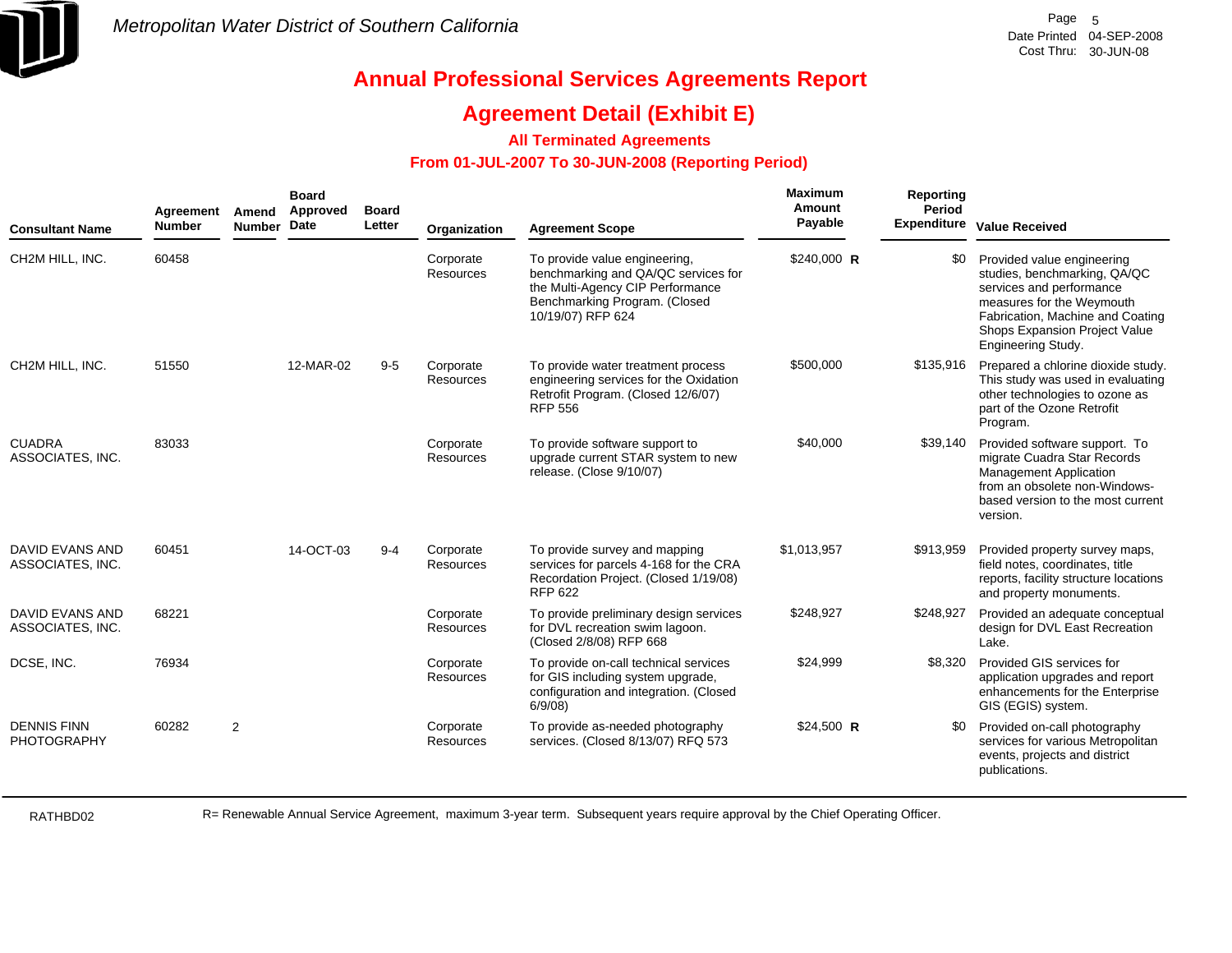

## **Agreement Detail (Exhibit E)**

### **All Terminated Agreements**

### **From 01-JUL-2007 To 30-JUN-2008 (Reporting Period)**

| <b>Consultant Name</b>                                      | Agreement<br><b>Number</b> | Amend<br><b>Number</b> | <b>Board</b><br>Approved<br><b>Date</b> | <b>Board</b><br>Letter | Organization           | <b>Agreement Scope</b>                                                                                                                                                                                       | Maximum<br>Amount<br>Payable | Reporting<br>Period<br><b>Expenditure</b> | <b>Value Received</b>                                                                                                                                                                                                                                                |
|-------------------------------------------------------------|----------------------------|------------------------|-----------------------------------------|------------------------|------------------------|--------------------------------------------------------------------------------------------------------------------------------------------------------------------------------------------------------------|------------------------------|-------------------------------------------|----------------------------------------------------------------------------------------------------------------------------------------------------------------------------------------------------------------------------------------------------------------------|
| DR MCNATTY AND<br><b>ASSOCIATES</b>                         | 89124                      |                        |                                         |                        | Corporate<br>Resources | To assess Metropolitan's use of the<br>Primavera software application in<br>support of the integrated budget<br>management system. (Closed<br>11/20/07)                                                      | \$10,411                     | \$10,411                                  | Provided specialty consulting<br>services with expertise in<br>enterprise software business<br>solutions.                                                                                                                                                            |
| <b>DUDEK &amp;</b><br>ASSOCIATES, INC.                      | A04767                     | 2                      | 27-OCT-94                               | $8 - 4$                | Corporate<br>Resources | To provide survey, and mapping<br>services for San Diego Pipeline No. 6<br>Project. (Closed 10/29/07) RFP 122                                                                                                | \$880,000                    | \$648,758                                 | Provided survey and mapping<br>services for the San Diego<br>Pipeline No. 6 Project.                                                                                                                                                                                 |
| <b>ENVIRO DYNAMICS,</b><br>INC.                             | 57036                      | $\overline{1}$         |                                         |                        | Corporate<br>Resources | To provide technical support/upgrades<br>for the Health, Safety and<br>Environmental modules (METS -<br>Metropolitan Employee Training<br>System, Permits, and IR - Incident<br>Reporting). (Closed 8/13/07) | \$140,000                    | \$75,918                                  | Provided support and<br>maintenance for EDI suite of<br>applications.                                                                                                                                                                                                |
| <b>ENVIRONMENTAL</b><br><b>SCIENCE</b><br><b>ASSOCIATES</b> | 53628                      |                        |                                         |                        | Corporate<br>Resources | To provide planning and<br>environmental impact report services.<br>(Closed 8/24/07) RFP 546                                                                                                                 | $$240,000$ R                 | \$0                                       | Provided on-call planning and<br>environmental impact reports<br>services for key projects including:<br>Weymouth treament plant<br>improvements addendum no. 1,<br>Lake Mathews outlet tower<br>restoration, and biological<br>monitoring of dewatering activities. |
| H & P SYSTEMS, INC.                                         | 90096                      |                        |                                         |                        | Corporate<br>Resources | To provide verification services for<br>energy star certification at MWD Union<br>Station facility. (Closed 3/24/08)                                                                                         | \$1,500                      | \$1,500                                   | Provided verification of<br>certification information for Energy<br>Star Certification.                                                                                                                                                                              |
| HDR ENGINEERING,<br><b>INC</b>                              | 56024                      | 6                      | 16-MAY-06                               | $8 - 3$                | Corporate<br>Resources | To provide flouridation system design<br>engineering services. (Closed 1/18/08)<br><b>RFQ 578</b>                                                                                                            | \$962,000                    | \$959,208                                 | Provided designed Fluoridation<br>System for the Diemer, Jensen,<br>Mills, and Weymouth plants and<br>provided construction-phase<br>support services.                                                                                                               |
| HUITT-ZOLLARS, INC.                                         | 59673                      |                        | 14-OCT-03                               | $9 - 4$                | Corporate<br>Resources | To provide survey and mapping<br>services for parcels 3-317 for the CRA<br>Recordation Project. (Closed 6/9/08)<br><b>RFP 622</b>                                                                            | \$53,000                     | \$53,000                                  | Provided property survey maps,<br>field notes, coordinates, title<br>reports, facility structure locations<br>and property monuments.                                                                                                                                |

RATHBD02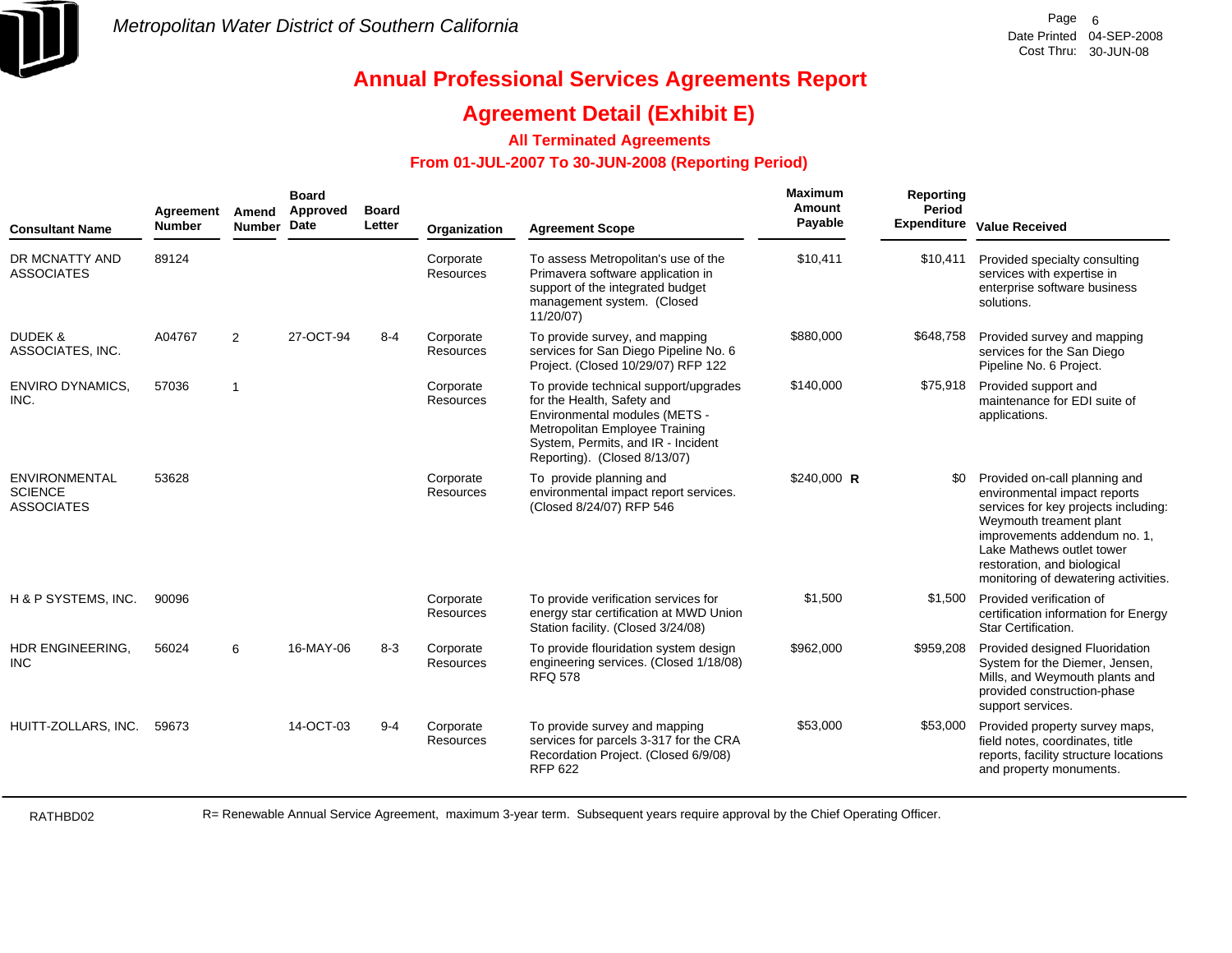

## **Agreement Detail (Exhibit E)**

### **All Terminated Agreements**

### **From 01-JUL-2007 To 30-JUN-2008 (Reporting Period)**

| <b>Consultant Name</b>                        | Agreement<br><b>Number</b> | Amend<br><b>Number</b> | <b>Board</b><br>Approved<br>Date | <b>Board</b><br>Letter | Organization           | <b>Agreement Scope</b>                                                                                                                                                                   | Maximum<br>Amount<br>Payable | Reporting<br><b>Period</b> | <b>Expenditure Value Received</b>                                                                                                                                                                                  |
|-----------------------------------------------|----------------------------|------------------------|----------------------------------|------------------------|------------------------|------------------------------------------------------------------------------------------------------------------------------------------------------------------------------------------|------------------------------|----------------------------|--------------------------------------------------------------------------------------------------------------------------------------------------------------------------------------------------------------------|
| <b>ICF INTERNATIONAL</b>                      | 82403                      |                        |                                  |                        | Corporate<br>Resources | To provide initial inventory of<br>greenhouse gas emissions for carbon<br>footprint analysis related to various<br>MWD operations. (Closed 8/10/07)                                      | \$30,000                     | \$30,000                   | Completed inventory of<br>greenhouse gas emissions for<br>carbon footprint analysis.                                                                                                                               |
| <b>INNOVENT</b><br>SOLUTIONS, INC.            | 74818                      |                        |                                  |                        | Corporate<br>Resources | To provide technical information<br>technology support for the ACTUATE<br>report software program. (Closed<br>5/12/08                                                                    | \$24,999                     | \$2.550                    | Provided technical information<br>support, trained three<br>employees and got<br>ACTUATE/MAXIMO5 reports<br>running.                                                                                               |
| <b>JOHNSON-FRANK &amp;</b><br>ASSOC. INC.     | 60295                      |                        | 14-OCT-03                        | $9 - 4$                | Corporate<br>Resources | To provide survey and mapping<br>services for the 3-321 parcels for the<br><b>CRA Recordation Project. (Closed</b><br>2/8/08) RFP 622                                                    | \$1,105,706                  | \$900,708                  | Provided property survey maps,<br>field notes, coordinates, title<br>reports facility structure locations<br>and property monuments.                                                                               |
| <b>JONES &amp; STOKES</b><br>ASSOCIATES, INC. | 56614                      |                        |                                  |                        | Corporate<br>Resources | To provide on-call biological resources<br>management services. (Closed<br>12/17/07) RFP 602                                                                                             | $$150,000$ R                 | \$0                        | Provided on-call biological<br>resource management services on<br>key projects, technical and<br>regulatory environmental services<br>at the Lake Mathews Reserve,<br>and various other services.                  |
| KEMA, INC.                                    | 67614                      | -1                     | 13-JUL-04                        | $8 - 9$                | Corporate<br>Resources | To provide a comprehensive<br>vulnerability assessment of MWD's<br>business networks and SCADA<br>system. (Closed 8/14/07) RFP 730                                                       | \$220,000                    | \$177,028                  | Provided a vulnerability<br>assessment for the Business and<br>SCADA networks at Metropolitan.<br>The baseline report from<br>KEMA enabled Metropolitan<br>information security to conduct<br>remediation efforts. |
| KLEINFELDER WEST.<br>INC.                     | 79236                      | 2                      | 13-JUN-06                        | $8 - 5$                | Corporate<br>Resources | To provide supplemental geotechnical<br>field exploration and testing services<br>for tunnel evaluation studies for MWD<br>Central Pool Augmentation Project.<br>(Closed 6/9/08) RFP 717 | \$2,900,000                  | \$2,899,985                | Completed all tasks specified in<br>the scope of work. All reports and<br>core received by Metropolitan.<br>Results of the work were presented<br>to the Board of Directors in May<br>08 as Item 9-2.              |

RATHBD02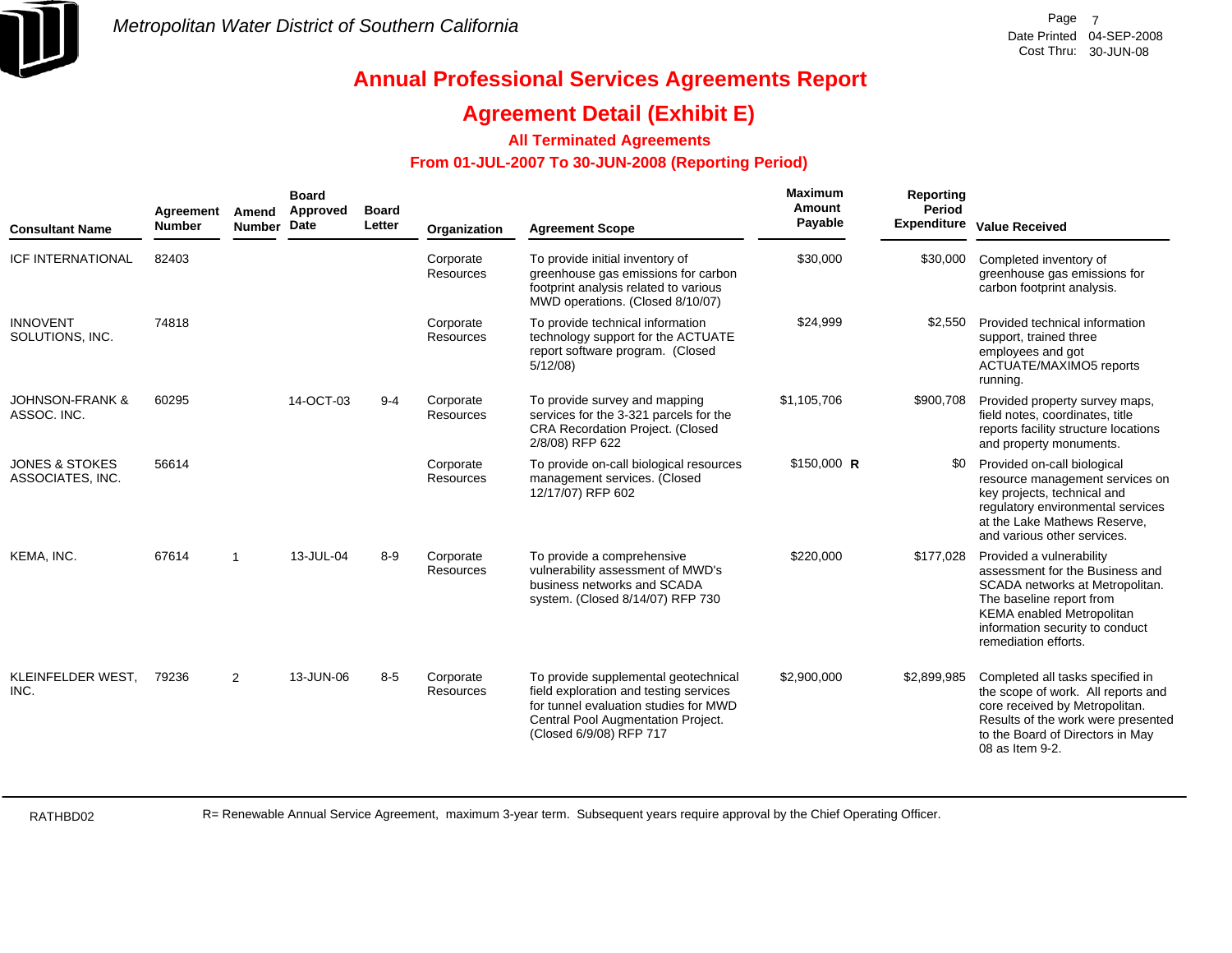

## **Agreement Detail (Exhibit E)**

### **All Terminated Agreements**

### **From 01-JUL-2007 To 30-JUN-2008 (Reporting Period)**

| <b>Consultant Name</b>                                       | Agreement<br><b>Number</b> | Amend<br>Number Date | <b>Board</b><br>Approved | <b>Board</b><br>Letter | Organization                  | <b>Agreement Scope</b>                                                                                                                                           | <b>Maximum</b><br>Amount<br>Payable | <b>Reporting</b><br>Period | Expenditure Value Received                                                                                                                                                                                                                                               |
|--------------------------------------------------------------|----------------------------|----------------------|--------------------------|------------------------|-------------------------------|------------------------------------------------------------------------------------------------------------------------------------------------------------------|-------------------------------------|----------------------------|--------------------------------------------------------------------------------------------------------------------------------------------------------------------------------------------------------------------------------------------------------------------------|
| <b>MACTEC</b><br><b>ENGINEERING AND</b><br><b>CONSULTING</b> | 54077                      | $\overline{1}$       |                          |                        | Corporate<br>Resources        | To provide on-call geotechnical<br>services. (Closed 12/6/07) RFP 559                                                                                            | $$249,000$ R                        | \$0                        | Provided geotechnical consulting<br>services in support of projects<br>such as Diemer Solids Handling<br>and Weymoth ORP. This work<br>included geotechnical engineering<br>and geological analyses, field<br>exploration, laboratory testing and<br>report preparation. |
| <b>MATERIAL AND</b><br><b>CONTRACT</b><br><b>SERVICES</b>    | 86726                      |                      |                          |                        | Corporate<br><b>Resources</b> | To provide a location system for<br>MWD's eight warehouse locations.<br>(Closed 7/31/07)                                                                         | \$24,999                            | \$24,999                   | Provided a warehouse location<br>system.                                                                                                                                                                                                                                 |
| <b>MOFFATT &amp; NICHOL</b><br><b>ENGINEERS</b>              | 51139                      | 4                    | 09-DEC-03                | $8 - 2$                | Corporate<br><b>Resources</b> | To provide design services for the DVL<br>Recreation Project. (Closed 12/17/07)<br><b>RFP 581</b>                                                                | \$1,213,600                         | \$1,189,179                | Provided design services and<br>construction support for Diamond<br>Valley Lake East Marina facilitites,<br>including boat ramps, parking<br>facilities, wave attenuators, and<br>utilities.                                                                             |
| MWH AMERICAS, INC.                                           | 60459                      | 2                    |                          |                        | Corporate<br><b>Resources</b> | To provide value engineering, quality<br>assurance and quality control for<br>various engineering projects. (Closed<br>10/19/07) RFP 624                         | $$240,000$ R                        | \$0                        | Provided value<br>engineering/constructability<br>technical studies, benchmarking,<br>QA/QC services and performance<br>measures for the Multi-Agency<br>CIP Performance Benchmarking<br>Program.                                                                        |
| NEVILLE, MAI,<br>WARREN H.                                   | 57393                      |                      |                          |                        | Corporate<br>Resources        | To provide on-call real estate services.<br>(Closed 8/10/07) RFP 599                                                                                             | \$218,000 R                         | \$0                        | Provided appraisal services<br>required for right-of-way<br>acquisition in support of San<br>Diego Pipeline No. 6.                                                                                                                                                       |
| P. MURPHY &<br><b>ASSOCIATES</b>                             | 77015                      | 2                    |                          |                        | Corporate<br><b>Resources</b> | To provide quality assurance services<br>for the Supervisory Control and Data<br>Acquisition (SCADA) capital<br>development program. (Closed<br>1/18/08) RFP 572 | \$239,750                           | \$236,728                  | Provided QA services for the<br>SCADA capital development<br>program. Created test plans, test<br>cases, and test reports.                                                                                                                                               |

RATHBD02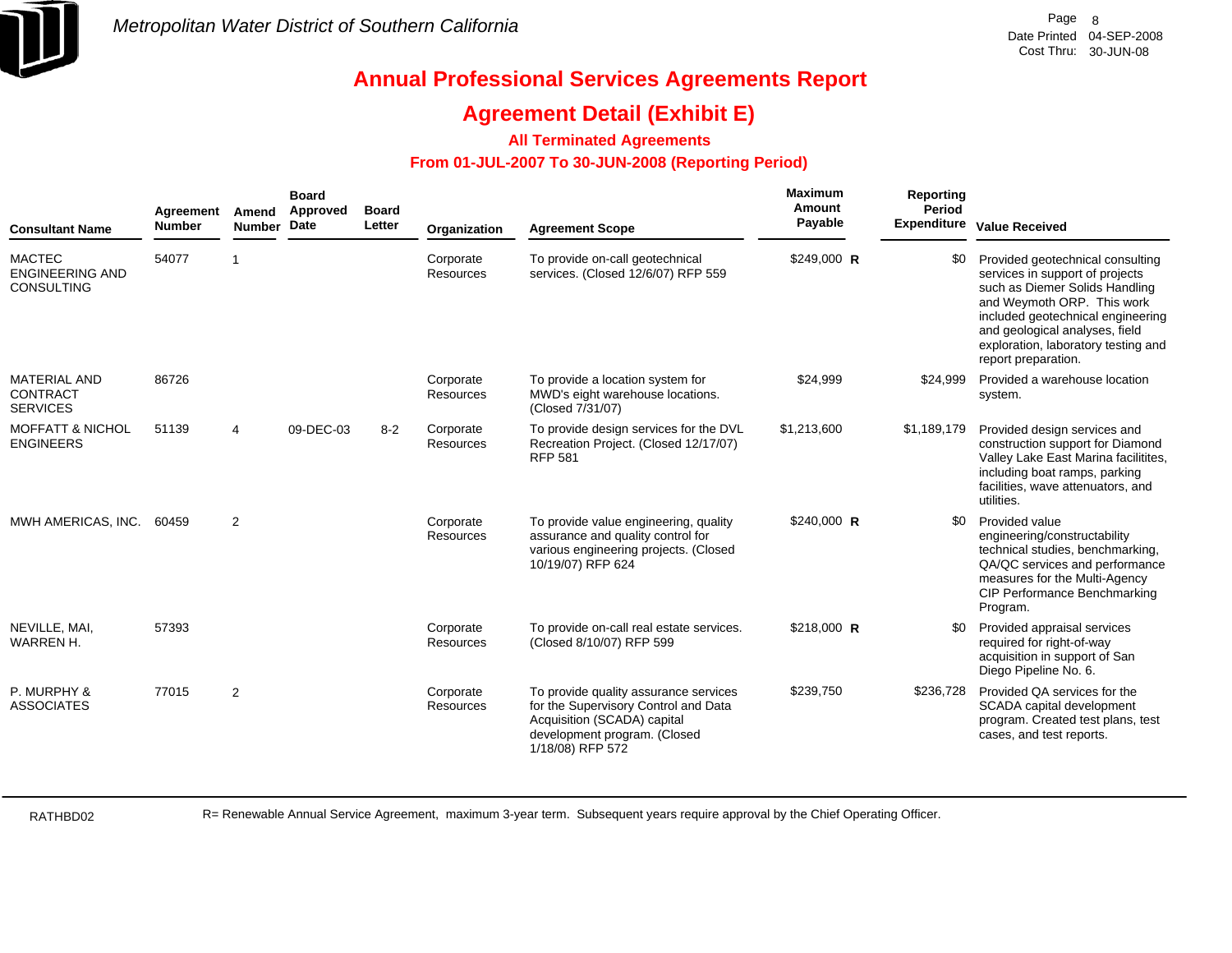

### **Agreement Detail (Exhibit E)**

### **All Terminated Agreements**

### **From 01-JUL-2007 To 30-JUN-2008 (Reporting Period)**

| <b>Consultant Name</b>                                  | Agreement<br><b>Number</b> | Amend<br><b>Number</b>  | <b>Board</b><br>Approved<br><b>Date</b> | <b>Board</b><br>Letter | Organization           | <b>Agreement Scope</b>                                                                                                                | Maximum<br>Amount<br>Payable | <b>Reporting</b><br>Period<br><b>Expenditure</b> | <b>Value Received</b>                                                                                                                                |
|---------------------------------------------------------|----------------------------|-------------------------|-----------------------------------------|------------------------|------------------------|---------------------------------------------------------------------------------------------------------------------------------------|------------------------------|--------------------------------------------------|------------------------------------------------------------------------------------------------------------------------------------------------------|
| <b>PSOMAS &amp;</b><br><b>ASSOCIATES</b>                | 60908                      |                         | 14-OCT-03                               | $9 - 4$                | Corporate<br>Resources | To provide survey and mapping<br>services for the 4-235 parcels for the<br><b>CRA Recordation Project. (Closed</b><br>6/9/08) RFP 622 | \$1,291,301                  | \$1,233,636                                      | Provided property survey maps,<br>field notes, coordinates, title<br>reports, facility structure locations<br>and property monuments.                |
| <b>PSOMAS &amp;</b><br><b>ASSOCIATES</b>                | 65045                      | 2                       |                                         |                        | Corporate<br>Resources | To provide GIS database services for<br>analyzing perchlorate contamination in<br>groundwater. (Closed 8/24/07) RFP<br>572            | \$50,000                     | \$27,543                                         | Provided GIS database services.<br>Work was sub-standard. Ended up<br>negotiating a settlement for the<br>final invoice.                             |
| <b>RALPH'S</b><br><b>PHOTOGRAPHY</b><br><b>SERVICES</b> | 60281                      | $\overline{2}$          |                                         |                        | Corporate<br>Resources | To provide as-needed photographic<br>services. (Closed 7/31/07) RFP 573                                                               | $$24,500$ R                  | \$0                                              | Provided photographic images of<br>various MWD events, facilities and<br>projects for District publications.<br>reports, articles and presentations. |
| <b>RESOURCEXPERTS</b>                                   | 82472                      | $\overline{\mathbf{1}}$ |                                         |                        | Corporate<br>Resources | To provide testing services for the PC<br>Replacement project. RFP 572                                                                | \$239,750                    | \$239,455                                        | Provided quality assurance testing<br>for the PC Replacement project.                                                                                |
| <b>RICK ENGINEERING</b><br><b>COMPANY</b>               | 60297                      |                         | 14-OCT-03                               | $9 - 4$                | Corporate<br>Resources | To provide survey and mapping<br>services for the 4-092 parcels for the<br>CRA Recordation Project. (Closed<br>3/10/08) RFP 622       | \$585,755                    | \$585,594                                        | Provided property survey maps,<br>filed notes, coordinates, title<br>reports, facility structure locations<br>and property monuments.                |
| RIGGS & RIGGS, INC.                                     | 57052                      |                         |                                         |                        | Corporate<br>Resources | To provide as-needed real estate<br>appraisal services. (Closed 8/10/07)<br><b>RFP 599</b>                                            | $$150,000$ R                 | \$0                                              | Provided appraisal services<br>required for right-of-way<br>acquisition in support of McAnally<br>Land Acquisition and San Diego<br>Pipeline No. 6.  |

RATHBD02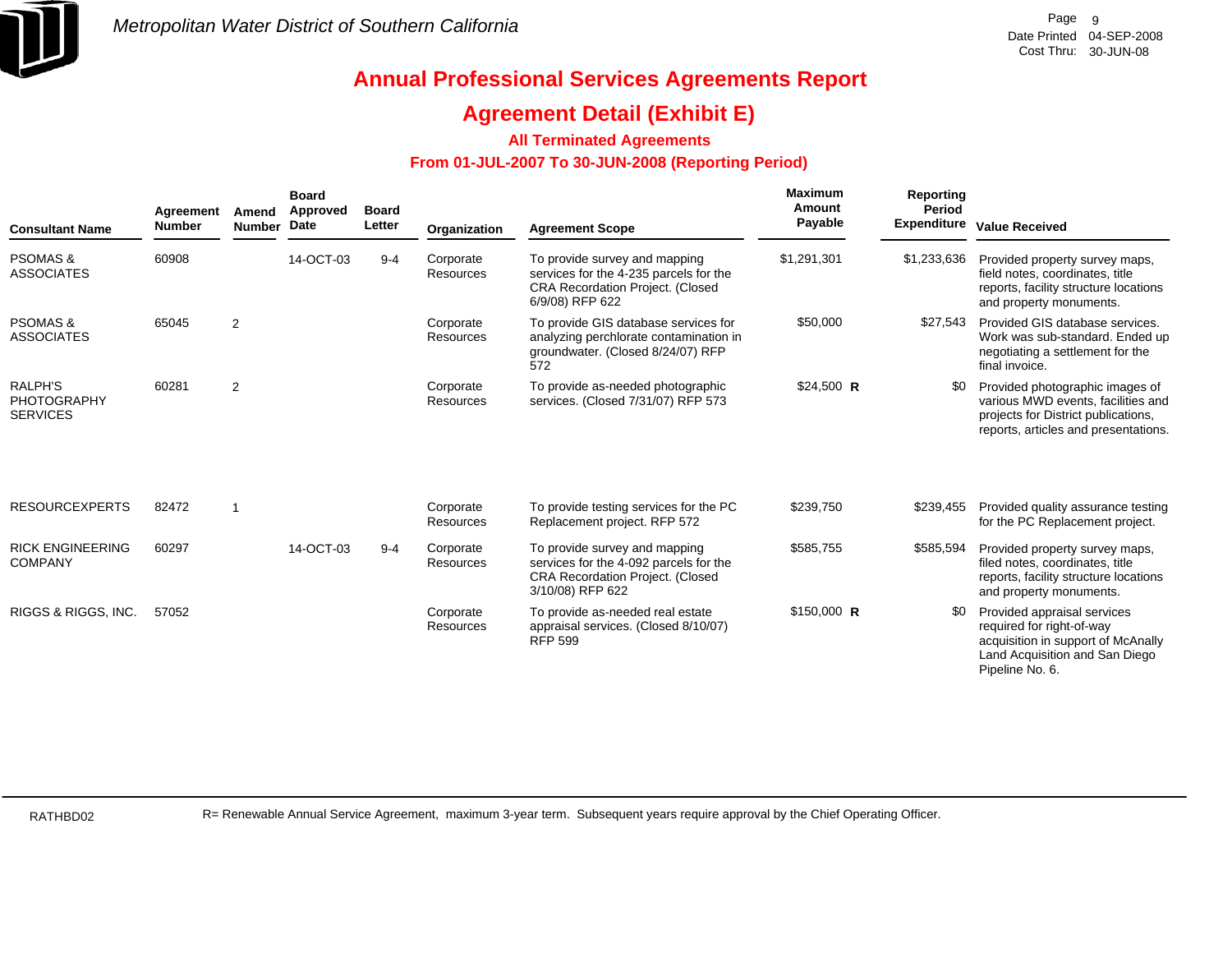

## **Agreement Detail (Exhibit E)**

### **All Terminated Agreements**

### **From 01-JUL-2007 To 30-JUN-2008 (Reporting Period)**

| <b>Consultant Name</b>                                                    | Agreement<br><b>Number</b> | Amend<br><b>Number</b>  | <b>Board</b><br>Approved<br>Date | <b>Board</b><br>Letter | Organization           | <b>Agreement Scope</b>                                                                                                                                                   | <b>Maximum</b><br>Amount<br>Payable | <b>Reporting</b><br>Period | Expenditure Value Received                                                                                                                                                                                                         |
|---------------------------------------------------------------------------|----------------------------|-------------------------|----------------------------------|------------------------|------------------------|--------------------------------------------------------------------------------------------------------------------------------------------------------------------------|-------------------------------------|----------------------------|------------------------------------------------------------------------------------------------------------------------------------------------------------------------------------------------------------------------------------|
| <b>SALLY ARISTEI</b><br><b>PHOTOGRAPHY</b>                                | 60280                      | 2                       |                                  |                        | Corporate<br>Resources | To provide on-call photography<br>services. (Closed 7/31/07) RFP 573                                                                                                     | \$24,500 R                          | \$0                        | Provided photographic images of<br>various MWD events, facilities and<br>projects for District publications,<br>reports, articles, and presentations.                                                                              |
| <b>SAN BERNARDINO</b><br><b>COUNTY MUSEUM</b>                             | 56608                      |                         |                                  |                        | Corporate<br>Resources | To provide as-needed paleontologic<br>resource management services.<br>(Closed 10/29/07) RFP 602                                                                         | \$100,000 R                         | \$12,289                   | Provided as-needed<br>environmental services for various<br>projects including: DVL sewer line,<br>valley wide paleontogic<br>monitoring, Skinner filtration plant.                                                                |
| SCHENBERGER.<br><b>TAYLOR, MC</b><br><b>CORMICK &amp; JECKER,</b><br>INC. | 56626                      | $\overline{\mathbf{1}}$ |                                  |                        | Corporate<br>Resources | To provide on-call real estate services.<br>(Closed 8/10/07) RFP 599                                                                                                     | \$132,000 R                         | \$0                        | Provided appraisal services<br>required for right-of-way<br>acquisition in support of the PVID<br>Land Fallowing Program.                                                                                                          |
| <b>SIEMENS</b><br>COMMUNICATIONS,<br>INC.                                 | 68219                      | 5                       | 14-JUN-05                        | $7 - 3$                | Corporate<br>Resources | To provide consulting services and<br>software to replace Metropolitan's<br>outdated phone mail and call detail<br>recording systems. (Closed 1/19/08)<br><b>RFQ 641</b> | \$436,000                           | \$363,711                  | Replaced the PhoneMail and Call<br>Detail Recording systems at all<br>facilities. The PhoneMail<br>replacement included the<br>replacement of the 15-year old<br>systems to reduce redundancy<br>and allow central administration. |
| <b>STANTEC</b><br>CONSULTING, INC.                                        | 60450                      | $\overline{1}$          | 14-OCT-03                        | $9 - 4$                | Corporate<br>Resources | To provide survey and mapping<br>services for 3-327 parcels for the CRA<br>Recordation Project. (Closed 6/9/08)<br><b>RFP 622</b>                                        | \$610,440                           | \$610,440                  | Provided property survey maps,<br>field notes, coordinates, title<br>reports, facility structure locations<br>and property monuments.                                                                                              |
| <b>TECTONICS</b>                                                          | 51136                      | 2                       | 08-JUL-03                        | $8 - 4$                | Corporate<br>Resources | To provide architectural services for<br>Skinner Oxidation Retrofit Program.<br>(Closed 12/6/07) RFP 555                                                                 | \$1,500,000                         | \$1,196,709                | Provided architectural drawings<br>and specifications for construction<br>of the Skinner ORP facilities.                                                                                                                           |

RATHBD02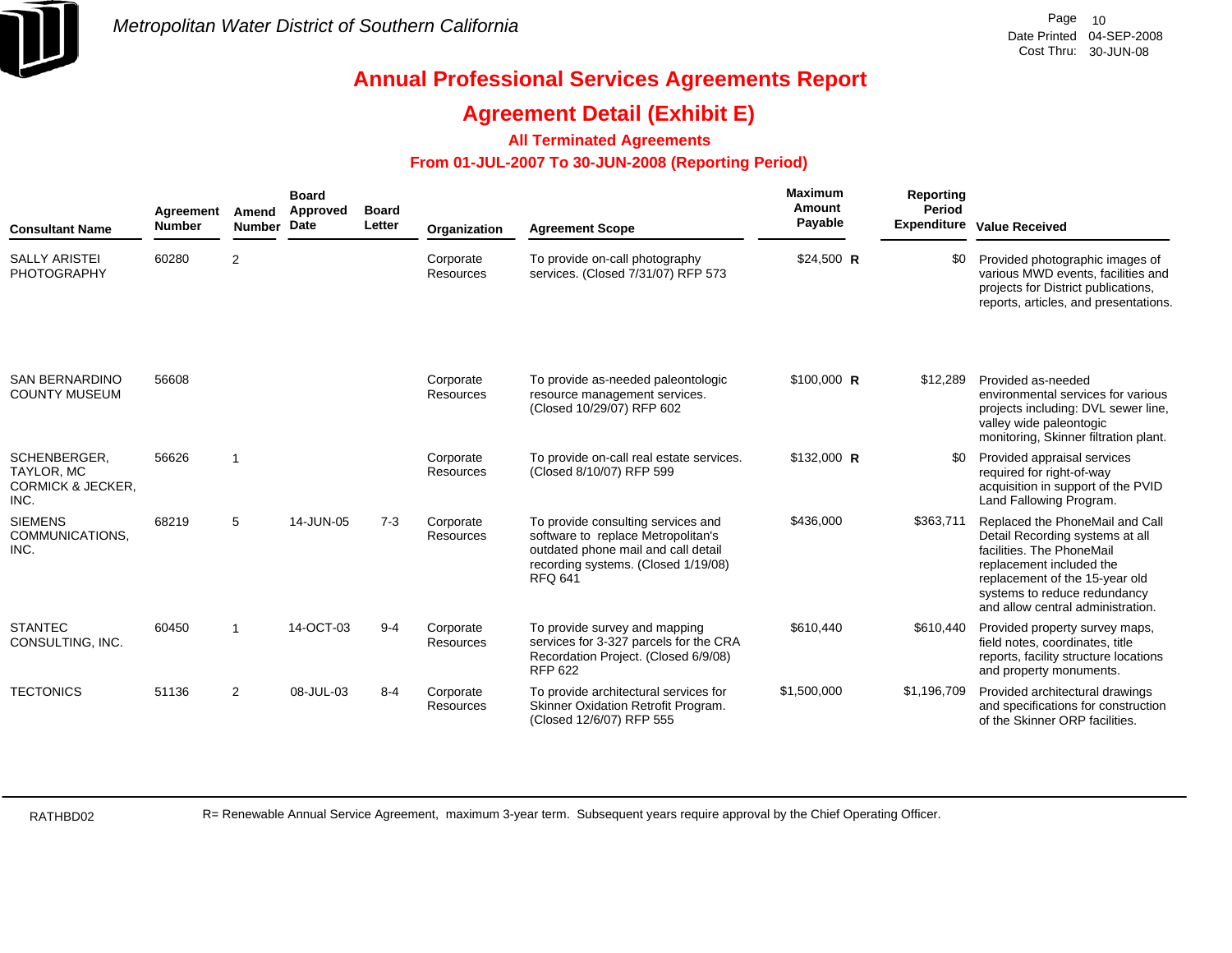

## **Agreement Detail (Exhibit E)**

### **All Terminated Agreements**

### **From 01-JUL-2007 To 30-JUN-2008 (Reporting Period)**

| <b>Consultant Name</b>                      | Agreement<br><b>Number</b> | Amend<br><b>Number</b>  | <b>Board</b><br>Approved<br>Date | <b>Board</b><br>Letter | Organization                  | <b>Agreement Scope</b>                                                                                                         | Maximum<br>Amount<br>Payable | Reporting<br>Period | Expenditure Value Received                                                                                                                                                                                                                                                 |
|---------------------------------------------|----------------------------|-------------------------|----------------------------------|------------------------|-------------------------------|--------------------------------------------------------------------------------------------------------------------------------|------------------------------|---------------------|----------------------------------------------------------------------------------------------------------------------------------------------------------------------------------------------------------------------------------------------------------------------------|
| TOWILL, INC.                                | 59677                      |                         | 14-OCT-03                        | $9 - 4$                | Corporate<br><b>Resources</b> | To provide survey and mapping<br>services parcels 3-314 for the CRA<br>Recordation Project. (Closed 3/10/08)<br><b>RFP 622</b> | \$1,257,220                  | \$1,161,158         | Provided property survey maps,<br>field notes, coordinates, title<br>reports, facility structure locations<br>and property monuments.                                                                                                                                      |
| TRAVEL STORE, INC.                          | 65049                      |                         |                                  |                        | Corporate<br>Resources        | To provide travel services including<br>air, train, car rental and hotel<br>accommodations. (Closed 4/17/08)<br><b>RFP 651</b> | \$105,000                    | \$0                 | Provided travel services for MWD.                                                                                                                                                                                                                                          |
| <b>URS CORPORATION</b><br><b>AMERICAS</b>   | 57617                      |                         |                                  |                        | Corporate<br>Resources        | To provide on-call geotechnical<br>services for various projects within our<br>service area. (Closed 12/6/07) RFQ<br>559       | \$249,000 R                  | \$0                 | Provided consulting services in<br>support of projects such as CRA<br>Tunnels Rehabilitation and Jensen<br>Solids Handling. This work<br>included geotechnical engineering<br>and geological analyses, field<br>exploration, laboratory testing and<br>report preparation. |
| URS CORPORATION<br><b>AMERICAS</b>          | 57033                      | $\overline{\mathbf{1}}$ |                                  |                        | Corporate<br><b>Resources</b> | To provide on-call environmental<br>services. (Closed 8/13/07) RFQ 546                                                         | $$240,000$ R                 | \$0                 | Provided on-call<br>environmental services for various<br>projects including: Habitat<br>Conservation Plan for O&M<br>activities and Upper Feeder Santa<br>Ana River crossing FEMA project<br>Embankment Protection and<br>Security Fencing.                               |
| <b>VALUE MANAGEMENT</b><br>STRATEGIES, INC. | 60460                      |                         |                                  |                        | Corporate<br><b>Resources</b> | To provide value engineering,<br>benchmarking and QA/QC services.<br>(Closed 10/19/07) RFP 624                                 | \$240,000 R                  | \$0                 | Provided value<br>engineering/constructability<br>studies, benchmarking, QA/QC<br>services and performance<br>measures for Diemer WWRP 3<br>Value Engineering Study and<br>Second Lower Cross Feeder<br>Constructability Study.                                            |

RATHBD02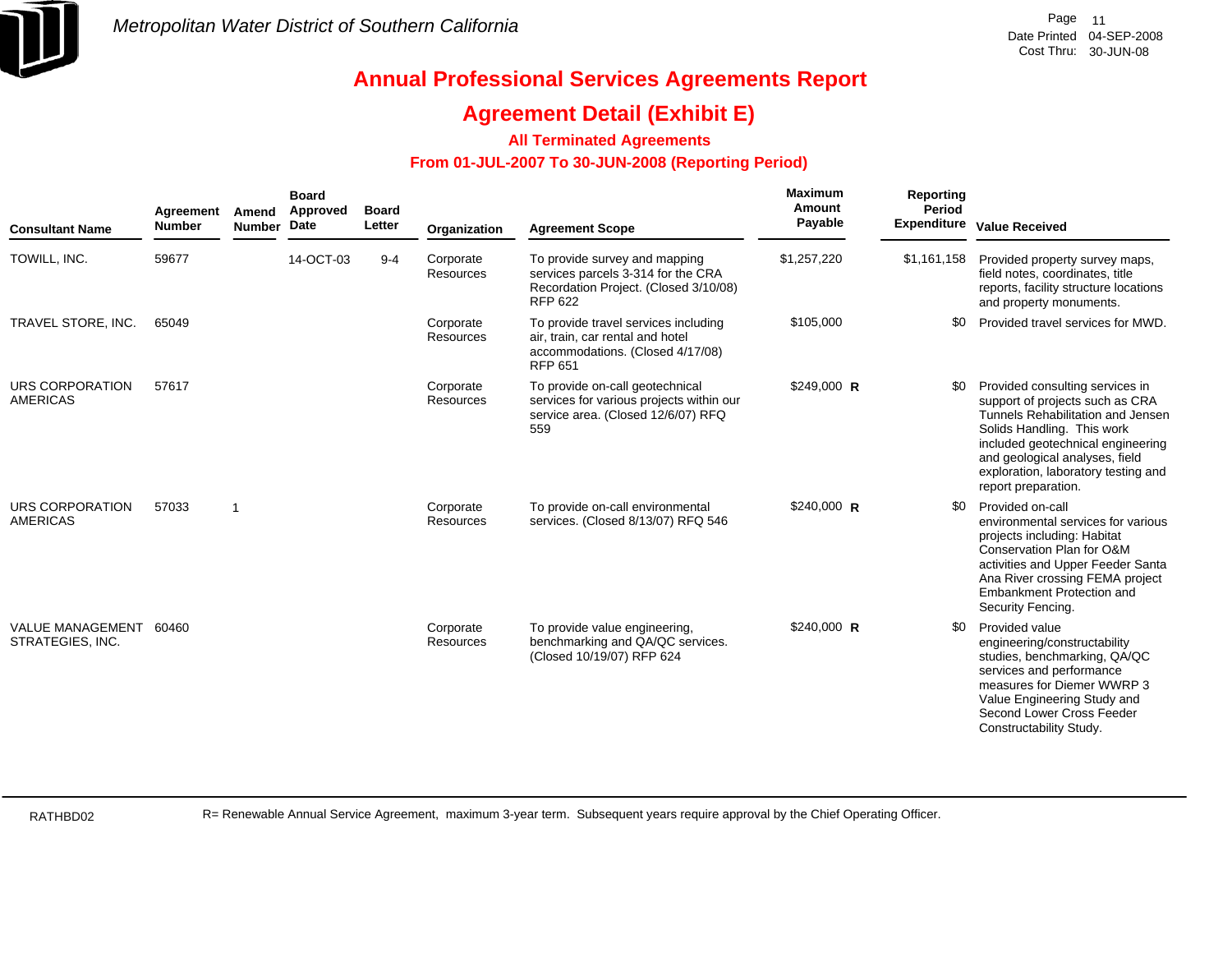

## **Agreement Detail (Exhibit E)**

**All Terminated Agreements**

### **From 01-JUL-2007 To 30-JUN-2008 (Reporting Period)**

| <b>Consultant Name</b>                                 | Agreement<br><b>Number</b> | Amend<br><b>Number</b> | <b>Board</b><br>Approved<br><b>Date</b> | <b>Board</b><br>Letter | Organization                               | <b>Agreement Scope</b>                                                                                                        | <b>Maximum</b><br>Amount<br>Payable | Reporting<br>Period | <b>Expenditure Value Received</b>                                                                                                                                                                                                                                |
|--------------------------------------------------------|----------------------------|------------------------|-----------------------------------------|------------------------|--------------------------------------------|-------------------------------------------------------------------------------------------------------------------------------|-------------------------------------|---------------------|------------------------------------------------------------------------------------------------------------------------------------------------------------------------------------------------------------------------------------------------------------------|
| VOGT & ASSOCIATES, 57392<br>GARY                       |                            |                        |                                         |                        | Corporate<br>Resources                     | To provide on-call real estate appraisal<br>services. (Closed 8/10/07) RFP 599                                                | \$172,000 R                         | \$0                 | Provided appraisal services<br>required for right-of-way<br>acquisition in support of San<br>Diego Pipeline No. 6 and Central<br>Pool Augmentation.                                                                                                              |
| <b>ACE &amp; STEWART</b><br>DETAILING, INC.            | 78153                      |                        |                                         |                        | <b>Water System</b><br>Operations<br>Group | To provide shop engineering detailing<br>and design services. (Closed 4/23/08)                                                | \$24,999                            | \$24,968            | Provided detailed drawings for<br>critical projects for the production<br>shops, also assisted in the<br>machining and fabrication services<br>provided by the shops to our<br>internal and external customers.                                                  |
| ASSET GROUP, INC.                                      | 79204                      |                        |                                         |                        | <b>Water System</b><br>Operations<br>Group | To provide environmental services<br>including asbestos lead/survey and<br>industrial hygiene monitoring. (Closed<br>7/26/07) | \$24,999                            | \$2,820             | Provided abestos testing at desert<br>facilities and provided<br>Metropolitan with a final report and<br>recommendation for asbestos<br>procedures and training.                                                                                                 |
| <b>CITY OF ONTARIO</b>                                 | 82255                      |                        |                                         |                        | <b>Water System</b><br>Operations<br>Group | <b>GRANT: "Remediation of Perchlorate-</b><br>Contaminated Well Water." (Project<br>#701718) (Closed 5/12/08)                 | \$192,400                           | \$192,400           | Handled the design of an ion<br>exchange treatment plant at John<br>Galvin Park to treat impaired<br>groundwater contaminated with<br>perchlorate and nitrate so that it<br>can serve as a source of drinking<br>water.                                          |
| <b>CPS HUMAN</b><br><b>RESOURCE</b><br><b>SERVICES</b> | 66409                      |                        |                                         |                        | <b>Water System</b><br>Operations<br>Group | To provide examination material for<br>applicants. (Closed 7/13/07)                                                           | \$24,990 R                          | \$0                 | Provided a customized<br>examination for Metropolitan's use<br>in the recruitment of apprentice<br>candidates. CPS scored these<br>exams and provided the results in<br>report form. The use of this<br>service greatly expedited the<br>apprentice recruitment. |

RATHBD02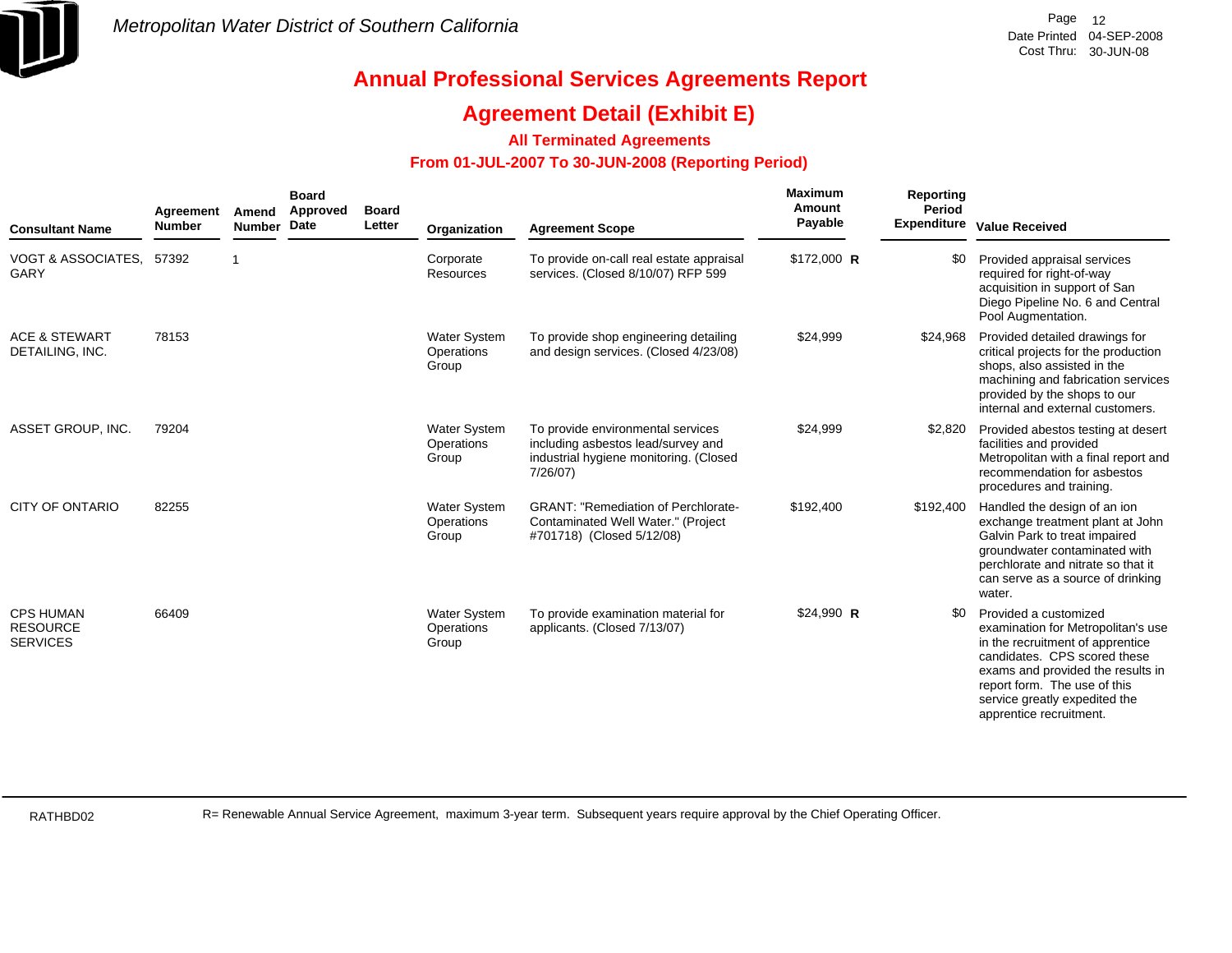

### **Agreement Detail (Exhibit E)**

**All Terminated Agreements**

### **From 01-JUL-2007 To 30-JUN-2008 (Reporting Period)**

| <b>Consultant Name</b>                      | Agreement<br><b>Number</b> | Amend<br>Number Date | <b>Board</b><br>Approved | <b>Board</b><br>Letter | Organization                               | <b>Agreement Scope</b>                                                                                                                                            | Maximum<br><b>Amount</b><br>Payable | <b>Reporting</b><br>Period<br><b>Expenditure</b> | <b>Value Received</b>                                                                                                                                                                                                                                                                |
|---------------------------------------------|----------------------------|----------------------|--------------------------|------------------------|--------------------------------------------|-------------------------------------------------------------------------------------------------------------------------------------------------------------------|-------------------------------------|--------------------------------------------------|--------------------------------------------------------------------------------------------------------------------------------------------------------------------------------------------------------------------------------------------------------------------------------------|
| <b>ETEC CONSULTING</b><br><b>GROUP LLC</b>  | 81247                      |                      |                          |                        | <b>Water System</b><br>Operations<br>Group | To provide health and safety<br>inspection during pipeline shutdowns<br>for Capital Projects. (Closed 9/27/07)                                                    | \$70,000                            | \$28,827                                         | Provided highly trained and<br>qualified/certified contractors that<br>Metropolitan did not have, to help<br>perform work. Contractors were<br>available when called upon.                                                                                                           |
| <b>GEI CONSULTANTS.</b><br>INC.             | 89369                      |                      |                          |                        | <b>Water System</b><br>Operations<br>Group | To train and certify approximately ten<br>water quality staff members on<br>sensory analysis of water using Flavor<br>Profile Analysis method. (Closed<br>3/10/08 | \$50,000                            | \$50,000                                         | Provided sensory training in the<br>Flavor Profile Analysis (FPA) for<br>Water Quality staff. FPA is an<br>integral part of Metropolitan's taste<br>and odor control program.                                                                                                        |
| GEOPENTECH, INC.                            | 65054                      | $\overline{1}$       |                          |                        | <b>Water System</b><br>Operations<br>Group | To provide geological and<br>hydrogeological evaluation services<br>relating to water quality issues.<br>(Closed 1/25/08)                                         | \$24,999                            | \$22,460                                         | Provided geological and<br>hydrogeological evaluation<br>services relating to source water<br>protection issues.                                                                                                                                                                     |
| <b>JOHNSON</b><br>CONTROLS, INC.            | 54400                      |                      | 10-JUN-03                | $9 - 4$                | <b>Water System</b><br>Operations<br>Group | To design and install an improved<br>security system for Metropolitan.<br>(Closed 8/10/07) RFP 600                                                                | \$8,365,000                         | \$8,362,970                                      | Provided securtiy system<br>implementation including access<br>control and CCTV at over 60<br>prioritized Metropolitan sites as<br>well as a 24/7 security watch<br>center with two backup stations.                                                                                 |
| <b>KAZARIANS &amp;</b><br><b>ASSOCIATES</b> | 57797                      | 2                    |                          |                        | <b>Water System</b><br>Operations<br>Group | To provide a chemical risk<br>management program. (Closed<br>5/12/08) RFP 560                                                                                     | \$200,000                           | \$190,721                                        | Provided services to assist with<br><b>MWD's US EPA's Risk</b><br>Management Program (RMP),<br>Cal/Accidental Risk Management<br>Plan (Cal/ARP) and Cal/OSHA's<br>Process Safety Management<br>(PSM) Programs for accutely<br>hazardous materials at all six<br>chlorine facilities. |
| LA TESTING, INC.,<br><b>DBA</b>             | 57814                      | $\overline{2}$       |                          |                        | <b>Water System</b><br>Operations<br>Group | To provide analysis of industrial<br>hygiene samples. (Closed 8/10/07)<br>RFP 613                                                                                 | \$25,000 R                          | \$0                                              | Provided certified laboratory<br>analysis of samples collected to<br>determine the potential employee<br>exposure to hazardous materials.                                                                                                                                            |

RATHBD02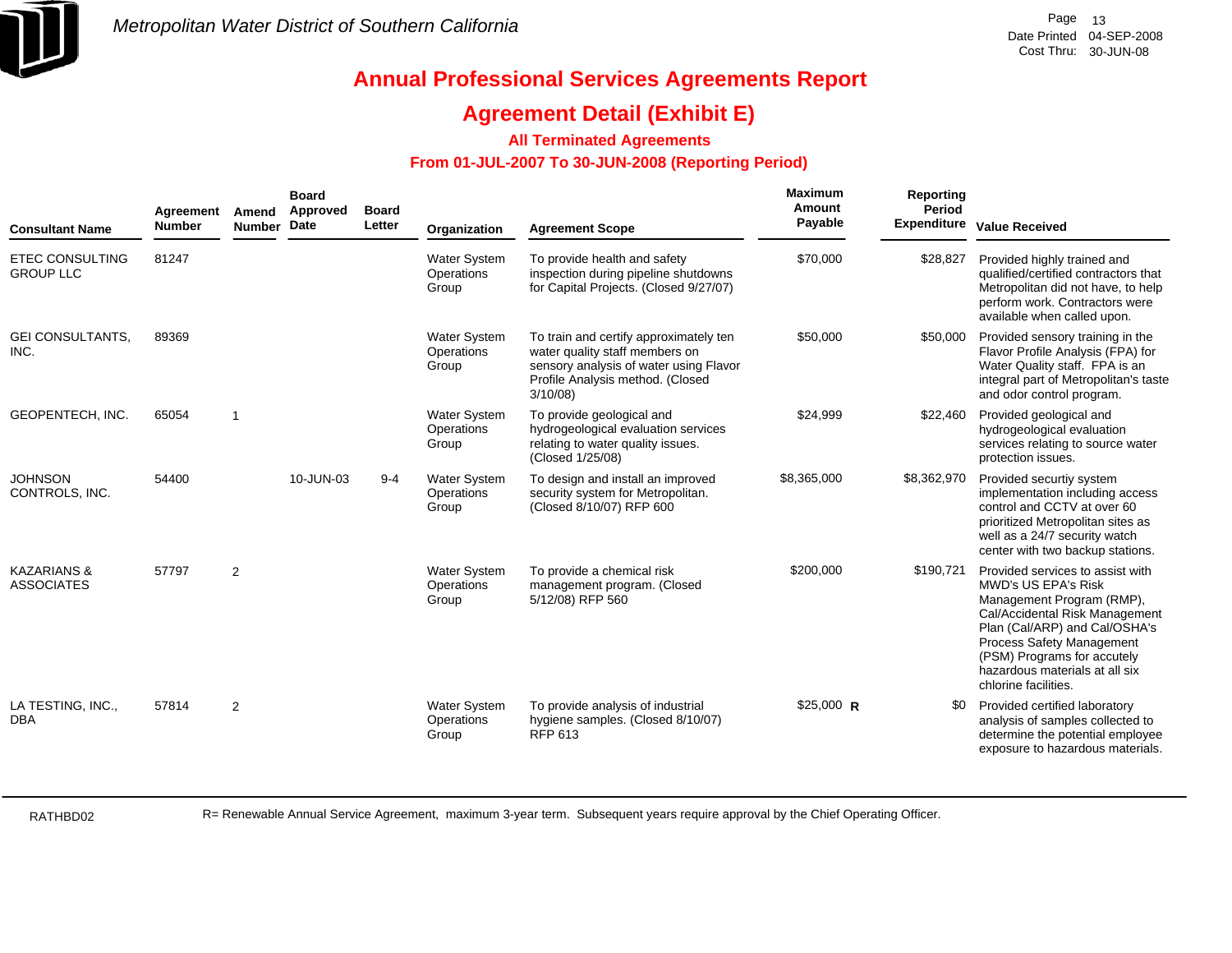

## **Agreement Detail (Exhibit E)**

### **All Terminated Agreements**

### **From 01-JUL-2007 To 30-JUN-2008 (Reporting Period)**

| <b>Consultant Name</b>                                   | Agreement<br><b>Number</b> | Amend<br><b>Number</b>  | <b>Board</b><br>Approved<br>Date | <b>Board</b><br>Letter | Organization                               | <b>Agreement Scope</b>                                                                                                                                                                                            | Maximum<br>Amount<br>Payable | Reporting<br>Period<br><b>Expenditure</b> | <b>Value Received</b>                                                                                                                                                                                                                                     |
|----------------------------------------------------------|----------------------------|-------------------------|----------------------------------|------------------------|--------------------------------------------|-------------------------------------------------------------------------------------------------------------------------------------------------------------------------------------------------------------------|------------------------------|-------------------------------------------|-----------------------------------------------------------------------------------------------------------------------------------------------------------------------------------------------------------------------------------------------------------|
| <b>LOS ANGELES</b><br>PIERCE COLLEGE                     | 88837                      |                         |                                  |                        | <b>Water System</b><br>Operations<br>Group | To provide study-based skills and<br>training to MWD apprenticeship<br>program students. (Closed 2/19/08)                                                                                                         | \$8,000                      | \$7,804                                   | Provided pre-apprentices<br>comprehensive study skills<br>course. This was valuable to<br>MWD by better preparing the<br>apprentices to begin their<br>apprenticeship course work.                                                                        |
| MILLER, ALEX                                             | 84173                      | $\overline{\mathbf{1}}$ |                                  |                        | <b>Water System</b><br>Operations<br>Group | To provide project support services for<br><b>MWD's Water Quality Warehouse</b><br>Query program. (Closed 2/26/08)                                                                                                | \$25,999                     | \$23,963                                  | Built the data model/structure for<br>standardizing Water Quality DBP<br>related database. Trained existing<br>and new co-ops on programming<br>of the WQ reports programs.                                                                               |
| <b>NATIONAL SAFETY</b><br>COMPLIANCE, INC.               | 57035                      |                         |                                  |                        | <b>Water System</b><br>Operations<br>Group | To provide drug and alcohol testing<br>program. (Closed 9/10/07)                                                                                                                                                  | $$15,000$ R                  | -90                                       | Provided assistance in<br>maintaining compliance with<br>Department of Transportation.                                                                                                                                                                    |
| <b>NETWORK</b><br><b>ENVIRONMENTAL</b><br><b>SYSTEMS</b> | 56019                      |                         |                                  |                        | <b>Water System</b><br>Operations<br>Group | To provide regulatory mandated<br>documentation and documentation for<br>the International Standard<br>Organization related to Metropolitan's<br>hazardous materials policies and<br>procedures. (Closed 6/10/08) | \$20,000 R                   | \$0                                       | Provided expert consulting advise<br>on hazmat transportation and<br>waste management issues.                                                                                                                                                             |
| <b>ORANGE COUNTY</b><br><b>WATER DISTRICT</b>            | 58431                      | $\overline{2}$          |                                  |                        | <b>Water System</b><br>Operations<br>Group | GRANT: 1) CEC - Energy usage,<br>water supply reliability, and water<br>quality (Project#701675) 2) DWR -<br>Watershed protection for the Flood<br>Protection Act (Project #701676)<br>(Closed 12/10/07)          | \$25,000                     | \$21,900                                  | Provided valuable analytical work<br>to evaluate fouling of reverse<br>osmosis membranes used during<br>desalination of brackish water.<br>This agreement supported<br>projects under the Desalination<br>Research and Innovation<br>Partnership program. |
| <b>ORANGE COUNTY</b><br><b>WATER DISTRICT</b>            | 52374                      |                         |                                  |                        | <b>Water System</b><br>Operations<br>Group | <b>GRANT: " Desalination Research and</b><br>Innovation Partnership - EPA II"<br>(Project #701673) (Closed 2/8/08)                                                                                                | \$299,697                    | \$115,740                                 | Supported Metropolitan's DRIP<br>program designed to lower the<br>costs of implementing brackish<br>water desalting in Metropolitan's<br>service area.                                                                                                    |

RATHBD02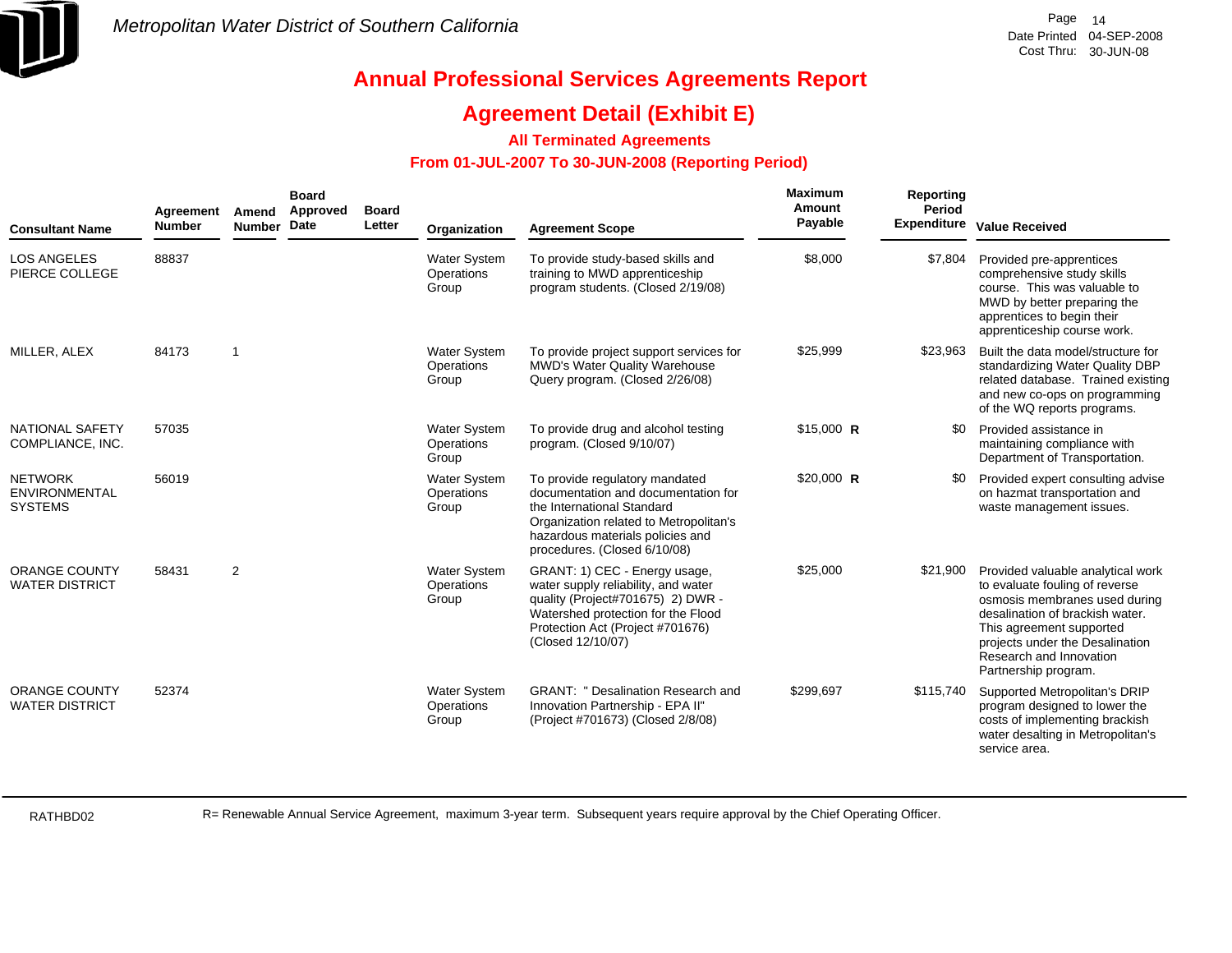

### **Agreement Detail (Exhibit E)**

### **All Terminated Agreements**

### **From 01-JUL-2007 To 30-JUN-2008 (Reporting Period)**

| <b>Consultant Name</b>                                       | Agreement<br><b>Number</b> | Amend<br><b>Number</b>  | <b>Board</b><br>Approved<br><b>Date</b> | <b>Board</b><br>Letter | Organization                               | <b>Agreement Scope</b>                                                                                                                                         | Maximum<br>Amount<br>Payable | Reporting<br>Period<br><b>Expenditure</b> | <b>Value Received</b>                                                                                                                                                                                                                                                     |
|--------------------------------------------------------------|----------------------------|-------------------------|-----------------------------------------|------------------------|--------------------------------------------|----------------------------------------------------------------------------------------------------------------------------------------------------------------|------------------------------|-------------------------------------------|---------------------------------------------------------------------------------------------------------------------------------------------------------------------------------------------------------------------------------------------------------------------------|
| <b>PROCESS</b><br>APPLICATIONS, INC.                         | 56017                      | $\overline{2}$          |                                         |                        | <b>Water System</b><br>Operations<br>Group | To develop a training workshop on<br>process optimization services at<br>Jensen Filtration plant. (Closed<br>8/10/07                                           | \$245,000                    | \$243,809                                 | Provided ozone system startup<br>training for Jensen plant operators<br>and maintenance personnel. As a<br>result Metropolitan was able to<br>successfully start up the ozone<br>disinfection system within the<br>required timeframe.                                    |
| <b>REGENTS OF THE</b><br>UNIV OF CALIF<br><b>RIVERSIDE</b>   | 83376                      |                         |                                         |                        | <b>Water System</b><br>Operations<br>Group | To provide two studies for Lake<br>Skinner "Water Movement and<br>Sediment Nutrient Flux in Lake<br>Skinner." (Closed 1/19/08)                                 | \$24,000                     | \$24,000                                  | Provided research support in<br>understanding processes driving<br>increasing algae production in<br>Lake Skinner. This study<br>successfully measured nutrient<br>release from sediments, and<br>mapped circulation patterns in the<br>lake for future research efforts. |
| <b>RICHARD GROUNDS.</b><br>P.E.                              | 78274                      |                         |                                         |                        | <b>Water System</b><br>Operations<br>Group | To provide review of engineered<br>drawings and sketches and shop<br>detailing evaluation in support of<br>MWD's maintenance support unit.<br>(Closed 4/23/08) | \$24,999                     | \$23,420                                  | Provided detailing services for<br>critical projects within the<br>production shops. The detailed<br>drawings provided by Ace &<br>Stewart assisted in the machining<br>and fabrication services provided<br>by the shops to our internal and<br>external customers.      |
| RITTMANN, DR.<br><b>BRUCE E.</b>                             | 57400                      | $\overline{\mathbf{1}}$ |                                         |                        | <b>Water System</b><br>Operations<br>Group | <b>GRANT: "Contribution of Wastewater</b><br>to DBP Formation." (Project# 701632)<br>(Closed 4/30/08)                                                          | \$8,000                      | \$8,000                                   | Provided excellent technical<br>advisory services on biological<br>wastewater treatment and greatly<br>assisted the project team in<br>support of AWWARF GRANT:<br>"Contribution of Wastewater to<br>DBP Formaton."                                                       |
| <b>SANTA CLARA</b><br><b>VALLEY WATER</b><br><b>DISTRICT</b> | 52375                      | $\overline{1}$          |                                         |                        | <b>Water System</b><br>Operations<br>Group | <b>GRANT: "Desalination Research and</b><br>Innovation Partnership ' EPA II"<br>(Project #701673) (Closed 3/24/08)                                             | \$243,000                    | \$0                                       | No expenses were incurred.                                                                                                                                                                                                                                                |

RATHBD02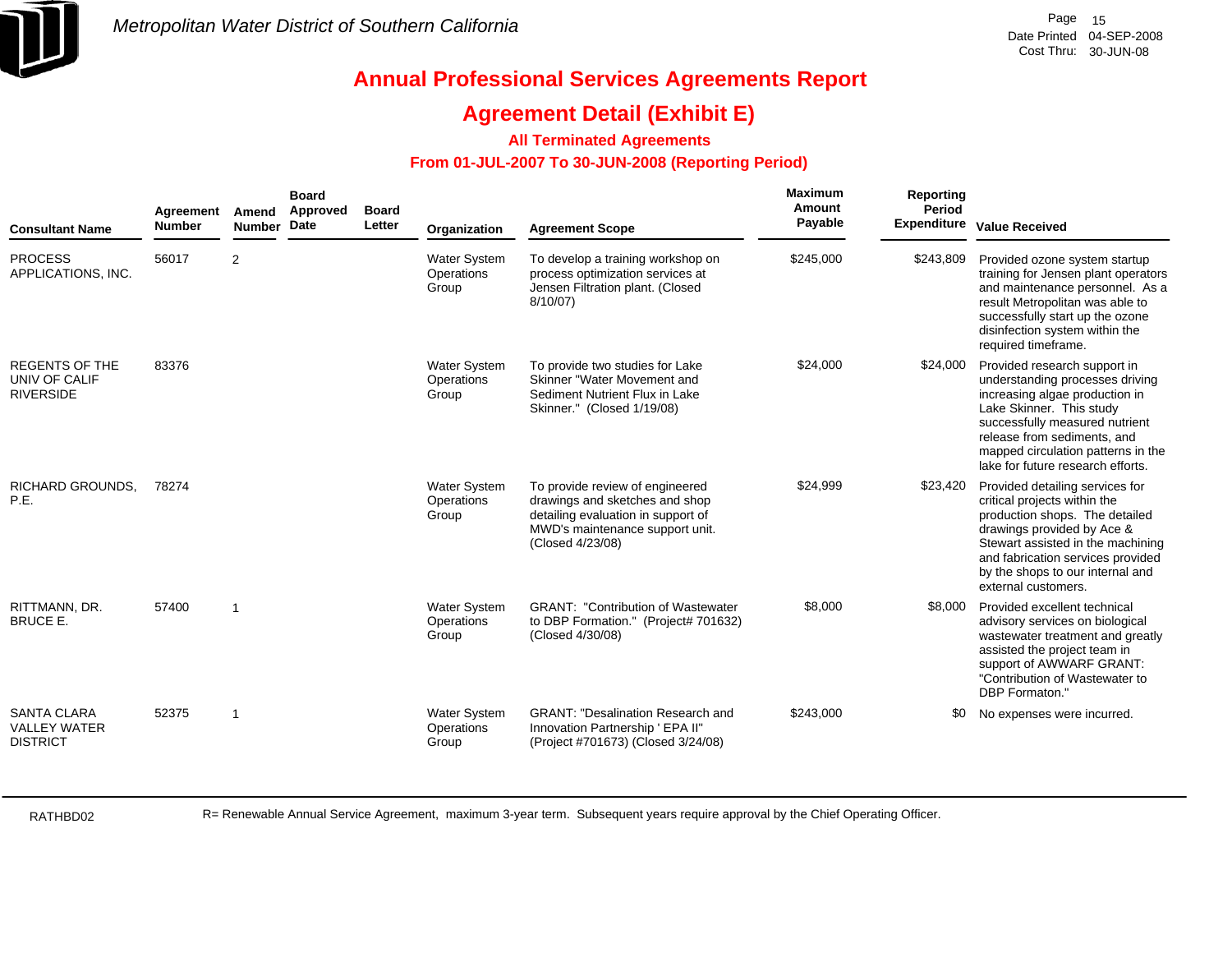

### **Agreement Detail (Exhibit E)**

### **All Terminated Agreements**

### **From 01-JUL-2007 To 30-JUN-2008 (Reporting Period)**

| <b>Consultant Name</b>                      | Agreement<br><b>Number</b> | Amend<br><b>Number</b> | <b>Board</b><br>Approved<br><b>Date</b> | <b>Board</b><br>Letter | Organization                               | <b>Agreement Scope</b>                                                                                                                                                    | Maximum<br>Amount<br>Payable | <b>Reporting</b><br>Period | <b>Expenditure Value Received</b>                                                                                                                                                                                                                                     |
|---------------------------------------------|----------------------------|------------------------|-----------------------------------------|------------------------|--------------------------------------------|---------------------------------------------------------------------------------------------------------------------------------------------------------------------------|------------------------------|----------------------------|-----------------------------------------------------------------------------------------------------------------------------------------------------------------------------------------------------------------------------------------------------------------------|
| SOLSOURCE ENERGY 76825                      |                            |                        |                                         |                        | Water System<br>Operations<br>Group        | To provide studies of available<br>technologies for viable cost-effective<br>solutions to supplementing the local<br>power supply at Skinner. (Closed<br>9/10/07) RFQ 746 | \$49,755                     | \$48,229                   | Provided comprehensive study on<br>solar potential at our Skinner<br>treatment facility. Led to<br>proceeding with a Capital project<br>for 1 MW solar PV system<br>currently in progress.                                                                            |
| <b>SONOMA COUNTY</b><br><b>WATER AGENCY</b> | 52376                      |                        |                                         |                        | <b>Water System</b><br>Operations<br>Group | <b>GRANT: EPA - "Desalination</b><br>Research & Innovative Partnership".<br>EPA II supports DRIP Project. (Project<br>#701673) (Closed 10/29/07)                          | \$188,000                    | \$172,985                  | Fulfilled MWD's obligation to U.S.<br>EPA to conduct pilot-scale<br>research on the efficacy of RO to<br>remove EDCs and PPCPs from<br>secondary treated wastewater.                                                                                                  |
| <b>STARR CONSULTING</b>                     | 68212                      |                        |                                         |                        | <b>Water System</b><br>Operations<br>Group | To provide a Watershed Sanitary<br>Survey for the Colorado River. (Closed<br>7/31/07                                                                                      | \$24,999                     | \$14,520                   | Assisted Metropolitan with the<br>watershed sanitary survey to the<br>California Department of Health<br>Services for the Colorado River.<br>This survey has satisfied<br>California's surface water<br>treatment rule requirement.                                   |
| THE UNIVERSITY OF<br><b>NORTH CAROLINA</b>  | 71731                      |                        |                                         |                        | <b>Water System</b><br>Operations<br>Group | EPA GRANT: Four Lab Study: Priority<br><b>Chlorination Disinfection Byproduct</b><br>Analysis. (Project#701700) (Closed<br>4/30/08                                        | \$90,000                     | \$90,000                   | Provided excellent analytical<br>support on emerging disinfection<br>byproducts for this grant-funded<br>project.                                                                                                                                                     |
| <b>U.S. BUREAU OF</b><br><b>RECLAMATION</b> | 66418                      | -1                     |                                         |                        | <b>Water System</b><br>Operations<br>Group | <b>GRANT: To provide research services</b><br>for the Rio filtration project for the<br>Water Improvement Center.<br>(Project#102888) (Closed 12/10/07)                   | \$583,000                    | \$583,000                  | Provided valuable services to<br>house, operate, and maintain<br>several research equipment<br>ranging in size from 20 gpm to<br>.065. The equipment was used to<br>evaluate RO desalination to<br>achieve greater than 90%<br>reacovery for Colorado River<br>water. |

RATHBD02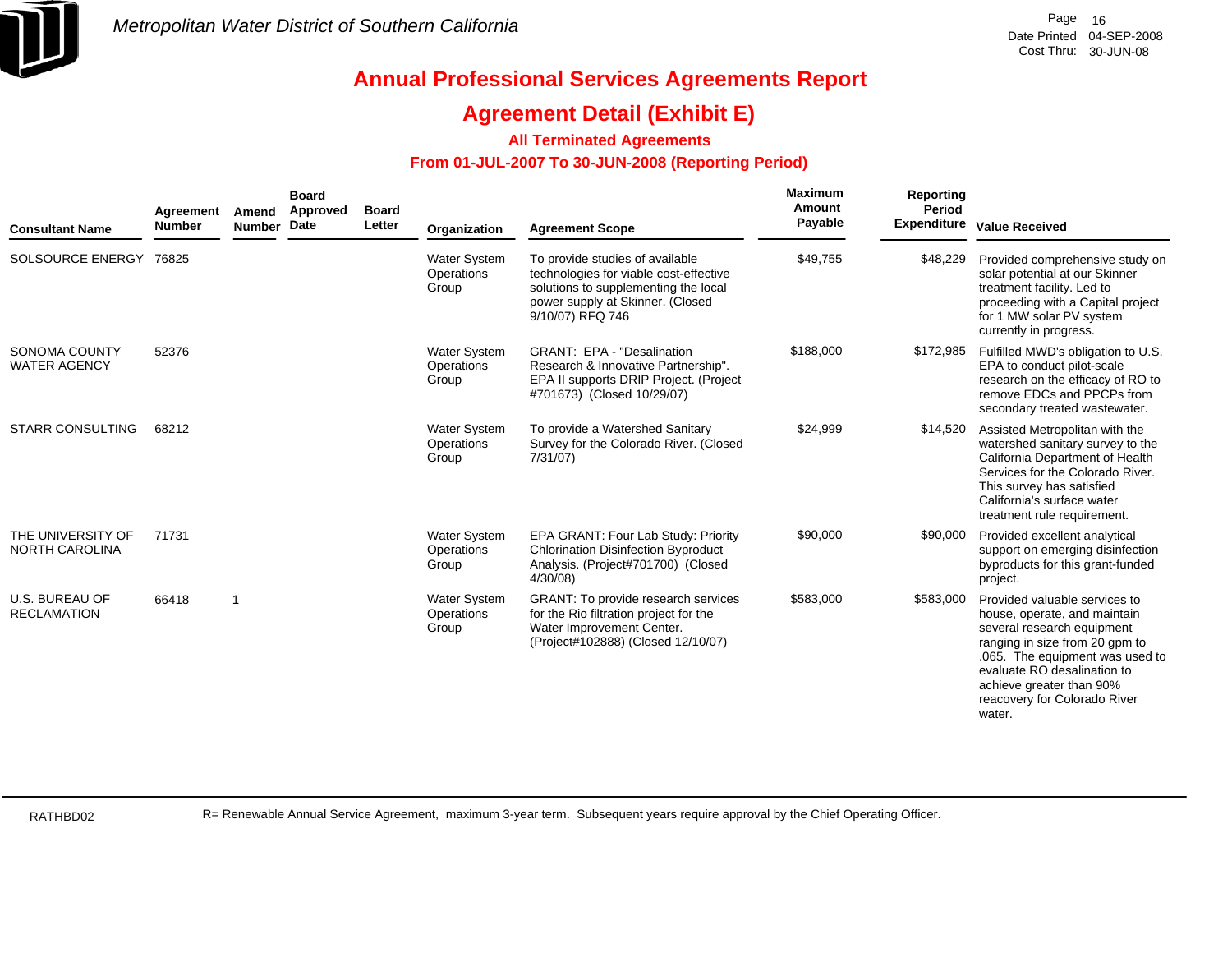

## **Agreement Detail (Exhibit E)**

### **All Terminated Agreements**

### **From 01-JUL-2007 To 30-JUN-2008 (Reporting Period)**

| <b>Consultant Name</b>                     | Agreement<br><b>Number</b> | Amend<br><b>Number</b>  | <b>Board</b><br>Approved<br>Date | <b>Board</b><br>Letter | Organization                                     | <b>Agreement Scope</b>                                                                                                                                        | Maximum<br>Amount<br>Payable | Reporting<br>Period<br><b>Expenditure</b> | <b>Value Received</b>                                                                                                                                                                                                                                                            |
|--------------------------------------------|----------------------------|-------------------------|----------------------------------|------------------------|--------------------------------------------------|---------------------------------------------------------------------------------------------------------------------------------------------------------------|------------------------------|-------------------------------------------|----------------------------------------------------------------------------------------------------------------------------------------------------------------------------------------------------------------------------------------------------------------------------------|
| <b>WIMER ASSOCIATES</b>                    | 86551                      |                         |                                  |                        | <b>Water System</b><br>Operations<br>Group       | To provide training for MWD managers<br>in the area of prioritiizing and<br>employee accountability. (Closed<br>2/19/08                                       | \$19,800                     | \$19,800                                  | Provided an assessment.<br>workshops, and conducted<br>training seminars for managers<br>within the Environmental, Health<br>and Safety Section.                                                                                                                                 |
| <b>A&amp;N TECHNICAL</b><br>SERVICES, INC. | 54404                      | $\overline{2}$          |                                  |                        | Water<br>Resources<br>Management<br>Group        | To provide on-call economics services<br>for resource planning and water<br>resource issues. (Closed 9/27/07)<br><b>RFQ 605</b>                               | \$150,000                    | \$147,535                                 | Assisted with the development of<br>peaking factors and provided<br>expert review of peaking analyses<br>for the Integrated Area Study.<br>Developed targets for active<br>conservation. Provided review of<br>Metropolitan's demand modeling<br>methodologies and data sources. |
| DCSE, INC.                                 | 54403                      | 3                       |                                  |                        | Water<br>Resources<br>Management<br>Group        | To provide on-call economic services<br>for resource planning and water<br>resource issues. (Closed 10/19/07)<br><b>RFQ 605</b>                               | \$235,000                    | \$235,000                                 | Provided economic, statistical,<br>resource analysis and expertise in<br>support of water resource<br>management and planning efforts.                                                                                                                                           |
| <b>DUDEK &amp;</b><br>ASSOCIATES, INC.     | 61470                      |                         |                                  |                        | Water<br>Resources<br>Management<br>Group        | To provide landscape expertise<br>regarding irrigation, plant usage, and<br>to support the Protector del Agua<br>program. (Closed 12/6/07) RFP 672            | $$125,000$ R                 | \$7,706                                   | Provided landscape program<br>technical assistance and<br>professional advice.                                                                                                                                                                                                   |
| DZIEGIELEWSKI, BEN                         | 80345                      | $\overline{1}$          |                                  |                        | Water<br><b>Resources</b><br>Management<br>Group | To provide services related to the<br>technical review of retail demand<br>forecasts and peaking factors for the<br>Integrated Area Study. (Closed<br>4/17/08 | \$65,000                     | \$25,000                                  | Provided technical review of the<br>assumptions and methodology for<br>the Integrated Area Study (IAS).<br>The IAS is collaborative effort<br>between Metropolian and member<br>agency for facility planning.                                                                    |
| HALL, DARWIN                               | 80347                      | $\overline{\mathbf{1}}$ |                                  |                        | Water<br>Resources<br>Management<br>Group        | To provide services related to the<br>technical review of retail demand<br>forecasts and peaking factors for the<br>Integrated Area Study. (Closed<br>4/17/08 | \$65,000                     | \$25,000                                  | Provided technical review of the<br>assumptions and methodology for<br>the Integrated Area Study (IAS).<br>The IAS is collaborative effort<br>between Metropolitan and its<br>member agency for facility<br>planning.                                                            |

RATHBD02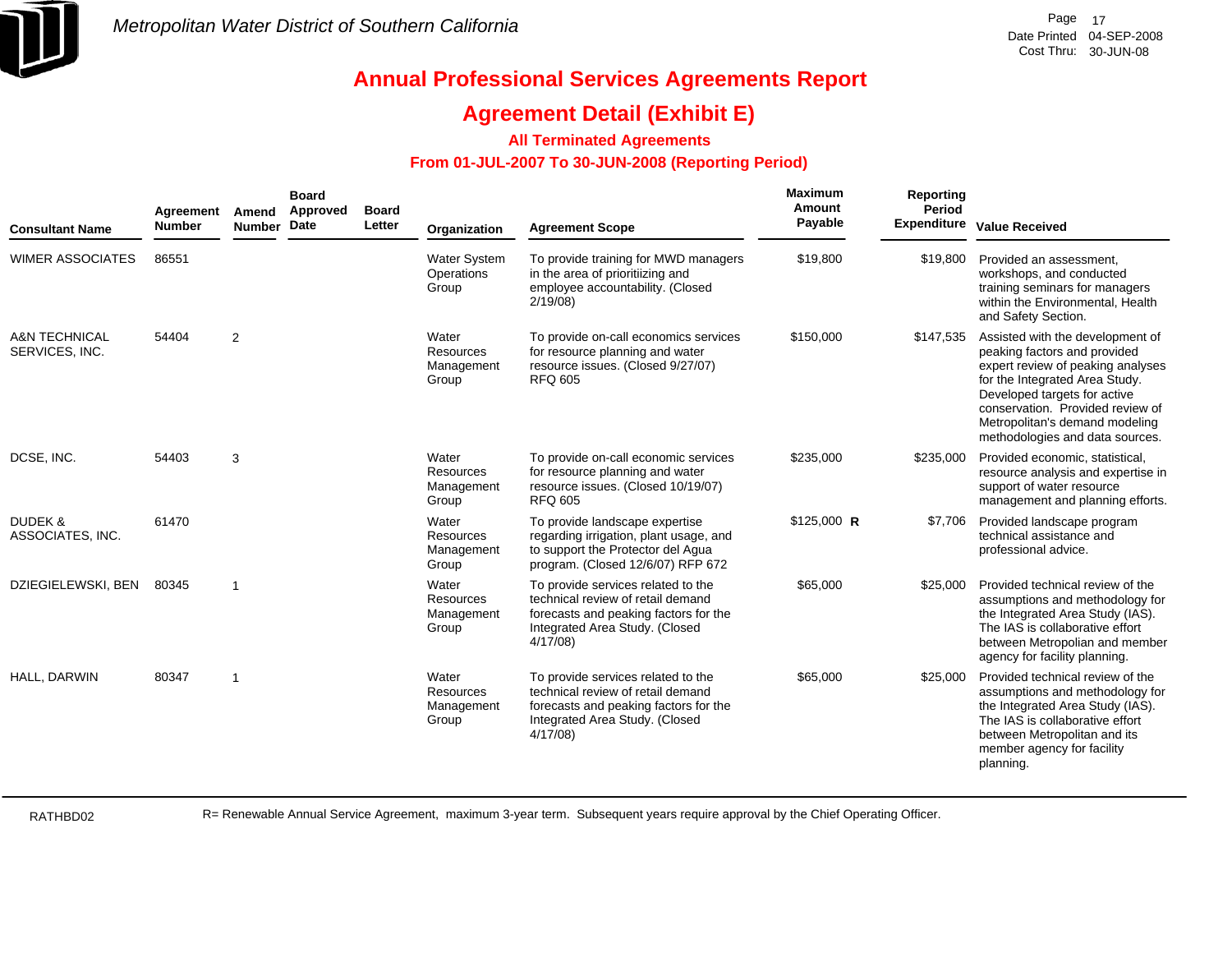

### **Agreement Detail (Exhibit E)**

### **All Terminated Agreements**

### **From 01-JUL-2007 To 30-JUN-2008 (Reporting Period)**

| <b>Consultant Name</b>                                                     | Agreement<br><b>Number</b> | Amend<br>Number Date    | <b>Board</b><br>Approved | <b>Board</b><br>Letter | Organization                                     | <b>Agreement Scope</b>                                                                                                                               | Maximum<br>Amount<br>Payable | Reporting<br>Period | <b>Expenditure Value Received</b>                                                                                                                                                                                                                                                      |
|----------------------------------------------------------------------------|----------------------------|-------------------------|--------------------------|------------------------|--------------------------------------------------|------------------------------------------------------------------------------------------------------------------------------------------------------|------------------------------|---------------------|----------------------------------------------------------------------------------------------------------------------------------------------------------------------------------------------------------------------------------------------------------------------------------------|
| <b>INSIGHTS</b><br><b>WORLDWIDE</b><br><b>RESEARCH</b>                     | 86365                      |                         |                          |                        | Water<br><b>Resources</b><br>Management<br>Group | To provide analysis of the<br>effectiveness of MWD's commercial<br>conservation incentive program.<br>(Closed 10/19/07)                              | \$24,925                     | \$24,900            | Provided valuable feedback from<br>market research performed with<br>incentive customers, commercial<br>suppliers, member agency<br>representatives, and third party<br>vendors.                                                                                                       |
| <b>JONES &amp; STOKES</b><br>ASSOCIATES, INC.                              | 54076                      |                         |                          |                        | Water<br>Resources<br>Management<br>Group        | To provide on-call environmental<br>planning services for Weymouth.<br>(Closed 9/10/07) RFP 546                                                      | $$240,000$ R                 | \$0                 | Developed a mitigation monitoring<br>"notebook" to track and monitor<br>implementation of mitigation<br>measures identified for the<br>Mitigation and Monitoring and<br>Reporting program for the<br>Weymouth Filtration Plan<br>Ozonation Facilities and Site<br>Improvement Program. |
| NATIONAL ACADEMY<br>OF SCIENCES                                            | 77624                      | $\overline{\mathbf{1}}$ |                          |                        | Water<br>Resources<br>Management<br>Group        | To provide services to assess the<br>extant body of scientific data and<br>studies regarding Colorado River<br>hydrology. (Closed 8/13/07)           | \$30,000                     | \$30,000            | Provided Metropolitan with the<br>final report of the Committee on<br>the scientific bases of Colorado<br>river basin water management,<br>entitled " Colorado River Basin<br>Water Management, Evaluating<br>and Adjusting to Hydroclimatic<br>Variability."                          |
| <b>NATIONAL</b><br><b>ECONOMIC</b><br><b>RESEARCH</b><br><b>ASSOCIATES</b> | 54405                      | 2                       |                          |                        | Water<br>Resources<br>Management<br>Group        | To provide on-call economic and<br>statistical assessment evaluation for<br>resource planning and water resource<br>issues. (Closed 7/13/07) RFQ 605 | \$95,000                     | \$50,479            | Developed methodologies to<br>assess the value of supplies for<br>water-quality based exchanges.<br>Developed a methodology for<br>defining baseline cropping levels<br>used to determine the payment for<br>water transfers from the fallowing<br>of Sacramento Valley rice lands.    |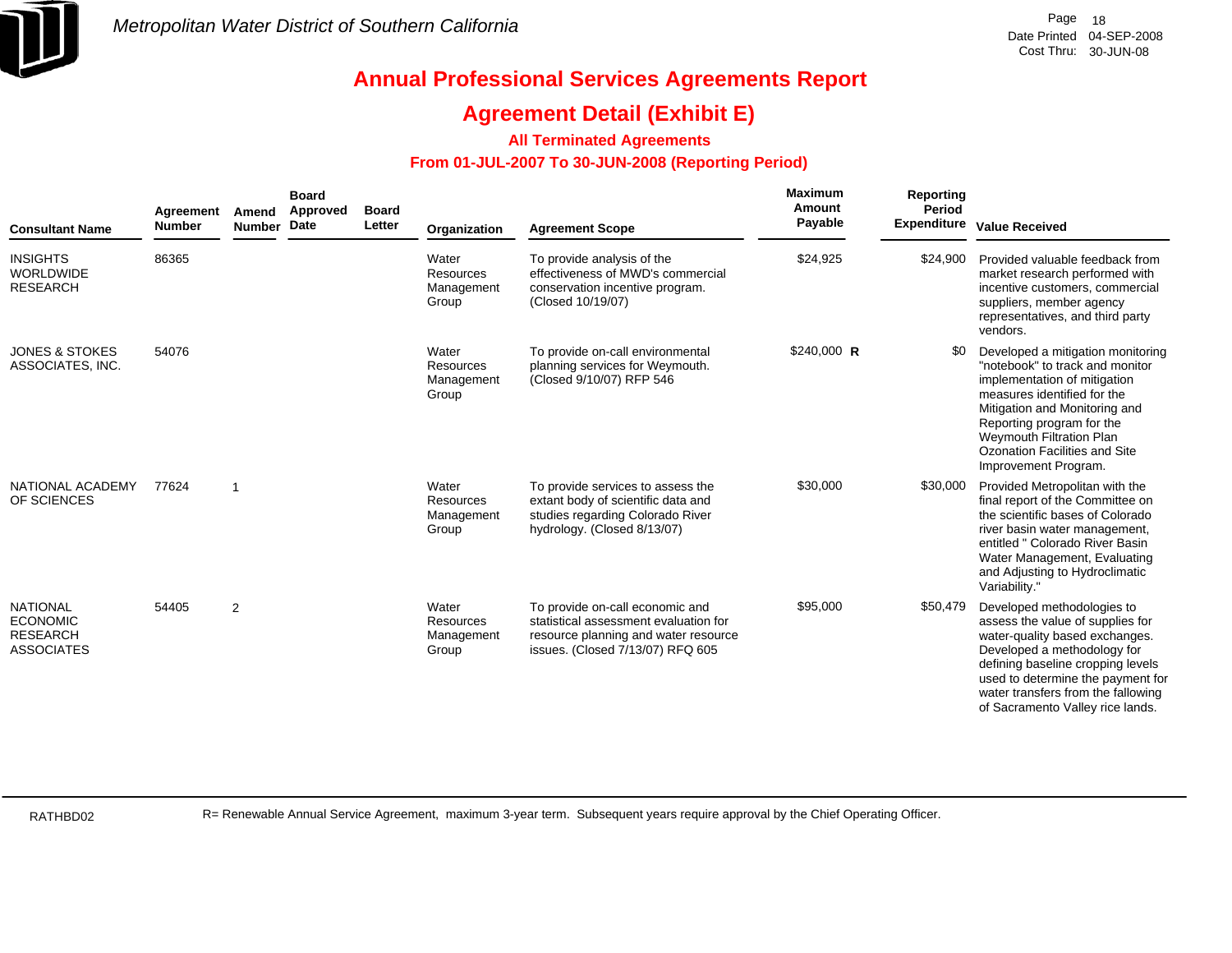

### **Agreement Detail (Exhibit E)**

### **All Terminated Agreements**

### **From 01-JUL-2007 To 30-JUN-2008 (Reporting Period)**

| <b>Consultant Name</b>                                         | Agreement<br><b>Number</b> | Amend<br><b>Number</b> | <b>Board</b><br>Approved<br>Date | <b>Board</b><br>Letter | Organization                              | <b>Agreement Scope</b>                                                                                       | Maximum<br>Amount<br>Payable | Reporting<br>Period<br><b>Expenditure</b> | <b>Value Received</b>                                                                                                                                                                                                                             |
|----------------------------------------------------------------|----------------------------|------------------------|----------------------------------|------------------------|-------------------------------------------|--------------------------------------------------------------------------------------------------------------|------------------------------|-------------------------------------------|---------------------------------------------------------------------------------------------------------------------------------------------------------------------------------------------------------------------------------------------------|
| OPTIONS MARKETING<br><b>RESEARCH &amp;</b><br>CONSULTING, INC. | 86366                      |                        |                                  |                        | Water<br>Resources<br>Management<br>Group | To conduct analysis of MWD's current<br>residential conservation incentive<br>program. (Closed 10/19/07)     | \$24,700                     | \$24.700                                  | Provided feedback for residential<br>conservation program to help<br>improve program participation and<br>effectiveness. Market research<br>came from residential program<br>participants, non-participants and<br>member agency representatives. |
| <b>R2 RESOURCE</b><br>CONSULTANTS, INC.                        | 67612                      | $\overline{1}$         |                                  |                        | Water<br>Resources<br>Management<br>Group | To provide fish biology and ecosystem<br>restoration services for the Bay Delta.<br>(Closed 6/10/08) RFQ 722 | $$55,000$ R                  | \$29,423                                  | Provided extensive literature<br>review in regard to petitions to list<br>the Bay/Delta longfin smelt as<br>threatened or endangered under<br>the Endangered Species acts,<br>which would decrease SWP water<br>supply reliability.               |
| <b>RAIN BIRD SERVICES</b><br><b>CORPORATION</b>                | 65050                      |                        |                                  |                        | Water<br>Resources<br>Management<br>Group | To provide technical service for the<br>Protector Del Auga Program. (Closed<br>4/17/08) RFQ 693              | \$40,000                     | \$3,000                                   | Provided instructor guide for MWD<br>water conservation techniques for<br>plant material course.                                                                                                                                                  |
| S.P. CRAMER &<br><b>ASSOCIATES</b>                             | 67610                      | 3                      |                                  |                        | Water<br>Resources<br>Management<br>Group | To provide environmental services for<br>the Sacramento San Joaquin Delta.<br>(Closed 6/10/08) RFQ 722       | $$245,000$ R                 | \$74,375                                  | Developed winter run salmon<br>model and estimated effects on<br>salmon of EWA, DCC closure and<br>ocean harvest.                                                                                                                                 |
| SCHULTZ, DONALD                                                | 65042                      | $\overline{1}$         |                                  |                        | Water<br>Resources<br>Management<br>Group | To provide training services for the<br>Protector Del Agua Program. (Closed<br>1/25/08) RFQ 693              | \$240,000                    | \$29,140                                  | Provided instructional services for<br>the California Friendly Landscape<br>Training Program.                                                                                                                                                     |
| <b>STRATEGIC</b><br><b>CONSULTING &amp;</b><br><b>RESEARCH</b> | 86364                      |                        |                                  |                        | Water<br>Resources<br>Management<br>Group | To provide research and market<br>analysis for the California friendly<br>rebate program. (Closed 10/19/07)  | \$24,958                     | \$24,958                                  | Provided valuable program<br>feedback on ways to improve<br>participation. Feedback came<br>from recent new home buyers,<br>home builders, Green building<br>representatives, and member<br>agency representatives.                               |

RATHBD02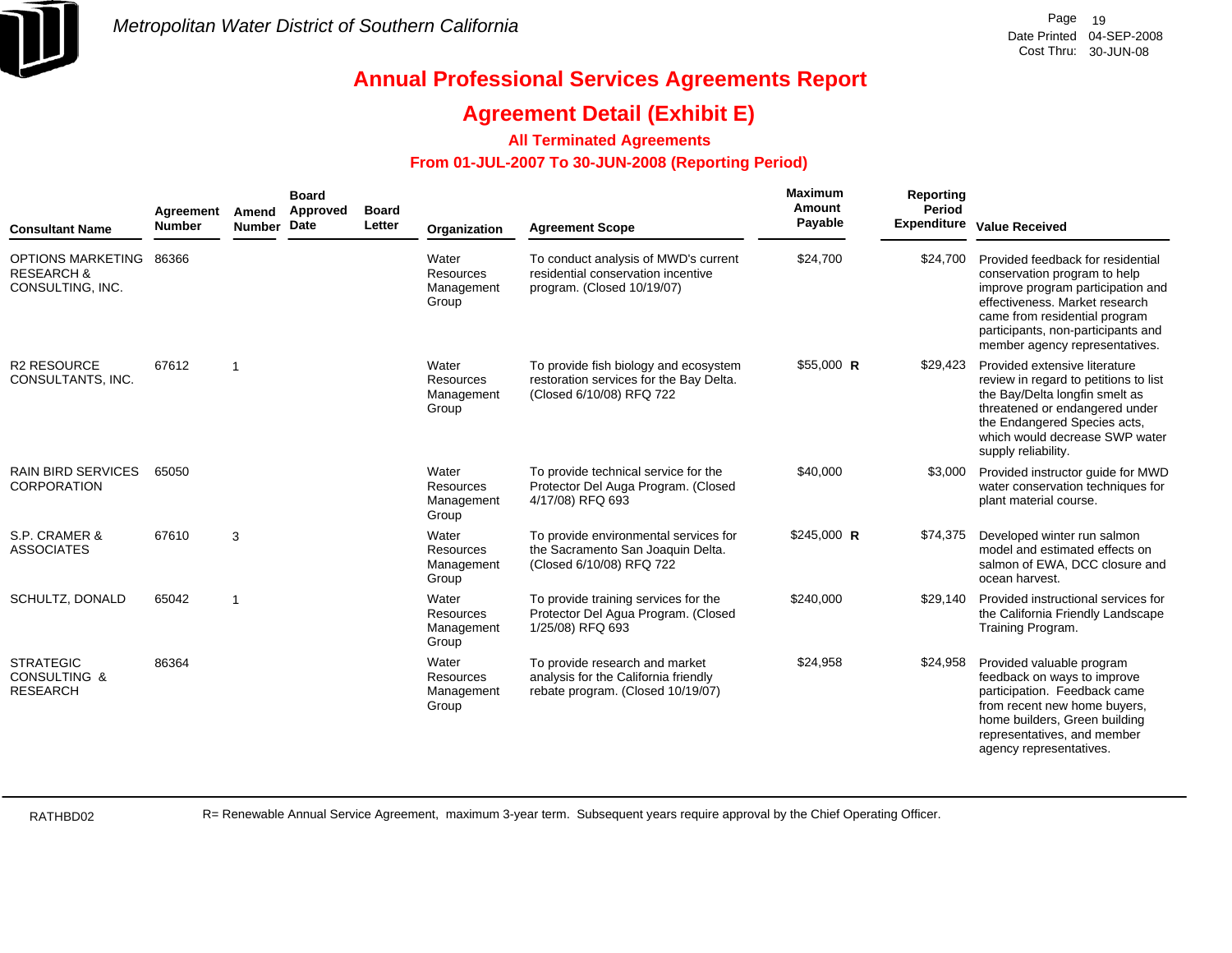

## **Agreement Detail (Exhibit E)**

### **All Terminated Agreements**

### **From 01-JUL-2007 To 30-JUN-2008 (Reporting Period)**

| <b>Consultant Name</b>                                   | Agreement<br><b>Number</b> | Amend<br><b>Number</b> | <b>Board</b><br>Approved<br>Date | <b>Board</b><br>Letter | Organization                                     | <b>Agreement Scope</b>                                                                                                                              | Maximum<br>Amount<br>Payable | Reporting<br>Period | <b>Expenditure Value Received</b>                                                                                                                                                                                                                    |
|----------------------------------------------------------|----------------------------|------------------------|----------------------------------|------------------------|--------------------------------------------------|-----------------------------------------------------------------------------------------------------------------------------------------------------|------------------------------|---------------------|------------------------------------------------------------------------------------------------------------------------------------------------------------------------------------------------------------------------------------------------------|
| STUCKI, DEREK G.                                         | 65041                      |                        |                                  |                        | Water<br><b>Resources</b><br>Management<br>Group | To provide training service for the<br>Protector Del Agua Program. (Closed<br>1/25/08) RFQ 693                                                      | \$240,000                    | \$54.299            | Provided instructional services for<br>the California Friendly Landscape<br>Training Program.                                                                                                                                                        |
| <b>THORNHILL</b><br><b>ASSOCIATES</b>                    | 86362                      |                        |                                  |                        | Water<br>Resources<br>Management<br>Group        | To conduct a thorough analysis of<br>Metropolitan's current landscape<br>conservation incentive program.<br>(Closed 10/19/07)                       | \$24.600                     | \$24,600            | Provided valuable program<br>feedback that will be used to<br>improve landscape conservation<br>program participation and<br>process.                                                                                                                |
| <b>WASHINGTON</b><br><b>GROUP</b><br>INTERNATIONAL, INC. | 83182                      | -1                     |                                  |                        | Water<br>Resources<br>Management<br>Group        | To provide conceptual levee design<br>services to support emergency<br>preparedness for Sacramento San<br>Joaquin Delta. (Closed 4/23/08)           | \$248,000                    | \$247,331           | Provided high-integrity levee<br>design; levee feature as a<br>component of a through Delta<br>conveyance solution and conceptual<br>design of a west Delat Isolated<br>Facility conveyance from Sacramento<br>River to South Delta export<br>pumps. |
| WATER 3<br>ENGINEERING, INC.                             | 89337                      |                        |                                  |                        | Water<br>Resources<br>Management<br>Group        | To provide a study on labor costs for<br>the operation and maintenance of<br>water recycling and groundwater<br>recovery projects. (Closed 4/23/08) | \$24,904                     | \$0                 | Provided a study for labor cost<br>quide for operations and<br>maintenance of water treatment<br>facilities related to size and<br>treatment technologies.                                                                                           |
| <b>WATERWISE</b><br><b>CONSULTING</b>                    | 65040                      | 1                      |                                  |                        | Water<br><b>Resources</b><br>Management<br>Group | To provide training services for the<br>Protector Del Agua program. (Closed<br>2/8/08) RFQ 693                                                      | \$390,000 R                  | \$2,180             | Provided instructors, technical<br>advice, and curriculum<br>development services for the<br>California Friendly Landscape<br>Training (CFLT) Program.                                                                                               |
| <b>WHEELER COMPANY</b>                                   | 65039                      |                        |                                  |                        | Water<br>Resources<br>Management<br>Group        | To provide training and class<br>instruction for the Protector Del Agua<br>program. (Closed 1/25/08) RFQ 693                                        | \$240,000                    | \$45,118            | Provided instructional services for<br>the California Friendly Landscape<br>Training Program.                                                                                                                                                        |

RATHBD02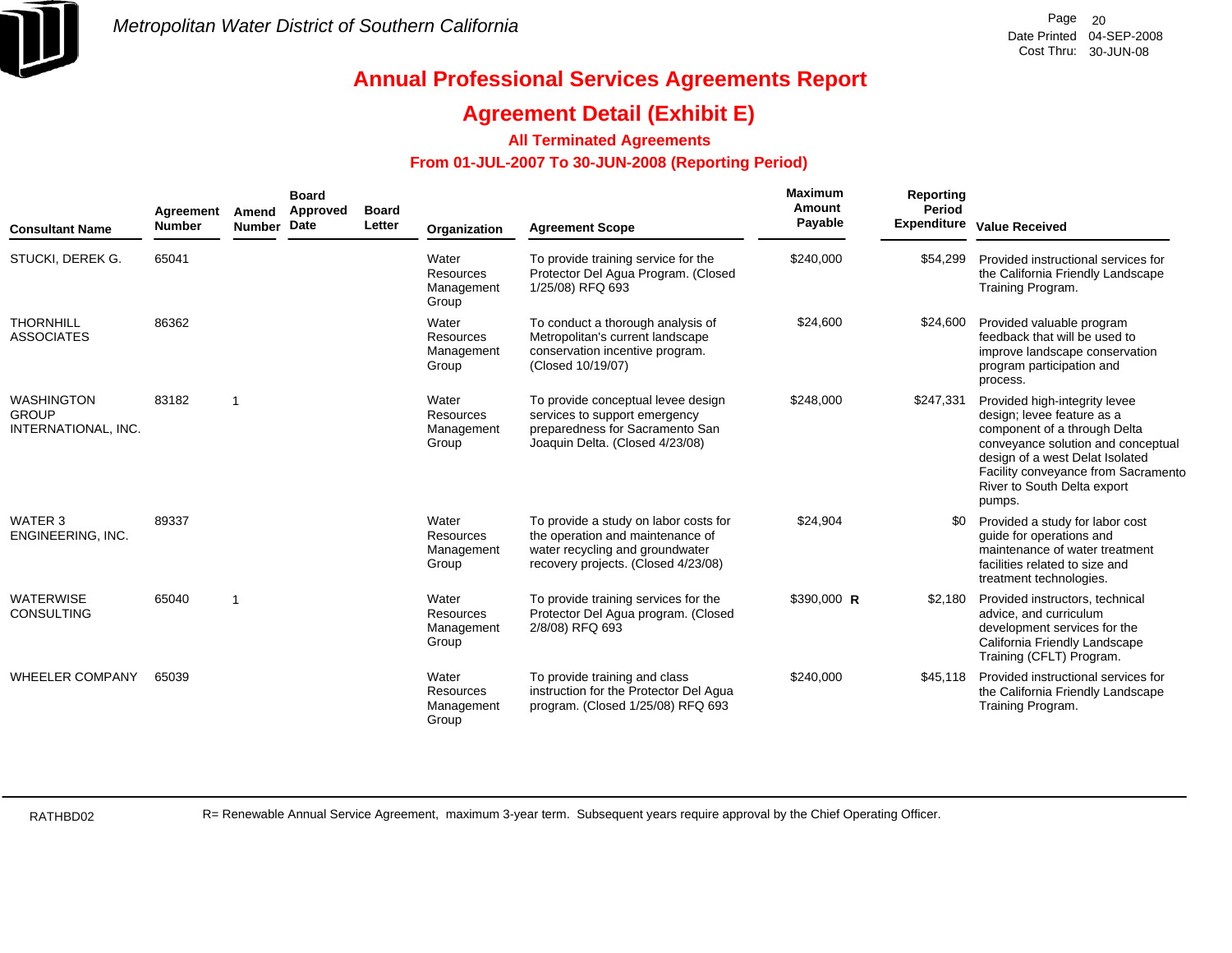

### **Agreement Detail (Exhibit E)**

### **All Terminated Agreements**

### **From 01-JUL-2007 To 30-JUN-2008 (Reporting Period)**

| <b>Consultant Name</b>                          | Agreement<br><b>Number</b> | Amend<br><b>Number</b>  | <b>Board</b><br>Approved<br><b>Date</b> | <b>Board</b><br>Letter | Organization                                        | <b>Agreement Scope</b>                                                                                                         | Maximum<br>Amount<br>Payable | <b>Reporting</b><br>Period | Expenditure Value Received                                                                                                                                                                                                                                              |
|-------------------------------------------------|----------------------------|-------------------------|-----------------------------------------|------------------------|-----------------------------------------------------|--------------------------------------------------------------------------------------------------------------------------------|------------------------------|----------------------------|-------------------------------------------------------------------------------------------------------------------------------------------------------------------------------------------------------------------------------------------------------------------------|
| <b>ANCHOR</b><br>ENVIRONMENTAL,<br><b>LLC</b>   | 56868                      | $\overline{\mathbf{1}}$ |                                         |                        | General<br>Counsel                                  | To provide assistance with the FERC<br>re-licensing process for Oroville Dam.<br>(Closed 11/23/07)                             | \$75,000                     | \$27,719                   | Provided assistance in identifying<br>opportunities, constraints,<br>limitations, uncertainty, cost,<br>performance, legal and<br>institutional issues, and technical<br>feasibility of fish passage<br>proposals related to the Oroville<br>Project and Feather River. |
| KPMG, LLP                                       | 85054                      |                         | 13-MAR-07                               | $7-6$                  | Office of the<br>Auditor                            | To perform Metropolitan's annual<br>financial audit. (Closed 12/17/07)                                                         | \$295,000                    | \$291,950                  | Provided good professional<br>external audit services.                                                                                                                                                                                                                  |
| KPMG, LLP                                       | 88580                      |                         | 10-JUL-07                               | $7 - 1$                | Office of the<br>Auditor                            | To provide certified public accounting<br>services for the financial audit of fiscal<br>year ending 6/30/07. (Closed 2/26/08)  | \$311,375                    | \$311,375                  | Provided professional external<br>audit services.                                                                                                                                                                                                                       |
| THE INSTITUTE OF<br><b>INTERNAL AUDITORS</b>    | 83571                      |                         |                                         |                        | Office of the<br>Auditor                            | To provide quality assurance review of<br>Metropolitan's Internal Audit<br>Department. (Closed 8/10/07)                        | \$20,000                     | \$13,148                   | Provided professional external<br>audit services.                                                                                                                                                                                                                       |
| <b>HULL &amp; ASSOCIATES.</b><br>INC., BRUCE W. | 57391                      |                         |                                         |                        | <b>Real Property</b><br>Development &<br>Management | To provide on-call real estate services.<br>(Closed 10/10/07) RFP 599                                                          | \$142,000 R                  | \$0                        | Consutlant was not used.                                                                                                                                                                                                                                                |
| T & B PLANNING<br>CONSULTANTS, INC.             | 48605                      | 5                       | 14-JAN-03                               | $8 - 6$                | <b>Real Property</b><br>Development &<br>Management | To provide project planning services<br>for DVL Recreation. (Closed 1/25/08)<br><b>RFQ 552</b>                                 | \$745,000                    | \$434,068                  | Provided planning documents and<br>reports including DVL Park<br>Specific Plan and draft Master<br>Plan.                                                                                                                                                                |
| <b>ACCRETIVE</b><br><b>SOLUTIONS</b>            | 88188                      | $\overline{1}$          |                                         |                        | Human<br>Resources<br>Section                       | To provide as-needed audit and<br>accounting/finance support services.<br>(Closed 11/20/07)                                    | \$230,000 R                  | \$0                        | Provided professional external<br>audit services.                                                                                                                                                                                                                       |
| THE WRITING<br><b>COMPANY</b>                   | 76826                      |                         |                                         |                        | Human<br>Resources<br>Section                       | To provide professional business<br>writing training to Metropolitan<br>management and professional staff.<br>(Closed 12/7/07) | \$24,700                     | \$11,700                   | Provided a variey of writing skills<br>training courses on business and<br>technical writing to 142<br>Metropolitan employees and<br>managers.                                                                                                                          |

RATHBD02